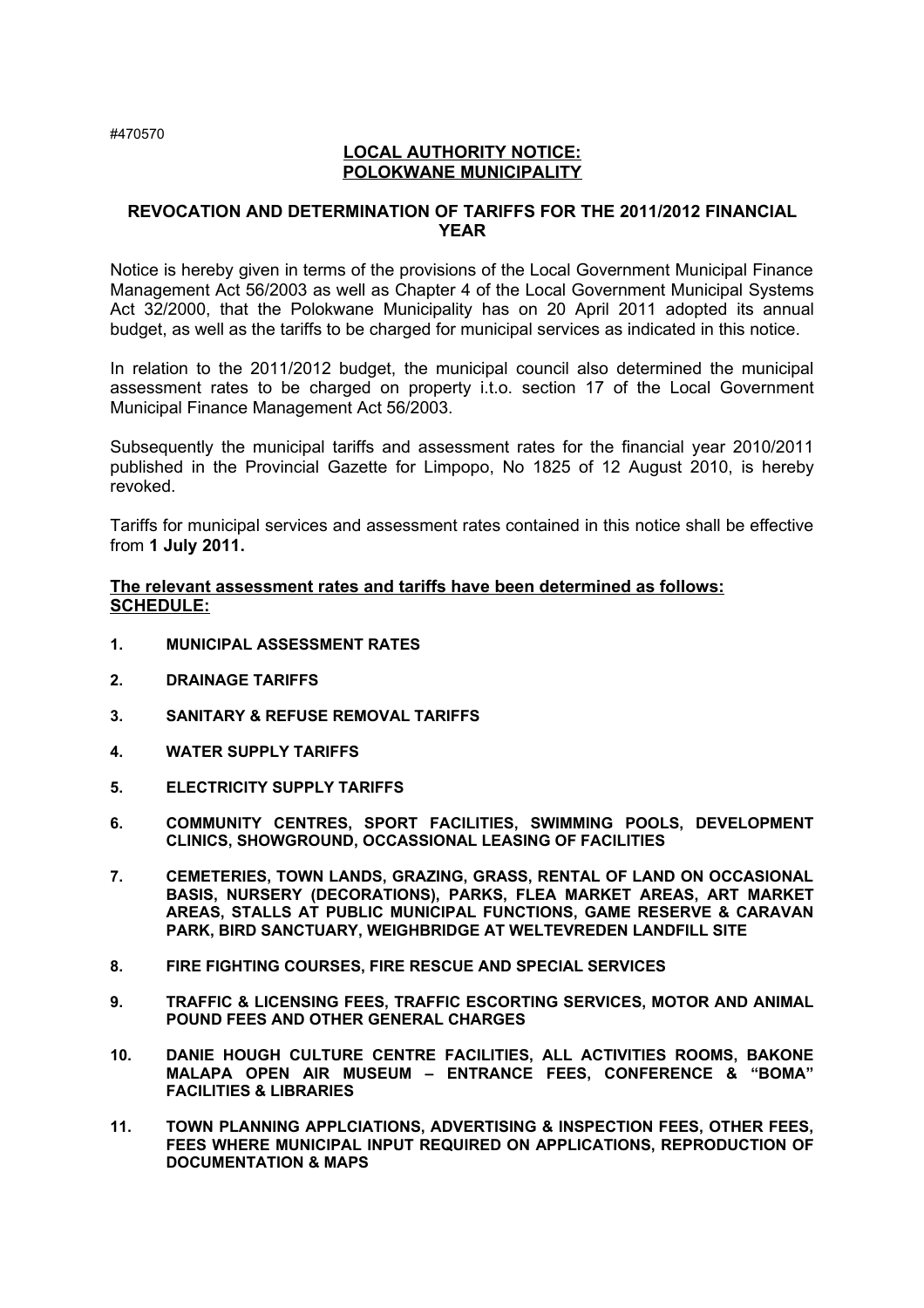- **12. BUILDING & STRUCTURAL PLANS, OCCUPATION CERTIFICATES, RE-INSPECTION FEES, PAVEMENT DEPOSITS**
- **13. TARIFFS PAYABLE BY HAWKERS FOR SELLING OF PRODUCTS AND OTHER ACTIVITIES**
- **14. ISSUING OF CERTIFICATES AND FURNISHING OF INFORMATION**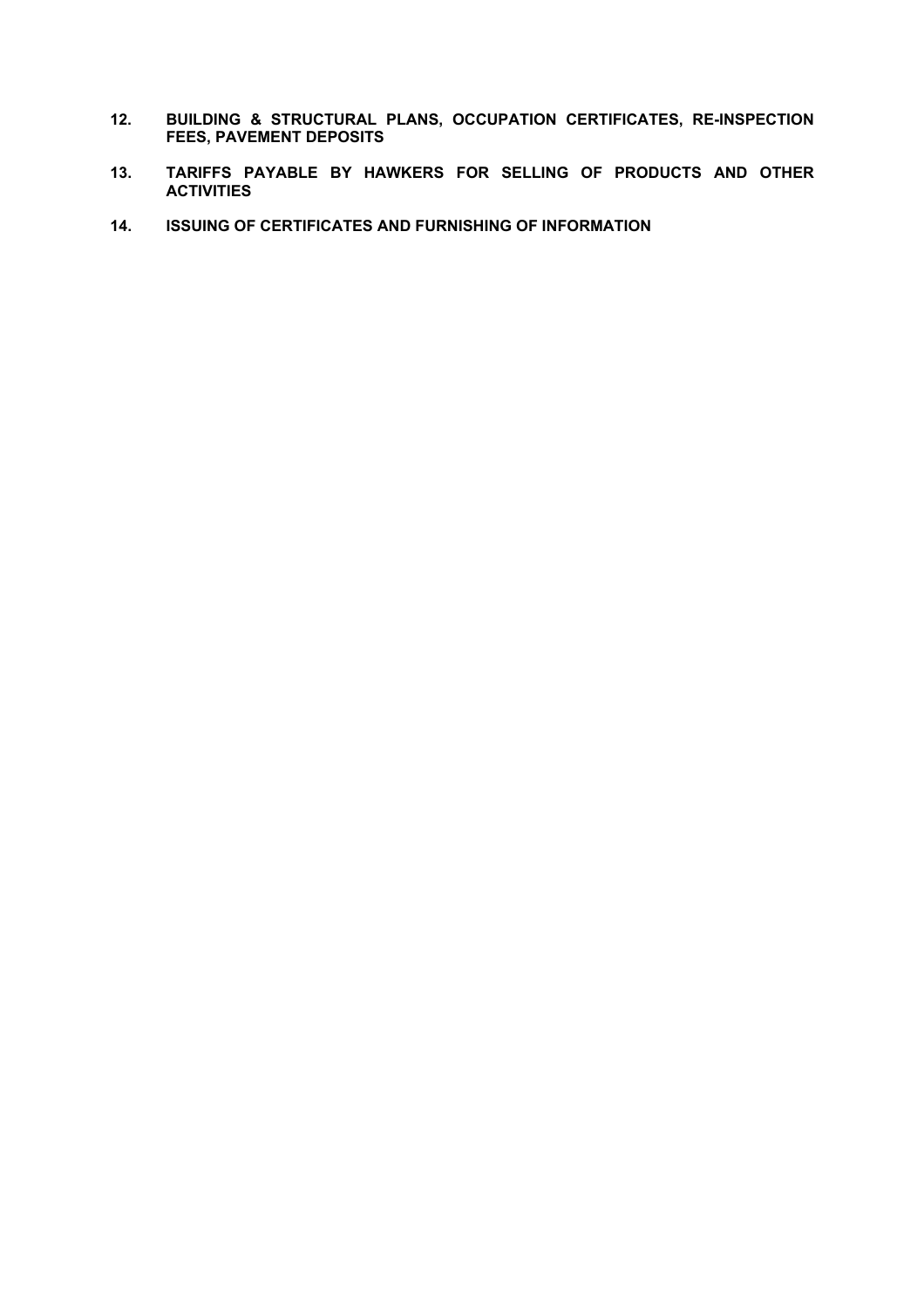# **SCHEDULE 1:**

## **ASSESSMENT RATES ON THE MARKET VALUE OF RATEABLE PROPERTY RECORDED IN THE VALUATION ROLL AND FIXED DATES FOR PAYMENT IN RESPECT OF THE FINANCIAL YEAR 1 JULY 2011 TO 30 JUNE 2012**

The Polokwane Municipality will levy from **1 July 2011** the following assessment rates in respect of the different categories of rateable property recorded in the valuation roll.

| Code                  | Category                                                                            | <b>Approved tariff</b><br>from 1/07/2010 | <b>Approved tariff</b><br>from 1/07/2011 |
|-----------------------|-------------------------------------------------------------------------------------|------------------------------------------|------------------------------------------|
| AI                    | Residential Property, low and<br>high<br>density                                    | .004236                                  | .004490                                  |
| All                   | Residential Property, sectional title                                               | .004236                                  | .004490                                  |
| AIII                  | Residential Property consent use<br>clause 20 (old) & 21(new)                       | .007297                                  | .007735                                  |
| <b>AIIIA</b>          | Residential Property consent<br>use<br>$\blacksquare$<br>clause 21 (old) & 22 (new) | .007297                                  | .007735                                  |
| AV                    | Residential impermissible use or illegal<br>use                                     | .007297                                  | .007735                                  |
| <b>AVI</b>            | Residential privately owned towns -<br>services by owner                            | .004236                                  | .004490                                  |
| <b>AVII</b>           | Residential vacant land                                                             | .020284                                  | .021501                                  |
| B                     | Industrial properties                                                               | .007297                                  | .007735                                  |
| $\overline{BI}$       | Industrial properties, sectional title                                              | .007297                                  | .007735                                  |
| $\overline{\text{C}}$ | Business & commercial properties                                                    | .007297                                  | .007735                                  |
| $\overline{CI}$       | Business & commercial<br>properties,<br>sectional title                             | .007297                                  | .007735                                  |
| DI                    | Farm properties used for agricultural<br>purposes                                   | .002915                                  | .003090                                  |
| DII                   | Farm properties used for business and<br>commercial purposes                        | .007297                                  | .007735                                  |
| <b>DIII</b>           | Farm properties used for residential<br>purposes                                    | .004236                                  | .004490                                  |
| $\overline{DIV}$      | Farm<br>properties<br>used<br>for<br>other<br>purposes(remainder of property)       | .002915                                  | .003090                                  |
| FI.                   | Small holdings used for agricultural<br>purposes                                    | .002915                                  | .003090                                  |
| FII                   | Small holdings used for<br>residential<br>purposes                                  | .004236                                  | .004490                                  |
| FIII                  | Small holdings used<br>for<br>industrial<br>purposes                                | .007297                                  | .007735                                  |
| <b>FIV</b>            | Small holdings used for business and<br>commercial purposes                         | .007297                                  | .007735                                  |
| GI                    | State owned properties - schools                                                    | .007297                                  | .007735                                  |
| GII                   | private<br>owned<br>properties<br><b>State</b><br>commercial activities             | .007297                                  | .007735                                  |
| GIII                  | State owned properties for residential<br>properties                                | .004236                                  | .004490                                  |
| GIV                   | State owned properties-vacant land                                                  | .020284                                  | .021501                                  |
| <b>GV</b>             | State owned properties for public benefit<br>organizations                          | .007297                                  | .007735                                  |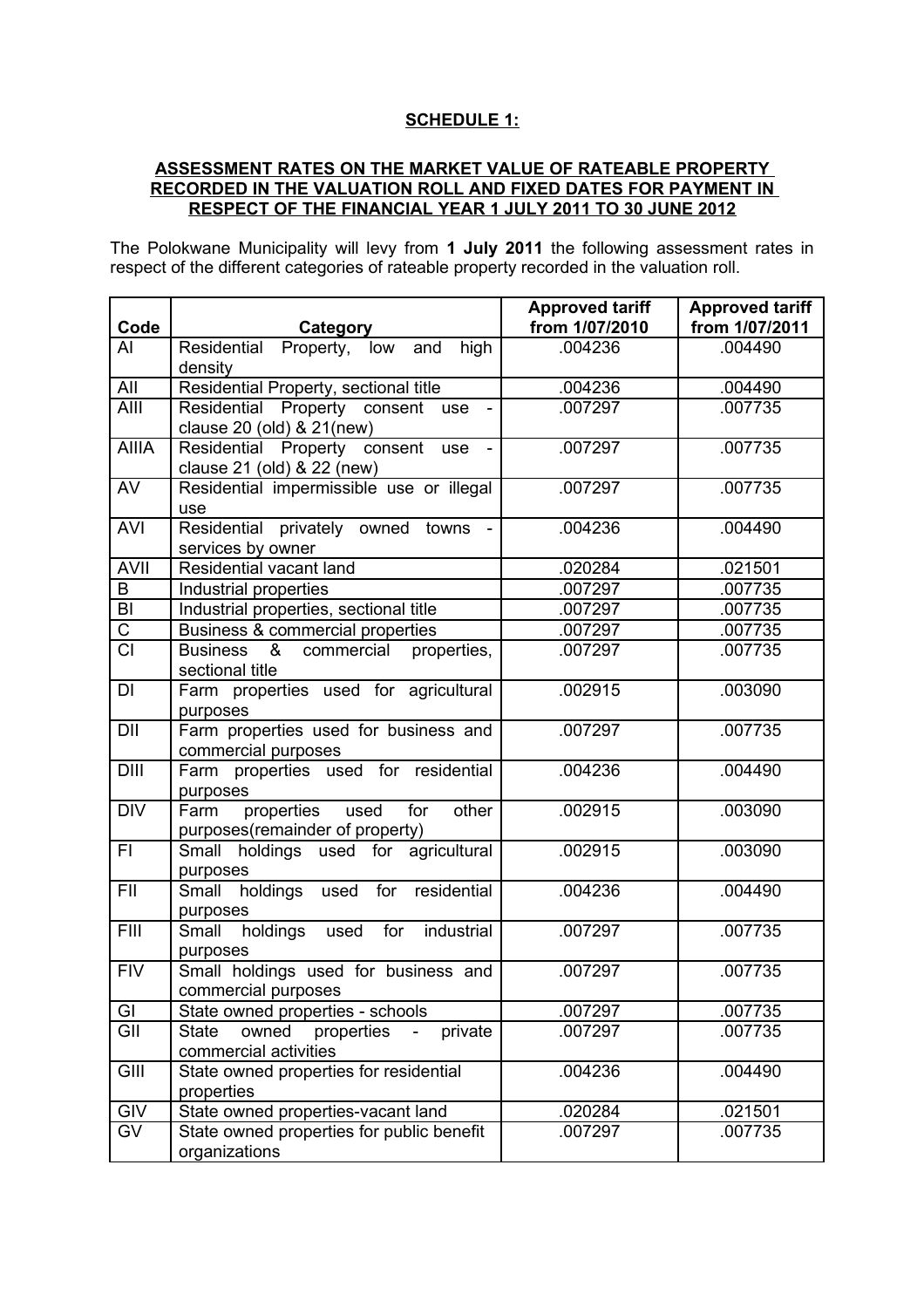| Code           | Category                                                                                                                                                                      | <b>Approved tariff</b><br>from 1/07/2010 | <b>Approved tariff</b><br>from 1/07/2011 |
|----------------|-------------------------------------------------------------------------------------------------------------------------------------------------------------------------------|------------------------------------------|------------------------------------------|
| <b>GVI</b>     | State owned properties for agricultural<br>purposes                                                                                                                           | .002915                                  | .003090                                  |
| <b>GVII</b>    | State owned properties for business<br>purposes                                                                                                                               | .007297                                  | .007735                                  |
| <b>GVIII</b>   | State owned properties for industrial<br>purposes                                                                                                                             | .007297                                  | .007735                                  |
| H              | Municipal properties                                                                                                                                                          | Exempted                                 | Exempted                                 |
| HI             | Municipal properties - private commercial<br>activities                                                                                                                       | .007297                                  | .007735                                  |
| HII            | properties<br>residential<br>Municipal<br>$\omega_{\rm{max}}$<br>occupied dwellings                                                                                           | Exempted                                 | Exempted                                 |
| $\overline{1}$ | Public service infrastructure                                                                                                                                                 | .007297                                  | .007735                                  |
| J              | Public service infrastructure, privately<br>owned towns serviced by the owner                                                                                                 | Exempted                                 | Exempted                                 |
| M              | State trust land                                                                                                                                                              | .002915                                  | .003090                                  |
| <b>NI</b>      | acquired through<br>Properties<br>the<br>Provision of Land and Assistance Act,<br>1993 or the Restitution of Land Rights<br>Act, 1994                                         | .002915                                  | .003090                                  |
| $\mathsf{P}$   | Properties on which national monuments<br>are proclaimed                                                                                                                      | Exempted                                 | Exempted                                 |
| Q              | Properties owned by public benefit<br>organizations and used for any specific<br>public benefit activities listed in Part 1 of<br>the Ninth Schedule to the Income Tax<br>Act | .007297                                  | .007735                                  |
| QI             | Private schools                                                                                                                                                               | .007297                                  | .007735                                  |
| QII            | Private sport/social clubs & section 21<br>companies                                                                                                                          | .007297                                  | .007735                                  |

The following exemptions/rebates/reductions will come into operation from **1 July 2011**:

1. In terms of the property Rates Act, the first R15 000 of the property's market value of owners of residential premises and sectional titles which are used exclusively for residential purposes are exempted from the levying of rates (guest houses excluded)

Market Value **R0** - R15 000 Exempted

2. Owners of residential premises and sectional titles whose improved property's market value is below R50 000 (including the first R15 000) and are used exclusively for residential purposes (guest houses excluded).

Market Value R15 001- R49 999

3. Owners of residential premises and sectional titles whose improved property's market value is R50 000 or above but below R100 000 (including the first R15 000) and are used exclusively for residential purposes (guest houses excluded).

Market Value R50 000 –R99 999 20% Rebate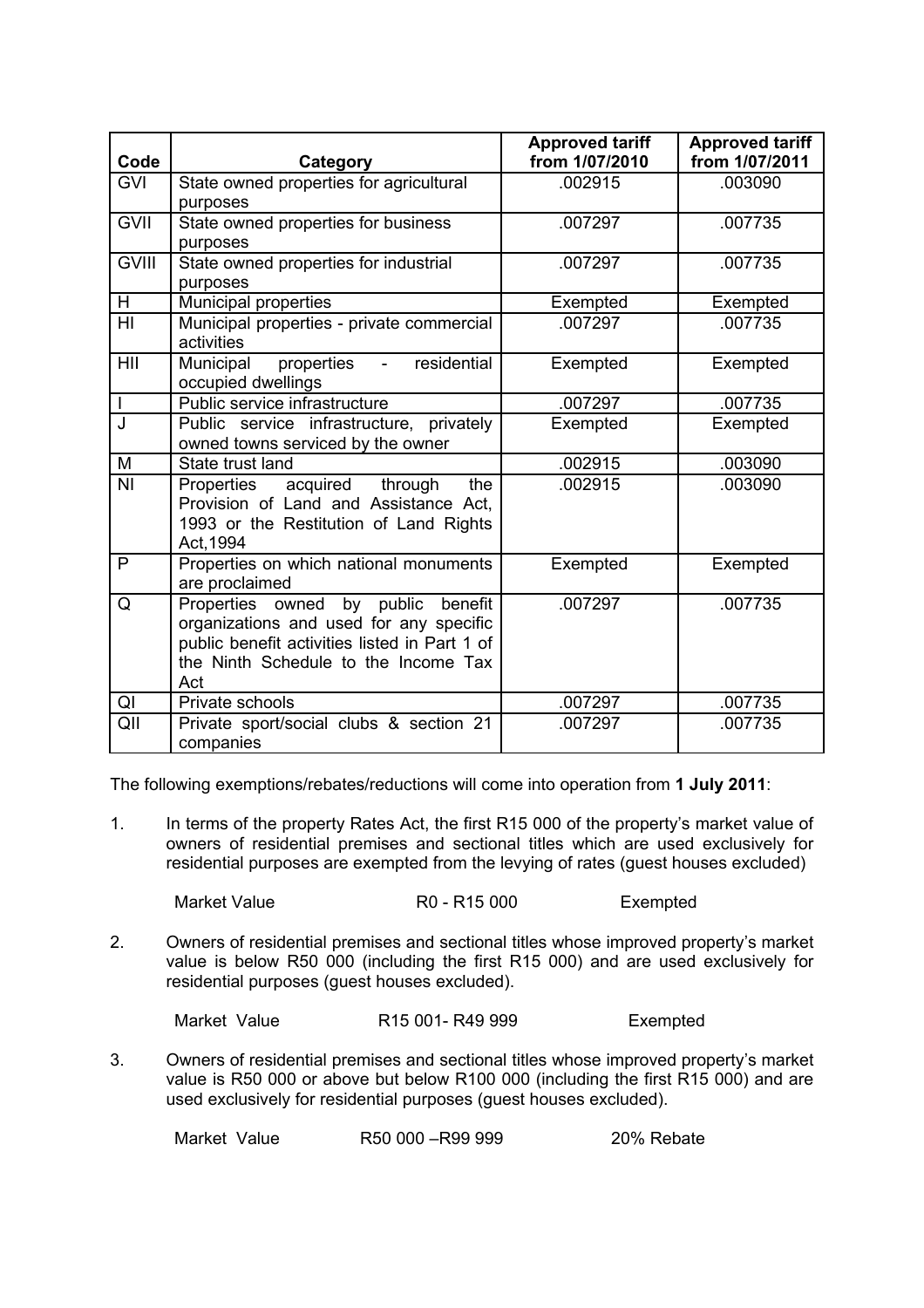4. A further rebate of 20% will be granted to owners of special residential premises whose improved property's market value is R100 000 or above and who are depended on pensions or social grants or other revenue and whose average income does not exceed R 7000.00 per month.

Subject to the following conditions

- 4.1 An applicant must on 2011-07-01 be at least 60 years of age except in the case of owners depended on social grants.
- 4.2 An applicant or his/her wife/husband must be the registered owner as well as the occupant of the property concerned.
- 4.3 The total average monthly income from all resources of an applicant and his/her wife/husband may not be in excess of R7 420.00 per month and should the total average monthly income be in excess of the amount of R7 420.00 during the financial year in respect of which the rebate is allowed, such rebate will lapse as from the date on which the income is exceeded.
- 4.4 An application for rebate on the prescribed application form should reach the office of the Chief Financial Officer not later than 2011-11-30, or in respect of new purchased properties within 60 days after registration of transfer in the applicant's name after which date no application for rebate will be considered.
- 4.5 Should any incorrect information be furnished in the application form, assessment rates will be levied at the normal tariff as from 2011-07-01 and interest will be levied from this date.
- 4.6 A rebate will only be granted in respect of a property on which only one dwelling is erected and such dwelling be occupied by the applicant and his/her dependants.
- 4.7 The rebate will only be granted if the applicant and his/her wife/husband are not the registered owner of other premises, irrespective where such premises is situated, than the premises occupied by him/her.
- 4.8 The required information must be confirmed by a sworn affidavit.
- 4.9 The said further rebate of 20% shall not be applicable on any applicant who is registered as an indigent and who receives an indigent subsidy from the Polokwane Municipality.
- **5.** Owners of business or industrial property's whose improved property's market value is R50 000 000 or above will receive the following rebate:

|              | Market Value   R50 000 000 – R99 999 999 | 10% Rebate |
|--------------|------------------------------------------|------------|
| Market Value | R100 000 000 and above                   | 25% Rebate |

6. Private Township Developers (remainder of Townships) – 20% rebate until date of registration of transfer in purchasers name or completion of a dwelling which ever comes first.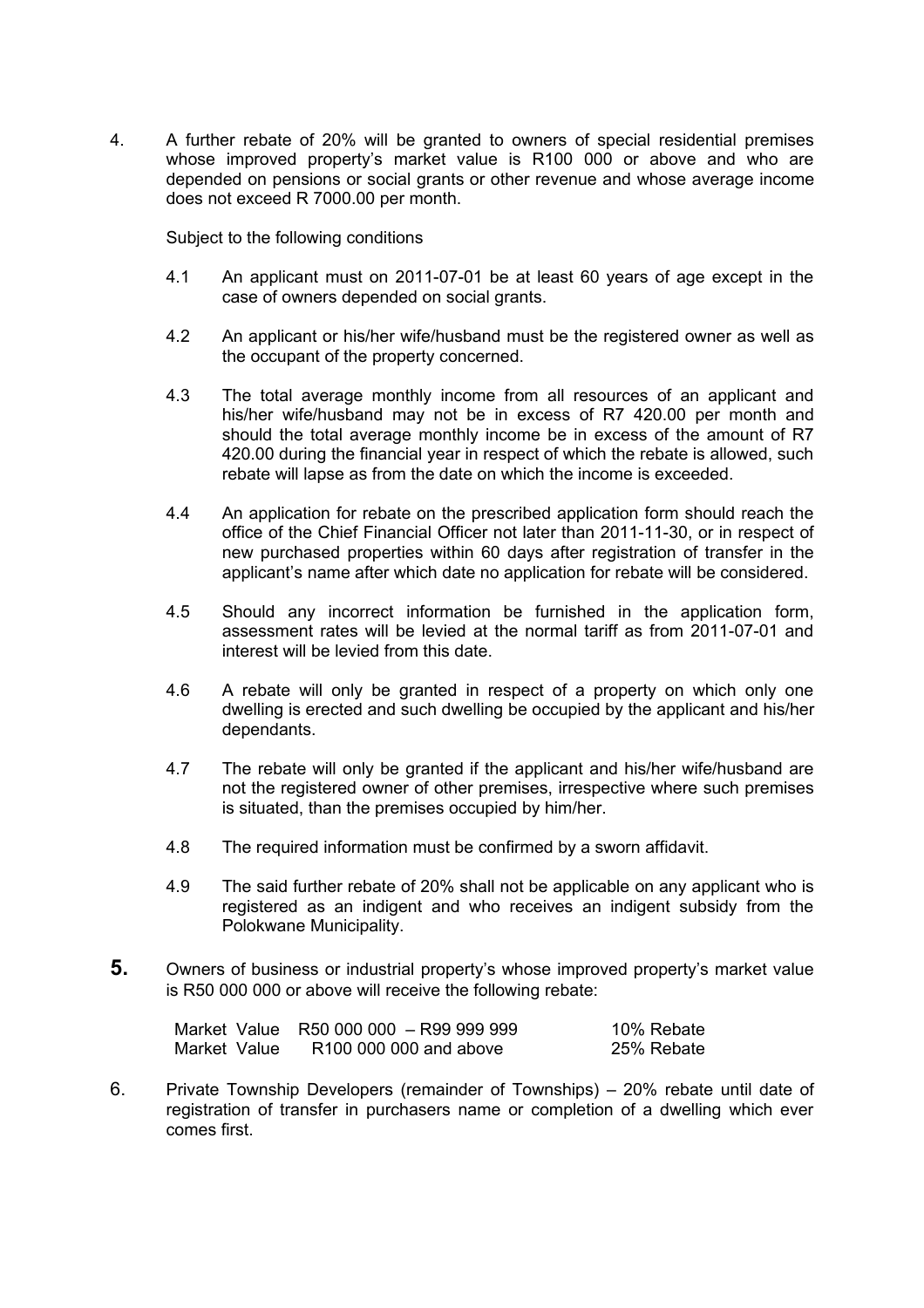- 7. Private Townships and Sectional Title Schemes of which some or all of the internal municipal services are maintained by the owners – 20% rebate.
- 8. In terms of the property Rates Act, the first 30% of the property's market value of Public service infrastructure is exempted from the levying of assessment rates.
- 9. Properties owned by public benefit organizations and used for any specific public benefit activities listed in Part 1 of the Ninth Schedule to the Income Tax Act are exempted subject to the following criteria;
	- 9.1 On a property registered in the name of and used primarily as a place of public worship by a religious community, including an official residence registered in the name of the church which is occupied by an office-bearer of that church who officiates at services at that place of worship in terms of section 17(1) (i) of the Act. The exemption is applicable also on a property registered in the name of and used primarily as a place of public worship by a religious community that does not erect buildings.
	- 9.2 State properties that provide local a service are exempted from rating for example clinics, police stations etc.
	- 9.3 Any schools registered in terms of any law, whether private or state subsidized, operated without the aim of making a profit and which are exempted from payment of income tax in terms of the provisions of the Income tax Act, Act no. 58 of 1962.
- 10. Reduction in rates to owners of land for agricultural purposes and non-urban land and vacant non-urban land is calculated as follows:

100% of the pro rata market value of the property on the first 1 hectare thereof; 25% of the pro rata market value of the property on the next 3 hectares thereof; 10% of the pro rata market value of the property on the next 16 hectare thereof; 1% of the pro rata market value of the property on the remainder thereof;

11. Assessment rates will be levied in twelve more or less equal monthly instalments, the first of which is payable on 2011-08-15 and thereafter on the fifteenth day  $(15<sup>th</sup>)$  of every month towards 2012-07-15.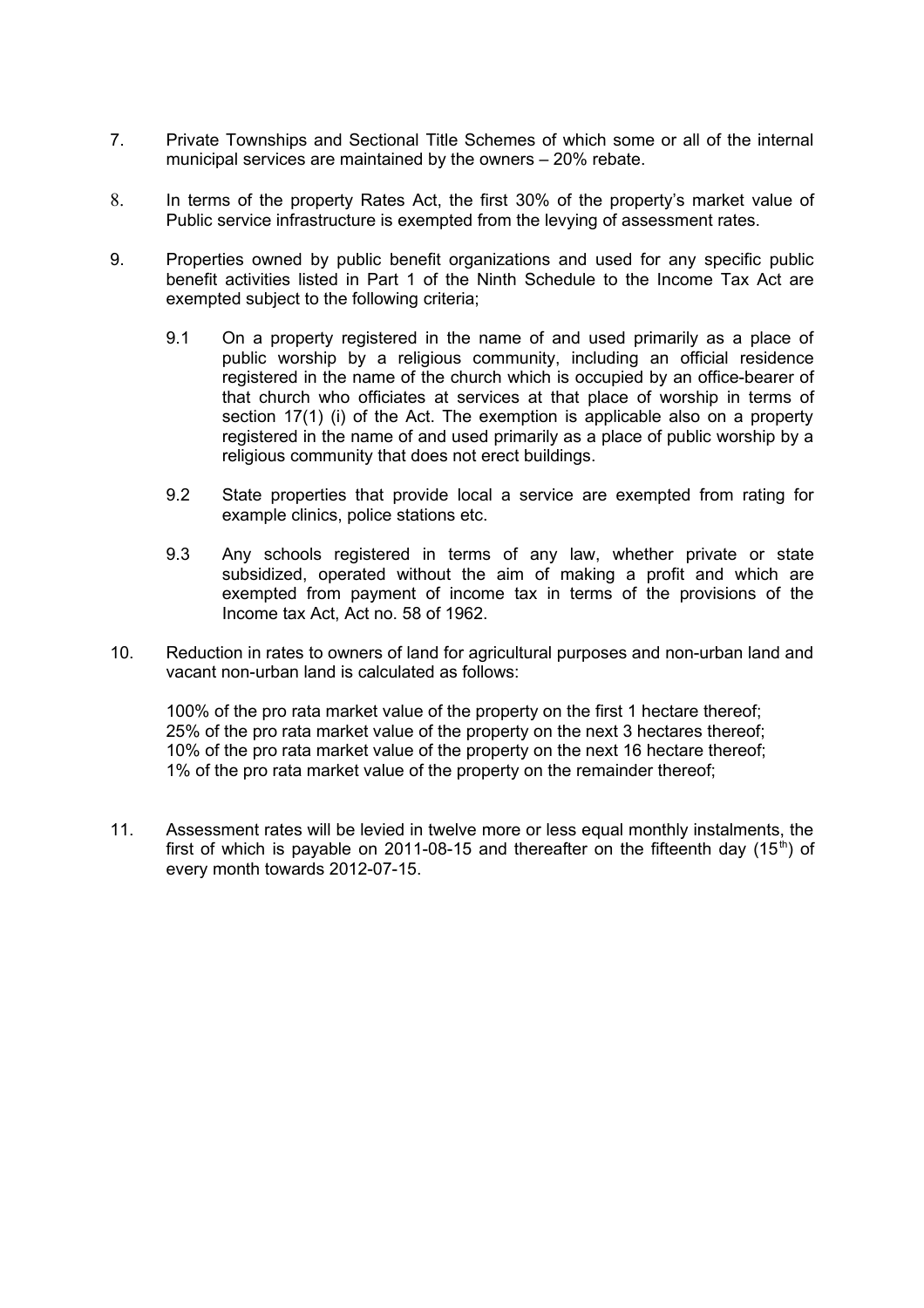#### **SCHEDULE 2:**

#### **DRAINAGE CHARGES: 20 11/2012**

#### **1. APPLICATION FEES**

The Engineer shall determine application fees in terms of the provisions of section 23(1) of the By Laws.

The assessment of the charges shall be based upon the total square area of the building, addition or alteration to an existing building. The charges are incorporated in the building plan fees and shall be payable in advance when the building plans are submitted. In case of any dispute arising in respect of the assessment of the application fees, the matter shall be subject to the right of appeal as determined in Section 3 of the By Laws.

## **2. SEWERAGE CHARGES**

The owner of any erf or piece of land, with or without improvements, which is, or in the opinion of the Council can be, connected to the sewer, shall monthly pay to the Council, in terms of the provisions of Section 5 of the Bye-Laws the following charges:

|     |       |                                                                                                                    | <b>Approved tariff</b><br>from 1/07/2010 | <b>Approved tariff</b><br>from 1/07/2011 |
|-----|-------|--------------------------------------------------------------------------------------------------------------------|------------------------------------------|------------------------------------------|
|     |       |                                                                                                                    | Per calendar month<br>or part thereof    | Per calendar month<br>or part thereof    |
| (1) |       | <b>AVAILABILITY CHARGES</b>                                                                                        |                                          |                                          |
|     |       |                                                                                                                    |                                          |                                          |
|     | (i)   | Improved residential erven with a<br>surface area not exceeding 500m <sup>2</sup>                                  | No charge                                | No charge                                |
|     |       |                                                                                                                    |                                          |                                          |
| (2) |       | <b>ALL OTHER ERVEN</b>                                                                                             |                                          |                                          |
|     |       |                                                                                                                    |                                          |                                          |
|     | (i)   | For the first 500m <sup>2</sup> or part thereof,<br>of surface area of the erf:                                    | R27.65                                   | R29.30                                   |
|     |       |                                                                                                                    |                                          |                                          |
|     | (ii)  | Thereafter, per 500m <sup>2</sup> or part<br>thereof, up to 2 000m <sup>2</sup> of the<br>surface area of the erf: | R9.15                                    | R9.70                                    |
|     |       |                                                                                                                    |                                          |                                          |
|     | (iii) | Thereafter, per 1 000m <sup>2</sup> or part<br>thereof, of the surface area of the<br>erf:                         | R7.30                                    | R7.75                                    |
|     |       |                                                                                                                    |                                          |                                          |
|     | (iv)  | Additional charge per unimproved<br>erf:                                                                           | R <sub>10.55</sub>                       | R11.20                                   |
|     |       |                                                                                                                    |                                          |                                          |
|     | (v)   | Maximum charge (887 000m <sup>2</sup> ):                                                                           | R6 515.60                                | R6 917.15                                |
|     |       |                                                                                                                    |                                          |                                          |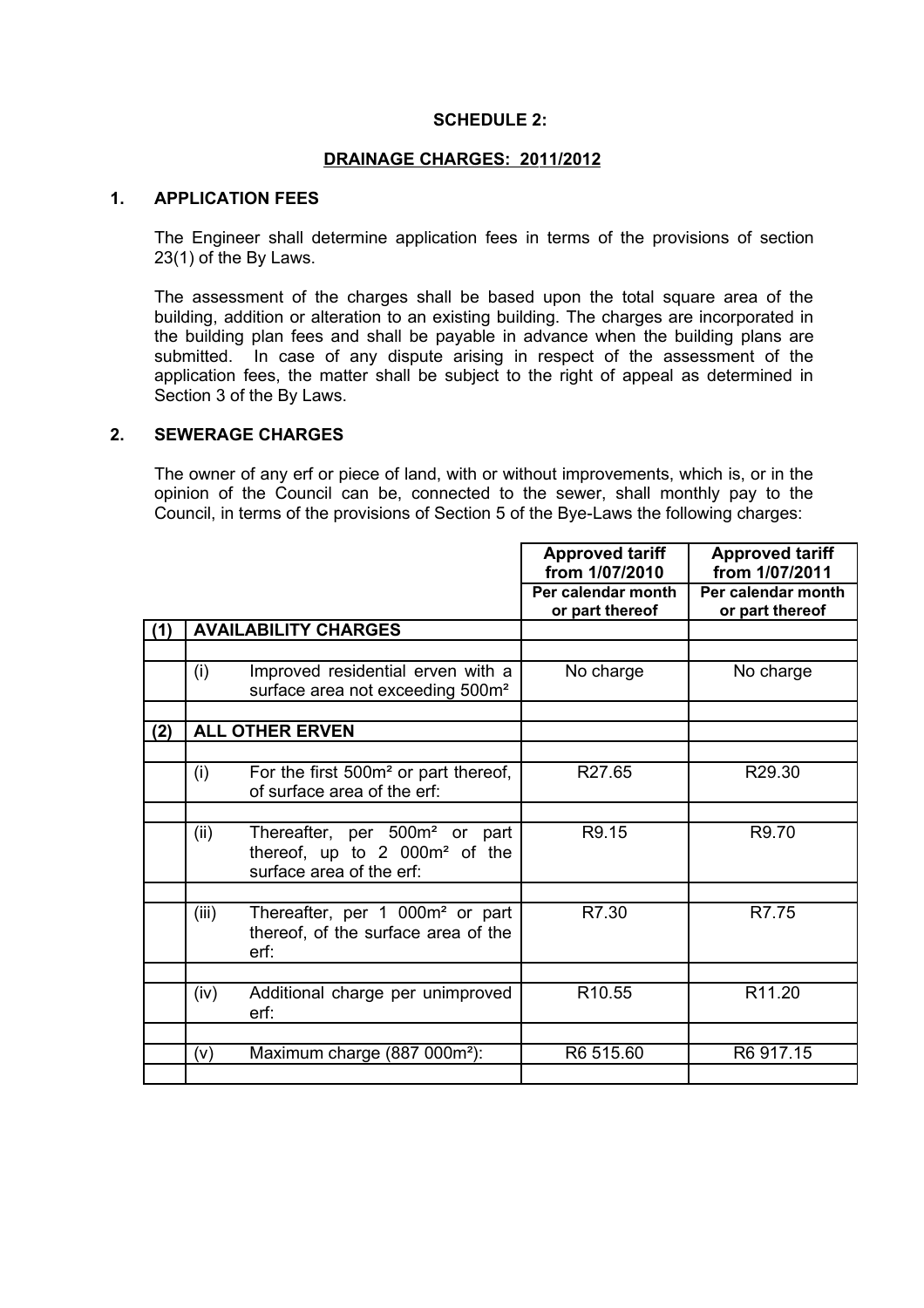| (3)            | <b>ADDITIONAL CHARGES</b>                                                                                                                                                                                                                                                                                          |                    |        |
|----------------|--------------------------------------------------------------------------------------------------------------------------------------------------------------------------------------------------------------------------------------------------------------------------------------------------------------------|--------------------|--------|
|                |                                                                                                                                                                                                                                                                                                                    |                    |        |
| 1 <sub>1</sub> | Dwelling-houses, churches, church halls<br>as well as buildings used exclusively by<br>and registered in the name of the Boy<br>Scouts, Girl Guides, Voortrekkers or<br>similar organisation.                                                                                                                      |                    |        |
|                |                                                                                                                                                                                                                                                                                                                    |                    |        |
|                | (i)<br>For the<br>first dwelling-house,<br>church, church hall or other<br>building mentioned in 2(1) above<br>erected on any erf or piece of<br>land, per building                                                                                                                                                | R <sub>10.55</sub> | R11.20 |
|                | For the second or subsequent<br>(ii)<br>dwelling-house, church, church<br>hall or other building mentioned in<br>2(1) above, per building                                                                                                                                                                          | R38.10             | R40.40 |
| 2.             | Flats – per flat                                                                                                                                                                                                                                                                                                   | R38.10             | R40.40 |
|                |                                                                                                                                                                                                                                                                                                                    |                    |        |
| 3.             | State supported schools, technicons,<br>colleges, universities<br>and<br>related<br>amenities, excluding hostels, per 35<br>personnel and pupils or part thereof:                                                                                                                                                  | R56.25             | R59.65 |
| 4.             | Amenities for lodging which include:                                                                                                                                                                                                                                                                               |                    |        |
|                |                                                                                                                                                                                                                                                                                                                    |                    |        |
|                | Hostels and related amenities for<br>(i)<br>educational institutions.                                                                                                                                                                                                                                              |                    |        |
|                | (ii)<br>Old age homes as well as youth<br>centres/homes whereof the body<br>corporate is registered as a<br>welfare organisation in terms of<br>the applicable National Welfare<br>Acts -                                                                                                                          |                    |        |
|                | Per 12 residents, personnel and                                                                                                                                                                                                                                                                                    |                    |        |
|                | pupils/studens, or part thereof                                                                                                                                                                                                                                                                                    | R56.25             | R59.65 |
|                |                                                                                                                                                                                                                                                                                                                    |                    |        |
|                | (iii)<br>Homes, crèches or other similar<br>amenities mainly used for the full<br>time care and/or education of the<br>aged, crippled, mentally/intellec-<br>tually handicapped where<br>the<br>body corporate is registered as a<br>welfare organisation in terms of<br>the applicable National Welfare<br>Acts - |                    |        |
|                | Per 8 residents and personnel or<br>part thereof                                                                                                                                                                                                                                                                   | R56.25             | R59.65 |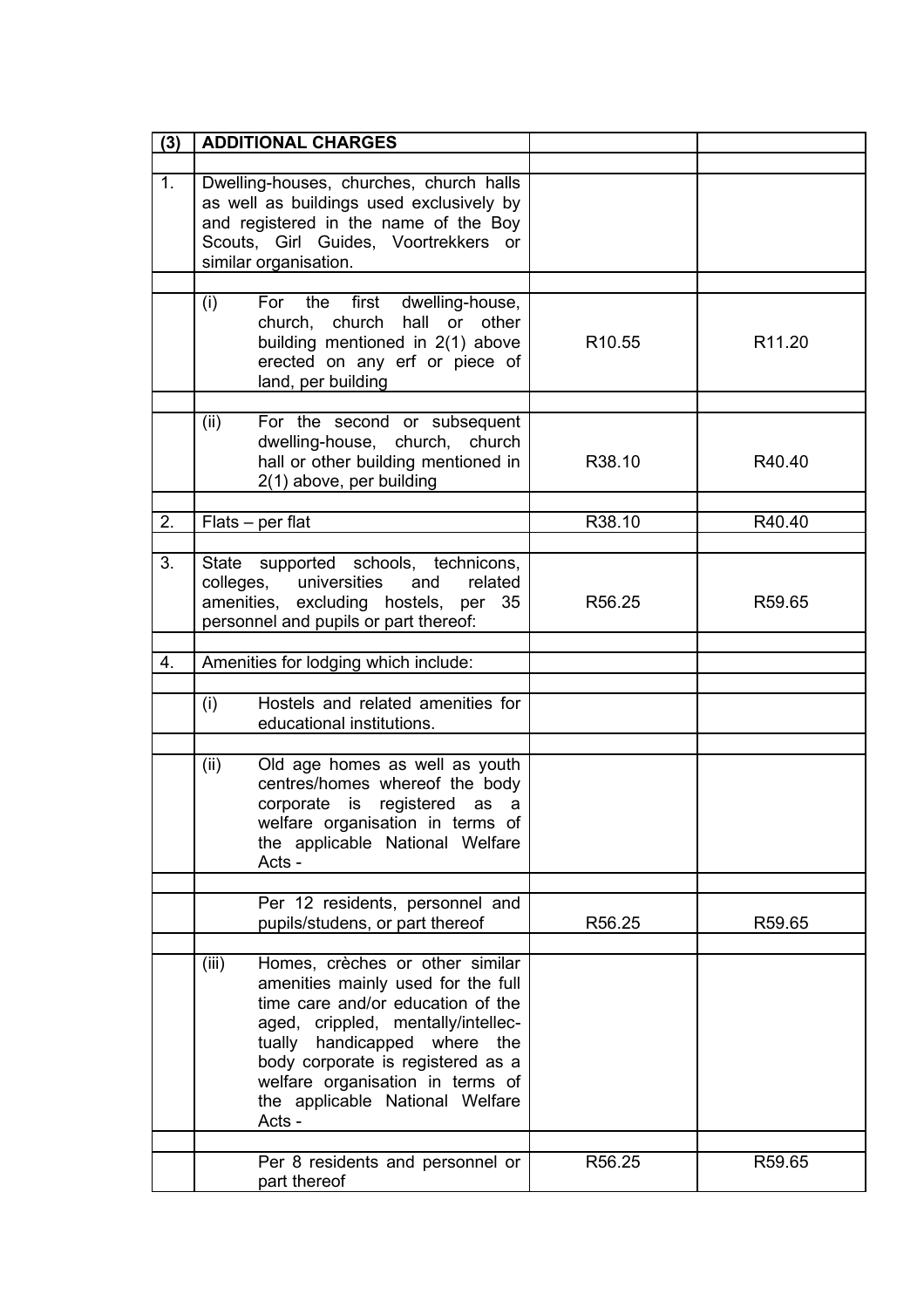|    | (iv)                                                                | Hotels licensed in terms of the<br>Liquor Act, as amended:                                                                                                       |                     |                     |
|----|---------------------------------------------------------------------|------------------------------------------------------------------------------------------------------------------------------------------------------------------|---------------------|---------------------|
|    |                                                                     | For each 100m <sup>2</sup> or part thereof of the total<br>floor area on each storey, including the<br>basement and outbuildings available for<br>hotel purposes | R112.50             | R119.25             |
| 6. |                                                                     | Non-residential<br>buildings<br>on<br>industrially/commercially zoned stands:                                                                                    |                     |                     |
|    | (i)                                                                 | For each bath (plunge bath and<br>shower batch included) water<br>closet, urinal pan or compartment,<br>slop hopper, washing trough                              | R56.25              | R59.65              |
|    | (ii)                                                                | For each trough or channel used<br>for, or destined to be used for<br>urinal or water closet purposes, for<br>each 650mm or part thereof                         | R56.25              | R59.65              |
|    |                                                                     | For each grease trap:                                                                                                                                            |                     |                     |
|    | (i)                                                                 | Not in excess of 150mm<br><i>in</i><br>diameter                                                                                                                  | R56.25              | R59.65              |
|    | In excess of 150mm up to and<br>(ii)<br>including 200mm in diameter |                                                                                                                                                                  | R72.30              | R76.65              |
|    | (iii)                                                               | In excess of 200mm up to and<br>including 300mm in diameter                                                                                                      | R <sub>112.50</sub> | R119.25             |
|    | (iv)                                                                | In excess of 300mm in diameter                                                                                                                                   | R144.55             | R153.25             |
| 7. |                                                                     | Any other building or improvement:                                                                                                                               |                     |                     |
|    |                                                                     |                                                                                                                                                                  |                     |                     |
|    | (i)                                                                 | For each bath (plunge and shower<br>bath included) water closet, urinal<br>pan or compartment, or slop<br>hopper, or washing trough                              | R56.25              | R59.65              |
|    | (ii)                                                                | For each trough or channel used<br>for or destined to be used for<br>urinal or water closet purposes, for<br>each 650mm or part thereof                          | R56.25              | R59.65              |
|    | (iii)                                                               | For each grease trap:                                                                                                                                            |                     |                     |
|    |                                                                     | Not in excess of 150mm in<br>(i)<br>diameter                                                                                                                     | R56.25              | R59.65              |
|    |                                                                     | In excess of 150mm up to<br>(ii)<br>and including 200mm in<br>diameter                                                                                           | R72.30              | R76.65              |
|    |                                                                     | In excess of 200mm up to<br>(iii)<br>and including 300mm in<br>diameter                                                                                          | R <sub>112.50</sub> | R119.25             |
|    |                                                                     | In excess of 300mm in<br>(iv)<br>diameter                                                                                                                        | R144.55             | R <sub>153.25</sub> |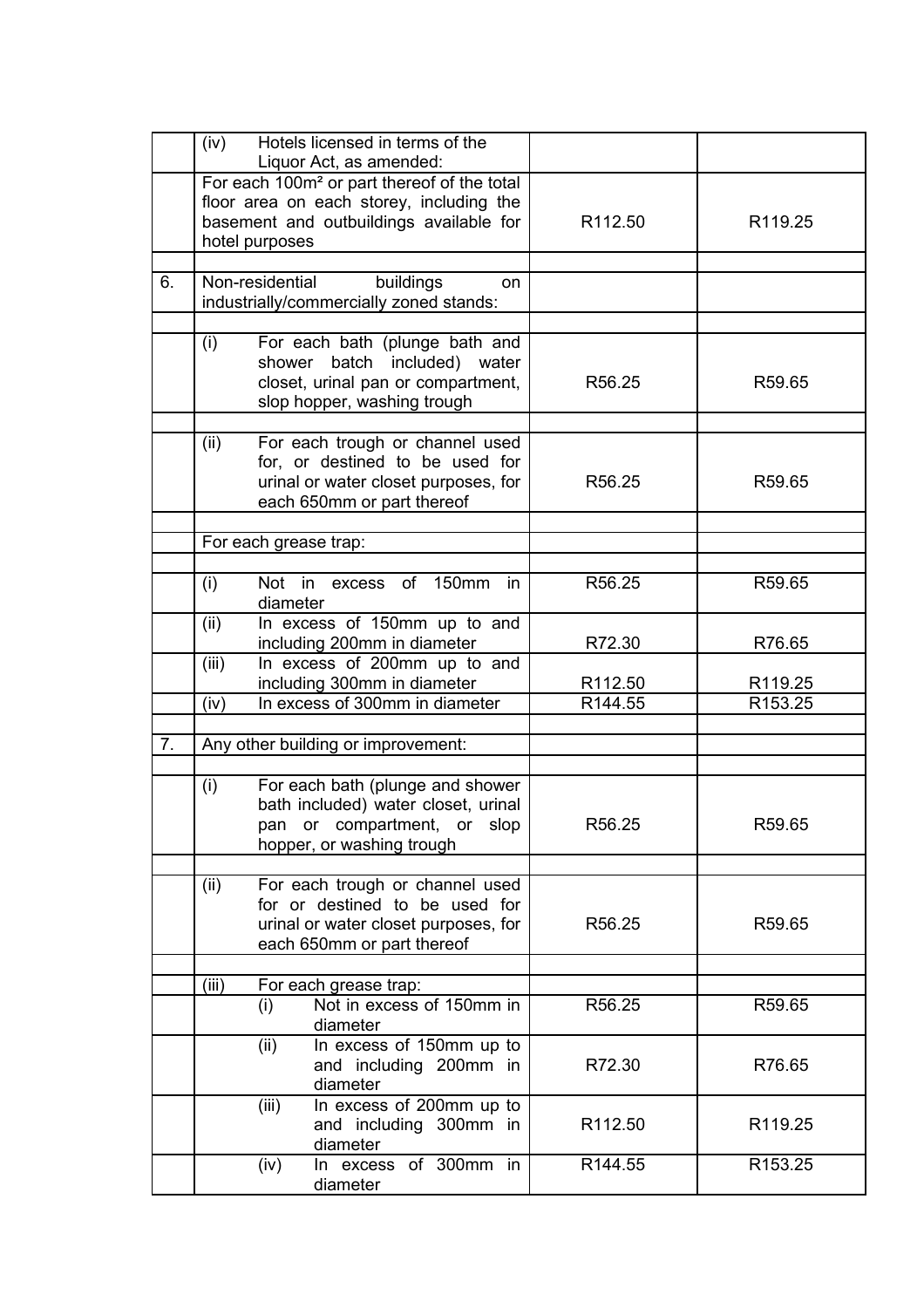| <b>CONSERVANCY TANKS</b>               |                    |                    |
|----------------------------------------|--------------------|--------------------|
| Erven that cannot be connected to the  |                    |                    |
| main sewer and where a conservancy     |                    |                    |
| tank is installed:                     |                    |                    |
| Per month, regardless of the number of | R <sub>51.40</sub> | R <sub>54.50</sub> |
| removals                               |                    |                    |

#### **3. CONNECTION FEES**

For every sewer connection as referred to in section 7(3) of the By Laws, the estimated cost plus 10 % shall be payable in advance together with the application fees as set out in item 1 of this schedule.

# **4. CHARGES FOR INDUSTRIAL EFFLUENT**

The monthly charge for the discharge of industrial effluent into the municipal drain, in terms of section 78 of the By Laws, is calculated according to the following formula:

#### **COST PER KILOLITRE:**

|    | <b>SA Breweries:</b>                                 |                    |                    |
|----|------------------------------------------------------|--------------------|--------------------|
|    | Cost per Kiloliter (c/KI)                            | $(76.85 +$         | $(81.45 +$         |
|    |                                                      | $0.086 \times COD$ | $0.091 \times COD$ |
|    |                                                      |                    |                    |
| 2. | All Other Industries & Dept of Public Works (Old Air |                    |                    |
|    | Force Base)                                          |                    |                    |
|    | Cost per Kiloliter (c/KI)<br>2.1                     | $(100.85 +$        | $(106.90 +$        |
|    |                                                      | 0.112 X COD)       | 0.118 X COD)       |
|    |                                                      |                    |                    |
|    | $2.2^{\circ}$<br><b>Additional Cost:</b>             |                    |                    |
|    | Industrial effluent whereof the average pH value of  |                    |                    |
|    | the representative samples taken during that period  |                    |                    |
|    | is less that 6 or more than 11, per kiloliter, per   | 53.25c             | 56.45c             |
|    | month.                                               |                    |                    |

# **5. CHARGES FOR CHEMICAL & BACTERIOLOGICAL ANALYSIS**

| <b>ANALYSIS</b>                | <b>Units</b> |   | Tariff1 * | Tariff 2** |       | Tariff1 *      |           | Tariff 2** |       |
|--------------------------------|--------------|---|-----------|------------|-------|----------------|-----------|------------|-------|
| IC.O.D.                        | mg/l         | R | 61.50     | R          | 30.75 | R              | 65.20 R   |            | 32.60 |
| Petroleum ether soluble subst. | mg/l         | R | 40.00     | R          | 20.00 | R              | 42.40 R   |            | 21.20 |
| Eijkman                        |              | R | 46.20     | R          | 23.10 | R              | 49.00 R   |            | 24.50 |
| Phosfatase                     | ug/l         | R | 16.40     | R          | 8.20  | R              | 17.40(R)  |            | 8.70  |
| Sodium                         | mg/l         | R | 28.70     | R          | 14.35 | R              | $30.40$ R |            | 15.20 |
| Potassium                      | mg/l         | R | 28.70     | R          | 14.35 | R              | 30.40(R)  |            | 15.20 |
| Suspended solids               | mg/l         | R | 28.70     | R          | 14.35 | R              | $30.40$ R |            | 15.20 |
| <b>T.D.S.</b>                  | mg/l         | R | 28.70     | R          | 14.35 | R              | 30.40(R)  |            | 15.20 |
| Oxygen absorbed                | mg/l         | R | 40.00     | R          | 20.00 | R              | 42.40 $R$ |            | 21.20 |
| Ammonia:n                      | mg/l         | R | 28.70     | R          | 14.35 | R              | 30.40(R)  |            | 15.20 |
| Phosphate:p                    | mg/l         | R | 28.70     | R          | 14.35 | R              | 30.40(R)  |            | 15.20 |
| Chloride                       | mg/l         | R | 28.70     | R          | 14.35 | R              | 30.40(R)  |            | 15.20 |
| Total viable organisms         | ml           | R | 46.20     | R          | 23.10 | $\overline{R}$ | 49.00 R   |            | 24.50 |
| Total coliform organisms       | 100ml        | R | 46.20     | R          | 23.10 | R              | 49.00 R   |            | 24.50 |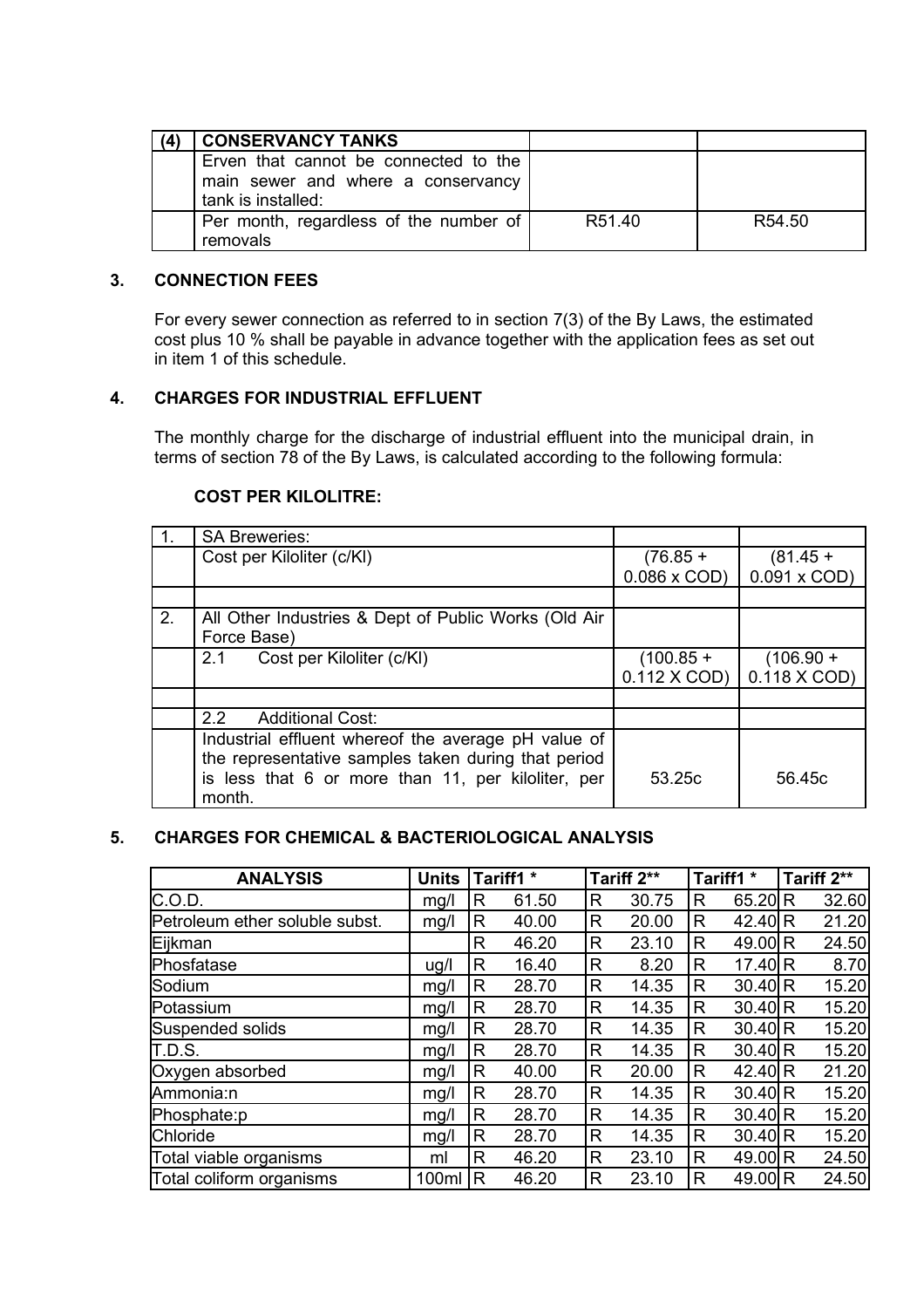| <b>ANALYSIS</b>               | <b>Units</b>      |                         | Tariff1 <sup>*</sup> |                    | Tariff 2** |                         | Tariff1 *    | Tariff 2** |
|-------------------------------|-------------------|-------------------------|----------------------|--------------------|------------|-------------------------|--------------|------------|
| Faecal coliform organisms     | 100ml             | $\mathsf{R}$            | 46.20                | R                  | 23.10      | R                       | 49.00 R      | 24.50      |
| Total kjeldahl nitrogen       | mg/l              | $\mathsf{R}$            | 61.50                | $\mathsf{R}$       | 30.75      | $\overline{\mathsf{R}}$ | 65.20 R      | 32.60      |
| Conductivity                  | mS/m              | $\mathsf{R}$            | 8.80                 | R                  | 4.40       | R                       | 9.30 R       | 4.65       |
| Sulphate                      | mg/l              | ${\sf R}$               | 23.60                | $\mathsf R$        | 11.80      | R                       | 25.00 R      | 12.50      |
|                               | mg/l              |                         |                      |                    |            |                         |              |            |
| m-Alkalinity                  | $CaCO3$ R         |                         | 23.60                | R                  | 11.80      | R                       | 25.00(R)     | 12.50      |
| Settleable solids             | ml/l/h            | $\mathsf{R}$            | 28.70                | R                  | 14.35      | R                       | $30.40$ R    | 15.20      |
|                               | mg/l as           |                         |                      |                    |            |                         |              |            |
| Nitrate                       | N                 | $\mathsf{R}$            | 32.40                | R                  | 16.20      | R                       | $34.40 \, R$ | 17.20      |
| Fluoride                      | mg/l              | $\overline{R}$          | 32.40                | $\mathsf{R}$       | 16.20      | R                       | 34.40 R      | 17.20      |
| Turbidity                     | <b>NTU</b>        | $\mathsf{R}$            | 8.80                 | $\mathsf{R}$       | 4.40       | R                       | 9.30 R       | 4.65       |
|                               | mg/l              |                         |                      |                    |            |                         |              |            |
| Total hardness                | CaCO <sub>3</sub> | R                       | 23.60                | R                  | 11.80      | R                       | 25.00 R      | 12.50      |
|                               | mg/l              |                         |                      |                    |            |                         |              |            |
| Calcium hardness              | CaCO <sub>3</sub> | R                       | 23.60                | R                  | 11.80      | R                       | 25.00(R)     | 12.50      |
| PН                            |                   | $\mathsf{R}$            | 8.80                 | $\mathsf R$        | 4.40       | $\mathsf{R}$            | 9.30 R       | 4.65       |
| <b>Flocculation test</b>      |                   | $\mathsf{R}$            | 75.20                | R                  | 37.60      | R                       | 79.70 R      | 39.85      |
| Chlorine demand               |                   | $\overline{\mathsf{R}}$ | 46.20                | $\mathsf{R}$       | 23.10      | R                       | 49.00 R      | 24.50      |
| Methylene blue reduction test |                   | $\mathsf{R}$            | 16.40                | $\mathsf{R}$       | 8.20       | R                       | 17.40 $R$    | 8.70       |
| Coliform organisms            | ml                | $\mathsf{R}$            | 46.20                | $\mathsf R$        | 23.10      | R                       | 49.00 R      | 24.50      |
| Chromium                      | mg/l              | ${\sf R}$               | 28.70                | $\mathsf R$        | 14.35      | R                       | $30.40$ R    | 15.20      |
| Cadmium                       | mg/l              | $\mathsf R$             | 28.70                | $\mathsf{R}$       | 14.35      | R                       | $30.40$ R    | 15.20      |
| Lead                          | mg/l              | $\mathsf{R}$            | 28.70                | $\mathsf{R}$       | 14.35      | R                       | $30.40$ R    | 15.20      |
| Cyanide                       | mg/               | $\mathsf{R}$            | 32.40                | $\mathsf{R}% _{T}$ | 16.20      | R                       | 34.40 R      | 17.20      |
| Boron                         | mg/l              | $\mathsf{R}$            | 28.70                | R                  | 14.35      | R                       | $30.40$ R    | 15.20      |
| Antimony                      | mg/l              | $\mathsf{R}$            | 28.70                | $\mathsf R$        | 14.35      | R                       | $30.40$ R    | 15.20      |
| Arsenic                       | mg/l              | $\mathsf{R}$            | 46.20                | $\mathsf{R}% _{T}$ | 23.10      | R                       | 49.00 R      | 24.50      |
| Copper                        | mg/l              | $\mathsf{R}$            | 28.70                | $\mathsf{R}$       | 14.35      | R                       | $30.40$ R    | 15.20      |
| Iron                          | mg/l              | $\mathsf{R}$            | 28.70                | $\mathsf R$        | 14.35      | R                       | $30.40$ R    | 15.20      |
| Manganese                     | mg/l              | $\mathsf{R}$            | 28.70                | $\mathsf{R}$       | 14.35      | R                       | $30.40$ R    | 15.20      |
| Aluminium                     | mg/l              | $\mathsf{R}$            | 28.70                | $\mathsf{R}$       | 14.35      | R                       | 30.40 R      | 15.20      |
|                               | mg/l as           |                         |                      |                    |            |                         |              |            |
| Nitrite                       | N                 | R                       | 32.40                | R                  | 16.20      | R                       | 34.40 R      | 17.20      |
| Zinc                          | mg/l              | $\mathsf{R}$            | 28.70                | R                  | 14.35      | R                       | $30.40$ R    | 15.20      |
| Free chlorine                 | mg/l              | $\mathsf{R}$            | 13.80                | R                  | 6.90       | R                       | 14.60 $R$    | 7.30       |
| Combined chlorine             | mg/l              | R                       | 13.80                | R                  | 6.90       | R                       | 14.60 $R$    | 7.30       |
| Volatile suspended solids     | mg/l              | $\mathsf{R}$            | 40.00                | R                  | 20.00      | R                       | 42.40 R      | 21.20      |
| MIss                          | mg/l              | $\mathsf{R}$            | 28.70                | R                  | 14.35      | R                       | $30.40$ R    | 15.20      |
| Phenol                        | mg/l              | R                       | 40.00                | R                  | 20.00      | R                       | 42.40 R      | 21.20      |

Tariff 1 is the cost charged for either the first or second sample, and tariff 2 is the cost charged for the  $3<sup>rd</sup>$  sample and any subsequent sample that is received on the same day.

# **6. SUPPLY OF DISTILLED WATER**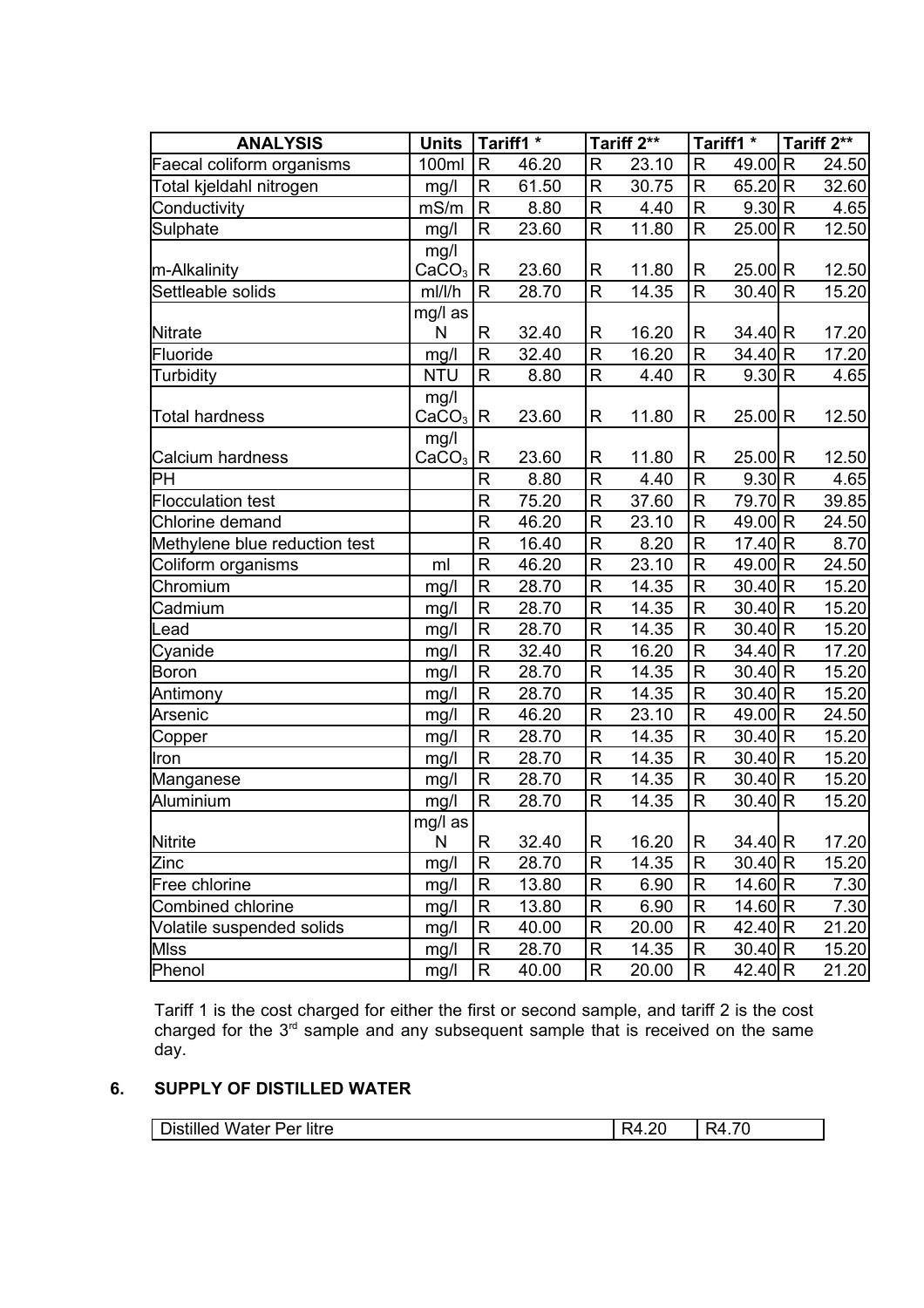## **SCHEDULE 3:**

# **SANITARY & REFUSE REMOVAL CHARGES: 2011/2012**

# **1. REFUSE REMOVAL**

The owner of any erf, stand, premises or other area shall monthly pay to the Council the following refuse removal charges, which, unless otherwise stated, shall be levied per calendar month or part thereof:

|    |      |                                                                                                                                                  | <b>Approved tariff</b><br>from 1/07/2010 | <b>Approved tariff</b><br>from 1/07/2011 |
|----|------|--------------------------------------------------------------------------------------------------------------------------------------------------|------------------------------------------|------------------------------------------|
|    |      |                                                                                                                                                  | Per calendar<br>month or part<br>thereof | Per calendar<br>month or part<br>thereof |
| 1. | (i)  | Dwelling houses, churches and church<br>halls which are used for that purpose                                                                    |                                          |                                          |
|    |      | And                                                                                                                                              |                                          |                                          |
|    | (ii) | Improved premises used exclusively by<br>and registered in the name of the Boy<br>Scouts, Girl Guides, Voortrekkers or a<br>similar organisation |                                          |                                          |
|    |      | PER UNIT                                                                                                                                         |                                          |                                          |
|    |      |                                                                                                                                                  |                                          |                                          |
|    |      | On an erf with a surface area not<br>(a)<br>exceeding 500m <sup>2</sup>                                                                          | R22.40                                   | R23.75                                   |
|    |      | All erven with a surface area in<br>(b)<br>excess of 500m <sup>2</sup> :                                                                         |                                          |                                          |
|    |      | For the first 500m <sup>2</sup> of the<br>(i)<br>surface area of the erf                                                                         | R36.00                                   | R38.15                                   |
|    |      | Thereafter,<br>for<br>(ii)<br>the<br>following 500m <sup>2</sup> or part<br>thereof, of the surface<br>area of the erf                           | R <sub>24.00</sub>                       | R25.45                                   |
|    |      | Thereafter, per 500m <sup>2</sup> or<br>(iii)<br>thereof,<br>part<br>of<br>the<br>surface area of the erf                                        | R12.00                                   | R <sub>12.75</sub>                       |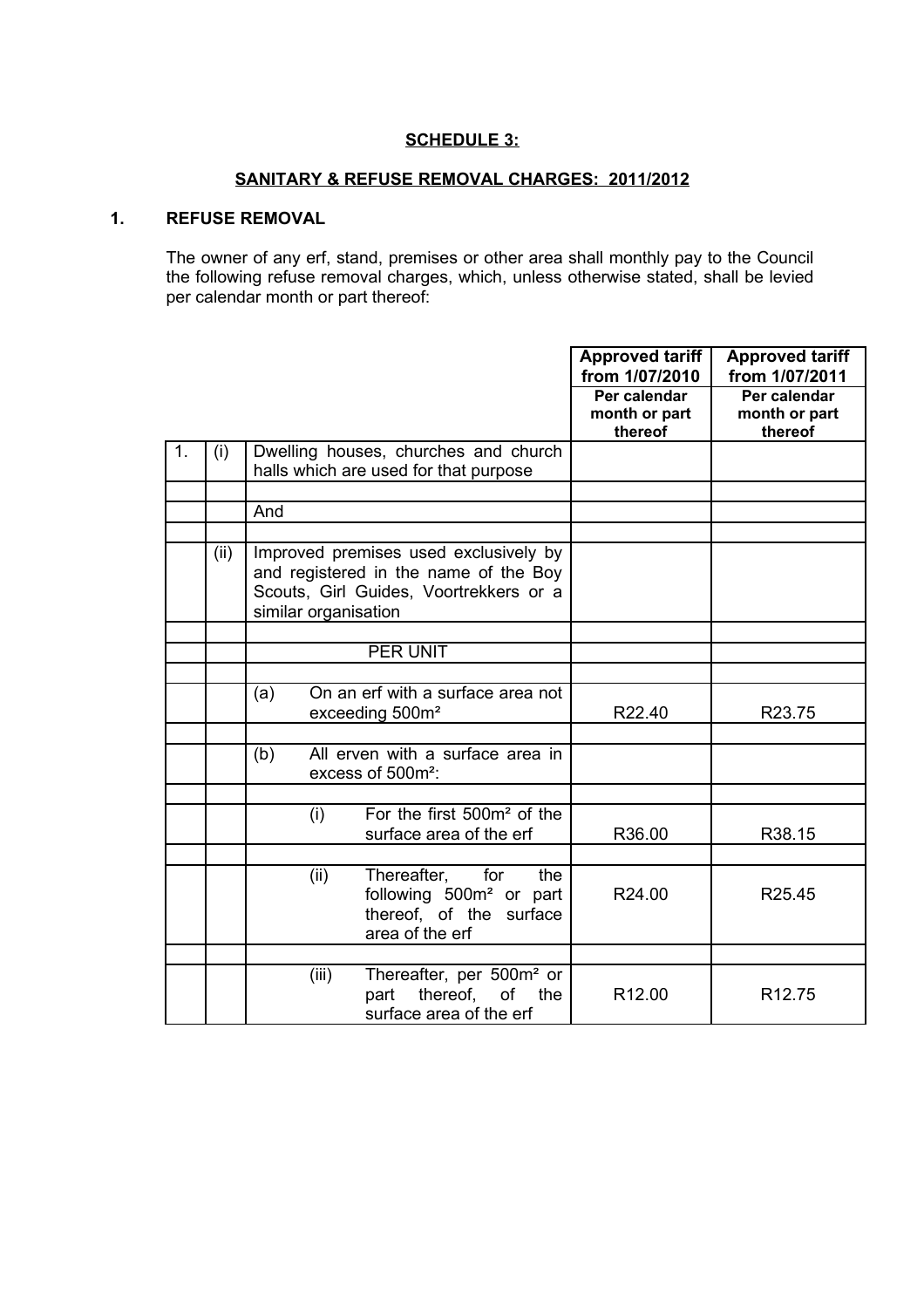|    |      | Provided that where more than one<br>dwelling-unit is erected on an erf, the<br>area of such erf shall be divided by the<br>number of dwelling-units thereon, and<br>the charge, for each portion so obtained,<br>shall be calculated in terms of the above<br>formula as if such portion constitutes a<br>separate erf. |         |         |
|----|------|--------------------------------------------------------------------------------------------------------------------------------------------------------------------------------------------------------------------------------------------------------------------------------------------------------------------------|---------|---------|
|    |      | (iv)<br>Maximum charge (11<br>$000m^2$ )                                                                                                                                                                                                                                                                                 | R180.00 | R191.10 |
| 2. |      | <b>Flats</b>                                                                                                                                                                                                                                                                                                             |         |         |
|    |      |                                                                                                                                                                                                                                                                                                                          |         |         |
|    |      | PER UNIT                                                                                                                                                                                                                                                                                                                 |         |         |
|    |      | Up to and including 500m <sup>2</sup> of the<br>(a)<br>surface area of the erf                                                                                                                                                                                                                                           | R36.00  | R38.15  |
|    |      | Thereafter, for the following<br>(b)<br>500m <sup>2</sup> or part thereof, of the<br>surface area of the erf                                                                                                                                                                                                             | R24.00  | R25.45  |
|    |      |                                                                                                                                                                                                                                                                                                                          |         |         |
|    |      | Thereafter, per 500m <sup>2</sup> or part<br>(c)<br>thereof, of the surface area of the<br>erf                                                                                                                                                                                                                           | R12.00  | R12.75  |
|    |      | Provided that where more than one<br>dwelling-unit is erected on an erf, the<br>area of such erf be divided by the<br>number of dwelling-units thereon, and<br>the charge, for each portion so obtained.<br>shall be calculated in terms of the above<br>formula as if such portion constitutes a<br>separate erf.       |         |         |
| 3. |      | State supported schools, technicons,<br>colleges and universities and related<br>amenities per 1m <sup>3</sup> container                                                                                                                                                                                                 | R191.40 | R202.90 |
|    |      |                                                                                                                                                                                                                                                                                                                          |         |         |
| 4. | (i)  | Hostels<br>and<br>related<br>amenities<br>for<br>educating institutions                                                                                                                                                                                                                                                  |         |         |
|    |      |                                                                                                                                                                                                                                                                                                                          |         |         |
|    |      | and/or                                                                                                                                                                                                                                                                                                                   |         |         |
|    | (ii) | Old age homes as well as youth<br>centres/homes<br>whereof the<br>body<br>corporate is registered as a welfare<br>organisation in terms of applicable<br><b>National Welfare Acts</b><br>and/or                                                                                                                          |         |         |
|    |      |                                                                                                                                                                                                                                                                                                                          |         |         |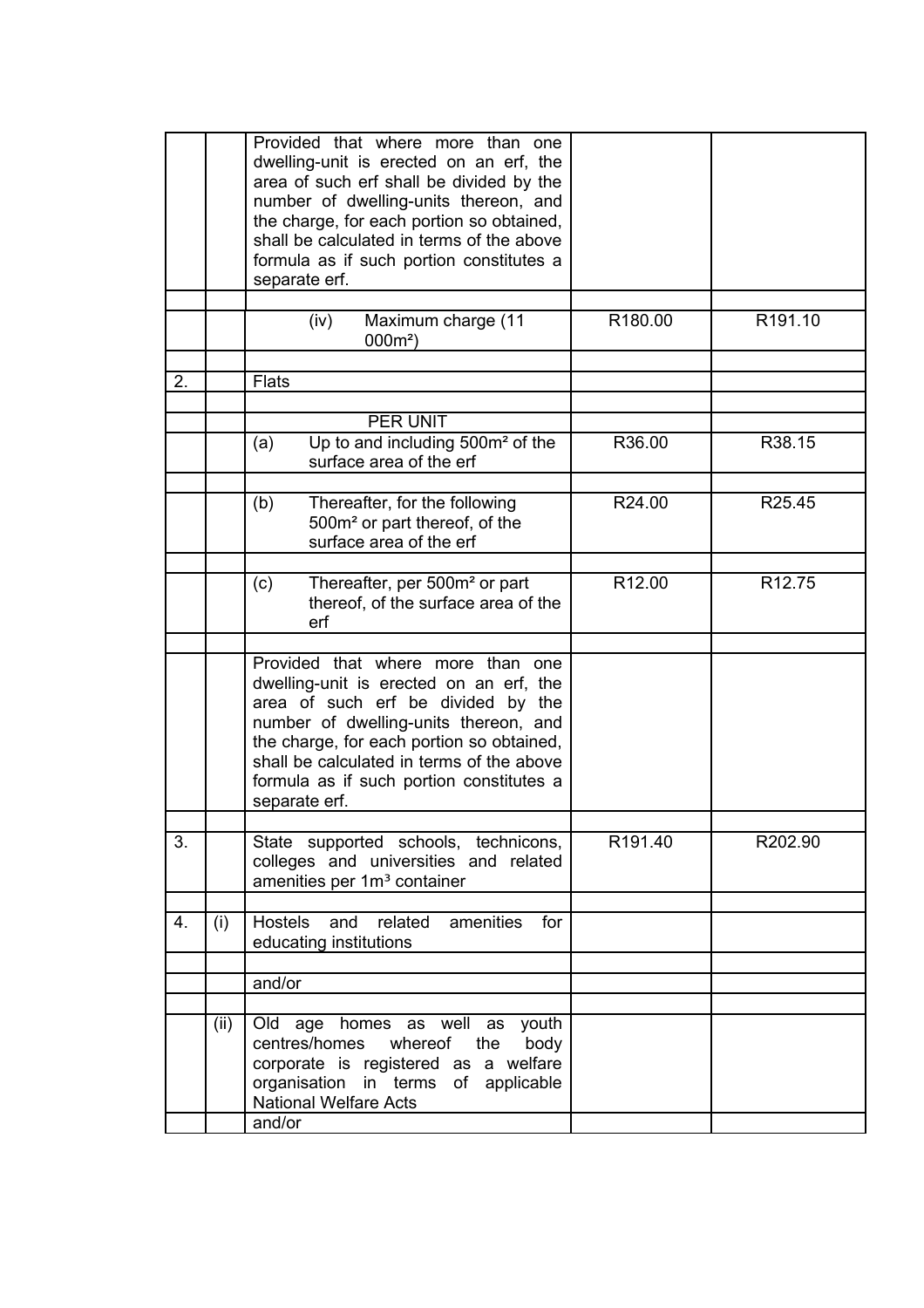|    | (iii) |         | Homes, crèches or other similar<br>amenities mainly used for the fulltime<br>caring and/or education of the aged,<br>crippled and intellectually/mentally<br>handicapped and whereof the body<br>corporate is registered as a welfare<br>organisation in terms of the applicable<br><b>National Welfare Acts:</b> |                     |           |
|----|-------|---------|-------------------------------------------------------------------------------------------------------------------------------------------------------------------------------------------------------------------------------------------------------------------------------------------------------------------|---------------------|-----------|
|    |       |         | Per 300m <sup>2</sup> or part thereof, of the total<br>floor area of the building                                                                                                                                                                                                                                 | R72.00              | R76.35    |
| 5. |       |         | Hotels licensed in terms of the Liquor<br>Act, as amended:                                                                                                                                                                                                                                                        |                     |           |
|    |       | (i)     | Up to and including 300m <sup>2</sup> or<br>part thereof, of the total floor<br>area                                                                                                                                                                                                                              | R389.20             | R412.55   |
|    |       | (ii)    | Thereafter, per 100m <sup>2</sup> or part<br>thereof, of the total floor area<br>of the building                                                                                                                                                                                                                  | R85.90              | R91.05    |
|    |       | (iii)   | Maximum charge (8 300m <sup>2</sup> )                                                                                                                                                                                                                                                                             | R7 261.20           | R7 696.55 |
| 6. |       | stands: | Non-residential buildings<br>on<br>industrially/commercially<br>zoned                                                                                                                                                                                                                                             |                     |           |
|    |       | (i)     | Up to and including 300m <sup>2</sup> of<br>the total floor area of the<br>building                                                                                                                                                                                                                               | R <sub>194.25</sub> | R205.90   |
|    |       | (ii)    | Thereafter, per 100m <sup>2</sup> or part<br>thereof, of the total floor area<br>of the building                                                                                                                                                                                                                  | R53.75              | R57.00    |
|    |       | (iii)   | Maximum charge (13 300m <sup>2</sup> )                                                                                                                                                                                                                                                                            | R7 181.75           | R7 615.90 |
| 7. |       |         | Any other building:                                                                                                                                                                                                                                                                                               |                     |           |
|    |       | (i)     | Up to and including 300m <sup>2</sup> or<br>part thereof, of the total floor<br>area                                                                                                                                                                                                                              | R389.20             | R412.55   |
|    |       | (ii)    | Thereafter, per 100m <sup>2</sup> or part<br>thereof, of the total floor area<br>of the building                                                                                                                                                                                                                  | R85.90              | R91.05    |
|    |       | (iii)   | Maximum charge (8 300m <sup>2</sup> )                                                                                                                                                                                                                                                                             | R7 261.20           | R7 696.55 |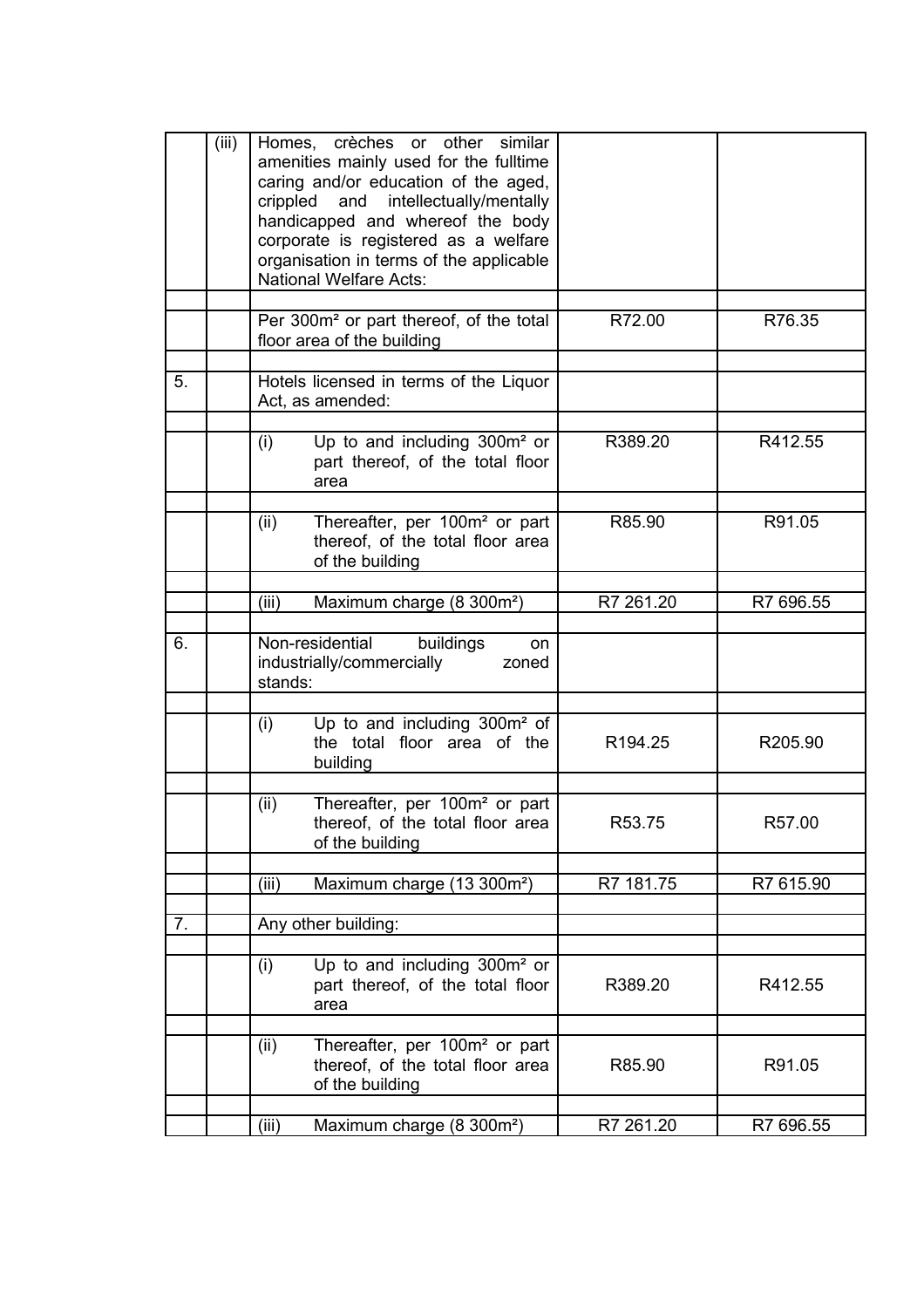| 8.  | <b>Mass Containers:</b>                                                                                                                                        |                         |                         |
|-----|----------------------------------------------------------------------------------------------------------------------------------------------------------------|-------------------------|-------------------------|
|     | For the removal of domestic refuse<br>where a mass container is specifically<br>supplied for use by a specific<br>premises, per mass container, per<br>removal | R387.00                 | R410.00                 |
|     |                                                                                                                                                                |                         |                         |
| 9.  | Garden Refuse Removal:                                                                                                                                         |                         |                         |
|     | For the removal of garden<br>(i)<br>refuse in plastic bags on the<br>day which refuse removal<br>normally takes place                                          | No charge               | No charge               |
|     |                                                                                                                                                                |                         |                         |
|     | (ii)<br>For the removal of garden<br>refuse other than placed in<br>plastic bags, per removal                                                                  | R387.00                 | R410.00                 |
|     |                                                                                                                                                                |                         |                         |
| 10. | For the removal of non-perishable<br>refuse, excluding garden refuse:                                                                                          |                         |                         |
|     |                                                                                                                                                                |                         |                         |
|     | Per removal                                                                                                                                                    | Estimated cost +<br>10% | Estimated cost +<br>10% |
|     |                                                                                                                                                                |                         |                         |
| 11. | <b>Occasional Services:</b>                                                                                                                                    |                         |                         |
|     |                                                                                                                                                                |                         |                         |
|     | Per removal                                                                                                                                                    | R420.00                 | R445.00                 |
|     |                                                                                                                                                                |                         |                         |
| 12. | Weltevreden Landfill Site                                                                                                                                      |                         |                         |
|     | Weighbridge fees per ton or part<br>thereof                                                                                                                    | R28.00                  | R30.00                  |

# **2. CARCASS REMOVAL AND DISPOSAL THEREOF**

|    | Calf, foal, sheep, goat, lamb, pig, dog,<br>cat or poultry, per carcass | R56.00              | R59.00              |
|----|-------------------------------------------------------------------------|---------------------|---------------------|
|    |                                                                         |                     |                     |
|    | Any other animal, per carcass                                           | R <sub>112.00</sub> | R <sub>118.00</sub> |
|    |                                                                         |                     |                     |
| 3. | Maximum charge, per removal                                             | R335.00             | R355.00             |

# **3. GENERAL**

|                | The expiry date for payment in respect of services rendered, shall be the first<br>working day after the 14 <sup>th</sup> day of the month, following the month during which<br>such service was rendered, and shall be recoverable from the owner of the<br>premises in respect of which services were rendered or otherwise as<br>determined under Section 49 of the Local Government Ordinance, 1939. |
|----------------|----------------------------------------------------------------------------------------------------------------------------------------------------------------------------------------------------------------------------------------------------------------------------------------------------------------------------------------------------------------------------------------------------------|
|                |                                                                                                                                                                                                                                                                                                                                                                                                          |
| 2 <sub>1</sub> | Any amount due in respect of sanitary services rendered by the Council, shall<br>be paid on or before the first working day after the $14th$ of the month following<br>on the month in respect whereof levies were raised.                                                                                                                                                                               |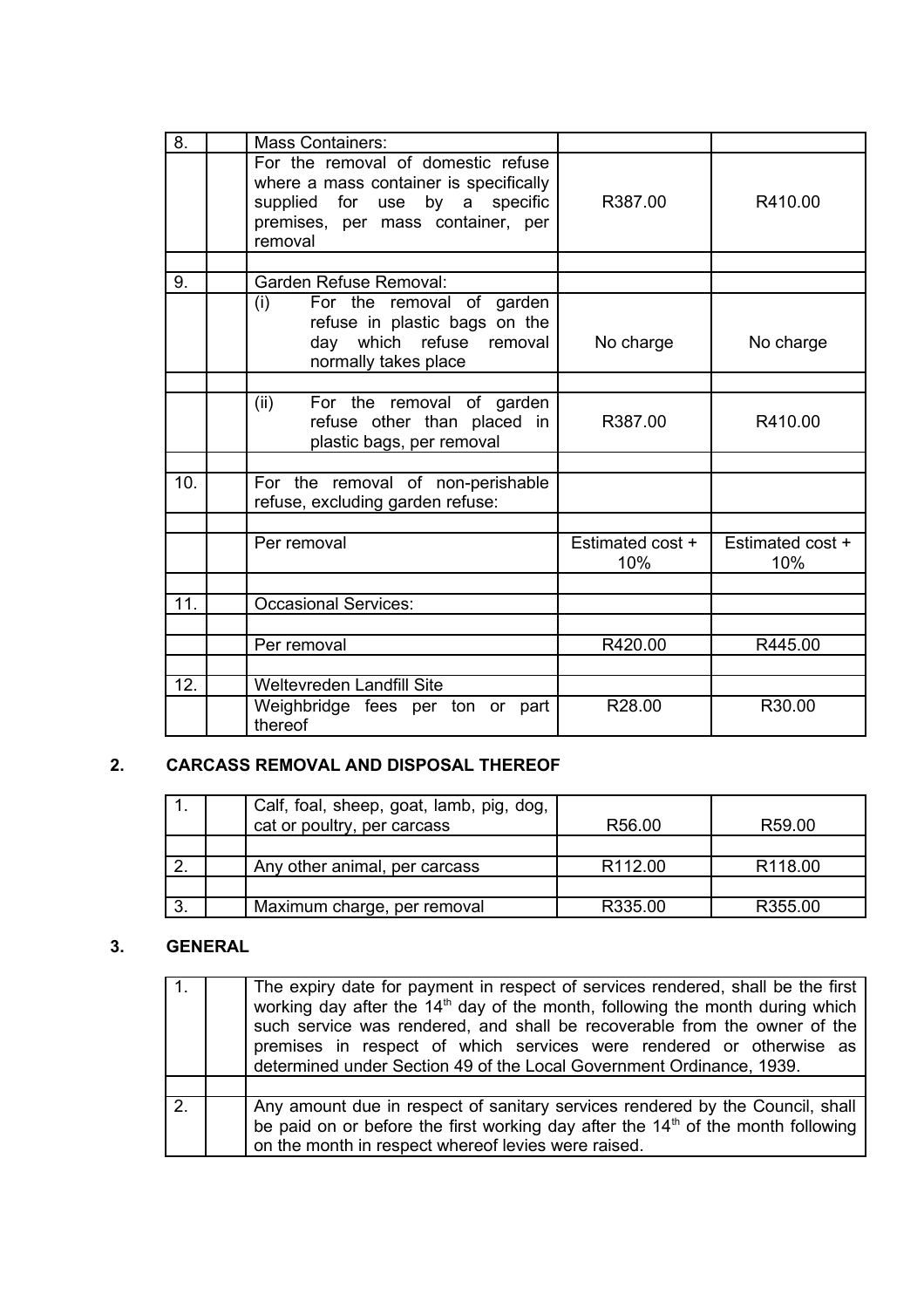## **SCHEDULE 4:**

#### **WATER SUPPLY CHARGES: 2011/2012**

#### **PART I**

#### **WATER SUPPLY**

#### **1. BASIC CHARGE**

A basic charge of R77.40 for the first 2 000m² or part thereof with an additional charge of R11.25 for every additional 1 000m² or part thereof per month shall be levied per erf, stand, premises or other area, not zoned as residential 1,2,3 or 4 or not used for residential purposes, with or without any improvements, which is or, in the opinion of the council can be, connected to the main waterline, whether water is consumed or not and shall be payable by the owner of such property: provided that in the case of agricultural holdings, farm lands as well as property situated outside the municipality the maximum charge shall be R122.40 per month and R17 739.90 per month in the case of other premises: provided further that no basic charge shall be levied on property belonging to the Council unless it is let for purposes other than residential.

#### **2. DOMESTIC SUPPLY**

1. For the supply of water to an erf, stand, premises or other area, that is being served by a separate meter, for consumption since the previous monthly meter reading:

|       |                                                            | <b>Approved</b><br>tariff from<br>1/07/2010 | <b>Approved</b><br>tariff<br>from<br>1/07/2011 |
|-------|------------------------------------------------------------|---------------------------------------------|------------------------------------------------|
|       |                                                            |                                             |                                                |
| (i)   | For the first 5KI; per KI:                                 | R <sub>3.80</sub>                           | R4.10                                          |
| (ii)  | For the following 10KI; per KI:                            | R <sub>5.75</sub>                           | R <sub>6.20</sub>                              |
| (iii) | For the following 15KI; per KI:                            | R <sub>6.25</sub>                           | R6.70                                          |
| (iv)  | For the following 20KI; per KI:                            | R8.25                                       | R8.85                                          |
| (V)   | For the following 50KI; per KI:                            | R9.95                                       | R <sub>10.70</sub>                             |
| (vi)  | Thereafter, for consumption in excess of 100KI,<br>per KI: | R <sub>12.05</sub>                          | R <sub>12.95</sub>                             |

2. Where water is supplied to more than one consumer per erf, stand, premises or other area that is served by a communal meter, the following charges shall be levied, for consumption since the previous monthly meter reading:

| (i)   | For the first $(5 \times A)$ KI or part thereof (where A<br>is the sum of the number of consumers served                                     | R <sub>3.80</sub> | R4.10             |
|-------|----------------------------------------------------------------------------------------------------------------------------------------------|-------------------|-------------------|
|       | by such communal meter) per KI                                                                                                               |                   |                   |
| (ii)  | For the following $(10 \times A)$ or part thereof (where<br>A is the sum of the number of consumers<br>served by such communal meter) per KI | R <sub>5.75</sub> | R <sub>6.20</sub> |
| (iii) | For the following $(15 \times A)$ or part thereof (where<br>A is the sum of the number of consumers<br>served by such communal meter) per KI | R <sub>6.25</sub> | R <sub>6.70</sub> |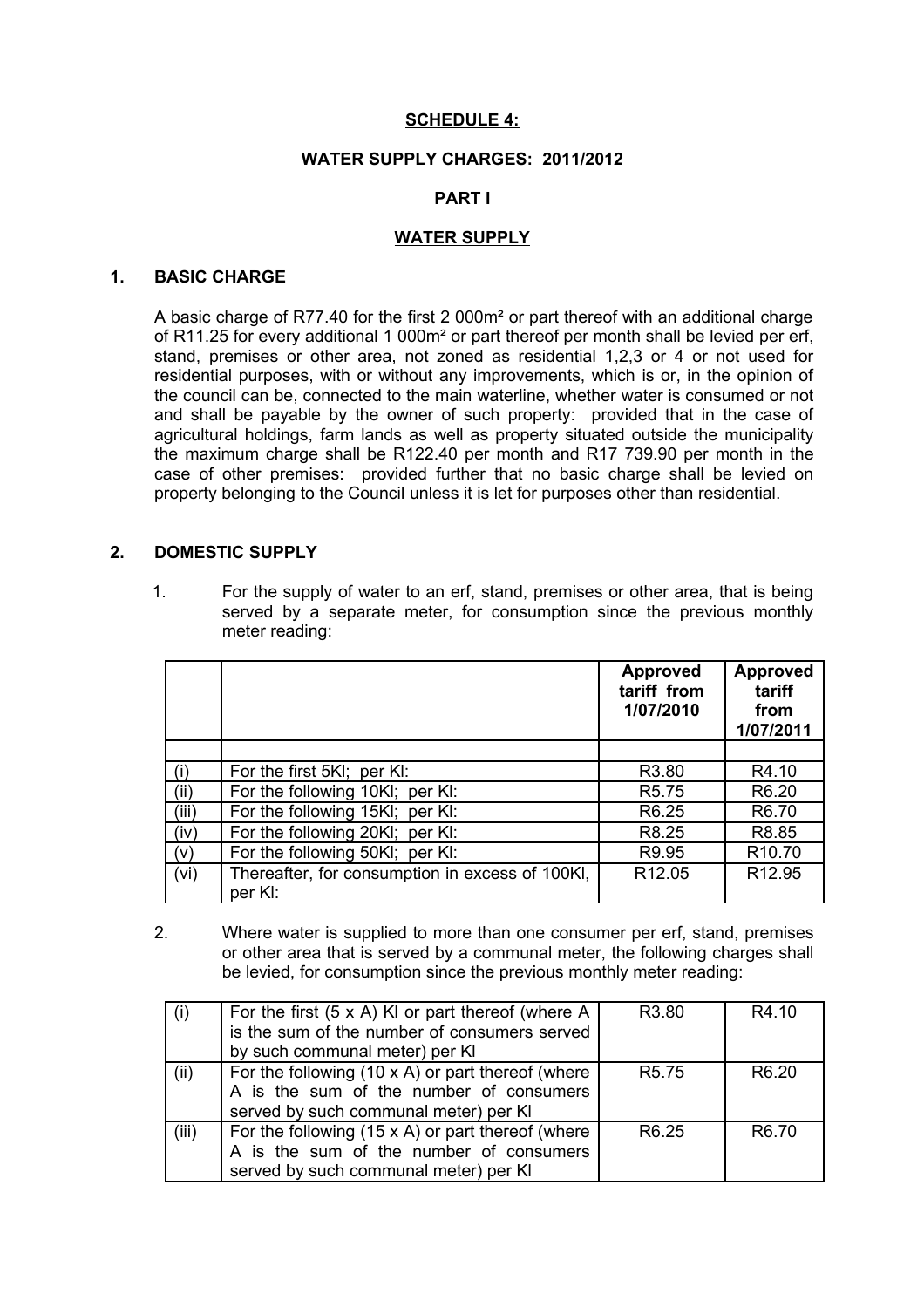| (iv) | For the following $(20 \times A)$ or part thereof (where | R8.25              | R <sub>8.85</sub>  |
|------|----------------------------------------------------------|--------------------|--------------------|
|      | A is the sum of the number of consumers                  |                    |                    |
|      | served by such communal meter) per KI                    |                    |                    |
| (v)  | For the following $(50 \times A)$ or part thereof (where | R9.95              | R <sub>10.70</sub> |
|      | A is the sum of the number of consumers                  |                    |                    |
|      | served by such communal meter) per KI                    |                    |                    |
| (vi) | Thereafter, for consumption in excess of 100KI,          | R <sub>12.05</sub> | R <sub>12.95</sub> |
|      | per KI:                                                  |                    |                    |

3. For the supply of water to consumers from water hydrants:

| $\mid$ (i) | Per dwelling, building, structure or room                                                   | R3.80 | R4.10 |
|------------|---------------------------------------------------------------------------------------------|-------|-------|
|            | separately occupied notwithstanding the fact<br>that more than one such dwelling, building, |       |       |
|            | structure or room is under one roof, for 5KI per<br>KI per month                            |       |       |

# **3. CONCERNS ON INDUSTRIALLY ZONED ERVEN**

1. For the supply of water to an erf, stand, premises or other area, by a separate meter, for consumption since the previous monthly meter reading:

| (i)   | For the first 30KI; per KI:                | R8.25              | R8.85              |
|-------|--------------------------------------------|--------------------|--------------------|
| (ii)  | For the following 20KI; per KI:            | R <sub>11.05</sub> | R11.90             |
| (iii) | For the following 50KI; per KI:            | R <sub>12.60</sub> | R <sub>13.55</sub> |
| (iv)  | For the following 19 900KI; per KI:        | R <sub>13.70</sub> | R <sub>14.75</sub> |
| (v)   | Thereafter for consumption in excess of 20 | R <sub>10.50</sub> | R11.30             |
|       | 000KI, per KI                              |                    |                    |

2. Where water is supplied to more than one consumer per erf, stand, premises or other area served by a communal meter, the following charges shall be levied, for consumption since the previous monthly meter reading:

| (i)   | For the first $(30 \times A)$ KI or part thereof (where A<br>is the sum of the number of consumers served<br>by a communal meter) per KI        | R8.25              | R8.85              |
|-------|-------------------------------------------------------------------------------------------------------------------------------------------------|--------------------|--------------------|
|       |                                                                                                                                                 |                    |                    |
| (ii)  | For the following $(20 \times A)$ KI or part thereof<br>(where A is the sum of the number of<br>consumers served by a communal meter) per       |                    |                    |
|       | KI                                                                                                                                              | R <sub>11.05</sub> | R <sub>11.90</sub> |
|       |                                                                                                                                                 |                    |                    |
| (iii) | For the following $(50 \times A)$ KI or part thereof<br>(where A is the sum of the number of<br>consumers served by a communal meter) per<br>KI | R <sub>12.60</sub> | R <sub>13.55</sub> |
|       |                                                                                                                                                 |                    |                    |
| (iv)  | Thereafter, for consumption in excess of 100KI,<br>per KI                                                                                       | R <sub>13.70</sub> | R <sub>14.75</sub> |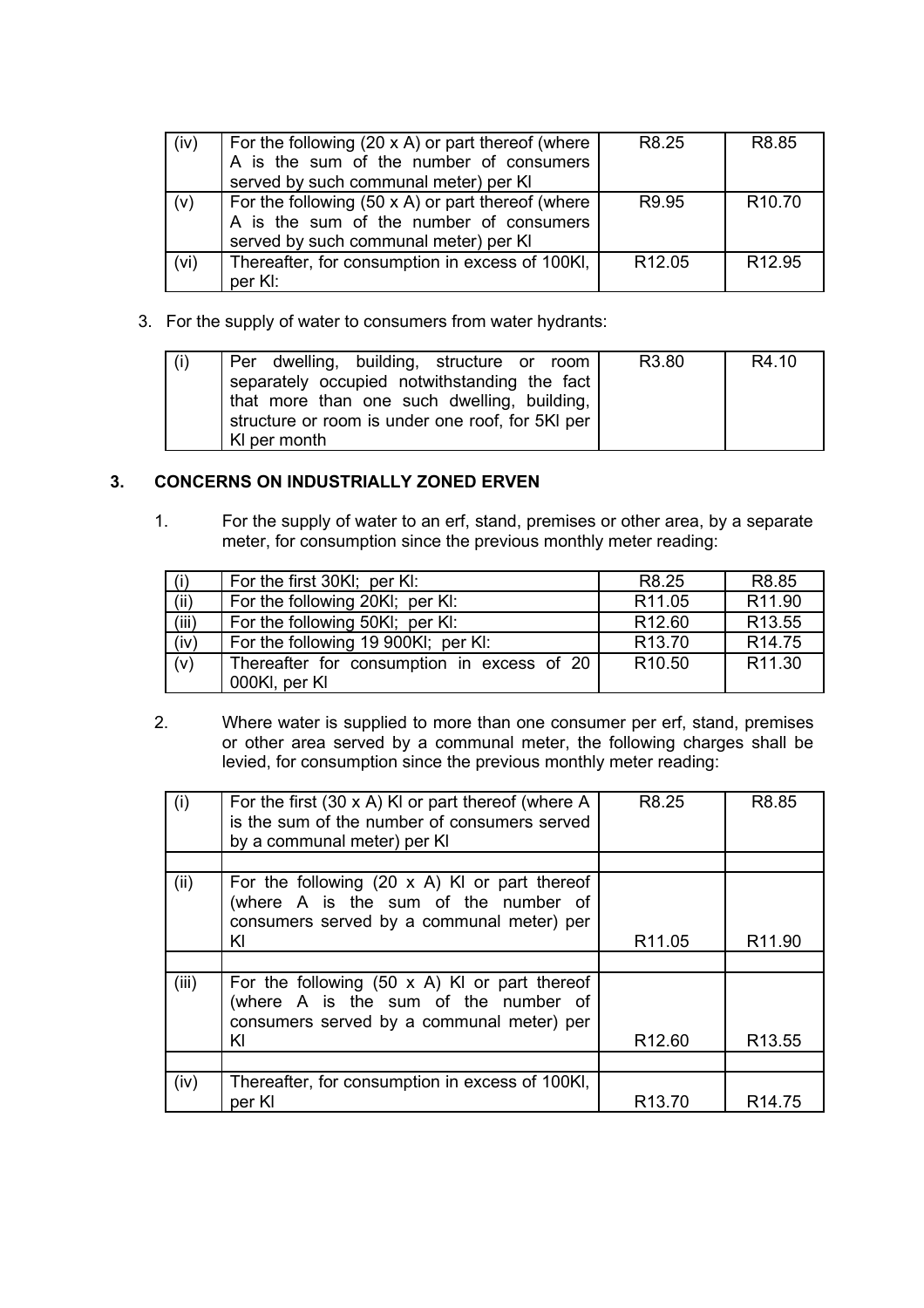# **4. SILICON SMELTERS**

|       | Service charge per month                         | R30 757.00         | R33 064.00         |
|-------|--------------------------------------------------|--------------------|--------------------|
|       |                                                  |                    |                    |
| (ii)  | For the supply of water, for the first 20 000KI, |                    |                    |
|       | per KI                                           | R <sub>13.70</sub> | R <sub>14.75</sub> |
|       |                                                  |                    |                    |
| (iii) | For consumption in excess of 20 000KI, per KI    | R <sub>9.95</sub>  | R <sub>10.70</sub> |
|       |                                                  |                    |                    |
| (iv)  | Minimum charge, per month $-$ (15 000KI)         | R205 500           | R221 250           |

# **5. DEPARTMENT OF PUBLIC WORKS (AIRFORCE BASE)**

| (i)  | For the supply of water, per KI          | R <sub>13.70</sub>   | R <sub>14.75</sub>   |
|------|------------------------------------------|----------------------|----------------------|
|      |                                          |                      |                      |
| (ii) | Minimum charge, per month $-$ (13 000KI) | R <sub>178</sub> 100 | R <sub>191</sub> 750 |

# **6. DALMADA WATER CO-OPERATION & BROADLANDS**

| (i)<br><b>A</b><br>the supply of water.<br>-per Kl |  |
|----------------------------------------------------|--|
|----------------------------------------------------|--|

# **7. SCHOOLS AND SCHOOL HOSTELS**

| For the supply of water, per KI | $\mathbf{u}$ |  |
|---------------------------------|--------------|--|

## **8. ANY OTHER CONSUMER**

1. For the supply of water to an erf, stand, premises or other area, that is served by a separate meter, for consumption since the previous monthly meter reading:

| (i)   | For the first 30KI, per KI:           |    | R8.25              | R <sub>8.85</sub>  |
|-------|---------------------------------------|----|--------------------|--------------------|
| (ii)  | For the following 20KI, per KI:       |    | R <sub>11.05</sub> | R <sub>11.90</sub> |
| (iii) | For the following 50KI, per KI:       |    | R <sub>12.60</sub> | R <sub>13.55</sub> |
| (iv)  | Thereafter, for consumption in excess | of | R <sub>13.70</sub> | R <sub>14.75</sub> |
|       | 100Kl, per Kl:                        |    |                    |                    |

2. Where water is supplied to more than one consumer per erf, stand, premises or other area, that is served by a communal meter, the following charges shall be levied, for consumption since the previous monthly meter reading:

| For the first (30 x A) KI or part thereof (where A |       |       |
|----------------------------------------------------|-------|-------|
| is the sum of the number of consumers served       |       |       |
| by a communal meter) per KI                        | R8.25 | R8.85 |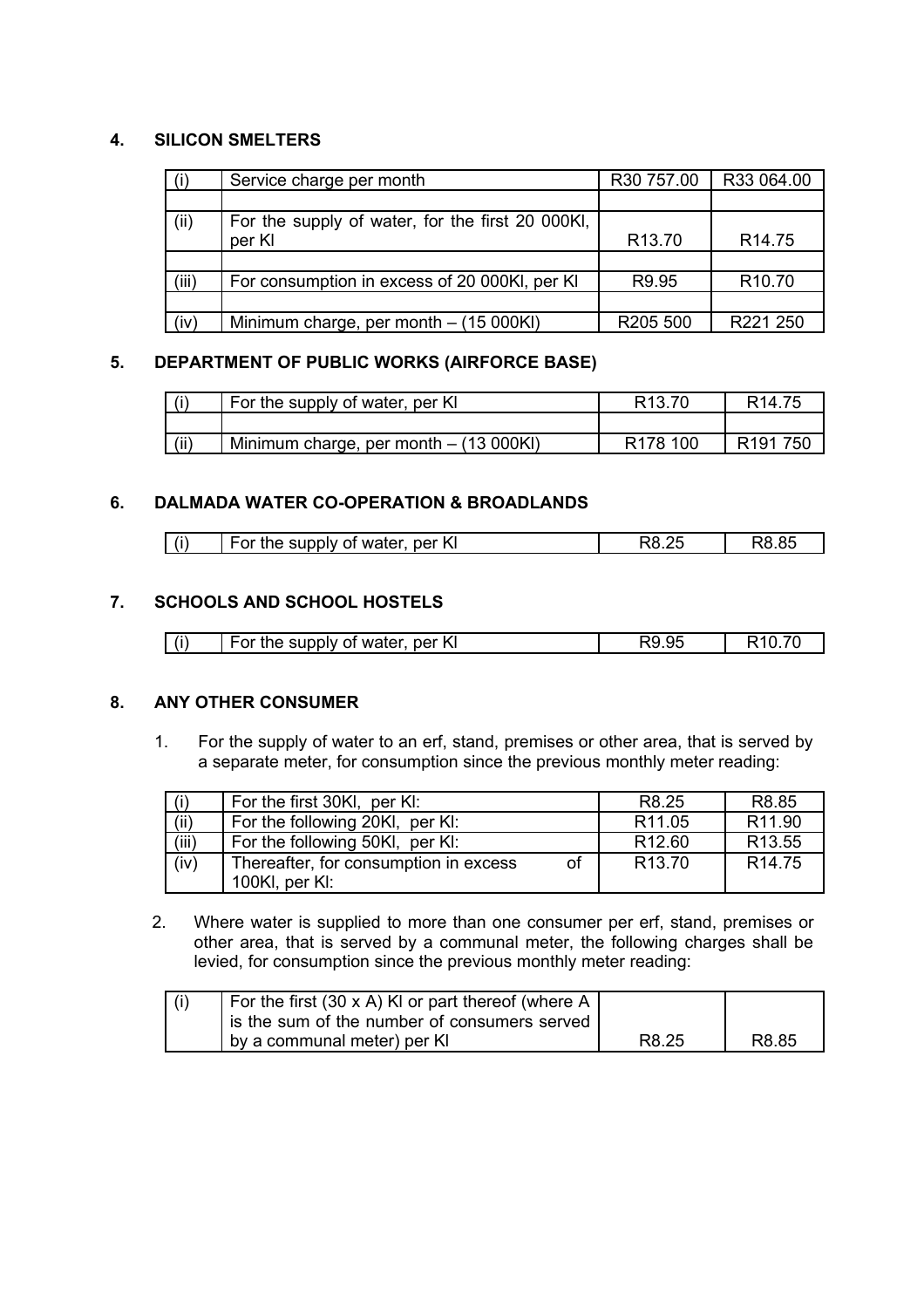| (ii)  | For the following $(20 \times A)$ KI or part thereof<br>(where A is the sum of the number of<br>consumers served by a communal meter) per<br>KI | R <sub>11.05</sub> | R <sub>11.90</sub> |
|-------|-------------------------------------------------------------------------------------------------------------------------------------------------|--------------------|--------------------|
|       |                                                                                                                                                 |                    |                    |
| (iii) | For the following $(50 \times A)$ KI or part thereof<br>(where A is the sum of the number of<br>consumers served by a communal meter) per<br>KI | R <sub>12.60</sub> | R <sub>13.55</sub> |
|       |                                                                                                                                                 |                    |                    |
| (iv)  | Thereafter, for consumption in excess of 100KI,<br>per Kl                                                                                       | R <sub>13.70</sub> | R <sub>14.75</sub> |

## **9. CONNECTION FEES**

For the provision and installation of a connection pipe, meter and accessories.

For all sizes: Estimated cost plus 10 % of such amount for administration costs.

# **PART 2**

# **GENERAL CHARGES**

The following charges and conditions shall apply in respect of general services rendered by the Council

## **1. CHARGES FOR A CONNECTION FOR FIRE FIGHTING PURPOSES**

For the provision and installation of a 100 mm connection pipe, meter or, if a meter is not required, a sealed valve:

| At cost plus 10 % of such amount for administration   |        |                     |
|-------------------------------------------------------|--------|---------------------|
| costs: Provided that if the seal of a sealed valve is |        |                     |
| broken by any person, other than an official of the   |        |                     |
| Council, the consumer shall pay:                      | R98.00 | R <sub>104.00</sub> |

## **2. DISCONNECTION CHARGES – INCLUDING NORMAL RECONNECTION**

1. The charge for disconnection as a result of non-payment of account or for noncompliance with any of the regulations or by laws of the Council shall be as follows:

|       | During working hours: normal reconnection     | R <sub>161.40</sub> | R <sub>171.00</sub> |
|-------|-----------------------------------------------|---------------------|---------------------|
|       |                                               |                     |                     |
| (ii)  | During working hours: request for urgent      |                     |                     |
|       | reconnection                                  | R322.80             | R342.00             |
|       |                                               |                     |                     |
| (iii) | After working hours: request for reconnection | R322.80             | R342.00             |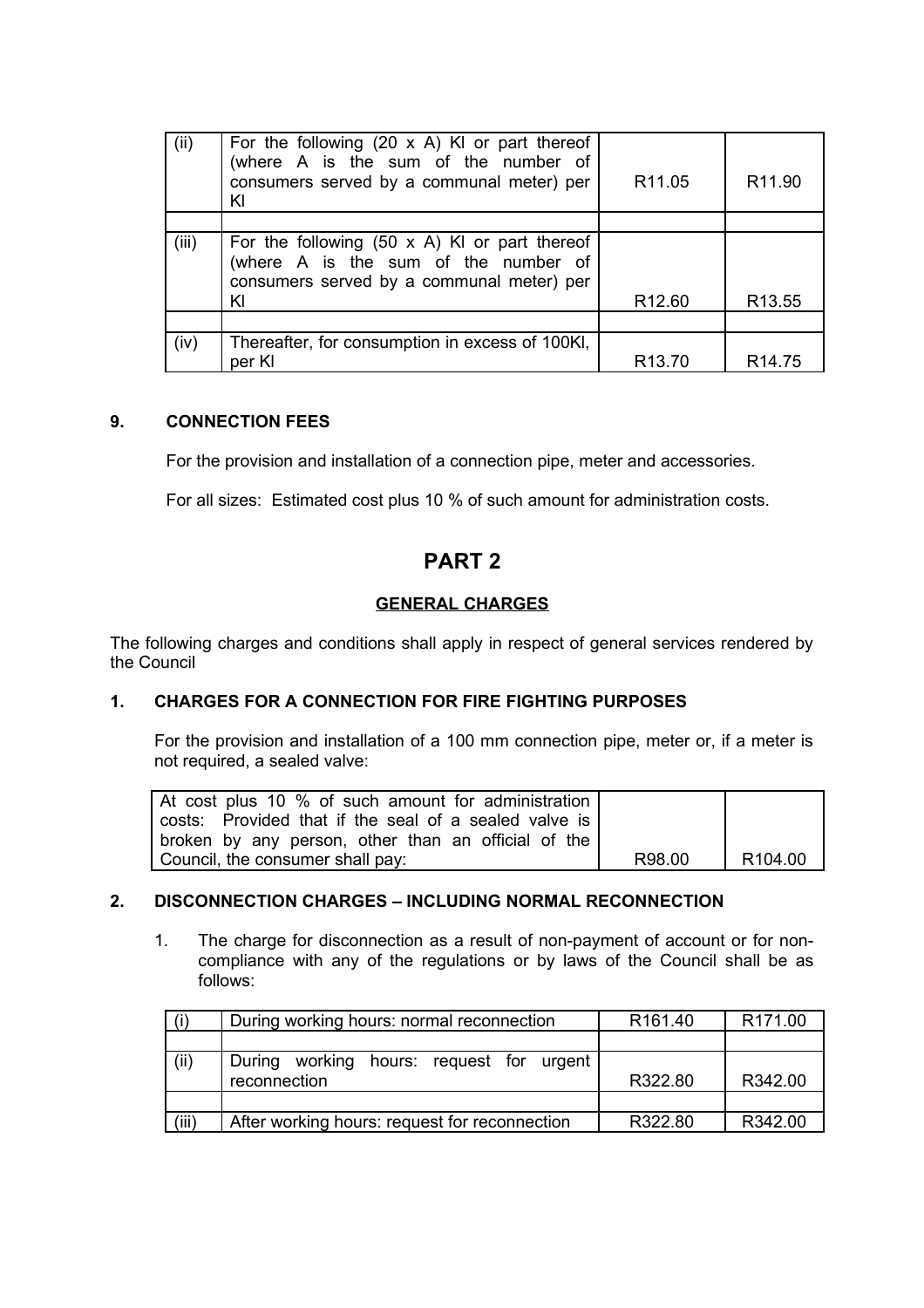2. Charge for temporary disconnection at the request of any consumer:

| ٬i   | During working hours                          | R66.60  | R70.60              |
|------|-----------------------------------------------|---------|---------------------|
|      |                                               |         |                     |
| (ii) | After working hours: request for reconnection | R133.20 | R <sub>141</sub> 20 |

3. Charge when consumers change:

For every application for rendering the service, irrespective of whether the service has been discontinued or not:

|      | During working hours: Domestic and Business | R <sub>13.50</sub> | R <sub>14.30</sub> |
|------|---------------------------------------------|--------------------|--------------------|
|      | users                                       |                    |                    |
|      |                                             |                    |                    |
| (ii) | After working hours                         | R <sub>27.00</sub> | R <sub>28.60</sub> |

# **3. GENERAL SERVICES**

Any service rendered upon request by a consumer and not provided for in this tariff, shall be charged for at the estimated cost to the council, plus 10 % administration costs.

## **4. SPECIAL METER READINGS**

| The charge for the special reading of a meter at | R34.00 | R36.00 |
|--------------------------------------------------|--------|--------|
| I the request of a consumer shall be:            |        |        |

## **5. TESTING OF METERS**

| The charge for testing a meter at the request of | R <sub>161.40</sub> | R <sub>171.00</sub> |
|--------------------------------------------------|---------------------|---------------------|
| a consumer shall be:                             |                     |                     |
| The percentage referred to in section 38(4) of   | 5%                  | 5%                  |
| the Standard Water Supply By Laws shall be       |                     |                     |

## **6. WATER LEAKAGE**

| 1. | When the Water Department is called upon to  <br>rectify a water leakage and such leakage is<br>found to be on private property and due to any | R <sub>120.00</sub> | R <sub>127.00</sub> |
|----|------------------------------------------------------------------------------------------------------------------------------------------------|---------------------|---------------------|
|    | cause other than a fault in the Council's main<br>or apparatus, a charge shall be payable by the<br>consumer for each such attendance.         |                     |                     |

# **7. DEPOSIT FOR ESTIMATES**

| When an extension of the main is requested, a     | R <sub>110.00</sub> | R <sub>117.00</sub> |
|---------------------------------------------------|---------------------|---------------------|
| deposit shall be payable for estimating the cost. |                     |                     |
| This amount shall be subtracted from the total    |                     |                     |
| connection charges and if the connection is not   |                     |                     |
| made, the amount shall be forfeited.              |                     |                     |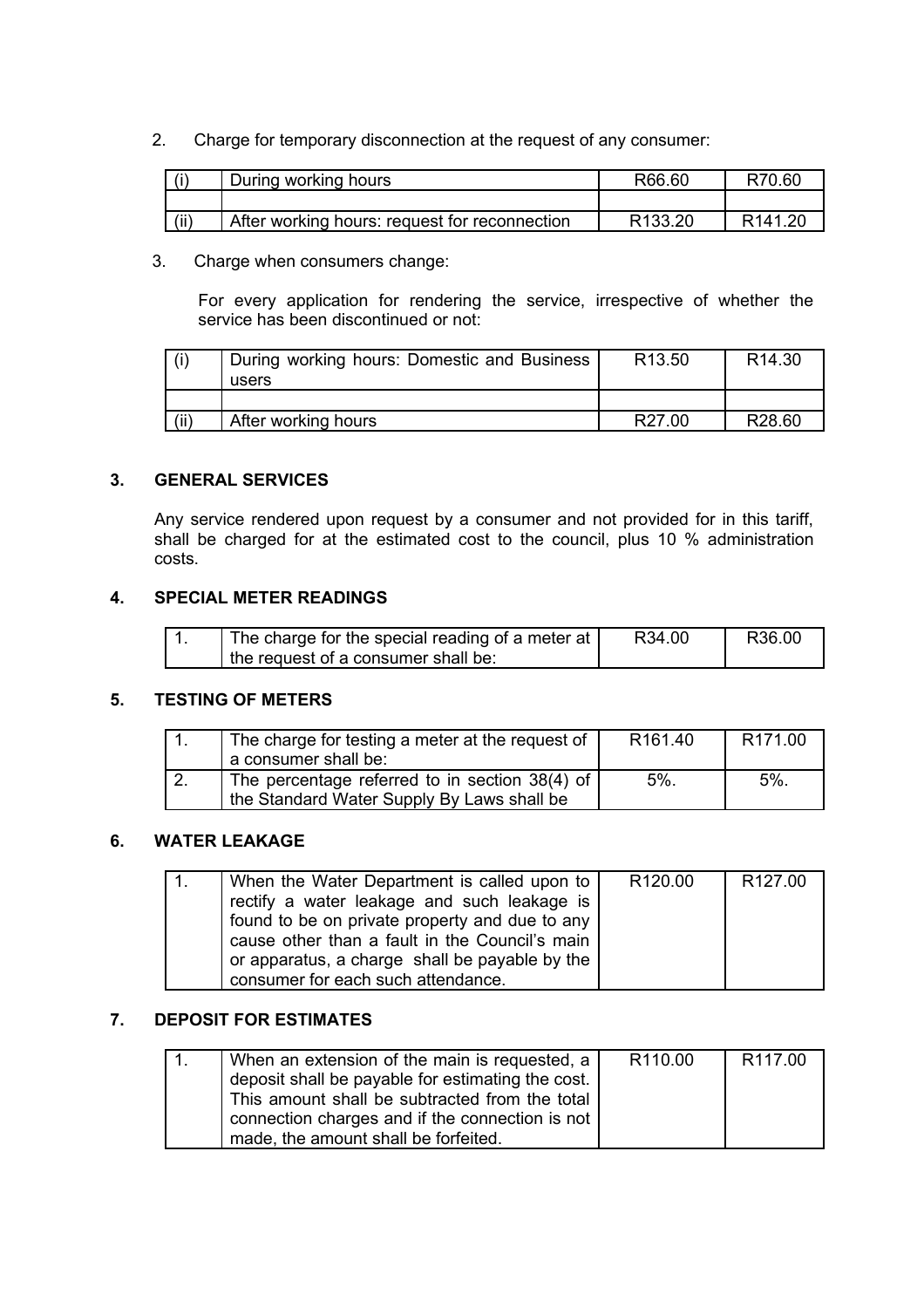# **8. DEPOSITS FOR SUPPLY OF WATER**

| The minimum deposit payable in terms of<br>section 12 (1) (a) of the by laws shall be: |                       |                       |
|----------------------------------------------------------------------------------------|-----------------------|-----------------------|
| Domestic users                                                                         | R340.00               | R365.00               |
| <b>Business users</b>                                                                  | R <sub>1</sub> 540.00 | R1 825.00             |
| Foreigners                                                                             | R <sub>1</sub> 800.00 | R <sub>2</sub> 190.00 |

# **9. TELEPHONE REMINDER SERVICE**

| The charge payable in respect of a telephone |        |        |
|----------------------------------------------|--------|--------|
| reminder is as follows:                      |        |        |
| For every telephone reminder:                | R31.50 | R33.40 |

# **10. REMINDER SERVICE**

The charge payable in terms of Council's Credit Control Policy is as follows:

| For every notice in respect of an unpaid      | R <sub>18.00</sub> | R <sub>19.00</sub> |
|-----------------------------------------------|--------------------|--------------------|
| consumer account after the final payment date |                    |                    |
| of the month:                                 |                    |                    |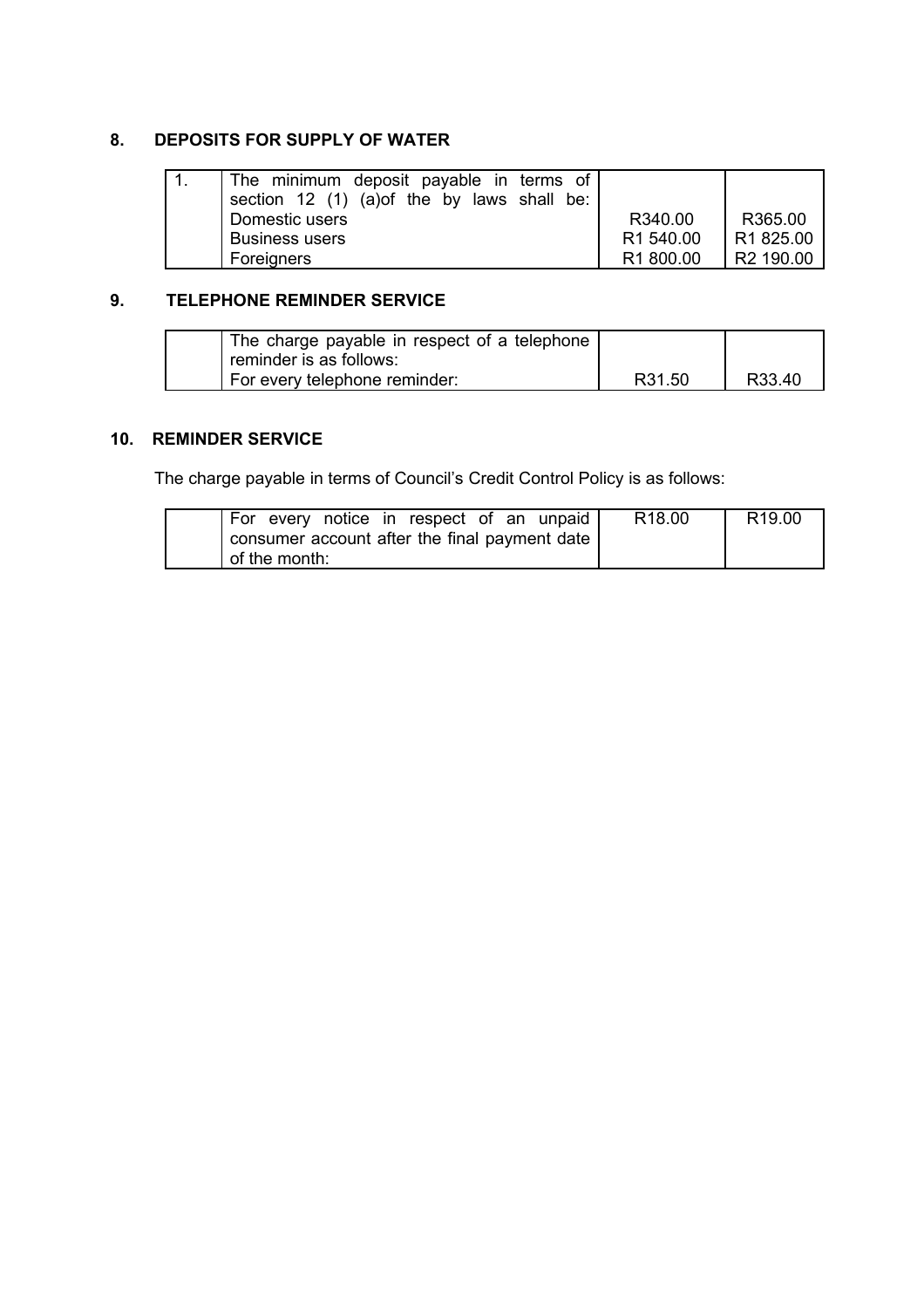## **SCHEDULE 5:**

#### **ELECTRICITY SUPPLY CHARGES: 2011/2012**

# **PART 1**

## **SUPPLY OF ELECTRICITY**

#### **1. BASIC CHARGE**

A basic charge of R100.70 for the first 2 000m² or part thereof plus R15.20 for each additional 1 000m² or part thereof per month shall be levied on each erf, stand, premises or other area, not zoned as residential 1, 2, 3 or 4 or not used for residential purposes, with or without improvements, which is, or in the opinion of the Council can be, connected to the supply mains, whether electricity is consumed or not, and shall be payable by the owner of such property: provided that in the case of agricultural holdings, farm lands as well as property situated outside the municipality the maximum shall be R115.90 per month and R8 308.70 in the case of other premises: provided further that no basic charge shall be levied on property belonging to the Council unless it is let for purposes other than residential.

#### **2. DOMESTIC SUPPLY**

- 1. This tariff shall apply to electricity supplied to an erf, stand, premises or other area irrespective whether it is served by a separate meter or a communal meter and is applicable to:
	- (a) boarding houses.
	- (b) buildings or separate sections of buildings separately metered and used exclusively for residential purposes.
	- (c) churches and buildings used exclusively for divine worship or religious instruction.
	- (d) hotels and clubs not licensed in terms of any Liquor Act.
	- (e) flats.
	- (f) homes conducted for charitable purposes.
	- (g) private dwellings.
	- (h) maternity homes, nursing institutions and hospitals with a maximum demand of 100 amperes per phase on a three phase supply.
	- (i) service lighting for flats and buildings.
	- (j) consumers for agricultural purposes with a maximum demand of 100 amperes per phase on a three phases supply.
	- (k) schools and school complexes.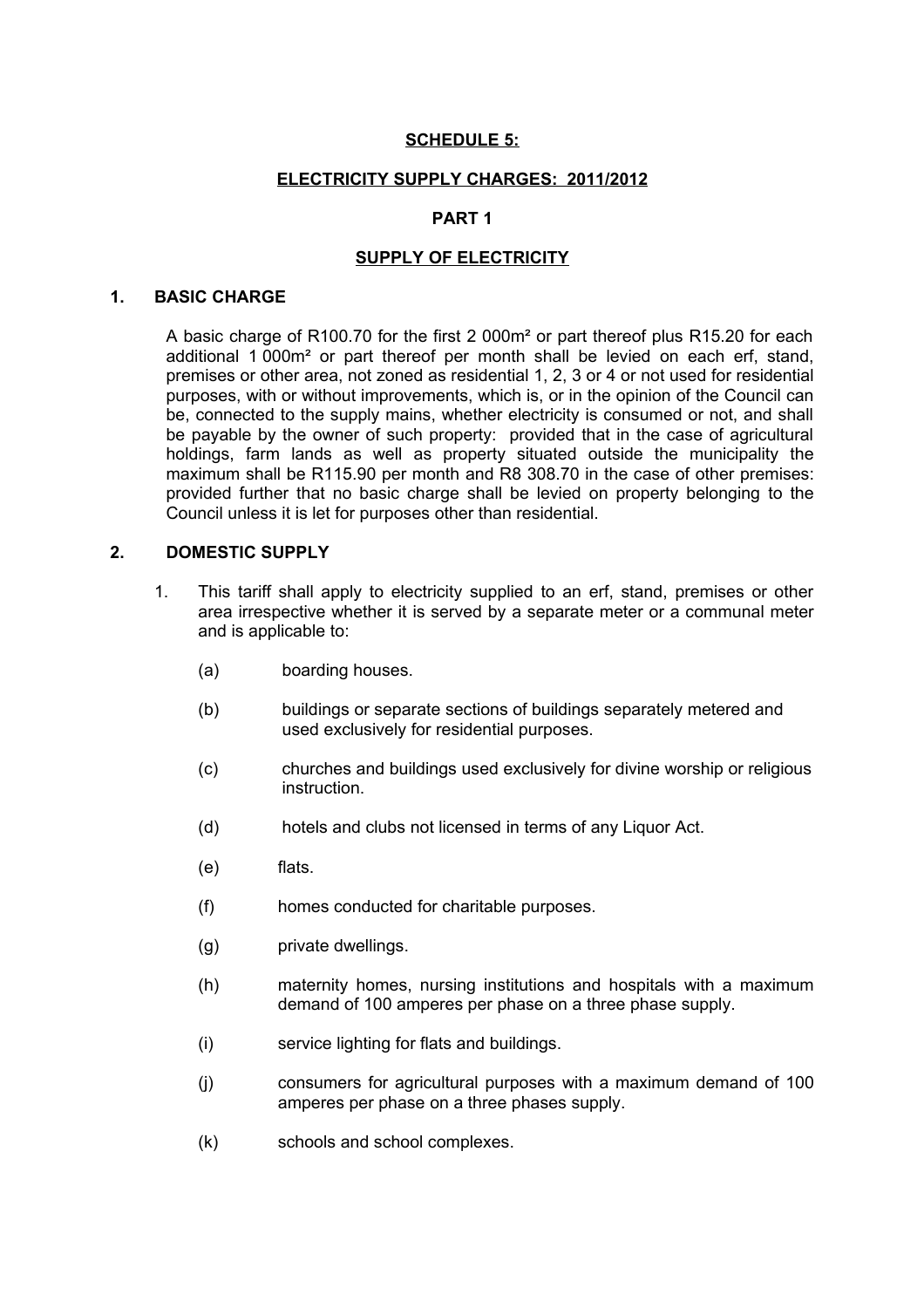2. For electricity consumed per kWh.

|      |                                                    | Approved tariff<br>from 1/07/2010 | <b>Approved tariff</b><br>from 1/07/2011 |
|------|----------------------------------------------------|-----------------------------------|------------------------------------------|
| (i)  | For the first 100 kWh, per dwelling, per<br>month: | 47.60c                            | 57.10c                                   |
| (ii) | Thereafter:                                        | 77.65c                            | 93.20 <sub>c</sub>                       |

- 3. Alternative tariff scale instead of sub item (2) above.
	- (a) A demand levy, payable whether electricity is consumed or not, based on the maximum available supply determined through a tariff circuit breaker on the Council's meter panel according to the following characteristic values, per month:

| (i)  | For single phase supply: |                |                     |
|------|--------------------------|----------------|---------------------|
|      | $1 X 20$ ampere:         | Free of charge | Free of charge      |
|      | $1 X 40$ ampere:         | R41.90         | R50.30              |
|      | $1 X 60$ ampere:         | R83.65         | R <sub>100.40</sub> |
|      | 1 X 80 ampere:           | R115.60        | R138.70             |
|      |                          |                |                     |
| (ii) | For three phase supply:  |                |                     |
|      | 3 X 20 ampere:           | R83.65         | R100.40             |
|      | 3 X 40 ampere:           | R189.50        | R227.40             |
|      | 3 X 60 ampere:           | R300.25        | R360.30             |
|      | 3 X 80 ampere:           | R411.30        | R493.60             |
|      | 3 X 100 ampere:          | R521.85        | R626.20             |
|      |                          |                |                     |

(b) For electricity consumed per kWh.

| $\mid$ (i) | For the first 100 kWh, per dwelling, per<br>month: | 47.60c | 57.10c |
|------------|----------------------------------------------------|--------|--------|
| (ii)       | Thereafter:                                        | 67.75c | 81.30c |

# **3. NON-DOMESTIC SUPPLY**

- 1. This tariff shall apply to electricity supplied to an erf, stand, premises or other area irrespective whether it is served through a separate meter or a communal meter and is applicable to:
	- (a) Government buildings, provincial buildings, Spoornet with a maximum demand of not exceeding 100 amperes per phase on a three phase supply; and
	- (b) Any other consumer not provided for under any other item of these tariffs.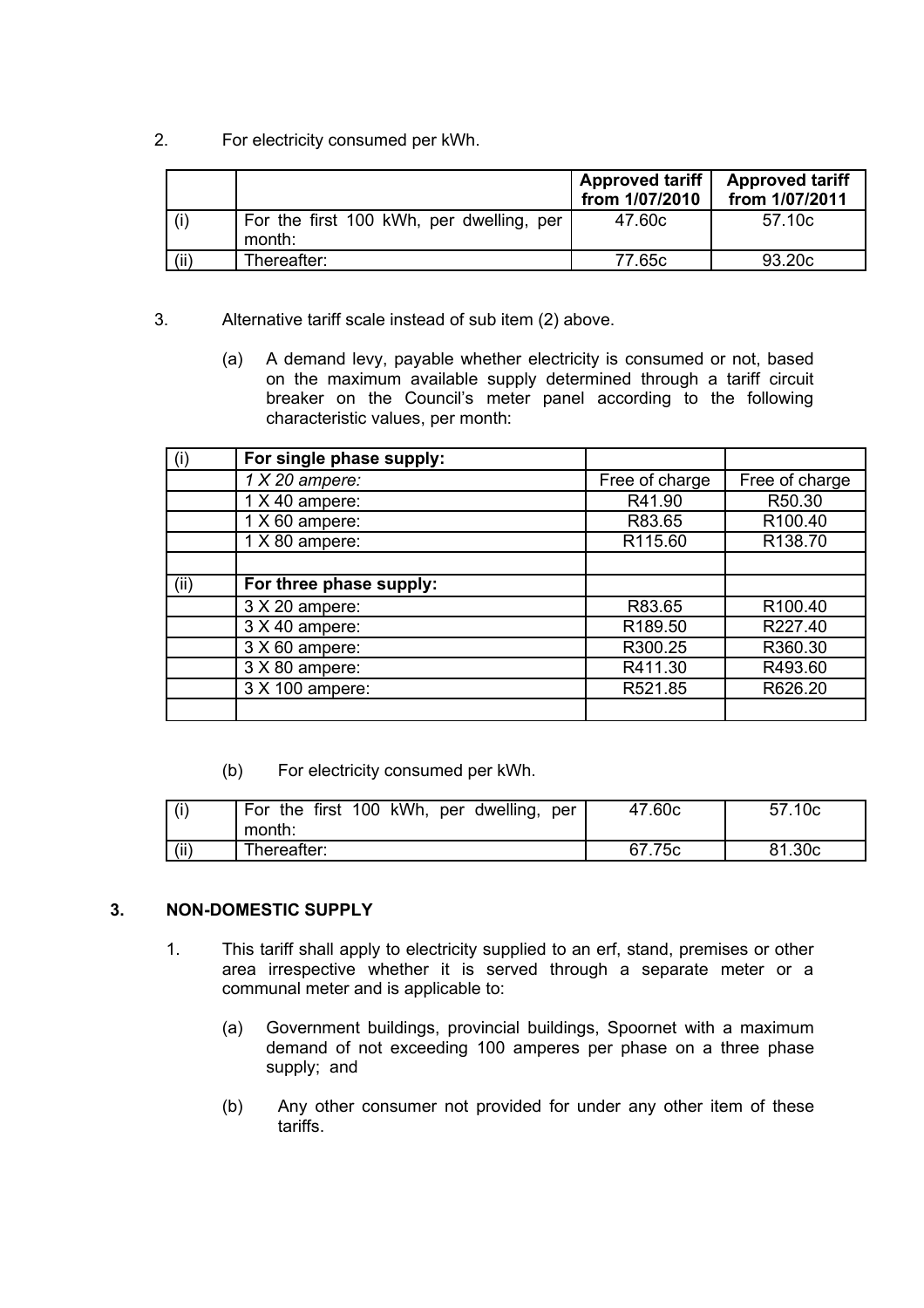|     | For electricity consumed per kWh:                                        | 83.65c | 100.40 <sub>c</sub> |
|-----|--------------------------------------------------------------------------|--------|---------------------|
|     |                                                                          |        |                     |
| 3.  | Alternative tariff scale instead of sub-item (2)<br>above.               |        |                     |
| (a) | A demand levy according to sub-items $2(3)(a)(i)$<br>and $2(3)(a)(ii)$ . |        |                     |
| (b) | For electricity consumed, per kWh:                                       | 80.15c | 96.20c              |

# **4. INDUSTRIES**

1. This tariff shall apply to industries with a maximum demand of not exceeding 100 amperes per phase on a three phase supply as well as consumers for agricultural purposes that can not be classified under sub-item (2)(i)(j).

| kWh.<br>consumed per<br>$\sim$<br>ectricity<br>⊢ОГ | ור | -ari |
|----------------------------------------------------|----|------|
|----------------------------------------------------|----|------|

3. Alternative tariff scale instead of sub-item (2) above for industries and school complexes excluding consumers for agricultural purposes.

| (a) | A demand levy according to sub-items $2(3)(a)(i)$<br>$'$ and $2(3)(a)(ii)$ . |        |        |
|-----|------------------------------------------------------------------------------|--------|--------|
| (b) | For electricity consumed, per kWh:                                           | 77.95c | 93.55c |

# **5. BULK SUPPLY**

1. This tariff shall apply to any consumer who applies for it and shall be applicable to all consumers with demand in excess of 100 amperes per phase on a three-phase supply.

|    | Service charge, per month:                         | R629.50   | R755.40   |
|----|----------------------------------------------------|-----------|-----------|
| 3. | Demand charge, per KVA, per month:                 | R96.35    | R115.65   |
| 4. | For electricity consumed:                          |           |           |
|    | (a) For the first 100 000 kWh, per kWh, per month: | 33.65c    | 40.40c    |
|    | Thereafter, per kWh:                               | 33.35c    | 40.00c    |
| 5. | Minimum charge, per month: (13 000 kWh)            | R4 374.50 | R5 252.00 |

## **6. MUNICIPAL DEPARTMENTS**

Charges for electricity are raised at cost price of the previous financial year.

# **7. ITINERANT CONSUMERS' SUPPLY**

1. This tariff shall apply to itinerant or temporary consumers such as carnivals, fêtes, circuses and other supply of a similar nature.

| $\vert 2.$ | ner kWh<br>For electricity consumed. |  |
|------------|--------------------------------------|--|
|            |                                      |  |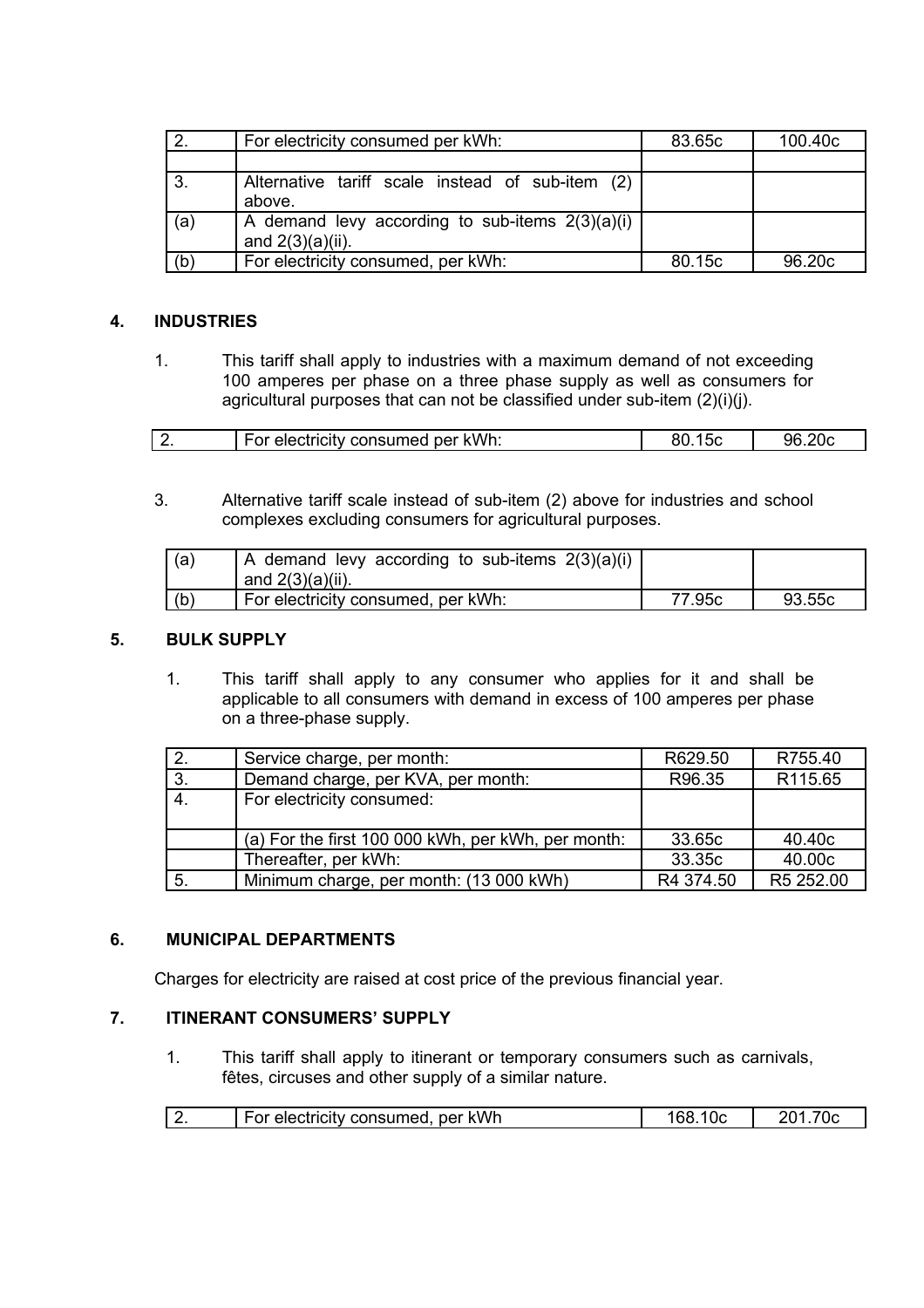# **8. UNMETERED CONSUMERS SUPPLY**

This tariff shall apply where it is impractical to meter installations such as telephone call boxes and similar uses.

|               | A fixed monthly charge in respect of the supply to<br>every telephone call box or telephone filter hut. | R45.70             | R54.85             |
|---------------|---------------------------------------------------------------------------------------------------------|--------------------|--------------------|
| $\mathcal{P}$ | In all other cases a fixed monthly charge shall be<br>payable and calculated on the following basis     |                    |                    |
|               | For the first 300 W:<br>(a)                                                                             | Free of<br>charge. | Free of<br>charge. |
|               | Thereafter, up to and including 500 W per<br>(b)<br>100W or portion thereof:                            | R54.25             | R65.10             |
|               | Thereafter, for every additional 100 W or<br>(c)<br>portion thereof:                                    | R <sub>27.05</sub> | R <sub>32.45</sub> |

## **9. OUTSIDE AREA SUPPLY**

- 1. This tariff shall apply to consumers situated outside the municipality.
- 2. The charges payable shall be according to the tariffs applicable within the municipality.

## **10. OFF-PEAK SUPPLY**

- 1. This supply is available for any consumer who applies therefore provided that surplus energy for this purpose is available in the existing system of the Council.
- 2. The supply is subject to a block time of at least 6 hours or such period as the engineer determines from time to time according to circumstances. The block time commences between the hours 07:00 and 08:00 according to the engineers' judgement and during this period any electrical load that may be placed on the system shall be registered by a maximum demand meter which meter will be switched off after the block time has lapsed.
- 3. This tariff shall be applied with the retention of any basic or service charges, which would otherwise have been applicable under the normal tariffs of the consumer.

| Ϊ4.  | Demand charge during block period, per KVA:   | R96.35 | R <sub>115.65</sub> |
|------|-----------------------------------------------|--------|---------------------|
|      |                                               |        |                     |
| 5.   | For electricity consumed, per kWh to 100 000: | 33.65c | 40.40c              |
|      |                                               |        |                     |
| ' 6. | Thereafter, per kWh:                          | 33.35c | 40.00c              |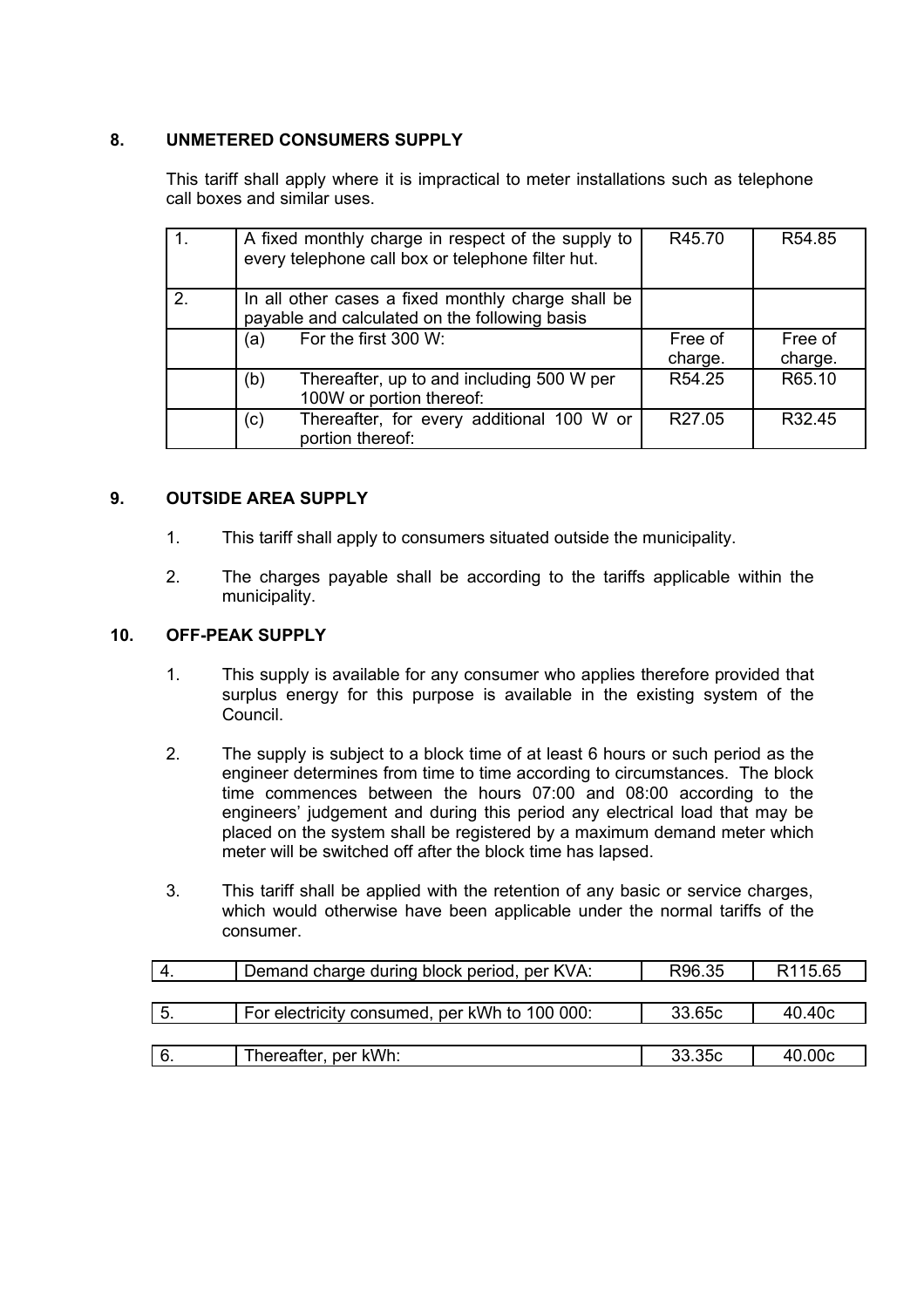# **11. TELEPHONE REMINDER SERVICE**

The charge payable in respect of a telephone reminder is as follows:

#### **12. REMINDER SERVICE**

The charge payable in terms of Council's Credit Control Policy is as follows:

| For every notice in respect of an unpaid consumer account | R18.00 | R19.00 |
|-----------------------------------------------------------|--------|--------|
| after the final payment date for the month:               |        |        |

## **PART 2**

#### **GENERAL CHARGES**

The following charges and conditions shall apply in respect of general services rendered by the Council.

# **1. INSTALLATION TEST CHARGES**

| 1 <sub>1</sub> | One test and inspection of a new installation or of<br>additions or alterations to an existing installation<br>shall be made free of charge on receipt of a written<br>request to do so.                                         | Free of<br>charge   | Free of<br>charge   |
|----------------|----------------------------------------------------------------------------------------------------------------------------------------------------------------------------------------------------------------------------------|---------------------|---------------------|
| 2.             | If the installation fails to pass the test or is not<br>approved of, a charge shall be paid for each<br>subsequent test or inspection.                                                                                           | R <sub>128.00</sub> | R135.00             |
| 3.             | On the failure of the contractor or his authorised<br>agent to keep an appointment made for the<br>purpose of testing or inspecting an installation a<br>charge shall be paid for each additional visit<br>necessitated thereby. | R128.00             | R <sub>135.00</sub> |
| 4.             | On the failure of the contractor or his authorised<br>agent to keep an appointment made for the<br>purpose of testing or inspecting an installation a<br>charge shall be paid for each additional visit<br>necessitated thereby. | R128.00             | R135.00             |

#### **2. CHARGES FOR DISCONNECTION (INCLUDING NORMAL RECONNECTION)**

1. The charges for disconnection as a result of non-payment of account or for non-compliance with any of the regulations or by laws of the Council shall be as follows: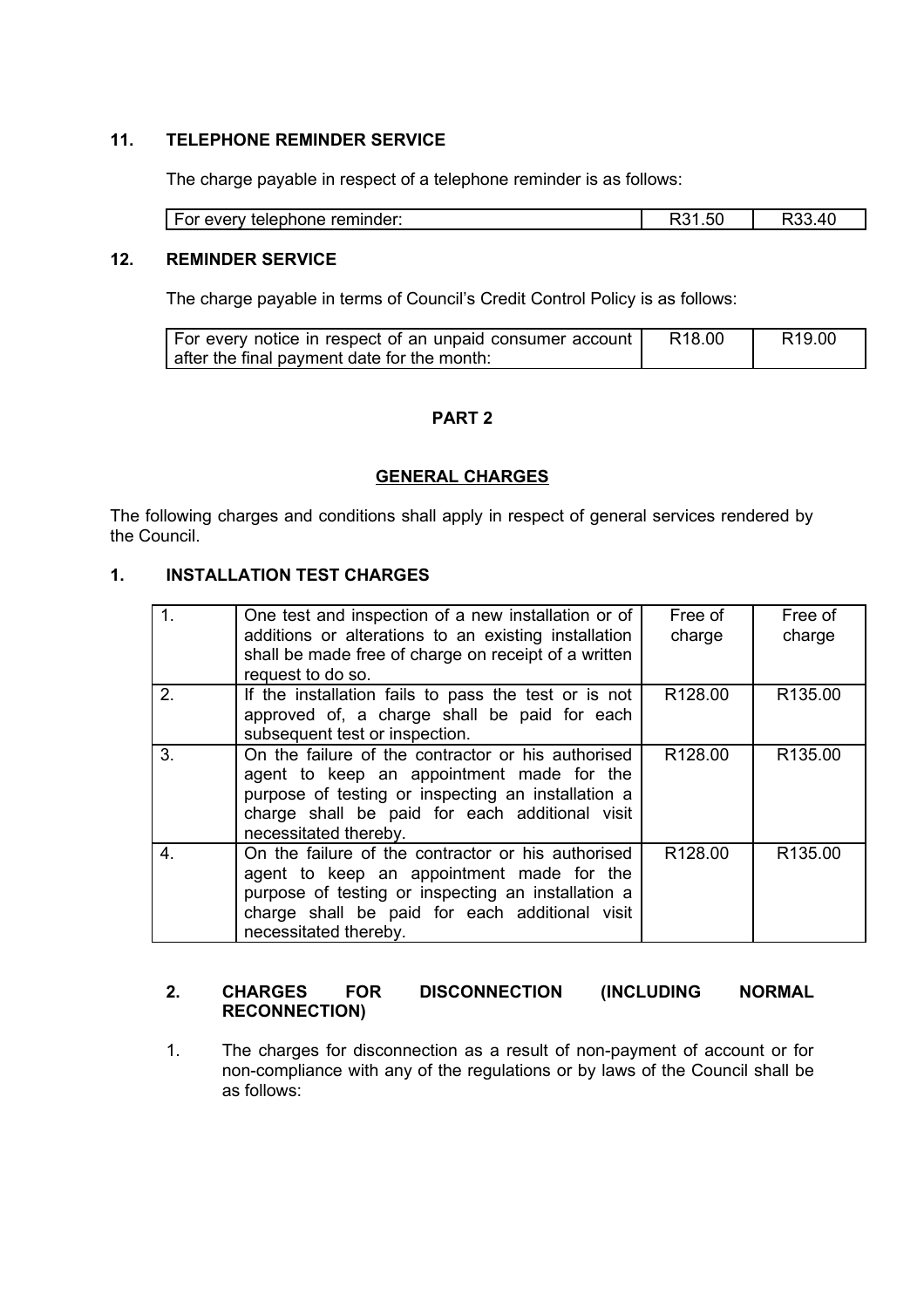|      | (a) During working hours: ordinary reconnection:              | R <sub>161.40</sub> | R <sub>171.00</sub> |
|------|---------------------------------------------------------------|---------------------|---------------------|
|      | (b) During working hours: request for urgent<br>reconnection: | R322.80             | R342.00             |
|      |                                                               |                     |                     |
| (ii) | After working hours: Request for reconnection:                | R322.80             | R342.00             |

2. Charges for temporary disconnection on request of any consumer:

| $\cdots$     | hours:<br>working<br>` urinoس                                  | R66.6L | .60<br>. . |
|--------------|----------------------------------------------------------------|--------|------------|
| $\prime$ : : | After<br>∶ for reconnection:<br>Request<br>working<br>. hours: |        | ″ ∆ .      |

3. Charges at the change of consumer:

For every application for the rendering of service, irrespective whether the service has been disconnected or not:

| (i)  | During working hours: Domestic | and | <b>Business</b> |                    |                    |
|------|--------------------------------|-----|-----------------|--------------------|--------------------|
|      | users                          |     |                 | R <sub>13.50</sub> | R <sub>14.30</sub> |
| (ii) | After working hours:           |     |                 | R27.00             | R <sub>28.60</sub> |

# **3. GENERAL SERVICES**

Any service rendered at the request of a consumer and not provided for in these tariffs shall be charged for at the estimated cost of the Council, plus 10%.

## **4. SPECIAL METER READINGS**

| The charge for the special reading of a meter at the request of | R34.00 | R36.00 |
|-----------------------------------------------------------------|--------|--------|
| a consumer shall be:                                            |        |        |

## **5. TESTING OF METERS**

The charge of testing a meter at the request of a consumer is:

| (a  | Maximum demand meter, per meter: | R235.00             | R249.00             |
|-----|----------------------------------|---------------------|---------------------|
| (b) | KWh - meter, per meter:          | R <sub>175.00</sub> | R <sub>185.00</sub> |

## **6. POWER FAILURE**

| When the electricity department is called upon to rectify a      | R136.30 | R <sub>145.00</sub> |
|------------------------------------------------------------------|---------|---------------------|
| failure of the supply and such failure is found to be due to any |         |                     |
| cause other than a fault in the Council's mains or apparatus a   |         |                     |
| charge shall be payable by the consumer for each such            |         |                     |
| attendance.                                                      |         |                     |

# **7. EXTENSION OF SUPPLY MAINS**

1. Where a consumer's premises are so located with reference to the supply mains as to require an extension of the supply mains, such consumer shall, in addition to any other charges applicable in terms of these tariffs, be required to pay the cost of any extension to the existing supply mains which may be necessary to make supply available to such premises.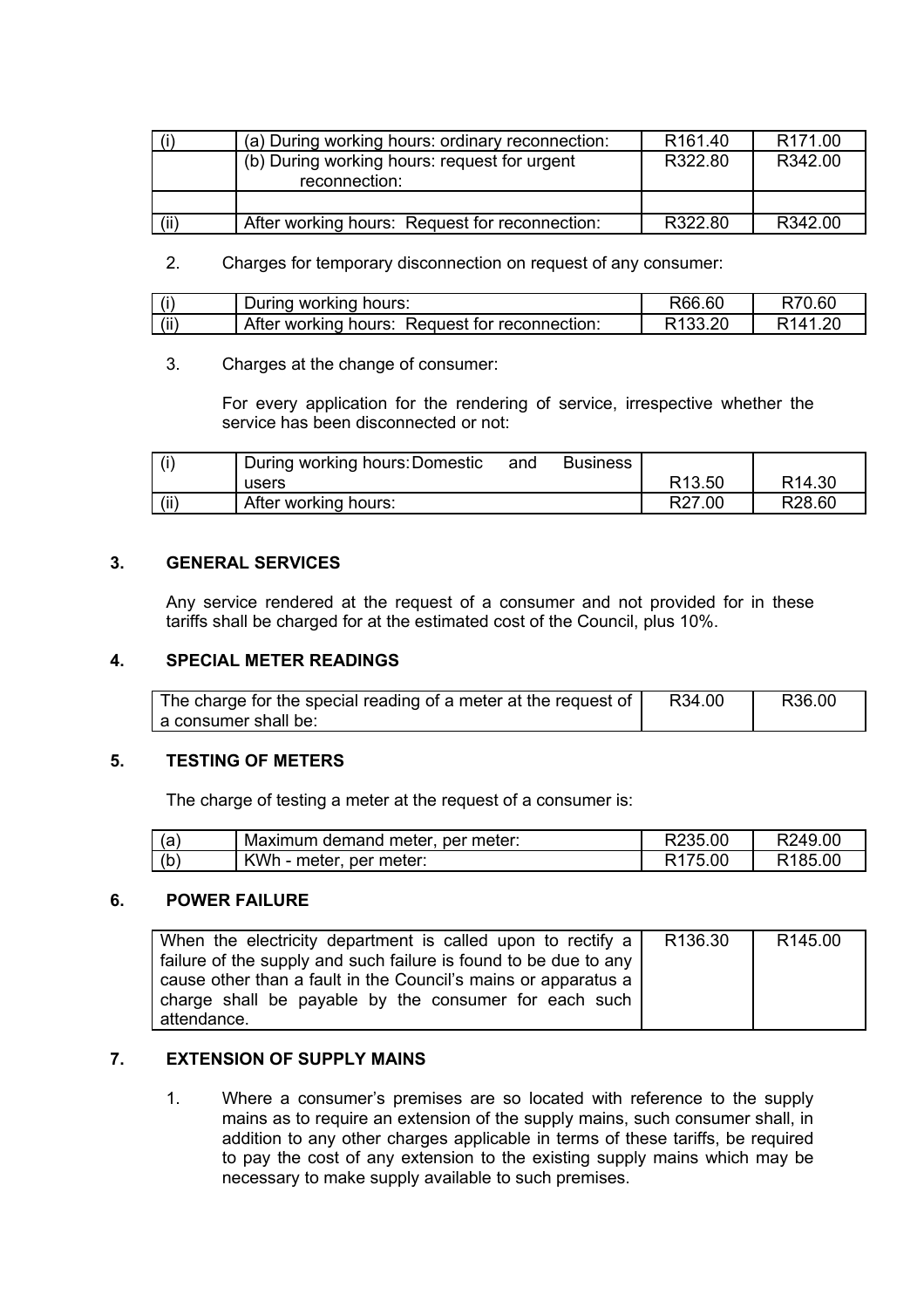- 2. The consumer shall pay in advance the full estimated cost of any extension of the supply mains for his purposes.
- 3. Should it be required that an additional connection be made to an existing extension, the consumer requiring the connection, shall in respect of that portion of the existing extension from which the connection is taken, pay in cash on a pro-rata basis an amount to the Council calculated by the Council. The amount so paid shall be credited proportionately to the consumers who contributed to the cost of the existing extension.
- 4. Where supply is given to a new consumer or group of consumers and the cost of the extension of the local distribution system is exceptionally high in proportion to the initial electricity demands of the consumer or group of consumers, the Council may apply additional levies by means of a system of extension charges which shall be payable by the individual consumer or consumers. The extension charges shall be such as to cover the capital liabilities incurred to extend the distribution system to supply electricity to the said consumers: Provided that no such charges shall be payable by the consumer if the total cost of the connection is paid in cash to the Council before the connection is made.

## **8. DEPOSIT FOR ESTIMATES**

| When an extension of a main is required, a deposit shall be | R100.00 | R <sub>110.00</sub> |
|-------------------------------------------------------------|---------|---------------------|
| payable for estimating the cost. This amount shall be       |         |                     |
| subtracted from the total connection charges and if the     |         |                     |
| connection is not made, the amount shall be forfeited.      |         |                     |

## **9. DEPOSITS FOR SUPPLY OF ELECTRICITY**

|       | Minimum deposit payable in terms of section $6(1)(a)$ of the by |                       |                       |
|-------|-----------------------------------------------------------------|-----------------------|-----------------------|
| laws: | Domestic users                                                  | R1090.00              | R <sub>1300.00</sub>  |
|       | <b>Business users</b>                                           | R <sub>2</sub> 120.00 | R <sub>2</sub> 600.00 |
|       | Foreigners                                                      | R <sub>2</sub> 500.00 | R <sub>3</sub> 900.00 |

## **10. CASH POWER**

| For the issuing of a pre-paid electricity card upon registration | Free of            | Free of            |
|------------------------------------------------------------------|--------------------|--------------------|
| For the issuing of a duplicate card                              | charge             | charge             |
|                                                                  | R <sub>15.30</sub> | R <sub>16.20</sub> |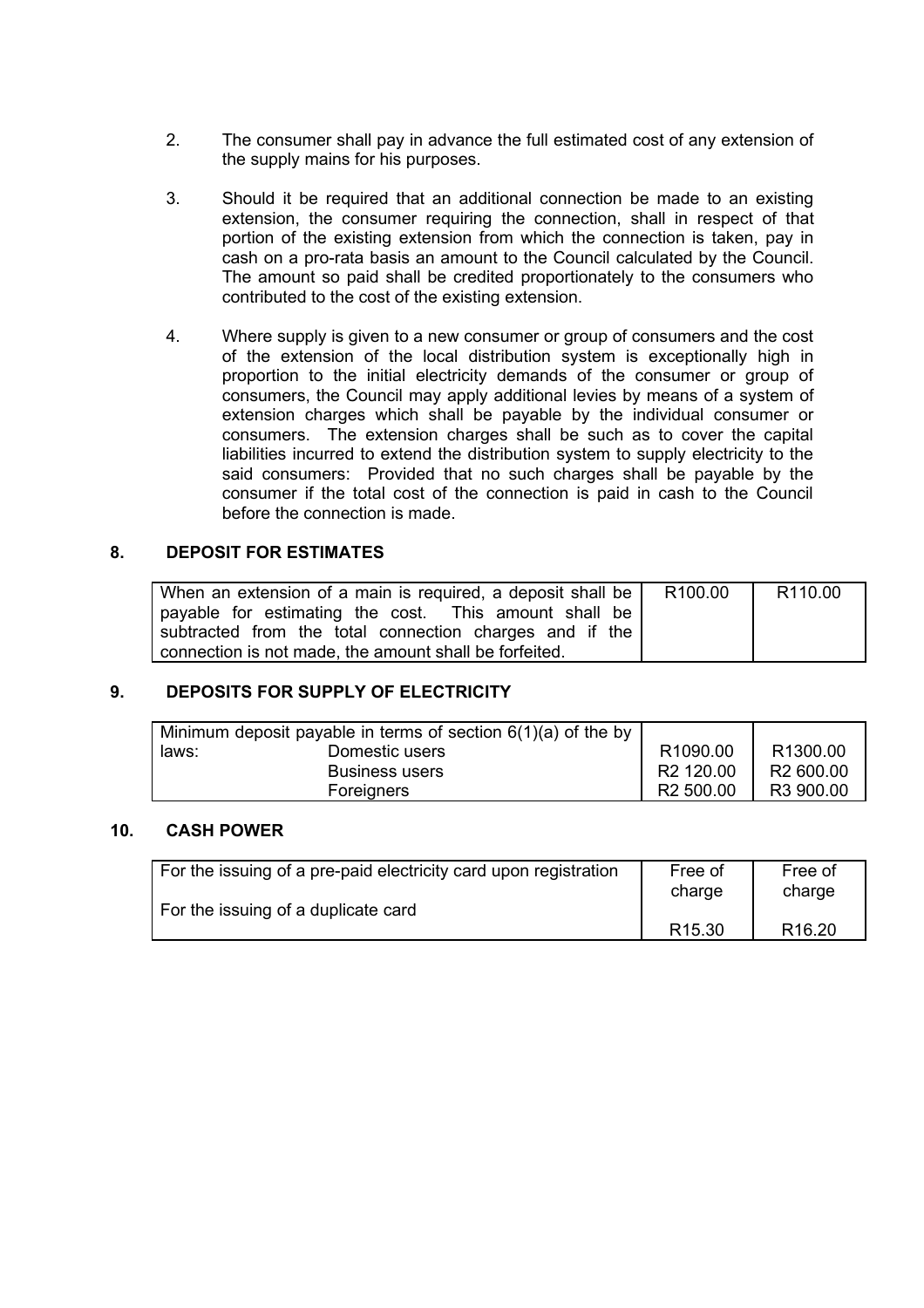#### **SCHEDULE 6:**

## **TARIFFS PAYABLE I.R.O. COMMUNITY CENTRES, SPORT FACILITIES, SWIMMING POOLS, DEVELOPMENT CLINICS, SHOWGROUND, OCASSIONAL LEASING OF FACILITIES :2011/2012**

The determined tariffs are as follows:

## **COMMUNITY SERVICES**

## **SPORT AND RECREATION SBU**

1. Community Centres

## **1.A Jack Botes Hall**

|    |                                                                                                                           | <b>Approved tariff</b><br>from 1/07/2010 | <b>Approved tariff</b><br>from 1/07/2011 |
|----|---------------------------------------------------------------------------------------------------------------------------|------------------------------------------|------------------------------------------|
|    | Rental                                                                                                                    |                                          |                                          |
| 1. | The use of the Community Hall by<br>individuals, schools, sport clubs, NGO's<br>and other cultural organisations, per day | R789.00                                  | R836.00                                  |
| 2. | The use of the Community Hall by                                                                                          | R856.00                                  | R907.00                                  |
|    | Government Organisations and other<br>organisations, per day                                                              |                                          |                                          |
|    |                                                                                                                           |                                          |                                          |
| 3. | The use of the Community Hall by<br>Business, per day                                                                     | R920.00                                  | R975.00                                  |
|    | 15% of ticket sales for events that<br>charge entrance fees with a minimum<br>payment of :                                |                                          | R975.00                                  |
|    |                                                                                                                           |                                          |                                          |
| 4. | The use of equipment                                                                                                      |                                          |                                          |
|    | Crockery                                                                                                                  | R0.80 per item                           | R0.85 per item                           |
|    | Microphone and stand                                                                                                      | R395.00                                  | R418.00                                  |
|    | <b>Bain marine</b>                                                                                                        | R23.00 per item                          | R24.00 per item                          |
|    | Round tables                                                                                                              | R23.00 per table                         | R24.00 per table                         |
|    | Kitchen and equipment                                                                                                     | R395.00 per                              | R418.00 per                              |
|    |                                                                                                                           | occasion                                 | occasion                                 |
|    |                                                                                                                           |                                          |                                          |
|    | Deposit(Events where entrance fee is<br>not charged)                                                                      | R987.00                                  | R1046.00                                 |
|    |                                                                                                                           |                                          |                                          |
| 5. | <b>Key Deposit</b>                                                                                                        | R126.00                                  | R134.00                                  |
|    |                                                                                                                           |                                          |                                          |
| 6. | Deposit for events where entrance fee is<br>charged                                                                       |                                          | R5000.00                                 |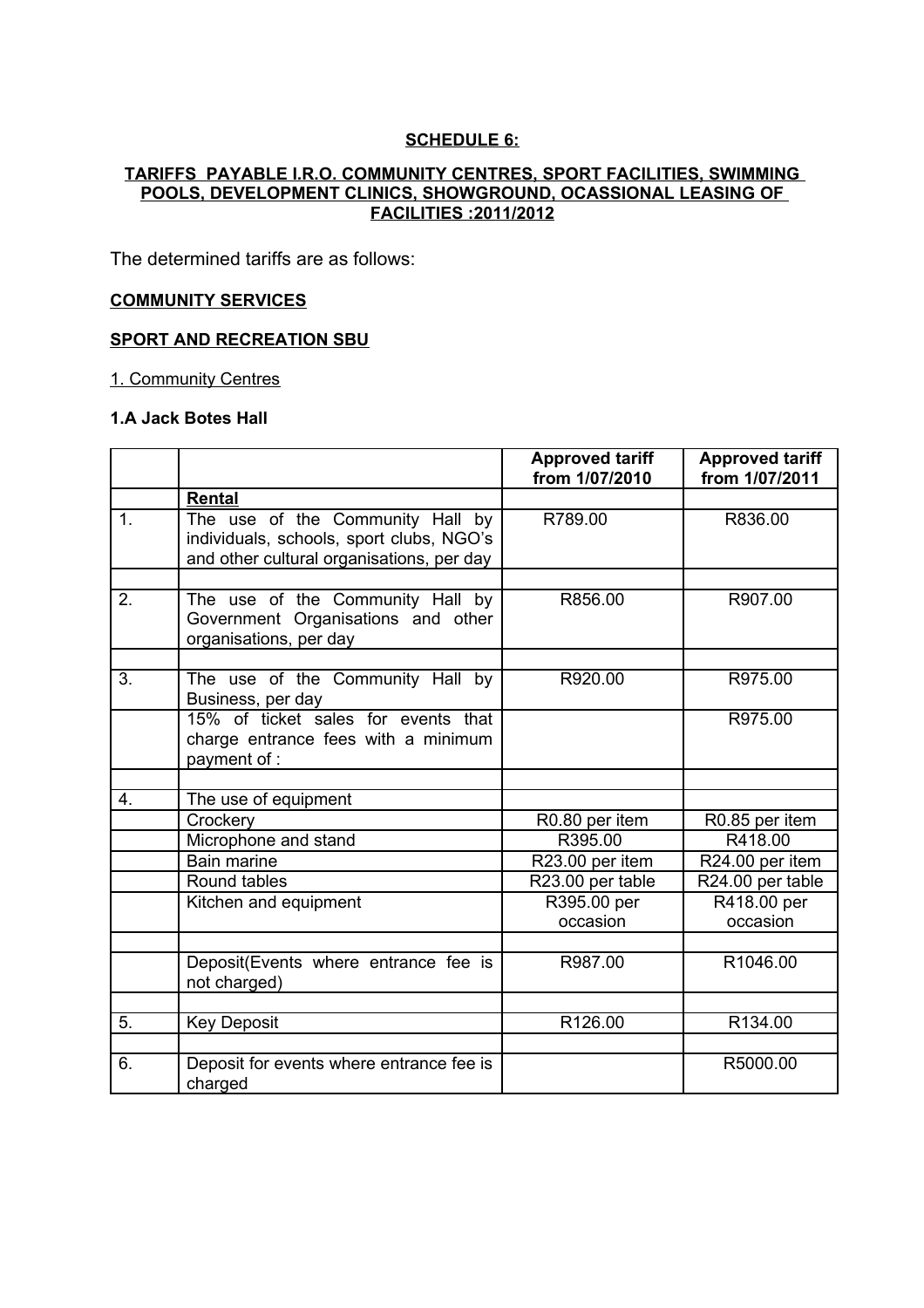# **1.B Nirvana Community Hall**

|               | <b>Rental</b>                                                                                                            |         |          |
|---------------|--------------------------------------------------------------------------------------------------------------------------|---------|----------|
|               |                                                                                                                          |         |          |
| $\mathbf 1$ . | The use of the Community Hall by<br>individuals, schools, sport clubs, NGO's<br>and other cultural organisations per day | R632.00 | R670.00  |
| 2.            | The use of the Community Hall by<br>Government Organisations and other<br>organisations per day                          | R662.00 | R702.00  |
|               |                                                                                                                          |         |          |
| 3.            | The use of the Community Hall by<br>Businesses per day                                                                   | R763.00 | R809.00  |
|               | 15% of ticket sales for events that<br>charge entrance fees with a minimum<br>payment of :                               |         | R809.00  |
|               |                                                                                                                          |         |          |
|               | Deposit (Events where entrance fee is<br>not charged)                                                                    | R783.00 | R830.00  |
| 4.            | Use of equipment:                                                                                                        |         |          |
|               | Round table per table                                                                                                    |         | R23.00   |
|               | Sound System                                                                                                             |         | R395.00  |
| 5.            | <b>Key Deposit</b>                                                                                                       | R126.00 | R134.00  |
| 6.            | Deposit for events where entrance fee<br>is charged                                                                      |         | R5000.00 |

# **1.C Westenburg Community Hall**

|                  | <b>Rental</b>                                                                                                            |         |          |
|------------------|--------------------------------------------------------------------------------------------------------------------------|---------|----------|
|                  |                                                                                                                          |         |          |
| $\mathbf 1$ .    | The use of the Community Hall by<br>individuals, schools, sport clubs, NGO's<br>and other cultural organisations per day | R632.00 | R670.00  |
|                  |                                                                                                                          |         |          |
| 2.               | The use of the Community Hall by<br>Government organisations and other<br>organisations per day                          | R662.00 | R702.00  |
|                  |                                                                                                                          |         |          |
| 3.               | The use of the Community Hall by<br>Businesses per day                                                                   | R763.00 | R809.00  |
|                  | 15% of ticket sales for events that<br>charge entrance fees with a minimum<br>payment of :                               |         | R809.00  |
|                  |                                                                                                                          |         |          |
| $\overline{4}$ . | Use of equipment:                                                                                                        |         |          |
|                  | Round table per table                                                                                                    |         | R23.00   |
|                  | Deposit (Events where entrance fee is<br>not charged)                                                                    | R783.00 | R830.00  |
| 5.               | <b>Key Deposit</b>                                                                                                       | R126.00 | R134.00  |
|                  |                                                                                                                          |         |          |
| 6.               | Deposit for events where entrance fee                                                                                    |         | R5000.00 |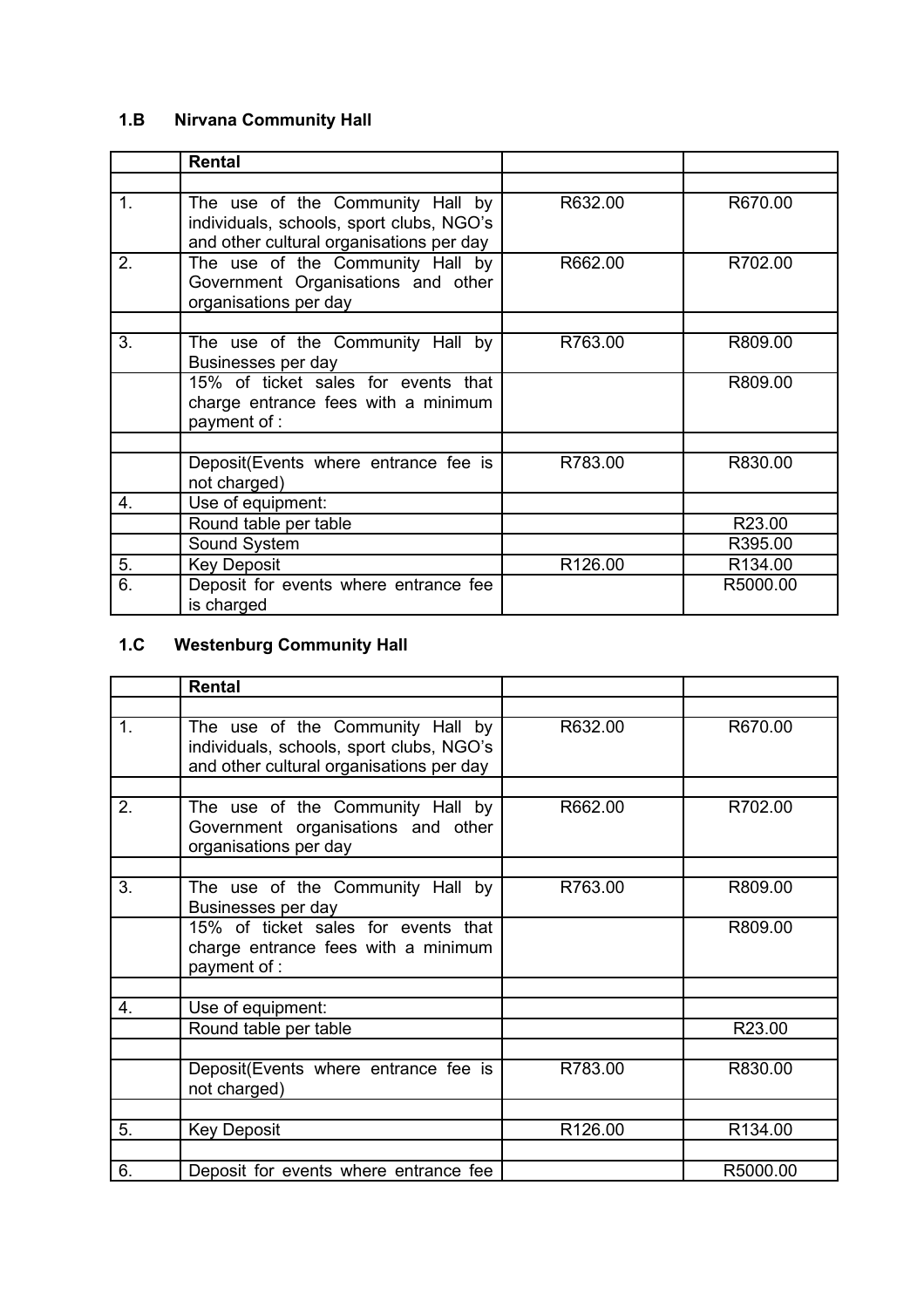| œ<br>ю |  |
|--------|--|
|        |  |

# **1.D Mankweng Community Hall**

|                | Rental                                                                                                                         |         |          |
|----------------|--------------------------------------------------------------------------------------------------------------------------------|---------|----------|
|                |                                                                                                                                |         |          |
| $\mathbf{1}$ . | The use of the Community Hall by<br>individuals, schools, sport clubs,<br>NGO's and other<br>cultural<br>organisations per day | R579.00 | R614.00  |
| 2.             | The use of the Community Hall by<br>Government Organisations and other<br>organisations per day                                | R658.00 | R698.00  |
|                |                                                                                                                                |         |          |
| 3.             | The use of the Community Hall by<br>businesses per day                                                                         | R724.00 | R767.00  |
|                | 15% of ticket sales for events that<br>charge entrance fees with a minimum<br>payment of :                                     |         | R767.00  |
| 4.             | Use of equipment:                                                                                                              |         |          |
|                | Round table per table                                                                                                          |         | R23.00   |
|                | Deposit(Events where entrance fee is<br>not charged)                                                                           | R724.00 | R767.00  |
|                |                                                                                                                                |         |          |
| 5.             | <b>Key Deposit</b>                                                                                                             | R126.00 | R134.00  |
|                |                                                                                                                                |         |          |
| 6.             | Deposit for events where entrance fee<br>is charged                                                                            |         | R5000.00 |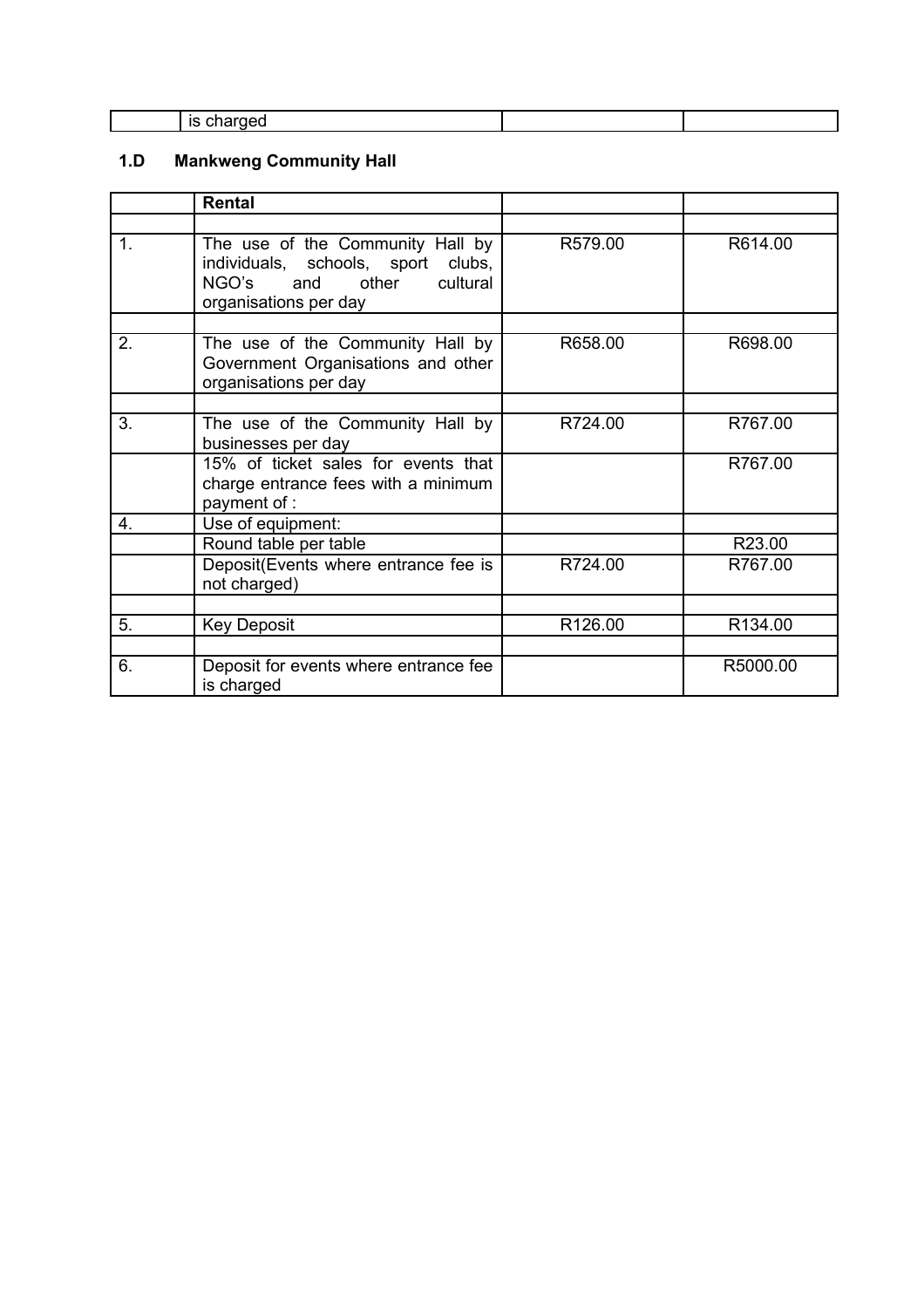# **1.E Moletji Community Hall**

|              | <b>Rental</b>                                                                                                               |                     |         |
|--------------|-----------------------------------------------------------------------------------------------------------------------------|---------------------|---------|
|              |                                                                                                                             |                     |         |
| 1.           | The use of the Community Hall by<br>individuals, schools, sport clubs,<br>NGO's and other cultural<br>organisations per day | R330.00             | R350.00 |
|              |                                                                                                                             |                     |         |
| 2.           | The use of the Community Hall by<br>Government Organisations and other<br>organisations per day                             | R395.00             | R420.00 |
|              |                                                                                                                             |                     |         |
| 3.           | The use of the Community Hall by<br>businesses per day                                                                      | R460.00             | R488.00 |
|              |                                                                                                                             |                     |         |
|              | Deposit                                                                                                                     | R460.00             | R488.00 |
|              |                                                                                                                             |                     |         |
| $\mathbf{4}$ | <b>Key Deposit</b>                                                                                                          | R <sub>126.00</sub> | R134.00 |

# **2. Sport facilities**

# **A. Lease agreements and clubhouses**

|      |                                                                                                                         | <b>Approved tariff from</b><br>1/07/2010 | <b>Approved tariff</b><br>from 1/07/2011 |
|------|-------------------------------------------------------------------------------------------------------------------------|------------------------------------------|------------------------------------------|
|      | Lease agreements are for training<br>purposes only for 3 times per week<br>for 3 hours per facility                     |                                          |                                          |
| 1.1  | <b>Athletic Club</b>                                                                                                    |                                          |                                          |
|      | Use of the stadium for practise<br>purposes once a week for a period<br>of 2 hours (including one set of<br>cloakrooms) | R1 920.00 pa                             | R <sub>2</sub> 035.00 pa                 |
|      | For the use of the Olympic<br>swimming pool during week days<br>from $06:00 - 07:00$                                    | R960.00 pa                               | R1 018.00 pa                             |
|      |                                                                                                                         |                                          |                                          |
| 1.2  | <b>Indoor Sports Complexes</b>                                                                                          |                                          |                                          |
|      | Wrestling club / Judo (880 sqm)<br>A tariff of per sq metre per month is                                                | R <sub>0.47</sub>                        | R <sub>0.50</sub>                        |
|      | levied<br>Wrestling facilities in Suid Street                                                                           | R420.00 pm                               | R445.00 pm                               |
|      | Racing Dove Club hall (360 sqm)<br>A tariff of per sq metre per month is                                                | R <sub>0.54</sub>                        | R <sub>0.57</sub>                        |
|      | levied<br>Racing Pigeon Club hall in Suid                                                                               | R210.00 pm                               | R223.00 pm                               |
|      | Street per month                                                                                                        |                                          |                                          |
| 1.3  | <b>Recreation Centre</b>                                                                                                |                                          |                                          |
| 1.3a | <b>Gymnastics</b>                                                                                                       |                                          |                                          |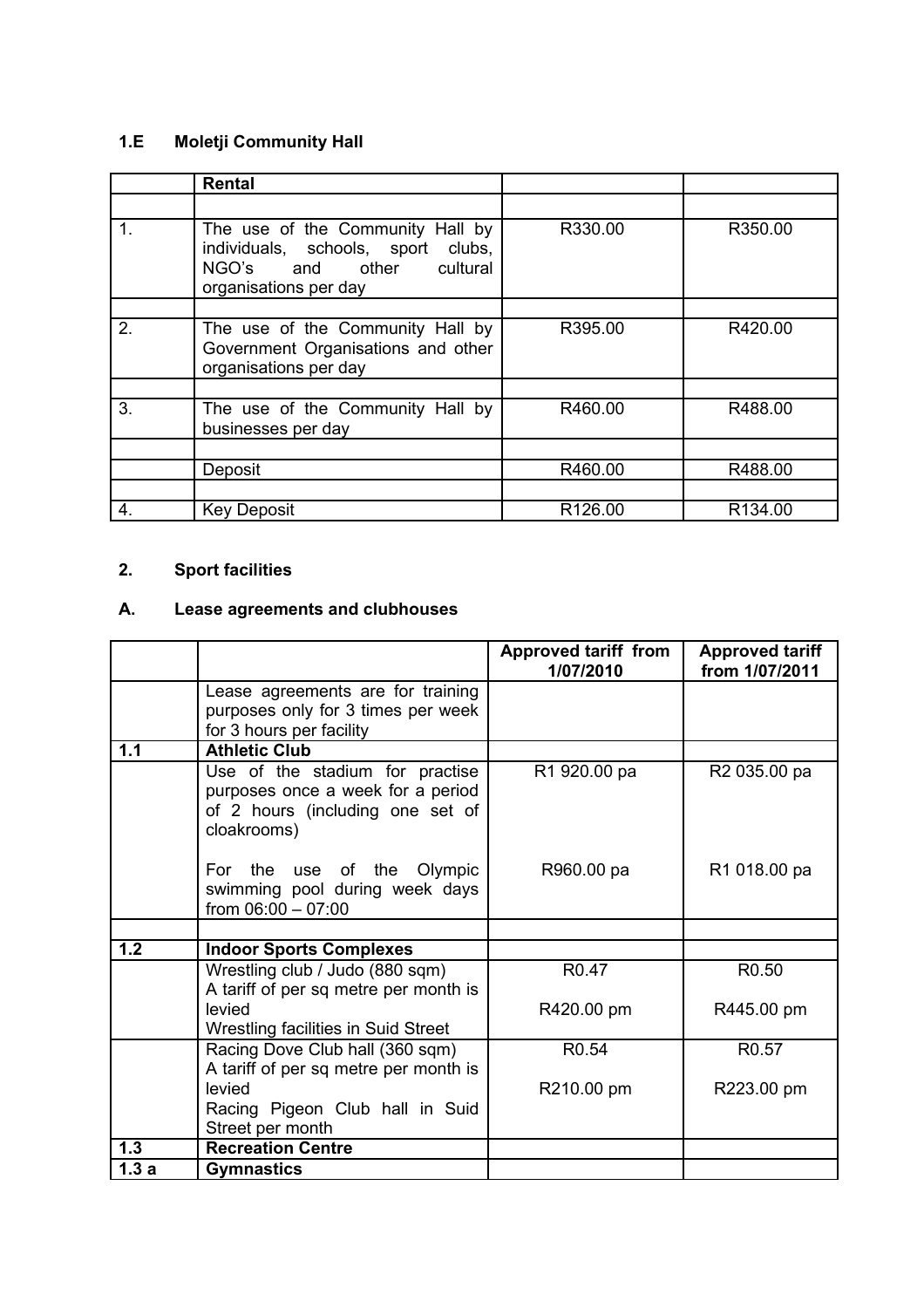|                           | A tariff of per sq metre per month is<br>levied        | R3.20                   | R3.40              |
|---------------------------|--------------------------------------------------------|-------------------------|--------------------|
|                           | 760 sqm (Polokwane<br>Hall $4:$                        | R2 420.00 pm            | R2 565.00 pm       |
|                           | Gymnastics Academy) per month                          |                         |                    |
|                           | 1:<br>360sqm<br>(Polokwane<br>Hall                     | R1156.00 pm             | R1225.00 pm        |
|                           | Gymnastics Academy) per month                          |                         |                    |
|                           |                                                        |                         |                    |
| 1.3 <sub>b</sub>          | <b>Karate</b>                                          |                         |                    |
|                           | A tariff of per sqm per month is                       | R3.20                   | R3.40              |
|                           | levied                                                 |                         |                    |
|                           | Hall 2: Ekstein Karate club - 360                      | R1156.00 pm             | R1225.00 pm        |
|                           | sqm                                                    |                         |                    |
|                           | Hall 3: Ekstein Karate club - 360                      | R1156.00 pm             | R1225.00 pm        |
|                           | sqm                                                    |                         |                    |
|                           |                                                        |                         |                    |
| 1.3c                      | <b>Badminton</b>                                       |                         |                    |
|                           | Per court per annum                                    | R1 475.00 pa            | R1 564.00 pa       |
|                           |                                                        |                         |                    |
|                           |                                                        |                         |                    |
| 1.3 <sub>d</sub>          | <b>Squash Court</b>                                    |                         |                    |
|                           | Squash court per court per year                        | R1 514.00 per court pa  | R1 605.00 per      |
|                           |                                                        |                         | court pa           |
|                           |                                                        |                         |                    |
| $1.4$                     |                                                        |                         |                    |
|                           | <b>Other sports activities</b>                         |                         |                    |
|                           |                                                        |                         |                    |
| а.<br>b.                  | <b>Shooting Association</b>                            | R2 235.00 pa            | R2 369.00 pa       |
|                           | Go-cart track per year                                 | R4 775.00pa             | R5 062.00pa        |
| C.                        | Off road track per year                                | R4 775.00pa             | R5 062.00pa        |
| $\overline{\mathsf{d}}$ . | Radio controlled aeroplanes<br>per                     | R1 435.00 pa            | R1 521.00 pa       |
|                           | year                                                   |                         |                    |
| е.                        | Radio controlled car track per year                    | R1 595.00 pa            | R1 690.00 pa       |
| Ŧ.                        | 4 x 4 Track per year                                   | R4 790.00 pa            | R5 077.00 pa       |
| g.                        | Jimmy Moulder Shooting Range                           | R2 235.00pa             | R2 369.00pa        |
| 1.5                       | <b>Climbing Wall</b>                                   |                         |                    |
|                           |                                                        |                         |                    |
|                           | Lease tariff per year                                  | R410.00 pa              | R435.00 pa         |
|                           |                                                        |                         |                    |
| 6.                        | <b>Grass Surfaced Areas</b>                            |                         |                    |
| 6a                        | Jukskei courts (48 pitts) per pit per                  | R80.00 per pit per year | R85.00 per pit per |
|                           | year                                                   |                         | year               |
| 6 <sub>b</sub>            | <b>Rugby field</b>                                     |                         |                    |
| bi.                       | Basic tariff per field year                            | R1 592.00 pa            | R1 688.00 pa       |
|                           |                                                        |                         |                    |
| 6c<br>ci.                 | <b>Soccer field</b><br>Basic tariff per field per year | R1 592.00 pa            | R1 688.00 pa       |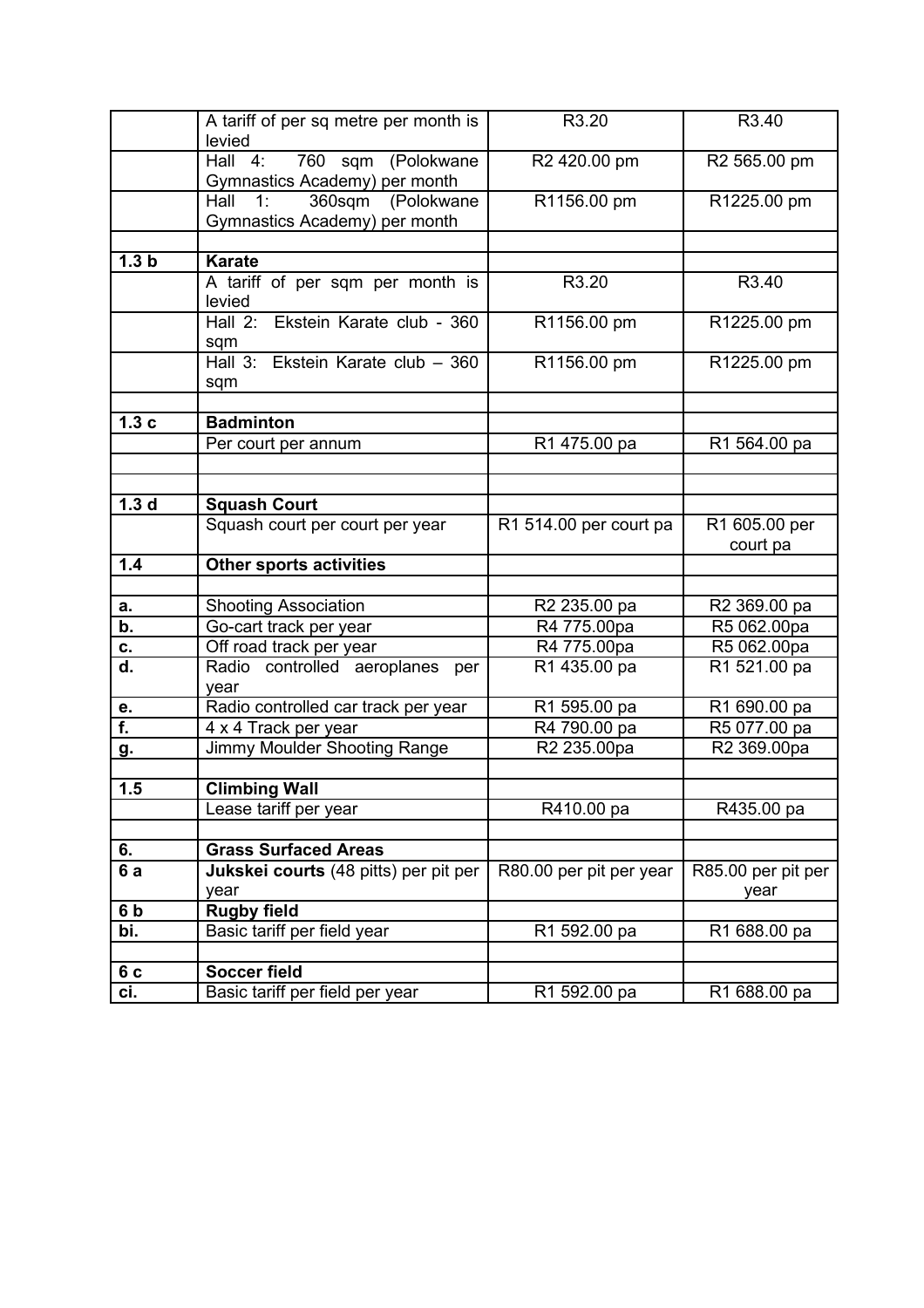| 6 d                       | <b>Hockey</b>                                |                                          |                               |
|---------------------------|----------------------------------------------|------------------------------------------|-------------------------------|
| di.                       | Basic tariff per field per year              | R1 592.00 pa                             | R1 688.00 pa                  |
|                           |                                              |                                          |                               |
| 6e                        | <b>Cricket field / Cricket wickets</b>       |                                          |                               |
| ei.                       | Basic tariff per field per year              | R1 592.00 pa                             | R1 688.00 pa                  |
| eii.                      | Basic tariff per wicket per year             | R660.00 pa                               | R700.00 pa                    |
|                           | (concrete wickets only)                      |                                          |                               |
|                           |                                              |                                          |                               |
| 6f                        | <b>Softball</b>                              |                                          |                               |
| fi.                       | Basic tariff per field per year              | R1 592.00 pa                             | R1 688.00 pa                  |
|                           |                                              |                                          |                               |
| 6 g                       | Bowling green per bowling green              | R790.00 per court pa                     | R837.00 per court             |
|                           | per year (3 courts)                          |                                          | pa                            |
|                           |                                              |                                          |                               |
| 6h                        | Golf Club per year                           | R19 100.00 pa                            | R20 246.00 pa                 |
|                           |                                              |                                          |                               |
| 1.7                       | <b>All-weather surfaces</b>                  |                                          |                               |
| а.                        | Korfball courts per court per year           | R960.00 pa                               | R1 018.00 pa                  |
| b.                        | Netball courts per court per year            | R960.00 pa                               | R1 018.00 pa                  |
| C.                        | Ring tennis per court per year               | R120.00 pa                               | R127.00 pa                    |
| d.                        | Tennis courts                                |                                          |                               |
| di.                       | Tennis courts per court per year             | R805.00 pa                               | R853.00 pa                    |
| dii.                      | Coaching at tennis courts<br>per             | R330.00 pm                               | R350.00 pm                    |
|                           | month                                        |                                          |                               |
| diii.                     | Playball per court per month                 | R170.00 pm                               | R180.00 pm                    |
|                           |                                              |                                          |                               |
| e.                        | Practice wall at tennis court per            | R960.00 pa                               | R1 018.00 pa                  |
|                           | practise wall per year                       |                                          |                               |
| f.                        | Volleyball court per court per year          | R960.00 pa                               | R1 018.00 pa                  |
| <u>g.</u>                 | Basketball per court per year                | R960.00 pa                               | R1 018.00 pa                  |
| 1.8                       | <b>All-weather</b><br>surfaces               |                                          |                               |
|                           | (Combination courts)                         |                                          |                               |
| a.                        | Volleyball, ring tennis combination          | R645.00 pa                               | R684.00 pa                    |
|                           | court per year.                              |                                          |                               |
| $\overline{\mathsf{b}}$ . | court / netball<br>court<br>Tennis           | R645.00 pa                               | R684.00 pa                    |
|                           | combination court per year                   |                                          |                               |
| C.                        | Tennis / Soccer combination court            | R645.00 pa                               | R684.00 pa                    |
|                           | per court per year                           |                                          |                               |
|                           |                                              |                                          |                               |
| 1.9                       | Ground surface fields / courts               |                                          |                               |
| а.                        | Soccer field per field per year              | R645.00 pa                               | R684.00 pa                    |
| b.                        | Baseball court per court per year            | R500.00                                  | R530.00                       |
| С.                        | Netball field per field per year             | R265.00pa                                | R281.00pa                     |
|                           |                                              |                                          |                               |
|                           | Leasing<br>of<br>where<br>areas              |                                          |                               |
|                           | clubhouses are erected                       |                                          |                               |
|                           |                                              |                                          |                               |
|                           | Bushveld Hunting Association (905)           | $R8.00$ per $m2$ pa                      | $R8.50$ per $m2$ pa           |
|                           | $m2$ )                                       |                                          |                               |
|                           | Polokwane Rugby Club (370 m <sup>2</sup> )   | R8.00 per $m2$ pa                        | $R8.50$ per m <sup>2</sup> pa |
|                           | Polokwane Golf Club (1 475 m <sup>2</sup> )  | $R8.00$ per $m2$ pa                      | $R8.50$ per $m2$ pa           |
|                           | Polokwane Cricket Club (578 m <sup>2</sup> ) | $\overline{R8.00}$ per m <sup>2</sup> pa | $R8.50$ per $m2$ pa           |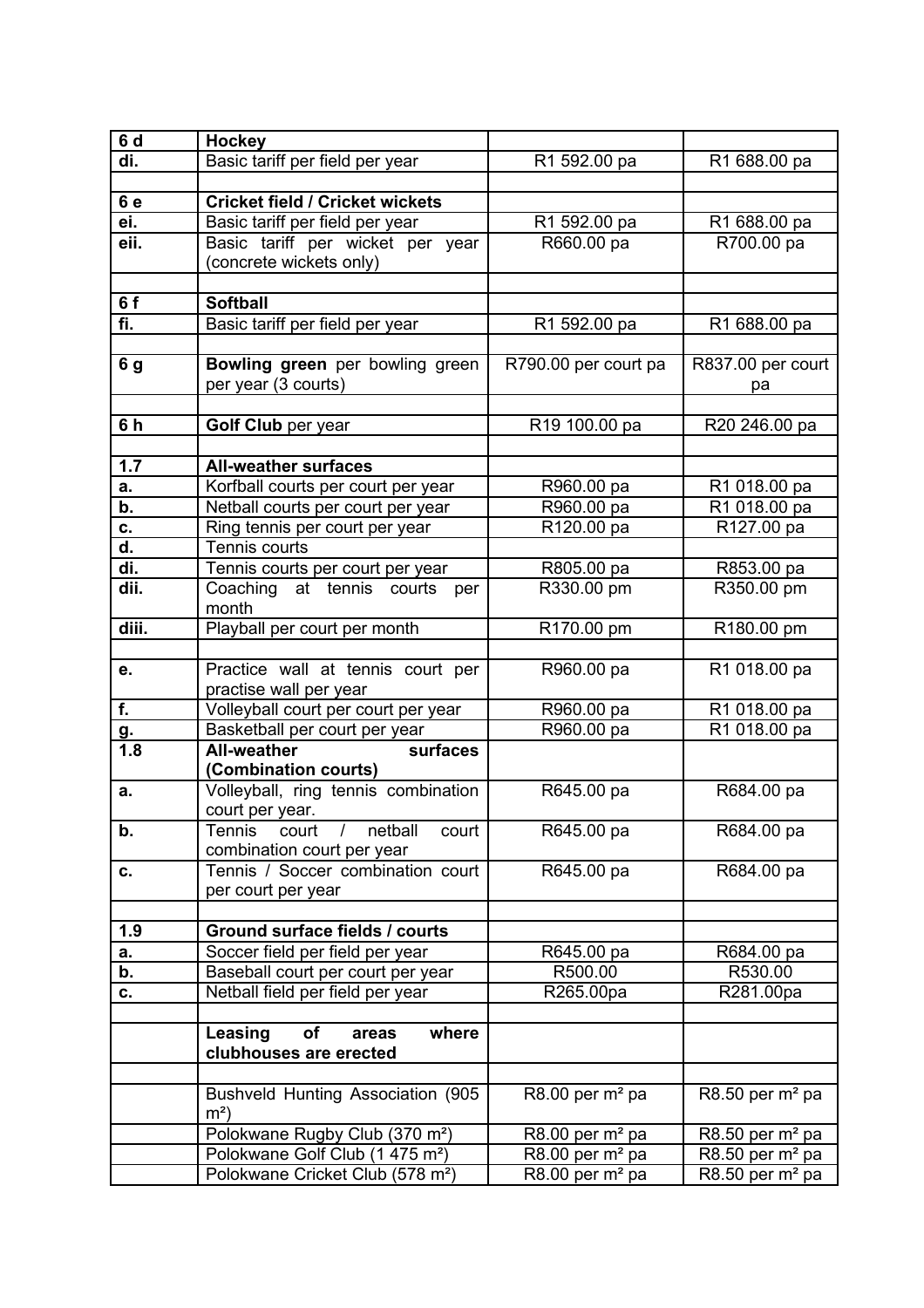|                   | Polokwane Bowling Club (725 m <sup>2</sup> )                          | $R8.00$ per $m2$ pa                      | $R8.50$ per $m2$ pa                      |
|-------------------|-----------------------------------------------------------------------|------------------------------------------|------------------------------------------|
|                   | Polokwane Jukskei Club (198m <sup>2</sup> )                           | $\overline{R8.00}$ per m <sup>2</sup> pa | $\overline{R8.50}$ per m <sup>2</sup> pa |
|                   | Polokwane Tennis Club (239 m <sup>2</sup> )                           | R8.00 per $m2$ pa                        | $\overline{R8.50}$ per m <sup>2</sup> pa |
|                   | Motocross Clubhouse (260m <sup>2</sup> )                              |                                          | $R8.50$ per $m2$ pa                      |
|                   | Noordelike Rugby Club (456 m <sup>2</sup> )                           | $R8.00$ per $m2$ pa                      | R8.50 per $m2$ pa                        |
|                   | Polokwane Athletic Club (178 m <sup>2</sup> )                         | R8.00 per $m2$ pa                        | $R8.50$ per $m2$ pa                      |
|                   | Polokwane Police Social Club (532                                     | $R8.00$ per $m2$ pa                      | $R8.50$ per $m2$ pa                      |
|                   | $m2$ )                                                                |                                          |                                          |
|                   | Polokwane Diving Club (30 m <sup>2</sup> )                            | R8.00 per m <sup>2</sup> pa              | R8.50 per $m2$ pa                        |
|                   | Polokwane Squash Club (100 m <sup>2</sup> )                           | $\overline{R8.00}$ per m <sup>2</sup> pa | $\overline{R8.50}$ per m <sup>2</sup> pa |
|                   |                                                                       |                                          |                                          |
| 1.10              | <b>Preparation of these facilities</b>                                |                                          |                                          |
|                   | (subject to lease agreements) per                                     |                                          |                                          |
|                   | occasion                                                              |                                          |                                          |
| 1.10a             | Jukskei courts                                                        |                                          |                                          |
| ai.               | Renting of the facility per 24 hours                                  | R130.00                                  | R138.00                                  |
| aii.              | Administrative booking fee per 24                                     | R34.00                                   | R36.00                                   |
|                   | hour period/day (not refundable)                                      |                                          |                                          |
|                   |                                                                       |                                          |                                          |
| 1.10 b            | <b>Rugby field</b>                                                    |                                          |                                          |
| $\overline{bi.}$  | Renting of the facility per 24 hours                                  | R164.00                                  | R174.00                                  |
| bii.              | Administrative booking fee per 24                                     | R34.00                                   | R33.00                                   |
|                   | hour period/day (not refundable)                                      |                                          |                                          |
|                   |                                                                       |                                          |                                          |
|                   |                                                                       |                                          |                                          |
| 1.10c             | Soccer field                                                          |                                          |                                          |
| ci.               | Renting of the facility per 24 hours                                  | R164.00                                  | R174.00                                  |
| cii.              | Administrative booking fee per 24                                     | R34.00                                   | R36.00                                   |
|                   | hour period/day (not refundable)                                      |                                          |                                          |
|                   |                                                                       |                                          |                                          |
| 1.10 <sub>d</sub> | <b>Hockey</b>                                                         |                                          |                                          |
| di.               | Renting of the facility per 24 hours                                  | R164.00                                  | R174.00                                  |
| dii.              | Administrative booking fee per 24                                     | R34.00                                   | R36.00                                   |
|                   | hour period/day (not refundable)                                      |                                          |                                          |
|                   |                                                                       |                                          |                                          |
| 1.10e             | <b>Cricket field</b>                                                  |                                          |                                          |
| ei.               | Renting of the facility per 24 hours                                  | R130.00                                  | R138.00                                  |
| eii.              | Renting of the facility. Practice nets                                | R45.00                                   | R48.00                                   |
|                   | per occasion (grass)                                                  |                                          |                                          |
| eiii.             | Sinthetic surface per game                                            | R66.00                                   | R70.00                                   |
| eiv.              | Administrative booking fee per 24                                     | R34.00                                   | R36.00                                   |
|                   | hour period/day (not refundable)                                      |                                          |                                          |
| ev.x              | Putting out of pitch covers per pitch                                 | R130.00 per occasion                     | R138.00 per                              |
|                   |                                                                       |                                          | occasion                                 |
|                   |                                                                       |                                          |                                          |
| 1.10f             | <b>Softball</b>                                                       |                                          |                                          |
| fi.               | Renting of the facility per 24 hours                                  | R <sub>164.00</sub>                      | R <sub>174.00</sub>                      |
| fii.              | Administrative booking fee per 24<br>hour period/day (not refundable) | R34.00                                   | R36.00                                   |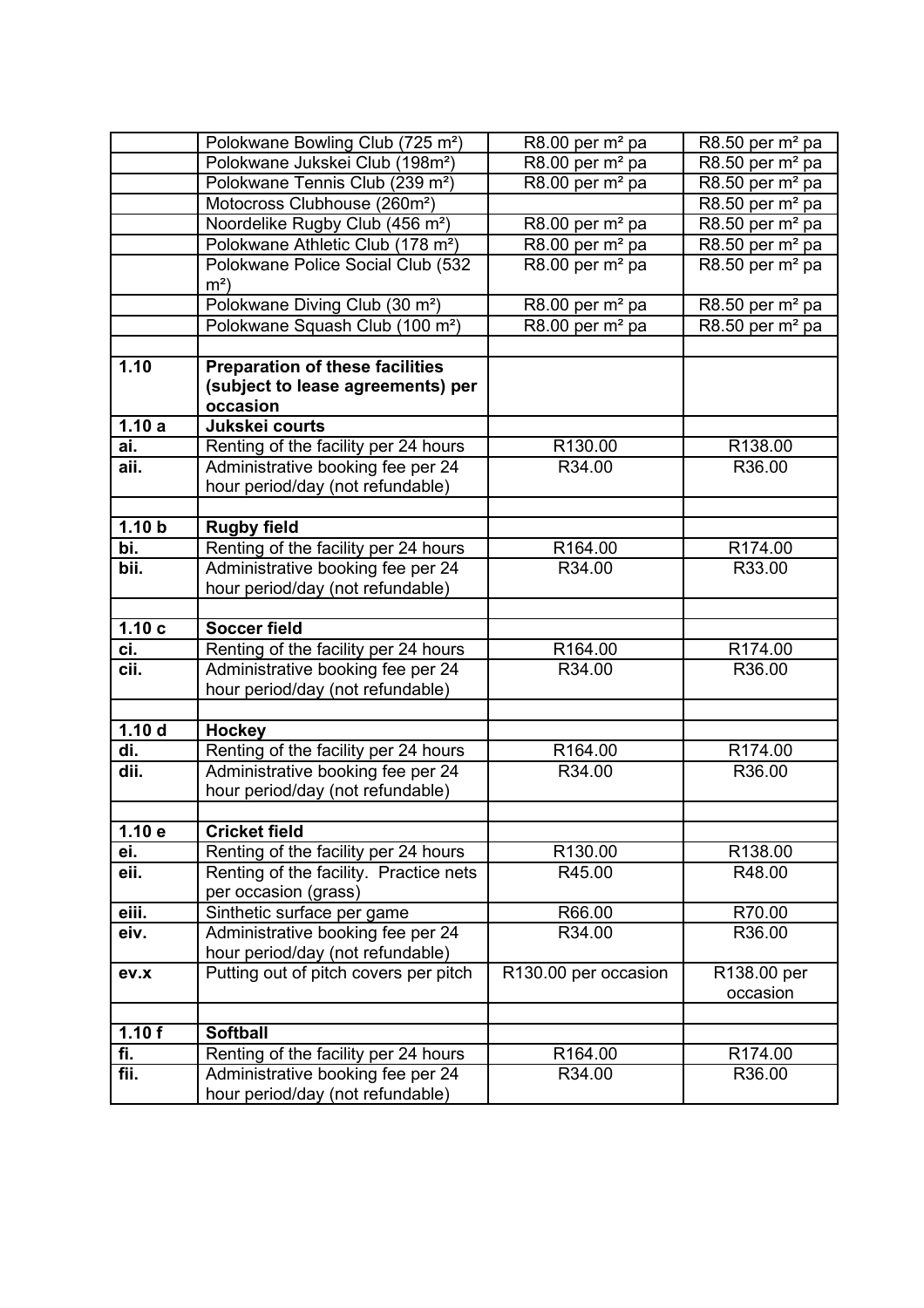| 1.10 <sub>g</sub>  | <b>All-weather surfaces</b><br>(Combination and other courts)         |                     |               |
|--------------------|-----------------------------------------------------------------------|---------------------|---------------|
| <u>gi.</u>         | Renting of the facility per 24 hours                                  | R80.00              | R85.00        |
| $\overline{g}$ ii. | Administrative booking fee per 24<br>hour period/day (not refundable) | R34.00              | R36.00        |
|                    |                                                                       |                     |               |
| 1.10h              | <b>Ground surface fields/courts</b>                                   |                     |               |
| hi.                | Renting of the facility per 24 hours                                  | R164.00             | R174.00       |
| hii.               | Administrative booking fee per 24                                     | R34.00              | R36.00        |
|                    | hour period/day not refundable)                                       |                     |               |
|                    |                                                                       |                     |               |
| 1.101              | <b>Advertisement Boards at Sport</b><br><b>Facilities</b>             |                     |               |
|                    |                                                                       |                     |               |
|                    | Sport clubs are allowed to erect                                      | R80.00 per          | R85.00 per    |
|                    | advertisement boards at their sport                                   | advertisement board | advertisement |
|                    | fields, in accordance with the sport                                  | рa                  | board pa      |
|                    | policy, per advertisement board per                                   |                     |               |
|                    | year                                                                  |                     |               |

# **B. Leasing of facilities on occasional basis**

| $\overline{\mathbf{1}}$ . | <b>SPORTS FACILITIES</b>                  |                        |                        |
|---------------------------|-------------------------------------------|------------------------|------------------------|
|                           | 06:00 - 24:00 per occasion                |                        |                        |
| 1.1                       | PETER MOKABA STADIUM                      |                        |                        |
| 1.1.1                     | <b>Professional Sport (e.g. PSL</b>       | 15 % of the gate       | 15 % of the gate       |
|                           | <b>Soccer League) and Music</b>           | takings with a minimum | takings with a         |
|                           | <b>Festivals</b>                          | οf                     | minimum of             |
|                           |                                           | R2 650.00              | R2 810.00              |
|                           | All stadium facilities, including parking |                        |                        |
|                           | area and lights                           |                        |                        |
|                           | Cleaning fee                              |                        | R2 000.00              |
|                           | Deposit                                   | R6 580.00              | R <sub>10</sub> 000.00 |
|                           | Deposit kitchen appliances                | R475.00                | R504.00                |
|                           | Dirty crockery per item                   | R <sub>0.33</sub>      |                        |
|                           | Key deposit                               | R126.00                |                        |
|                           | 3 Phase electricity (calculated from      | R40.00 per hour        | R48.00 per hour        |
|                           | time of connection)                       |                        |                        |
|                           |                                           |                        |                        |
| 1.1.2                     | <b>Amateur Sport</b>                      |                        |                        |
|                           |                                           |                        |                        |
| 1.1.2a                    | <b>Ball games (rugby, hockey,</b>         |                        |                        |
|                           | amateur soccer)                           |                        |                        |
|                           |                                           |                        |                        |
|                           | Deposit                                   | R790.00                | R837.00                |
|                           | Morning 07:00 - 12:00                     | R350.00                | R371.00                |
|                           | Afternoon 12:00 - 18:00                   | R350.00                | R371.00                |
|                           | All day 07:00 - 18:00                     | R700.00                | R742.00                |
|                           | Evening 18:00 - 23:00 Facilities and      | R250.00 per hour with  | R265.00 per hour       |
|                           | lights included                           | a minimum of R500.00   | with a minimum of      |
|                           |                                           |                        | R530.00                |
|                           | Additional 3 phase electricity            | R40.00 per hour        | R48.00 per hour        |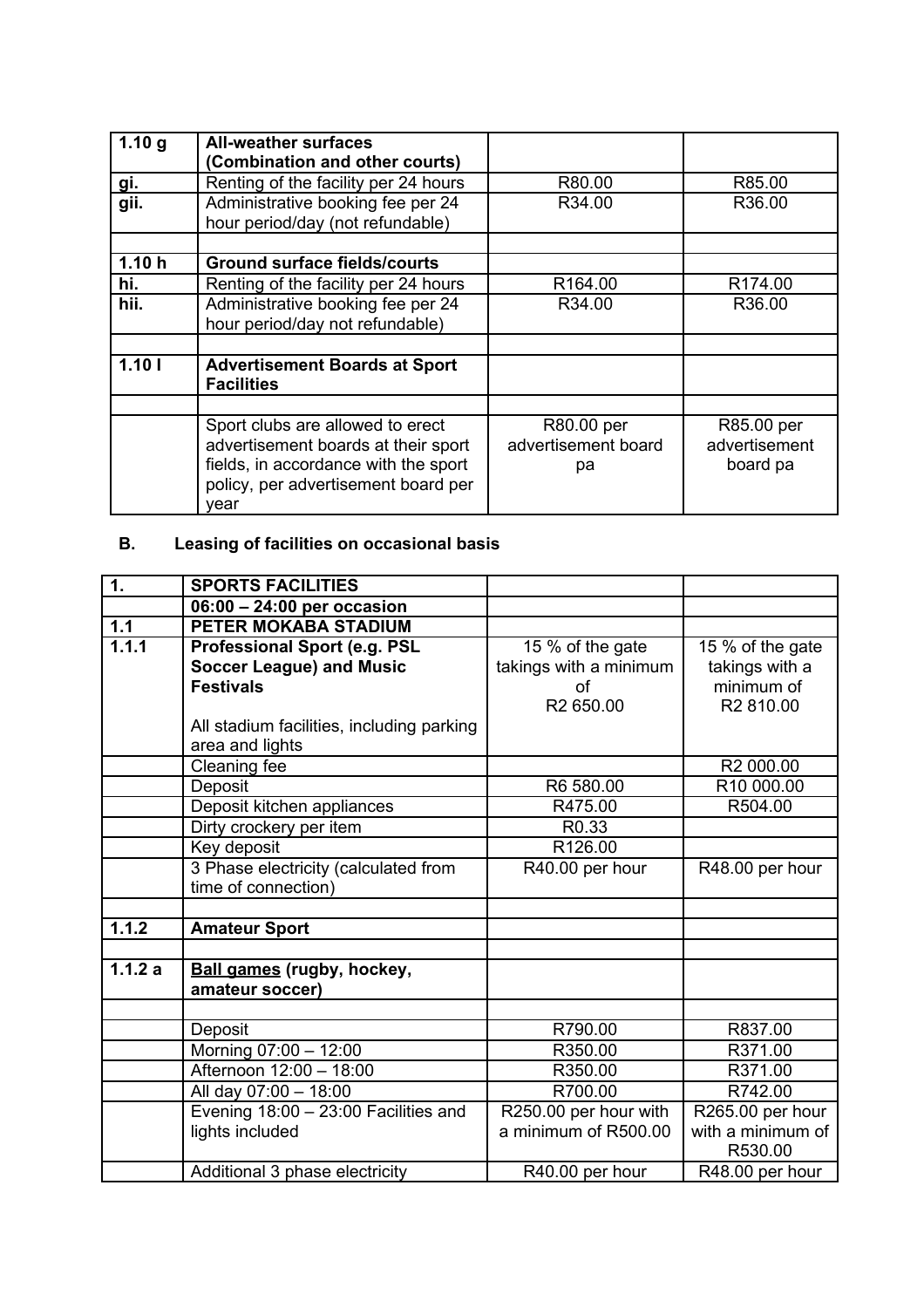|         | Deposit kitchen appliances         | R475.00               | R504.00               |
|---------|------------------------------------|-----------------------|-----------------------|
|         | Dirty crockery per item            | R0.33                 | $\mathbf 0$           |
|         | Development clinics                | R80.00                | R85.00                |
|         | Marking of facility for clinics    | R164.00               | R174.00               |
|         | <b>Key Deposit</b>                 | R126.00               | $\mathbf 0$           |
|         | PA System                          |                       | R150.00               |
|         |                                    |                       |                       |
| 1.1.2 b | <b>Athletics meeting</b>           |                       |                       |
|         |                                    |                       |                       |
|         | Deposit                            | R790.00               | R837.00               |
|         | Electronic timing                  | R790.00               | R837.00               |
|         | Morning: 07:00 - 12:00             | R435.00               | R461.00               |
|         | Afternoon: 12:00 - 18:00           | R435.00               | R461.00               |
|         | All day: 07:00 - 18:00             | R870.00               | R822.00               |
|         | Evening: After 18:00               | R250.00 per hour with | R265.00 per hour      |
|         | Facilities and lights included     | a minimum of R500.00  | with a minimum of     |
|         |                                    |                       | R530.00               |
|         | Development clinics                | R158.00               | R168.00               |
|         | Deposit on athletics equipment     | R790.00               | R837.00               |
|         | Additional 3 phase electricity     | R40.00 per hour       | R48.00 per hour       |
|         | Deposit kitchen appliances         | R450.00               | R477.00               |
|         | Dirty crockery per item            | R <sub>0</sub> , 33   | 0                     |
|         | <b>Key Deposit</b>                 | R126.00               | $\overline{0}$        |
|         | PA System                          |                       | R150.00               |
|         |                                    |                       |                       |
| 1.1.3   | Events where enrance fees is no    |                       |                       |
|         | charged                            |                       |                       |
|         |                                    |                       |                       |
| 1.1.3a  | Events such as cultural festivals. |                       |                       |
|         | meetings, religious gatherings,    |                       |                       |
|         | military parades                   |                       |                       |
|         |                                    |                       |                       |
|         | Deposit                            | R2 650.00             | R10 000.00            |
|         | Morning 07:00 - 12:00              | R350.00               | R2 650.00             |
|         | Afternoon 12:00 - 18:00            | R350.00               | R <sub>2</sub> 650.00 |
|         | All day 07:00 - 18:00              | R700.00               | R5 300.00             |
|         | Evening After 18:00 - 23:00        | R790.00               | R5 300.00             |
|         | Facilities and lights included     |                       |                       |
|         | Additional 3 phase electricity     | R40.00 per hour       | R48.00 per hour       |
|         | Deposit kitchen appliance          | R475.00               | R504.00               |
|         | Dirty crockery per item            | R <sub>0.33</sub>     | 0                     |
|         | <b>Key Deposit</b>                 | R126.00               | R134.00               |
|         |                                    |                       |                       |
| 1.1.3 b | <b>Kiosks outside Stadium</b>      |                       |                       |
|         |                                    |                       |                       |
|         | Per kiosk per day                  | R80.00                | R85.00                |
|         | <b>Key Deposit</b>                 | R126.00               | R134.00               |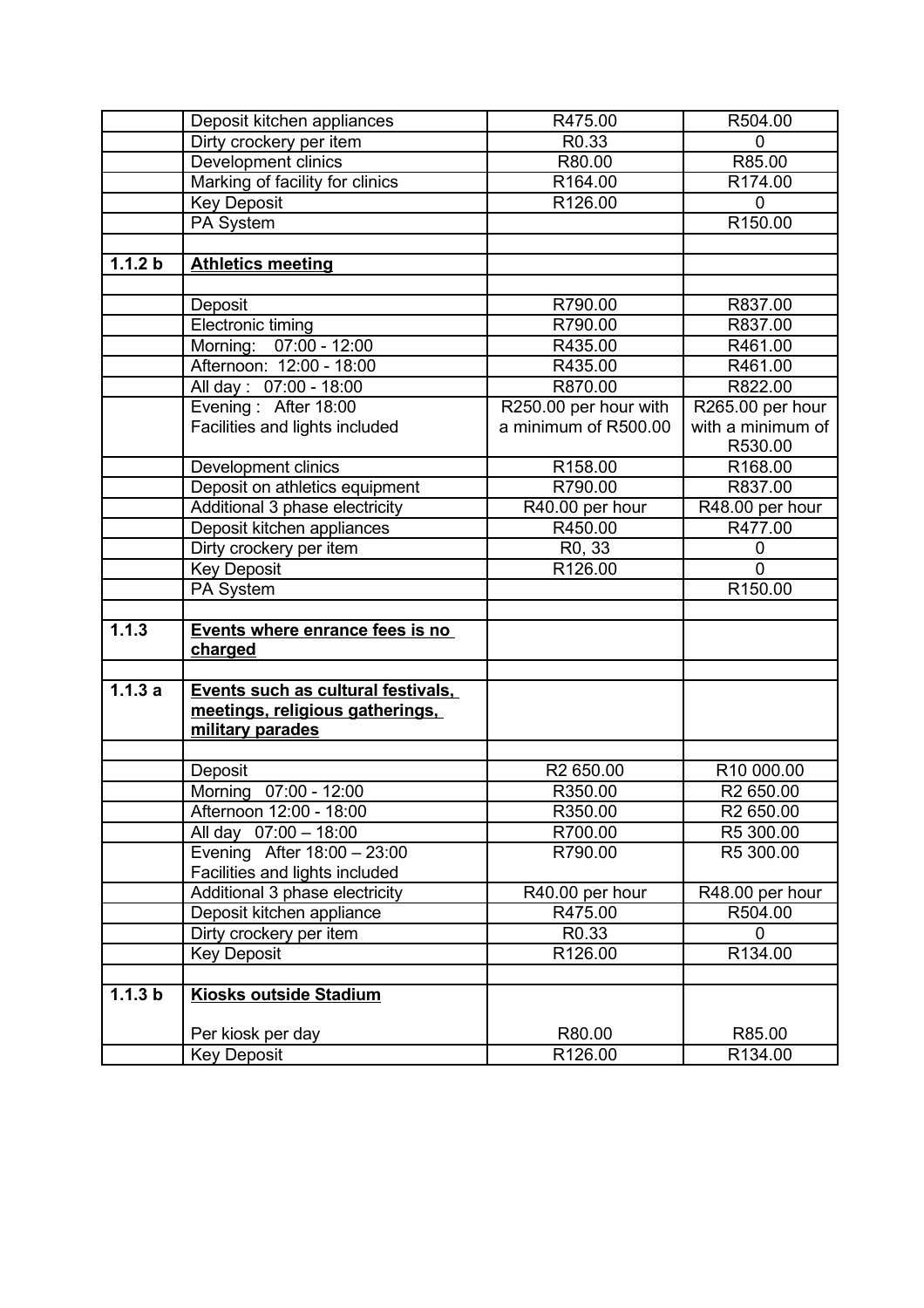| 1.1.4              | <b>Rental of Oom Koos Smit hall</b>       |                    |                        |
|--------------------|-------------------------------------------|--------------------|------------------------|
|                    |                                           |                    |                        |
|                    | When the hall is not in use, it is        |                    |                        |
|                    | <b>individuals</b><br>leased<br>to        |                    |                        |
|                    | organisations.                            |                    |                        |
|                    |                                           |                    |                        |
|                    | Renting of hall -<br>crockery<br>and      | R790.00            | R837.00                |
|                    | equipment included                        |                    |                        |
|                    | Rent sound system                         |                    | R <sub>150.00</sub>    |
|                    | Deposit hall                              | R475.00            | R504.00                |
|                    | All crockery must be left clean. If not a | R0.33              | 0                      |
|                    | penalty of per item will be charged.      |                    |                        |
|                    | Deposit for use of sound equipment        | R660.00<br>R126.00 | R700.00<br>$\mathbf 0$ |
|                    | <b>Key Deposit</b>                        |                    |                        |
|                    | Leasing of the hall by sports clubs,      |                    |                        |
|                    | sports bodies, and sports unions,         |                    |                        |
|                    | with the purpose of having<br>a           |                    |                        |
|                    | meeting.                                  |                    |                        |
|                    |                                           |                    |                        |
|                    | Leasing of hall                           | R80.00             | R85.00                 |
|                    | Deposit hall                              | R265.00            | R281.00                |
|                    | Deposit kitchen appliances                | R475.00            | R504.00                |
|                    | Dirty crockery per item                   | R0.33              | $\Omega$               |
|                    | Deposit for use of sound equipment        | R660.00            | R700.00                |
|                    | <b>Key Deposit</b>                        | R126.00            | 0                      |
|                    |                                           |                    |                        |
| 1.1.5              | Road races and Cross Country              |                    |                        |
|                    | meetings                                  |                    |                        |
|                    | Use of toilets and change-rooms           | R200.00            | R435.00                |
|                    | during road races and cross country       |                    |                        |
|                    | meetings at a time (no equipment will     |                    |                        |
|                    | be available)                             |                    |                        |
|                    | <b>Key Deposit</b>                        | R126.00            | $\mathbf 0$            |
|                    | Deposit                                   |                    | R790.00                |
|                    |                                           |                    |                        |
| 1.1.6              | <b>Practice at the Stadium</b>            |                    |                        |
|                    |                                           |                    |                        |
| 1.1.6a             | <b>Rugby practice</b>                     |                    |                        |
|                    |                                           |                    |                        |
|                    | Rugby practice session for 2 hours at     | R158.00            | R350.00                |
|                    | a time $-$                                |                    |                        |
|                    | Practise lights included - Amateur        |                    |                        |
|                    | (marking of field extra)                  |                    |                        |
|                    | <b>Key Deposit</b>                        | R126.00            | $\Omega$               |
|                    | Deposit                                   |                    | R6 580.00              |
|                    |                                           |                    |                        |
| 1.1.6 <sub>b</sub> | <b>Soccer practice</b>                    |                    |                        |
|                    |                                           |                    |                        |
|                    | Soccer<br>practice<br>session<br>by<br>a  | R158.00            | R350.00                |
|                    | professional soccer team for 2 hours      |                    |                        |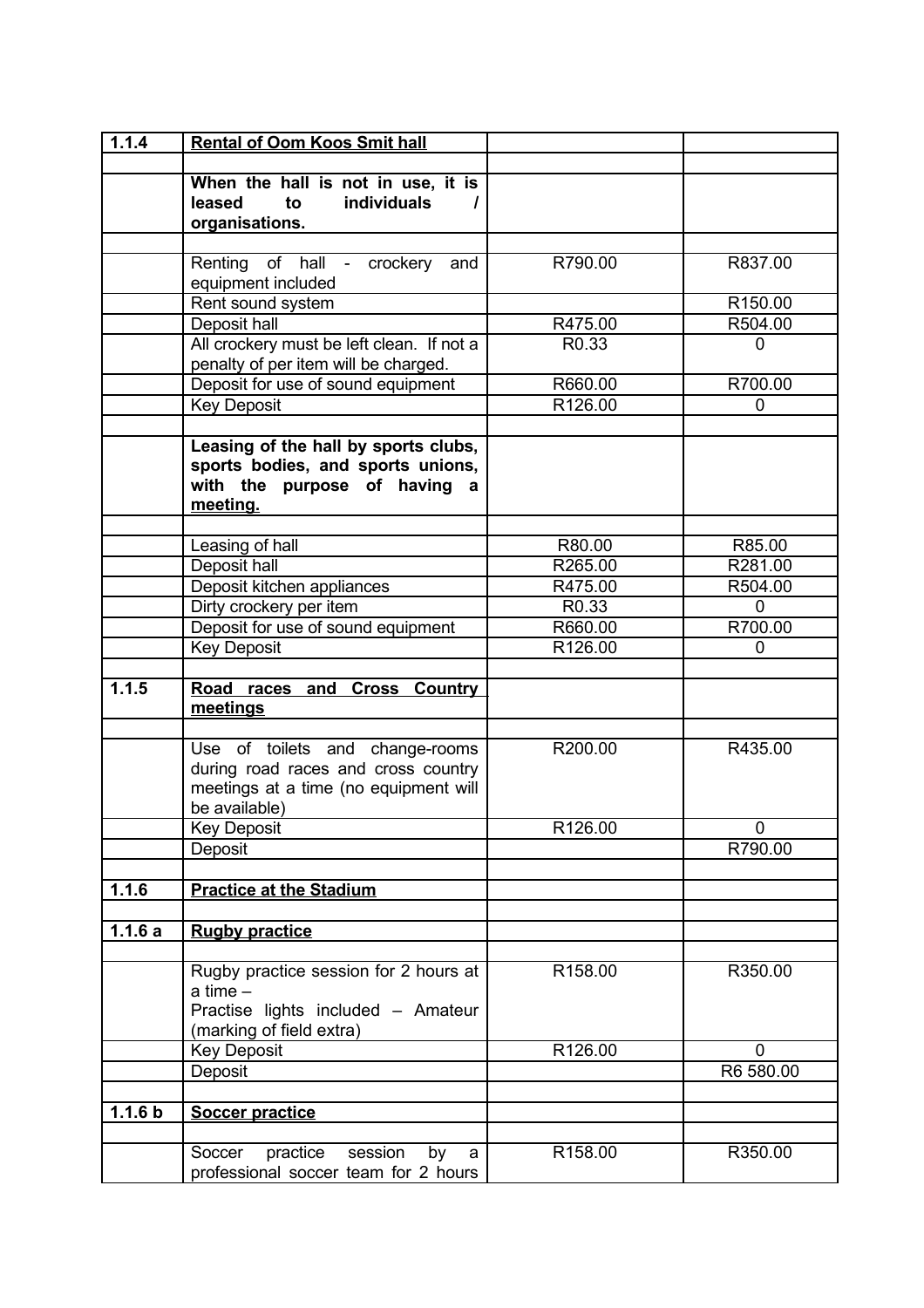|                    | at a time - practise lights included.                                                                                                                                                                                                                                                               |                                                              |                                                                  |
|--------------------|-----------------------------------------------------------------------------------------------------------------------------------------------------------------------------------------------------------------------------------------------------------------------------------------------------|--------------------------------------------------------------|------------------------------------------------------------------|
|                    | (marking of field extra)                                                                                                                                                                                                                                                                            |                                                              |                                                                  |
|                    | <b>Key Deposit</b>                                                                                                                                                                                                                                                                                  | R126.00                                                      | 0                                                                |
|                    | Deposit                                                                                                                                                                                                                                                                                             |                                                              | R6 580.00                                                        |
| 1.1.6c             | <b>Athletics practice</b>                                                                                                                                                                                                                                                                           |                                                              |                                                                  |
|                    |                                                                                                                                                                                                                                                                                                     |                                                              |                                                                  |
| i.                 | Practice session of 2 hours or less                                                                                                                                                                                                                                                                 | R7.50 per athlete                                            | R7.95 per athlete                                                |
|                    |                                                                                                                                                                                                                                                                                                     |                                                              |                                                                  |
| ii.                | <b>Group bookings</b>                                                                                                                                                                                                                                                                               |                                                              |                                                                  |
|                    |                                                                                                                                                                                                                                                                                                     |                                                              |                                                                  |
|                    | All schools which fall within the<br>Polokwane municipal area, per year<br>ticket, upon presentation of a year<br>ticket, entry will be allowed to the<br>stadium for athletics practice purposes<br>for the period between the $1st$ of July<br>and 30 <sup>th</sup> of June of the following year | R7.50 per athlete with<br>a minimum of<br>R1125.00 per annum | R7.95 per athlete<br>with a minimum of<br>R1 193.00 per<br>annum |
|                    |                                                                                                                                                                                                                                                                                                     |                                                              |                                                                  |
| iii.               | <b>Season Ticket</b>                                                                                                                                                                                                                                                                                |                                                              |                                                                  |
|                    | A person who is not a member of an<br>athletics club<br>but who<br>regularly                                                                                                                                                                                                                        |                                                              |                                                                  |
|                    | practices at the stadium can obtain a<br>seasonal ticket which will be valid for<br>the period between the 1 <sup>st</sup> of July and<br>30 <sup>th</sup> of July of the following year and                                                                                                        |                                                              |                                                                  |
|                    | which will, upon presentation thereof,<br>allow access to the athletic track for<br>practice purposes.                                                                                                                                                                                              |                                                              |                                                                  |
|                    |                                                                                                                                                                                                                                                                                                     |                                                              |                                                                  |
|                    | Per seasonal ticket per person per<br>year                                                                                                                                                                                                                                                          | R158.00 pa                                                   | R350.00 pa                                                       |
|                    |                                                                                                                                                                                                                                                                                                     |                                                              |                                                                  |
| 1.1.6 <sub>d</sub> | Squash Courts at Stadium                                                                                                                                                                                                                                                                            |                                                              |                                                                  |
|                    | Per individual plus lights (Tokens to<br>be bought)                                                                                                                                                                                                                                                 | R20.00                                                       | R21.00                                                           |
|                    | <b>Key Deposit</b>                                                                                                                                                                                                                                                                                  | R126.00                                                      | R134.00                                                          |
|                    |                                                                                                                                                                                                                                                                                                     |                                                              |                                                                  |
| 1.1.7              | Parking Areas                                                                                                                                                                                                                                                                                       |                                                              |                                                                  |
|                    |                                                                                                                                                                                                                                                                                                     |                                                              |                                                                  |
|                    | Per occasion:                                                                                                                                                                                                                                                                                       | R330.00                                                      | R350.00                                                          |
|                    | Peter Mokaba Stadium - Parking<br>Peter Mokaba Stadium - VIP Area                                                                                                                                                                                                                                   |                                                              |                                                                  |
|                    | $B + C$ Rugby Fields - Parking                                                                                                                                                                                                                                                                      |                                                              |                                                                  |
|                    |                                                                                                                                                                                                                                                                                                     |                                                              |                                                                  |
| 1.1.8              | <b>Office space</b>                                                                                                                                                                                                                                                                                 |                                                              |                                                                  |
|                    |                                                                                                                                                                                                                                                                                                     |                                                              |                                                                  |
|                    | Lease of office space to the Blue Bull<br>Rugby Union per square meter per<br>month                                                                                                                                                                                                                 | R20.00                                                       | R21.00                                                           |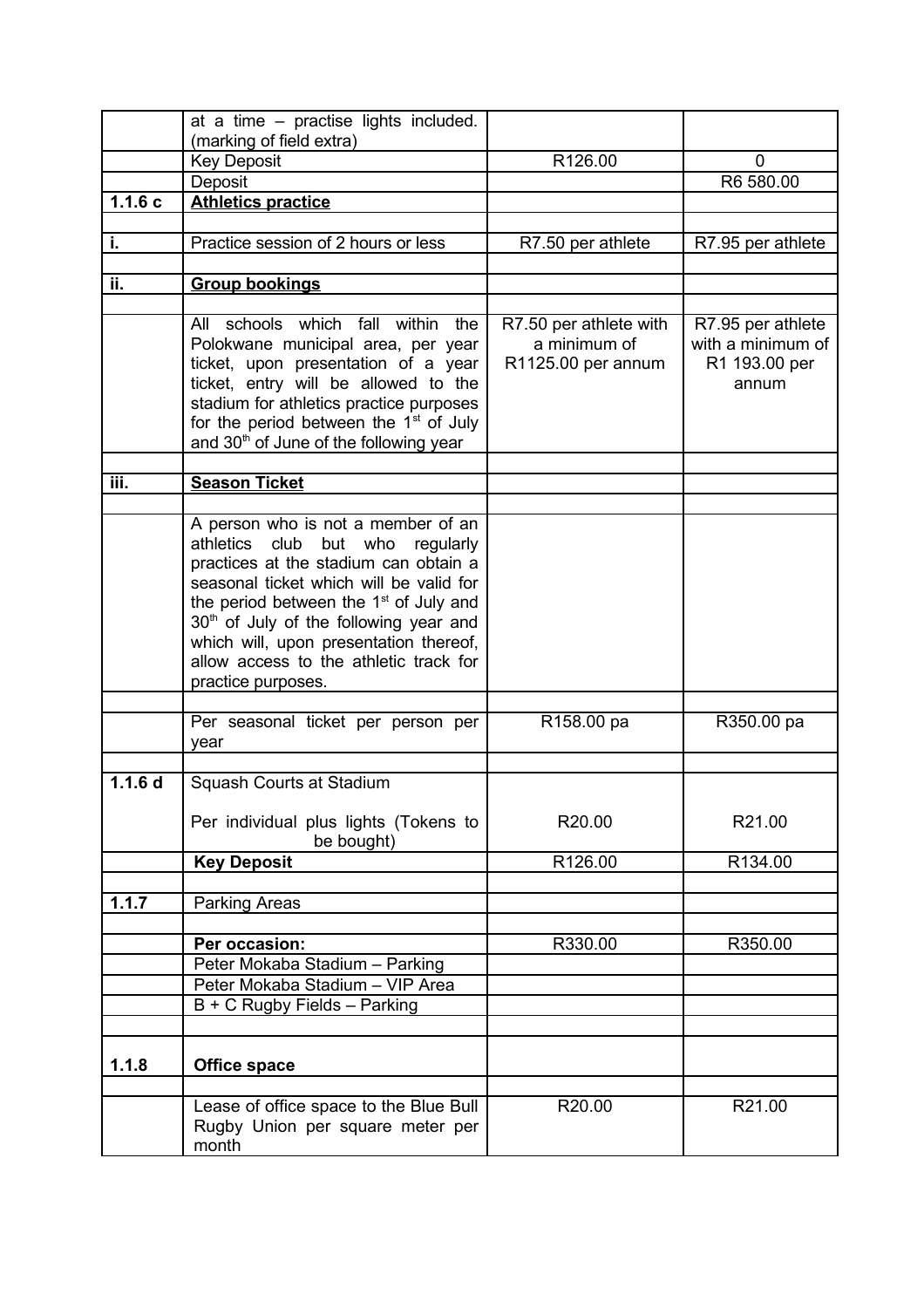| 1.2       | <b>REGIONAL</b><br><b>SPORT</b><br><b>FIELDS</b><br>(POLOKWANE)                                                                                                                                                       |                      |                      |
|-----------|-----------------------------------------------------------------------------------------------------------------------------------------------------------------------------------------------------------------------|----------------------|----------------------|
|           |                                                                                                                                                                                                                       |                      |                      |
| 1.2.1     | <b>Netball clubhouse</b>                                                                                                                                                                                              |                      |                      |
|           |                                                                                                                                                                                                                       |                      |                      |
|           | Renting of the clubhouse by sports<br>clubs for meetings                                                                                                                                                              | R80.00               | R85.00               |
|           | Renting of clubhouse by sports clubs<br>for functions                                                                                                                                                                 | R240.00              | R254.00              |
|           | Deposit for equipment (tables and<br>chairs)                                                                                                                                                                          | R240.00              | R254.00              |
|           | <b>Key Deposit</b>                                                                                                                                                                                                    | R126.00              | $\mathbf 0$          |
|           |                                                                                                                                                                                                                       |                      |                      |
| 1.2.2     | Rental of Sports facilities<br>by                                                                                                                                                                                     |                      |                      |
|           | Schools / clubs without leasing                                                                                                                                                                                       |                      |                      |
|           | contract at the Municipality                                                                                                                                                                                          |                      |                      |
|           |                                                                                                                                                                                                                       |                      |                      |
| 1.2.2a    | Use of grass surfaces (meetings) per<br>field per time                                                                                                                                                                | R80.00 not<br>marked | R85.00 not<br>marked |
|           | Lights included                                                                                                                                                                                                       | R164.00marked        | R170.00marked        |
| 1.2.2 b   | Use of all-weather surfaces (meetings)                                                                                                                                                                                | R80.00               | R85.00               |
|           | per court per time                                                                                                                                                                                                    |                      |                      |
|           | Lights included                                                                                                                                                                                                       |                      |                      |
| 1.2.2c    | Use of grass surfaces for practice<br>purposes per grass surface per<br>season, (unmarked), for a maximum<br>of 2 hours daily, 2 times per week; per<br>club<br>Schools<br><b>Clubs</b><br>Lights included            | R395.00<br>R1 580.00 | R419.00<br>R1 675.00 |
| $1.2.2$ d | Use of all-weather court surfaces for<br>practice purposes: per all-weather<br>surface court per season; for a<br>maximum of 2 hours daily, 2 times a<br>week; per club<br>Schools<br><b>Clubs</b><br>Lights included | R350.00<br>R950.00   | R371.00<br>R1 007.00 |
| 1.2.2 e   | Practice per occasion (2 hours per<br>session)                                                                                                                                                                        |                      |                      |
| ei.       | Grass Surface:<br>Amateur<br>Professional                                                                                                                                                                             | R53.00<br>R80.00     | R56.00<br>R85.00     |
| eii.      | All-weather Surface:<br>Amateur                                                                                                                                                                                       | R34.00               | R36.00               |
|           | Professional                                                                                                                                                                                                          | R65.00               | R69.00               |
|           |                                                                                                                                                                                                                       |                      |                      |
| 1.2.2 f   | Cricket pitch per occasion                                                                                                                                                                                            | R130.00              | R138.00              |
|           |                                                                                                                                                                                                                       |                      |                      |
| 1.2.2 g   | Synthetic cricket pitch per occasion                                                                                                                                                                                  | R65.00               | R69.00               |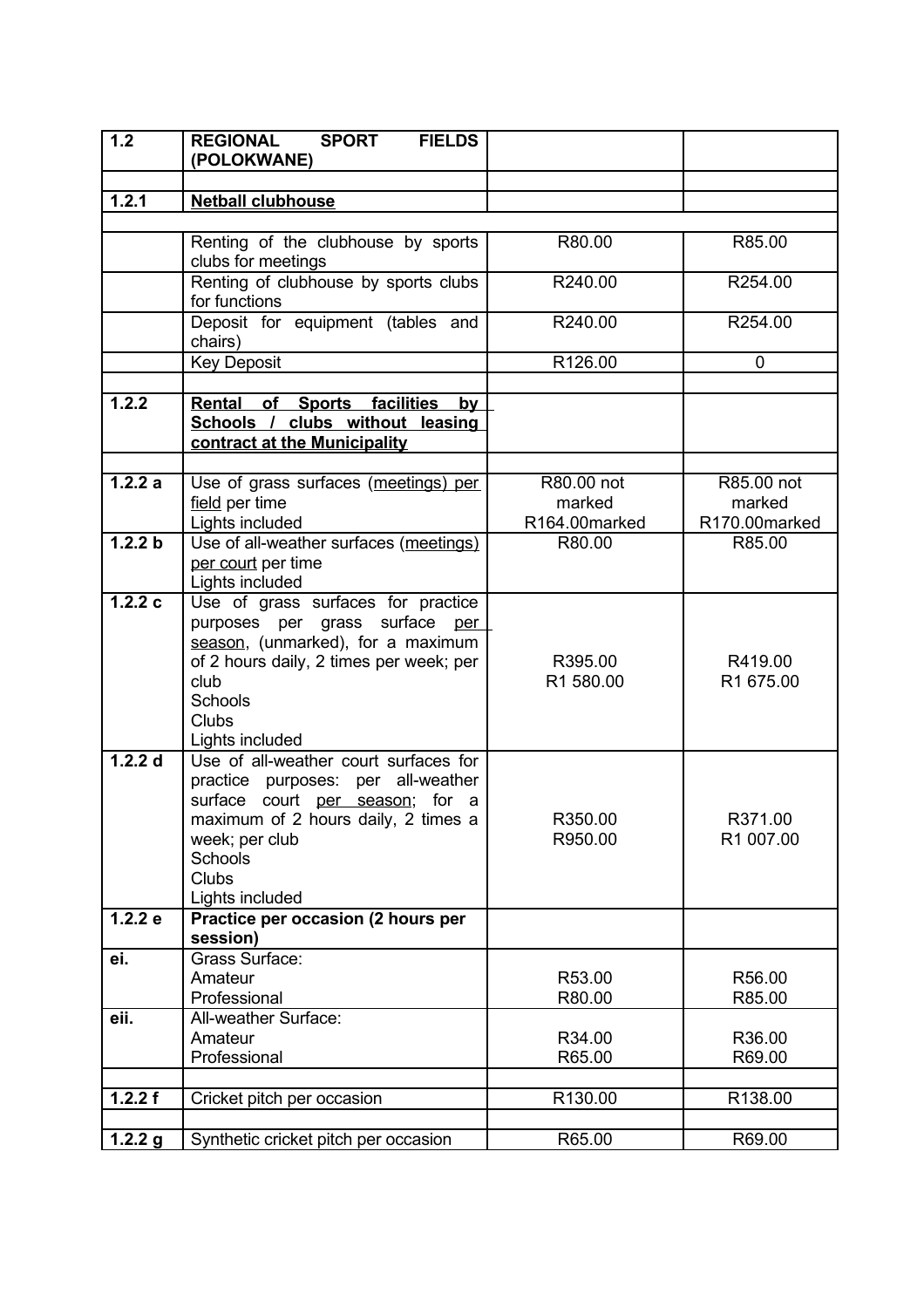| 1.2.2 h            | Practice nets per net per occasion                                                   | R45.00                         | R48.00                         |
|--------------------|--------------------------------------------------------------------------------------|--------------------------------|--------------------------------|
|                    | <b>Key Deposit</b>                                                                   | R126.00                        | 0                              |
|                    |                                                                                      |                                |                                |
| 1.2.3              | Events where entrance fees is not                                                    |                                |                                |
|                    | charged                                                                              |                                |                                |
|                    |                                                                                      |                                |                                |
| 1.2.3a             | Rental of grass surface at sports fields<br>for presenting a music or other festival | R870.00 Sport<br>organisations | R922.00 Sport<br>organisations |
|                    | or sports day by sport organisations or                                              | R1 710.00 Business             | R1 844.00                      |
|                    | other<br>business<br>cultural<br>or                                                  | Organisations                  | <b>Business</b>                |
|                    | organisations, per day                                                               |                                | Organisations                  |
|                    |                                                                                      |                                |                                |
|                    | Deposit lights included                                                              | R1 580.00                      | R1 675.00                      |
|                    | <b>Key Deposit</b>                                                                   | R126.00                        | 0                              |
|                    | Deposit                                                                              |                                | R6205.00                       |
|                    |                                                                                      |                                |                                |
| 1.2.3 b            | Use of change room facilities at the B                                               | R180.00                        | R435.00                        |
|                    | & C rugby fields as well as the cross<br>country course per meeting                  |                                |                                |
|                    | Lights included                                                                      |                                |                                |
|                    | <b>Key Deposit</b>                                                                   | R126.00                        | 0                              |
|                    | Deposit                                                                              |                                | R790.00                        |
|                    |                                                                                      |                                |                                |
| 1.2.3c             | When a facility of the Municipality is                                               | 45%                            | 45%                            |
|                    | used by a private person and that                                                    |                                |                                |
|                    | activity forms part of a recreational                                                |                                |                                |
|                    | programme of the subscription fees.                                                  |                                |                                |
|                    |                                                                                      |                                |                                |
| 1.2.3 <sub>d</sub> | Hiring of the mobile sound system to<br>sports clubs and institutions                |                                |                                |
|                    |                                                                                      |                                |                                |
|                    | Deposit                                                                              | R2 500.00                      | R2 650.00                      |
|                    | Hiring per occasion                                                                  | R630.00                        | R668.00                        |
|                    |                                                                                      |                                |                                |
| 1.2.4              | <b>Recreation Centre</b>                                                             |                                |                                |
|                    |                                                                                      |                                |                                |
| 1.2.4a             | Rental of all halls in the recreation                                                |                                |                                |
|                    | centre by a sports club to present a<br>tournament                                   |                                |                                |
|                    |                                                                                      |                                |                                |
|                    | Rental per day                                                                       | R790.00                        | R837.00                        |
|                    | Deposit                                                                              | R790.00                        | R837.00                        |
|                    | <b>Key Deposit</b>                                                                   | R126.00                        | 0                              |
|                    |                                                                                      |                                |                                |
| 1.2.4 b            | <b>Rental of hall for other functions</b>                                            |                                |                                |
|                    |                                                                                      |                                |                                |
|                    | Per hall per day                                                                     | R790.00                        | R837.00                        |
|                    | Deposit per hall                                                                     | R790.00                        | R837.00                        |
|                    | <b>Key Deposit</b>                                                                   | R126.00                        | 0                              |
| 1.2.4c             | <b>Kiosk</b>                                                                         |                                |                                |
|                    |                                                                                      |                                |                                |
|                    |                                                                                      |                                |                                |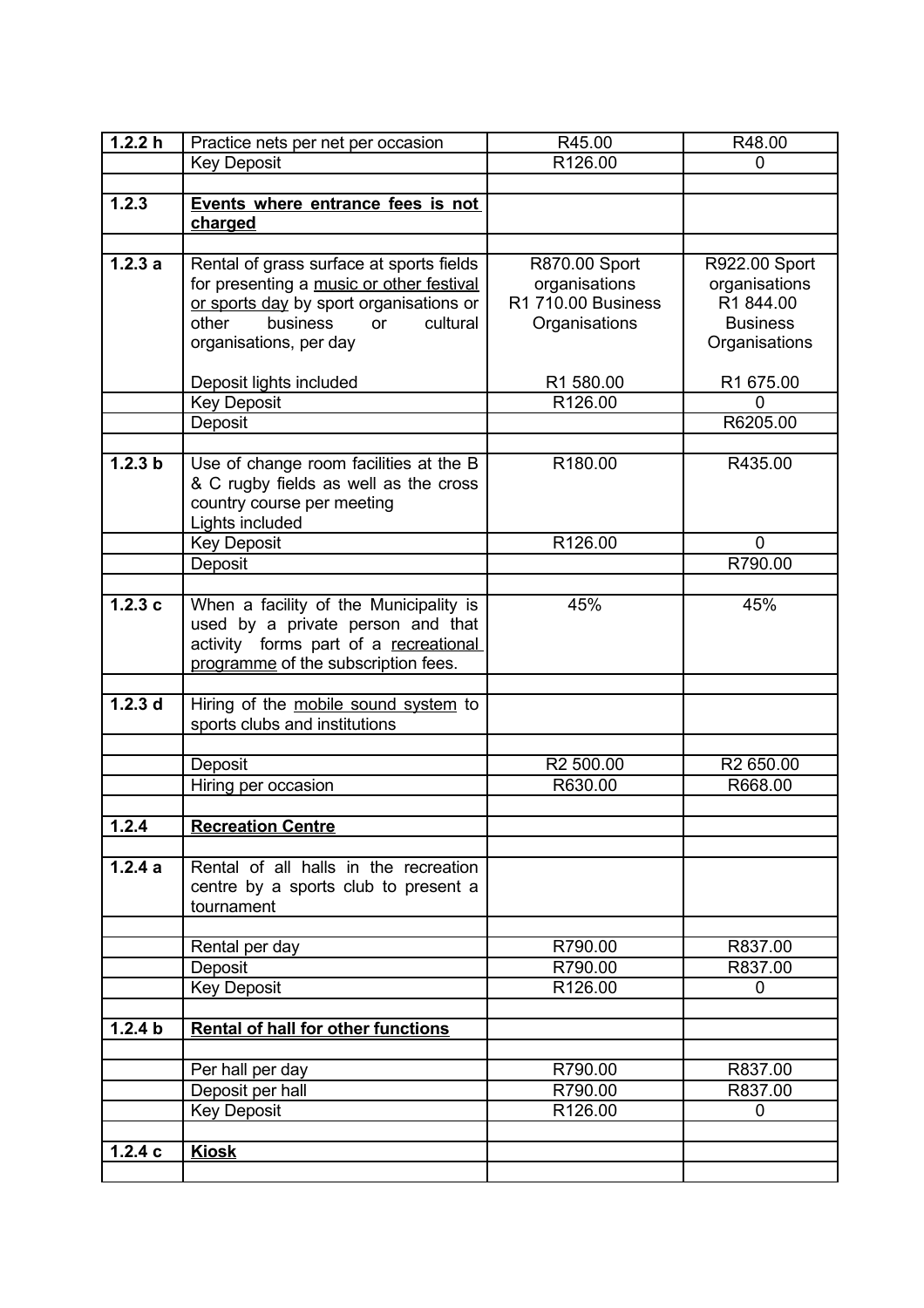|        | Rental of kiosk by sports clubs when                                       |                         |                  |
|--------|----------------------------------------------------------------------------|-------------------------|------------------|
|        | presenting a sports tournament:                                            |                         |                  |
|        | Per day                                                                    | R80.00                  | R85.00           |
|        | Deposit                                                                    | R80.00                  | R85.00           |
|        | <b>Key Deposit</b>                                                         | R126.00                 | 0                |
|        |                                                                            |                         |                  |
| 1.2.5  | <b>Pigeon Club Hall</b>                                                    |                         |                  |
|        |                                                                            |                         |                  |
|        | Leasing of hall per occasion other than                                    |                         |                  |
|        | the pigeon club                                                            |                         |                  |
|        |                                                                            |                         |                  |
|        | Per occasion                                                               | R395.00                 | R419.00          |
|        | Deposit                                                                    | R790.00                 | R837.00          |
|        | <b>Key Deposit</b>                                                         | R126.00                 | $\overline{0}$   |
|        |                                                                            |                         |                  |
| 1.2.6  | <b>Tennis Courts</b>                                                       |                         |                  |
|        |                                                                            |                         |                  |
|        | Use of court per individual $-$ non club                                   |                         |                  |
|        | members                                                                    |                         |                  |
|        | (Courts 15 & 16 - nets supplied)                                           | R5.00 per match         | R5.30 per match  |
|        |                                                                            | (2 hours)               | (2 hours)        |
|        | <b>Key Deposit</b>                                                         | R126.00                 | O                |
|        |                                                                            |                         |                  |
| 1.2.7  | <b>Tennis</b><br>complex<br><b>Street</b><br><b>Burger</b><br><b>Kiosk</b> |                         |                  |
|        |                                                                            |                         |                  |
|        | Lease of kiosk per month                                                   | R565.00                 | R600.00          |
|        |                                                                            |                         |                  |
| $1.3$  | <b>NIRVANA STADIUM</b>                                                     |                         |                  |
|        |                                                                            |                         |                  |
| 1.3.1  | Professional Sport (e.g. PSL Soccer                                        | 15 % of the gate taking | 15 % of the gate |
|        | <b>League) and Music Festivals</b>                                         | with a minimum of       | taking with a    |
|        |                                                                            | R1200.00                | minimum of       |
|        | All stadium facilities, parking area and                                   |                         | R1272.00         |
|        | lights                                                                     |                         |                  |
|        | Cleaning fee                                                               |                         | 2000.00          |
|        | Deposit                                                                    | R3 950.00               | R10 000.00       |
|        | <b>Key Deposit</b>                                                         | R126.00                 | $\mathbf{0}$     |
|        |                                                                            |                         |                  |
| 1.3.2  | <b>Amateur Sports</b>                                                      |                         |                  |
|        |                                                                            |                         |                  |
| 1.3.2a | <b>Ball games (Rugby, hockey and</b>                                       |                         |                  |
|        | amateur soccer)                                                            |                         |                  |
|        |                                                                            |                         |                  |
|        | Practice $-2$ hours (practice lights                                       | R80.00                  | R85.00           |
|        | included) Amateur                                                          |                         |                  |
|        | Practice - 2 hours (practice lights                                        | R <sub>158.00</sub>     | R170.00          |
|        | included) Professional                                                     |                         |                  |
|        | (Field not marked)                                                         |                         |                  |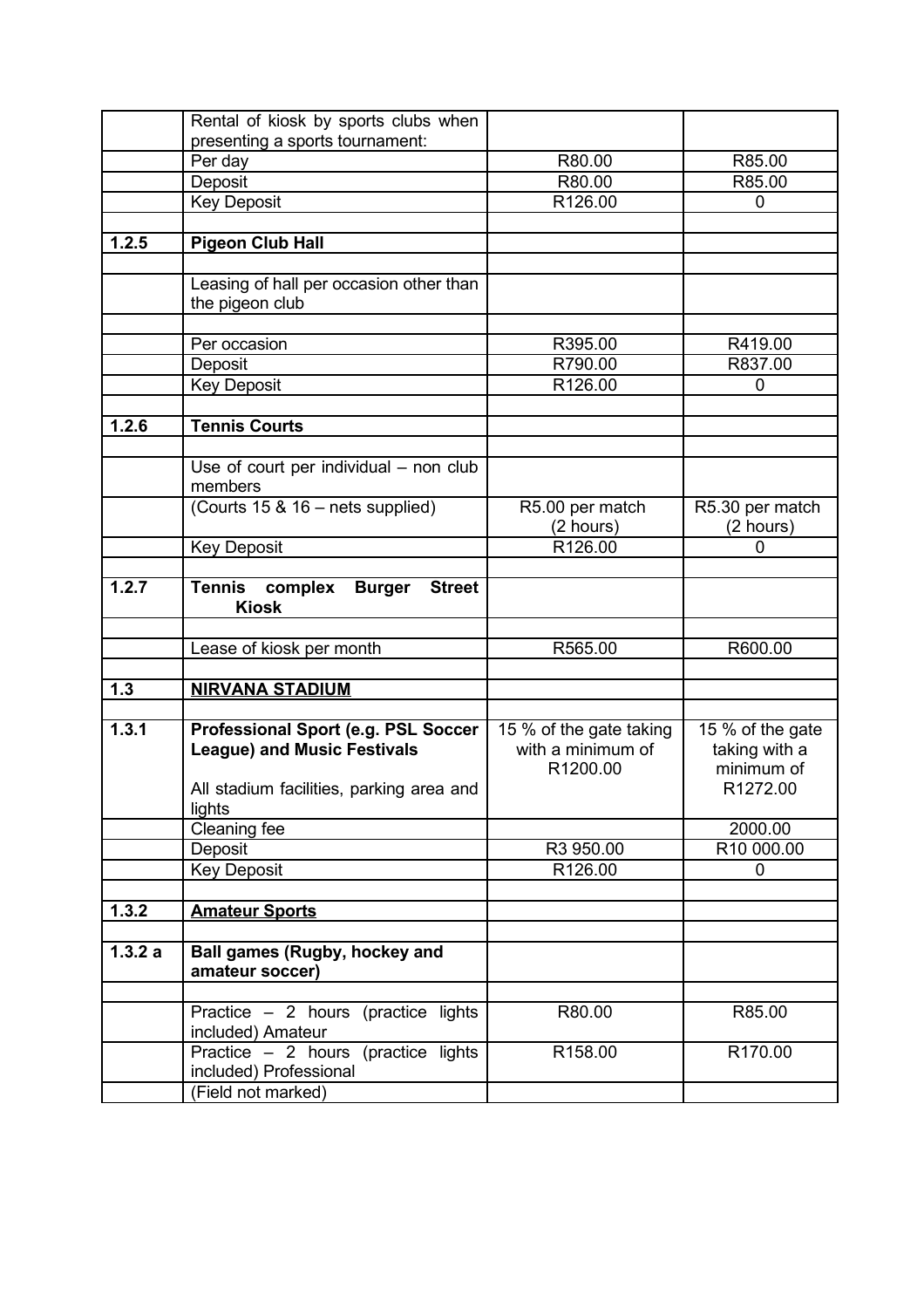|                    | <b>Matches</b>                                  |                        |                     |
|--------------------|-------------------------------------------------|------------------------|---------------------|
|                    |                                                 |                        |                     |
|                    | Deposit                                         | R790.00                | R837.00             |
|                    | Morning:<br>07:00 - 12:00 (marking              | R165.00                | R <sub>175.00</sub> |
|                    | included)                                       |                        |                     |
|                    | 12:00 - 18:00 (marking<br>Afternoon:            | R165.00                | R175.00             |
|                    | included)                                       |                        |                     |
|                    | 07:00 - 18:00<br>All day:                       | R330.00                | R350.00             |
|                    | (marking included)                              |                        |                     |
|                    | 18:00 - 23:00<br>Evening:                       | R80.00 per hour        | R85.00 per hour     |
|                    | Facilities and lights included                  | with a minimum of      | with a minimum of   |
|                    | (Marking of fields extra)                       | R158.00                | R170.00             |
|                    | <b>Key Deposit</b>                              | R126.00                | $\overline{0}$      |
|                    |                                                 |                        |                     |
| 1.3.2 b            | <b>Athletics meetings</b>                       |                        |                     |
|                    |                                                 |                        |                     |
|                    | Deposit                                         | R790.00                | R837.00             |
|                    | Morning:<br>07:00 - 12:00 (marking              | R165.00                | R175.00             |
|                    | included)                                       |                        |                     |
|                    | 12:00 - 18:00 (marking<br>Afternoon:            | R165.00                | R175.00             |
|                    | included)<br>07:00 - 18:00 (marking<br>All day: | R330.00                | R350.00             |
|                    | included)                                       |                        |                     |
|                    | 18:00 - 23:00<br>Evening:                       | R80.00 per hour with a | R85.00 per hour     |
|                    | Facilities and lights included                  | minimum of R158.00     | with a minimum of   |
|                    | (Marking of track extra)                        |                        | R170.00             |
|                    | <b>Key Deposit</b>                              | R126.00                | $\Omega$            |
|                    |                                                 |                        |                     |
| 1.3.2c             | <b>Meetings</b>                                 |                        |                     |
|                    | <b>Occasions</b><br>cultural<br>such<br>as      |                        |                     |
|                    | festivals,<br>meetings,<br>church               |                        |                     |
|                    | gatherings, military parades, drum              |                        |                     |
|                    | majorettes etc.                                 |                        |                     |
|                    |                                                 |                        |                     |
|                    | Deposit                                         | R1 580.00              | R1 675.00           |
|                    | Morning 07:00 - 12:00                           | R264.00                | R280.00             |
|                    | Afternoon 12:00 - 18:00                         | R264.00                | R280.00             |
|                    | All day 07:00 - 18:00                           | R528.00                | R560.00             |
|                    | Evening After 18:00 - 23:00                     | R80.00 per hour with a | R85.00 per hour     |
|                    | Facilities and lights included                  | minimum of R158.00     | with a minimum of   |
|                    |                                                 |                        | R170.00             |
|                    | <b>Key Deposit</b>                              | R126.00                | 0                   |
|                    |                                                 |                        |                     |
| 1.3.2 <sub>d</sub> | <b>Athletics Practice</b>                       |                        |                     |
|                    |                                                 |                        |                     |
| i.                 | Practice session of 3 hours or less 3           | R3.80 per athlete      | R4.00 per athlete   |
|                    | times per week allowed                          |                        |                     |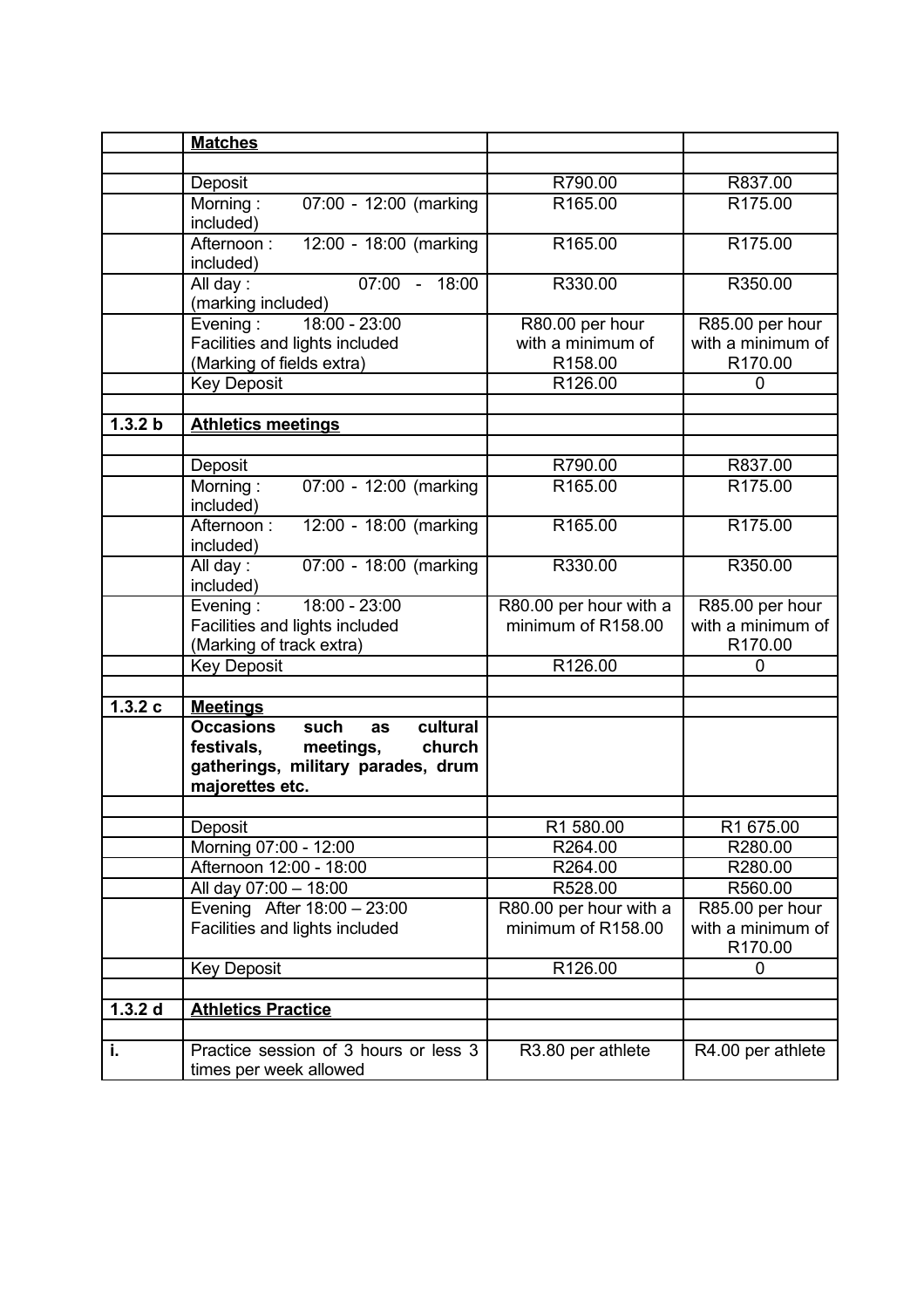| ii.   | <b>Group bookings</b>                                                                                                                                                                                                                                                                                                                                                                 |                                                             |                                                                |
|-------|---------------------------------------------------------------------------------------------------------------------------------------------------------------------------------------------------------------------------------------------------------------------------------------------------------------------------------------------------------------------------------------|-------------------------------------------------------------|----------------------------------------------------------------|
|       |                                                                                                                                                                                                                                                                                                                                                                                       |                                                             |                                                                |
|       | schools which fall within<br>All<br>the<br>Polokwane municipal area, per year<br>ticket, upon presentation of a year<br>ticket, entry will be allowed to the<br>stadium for athletics practise purposes<br>for the period between the $1st$ of July<br>and 30 <sup>th</sup> of June of the following year                                                                             | R3.80 per athlete<br>with a minimum of<br>R456.00 per annum | R4.00 per athlete<br>with a minimum of<br>R485.00 per<br>annum |
| iii.  |                                                                                                                                                                                                                                                                                                                                                                                       |                                                             |                                                                |
|       | <b>Season Ticket</b>                                                                                                                                                                                                                                                                                                                                                                  |                                                             |                                                                |
|       | A person who is not a member of an<br>athletics club, but who<br>regularly<br>practices at the stadium, can obtain a<br>seasonal ticket which will be valid for<br>the period between the 1 <sup>st</sup> of July and<br>30 <sup>th</sup> of July of the following year and<br>which will, upon presentation thereof,<br>allow access to the athletic track for<br>practise purposes. |                                                             |                                                                |
|       | Per seasonal ticket per person per                                                                                                                                                                                                                                                                                                                                                    | R65.00 p.a.                                                 | R70.00 p.a.                                                    |
|       | year                                                                                                                                                                                                                                                                                                                                                                                  |                                                             |                                                                |
|       |                                                                                                                                                                                                                                                                                                                                                                                       |                                                             |                                                                |
| 1.4   | <b>NIRVANA SPORTS FACILITIES</b>                                                                                                                                                                                                                                                                                                                                                      |                                                             |                                                                |
|       |                                                                                                                                                                                                                                                                                                                                                                                       |                                                             |                                                                |
| 1.4a  | <b>Various Ball Games/Soccer field</b>                                                                                                                                                                                                                                                                                                                                                |                                                             |                                                                |
| ai.   | Renting of field for a match by schools<br>/ clubs without leasing contract with<br>Municipality, per field per occasion.<br>Lights included                                                                                                                                                                                                                                          | R80.00 not marked<br>R <sub>160.00</sub> marked             | R85.00 not<br>marked<br>R170.00 marked                         |
| aii.  | Renting of the field for practice by<br>schools / clubs without leasing<br>contract with Municipality, per field per<br>occasion<br>Lights included                                                                                                                                                                                                                                   | R80.00                                                      | R85.00                                                         |
| aiii. | Use of grass surface for practice<br>purposes per grass surface<br>per<br>season, (unmarked), for a maximum<br>of 2 hours daily, 2 times per week; per<br>club                                                                                                                                                                                                                        |                                                             |                                                                |
|       | Schools<br><b>Clubs</b><br>Lights included                                                                                                                                                                                                                                                                                                                                            | R350.00<br>R1 595.00                                        | R370.00<br>R1 690.00                                           |
|       |                                                                                                                                                                                                                                                                                                                                                                                       |                                                             |                                                                |
| aiv.  | Use of grass surface (meetings) per<br>field per occasion – schools and clubs<br>Lights included                                                                                                                                                                                                                                                                                      | R80.00 not marked<br>R160.00 marked                         | R85.00 not<br>marked<br>R170.00 marked                         |
|       | <b>Key Deposit</b>                                                                                                                                                                                                                                                                                                                                                                    | R126.00                                                     | $\Omega$                                                       |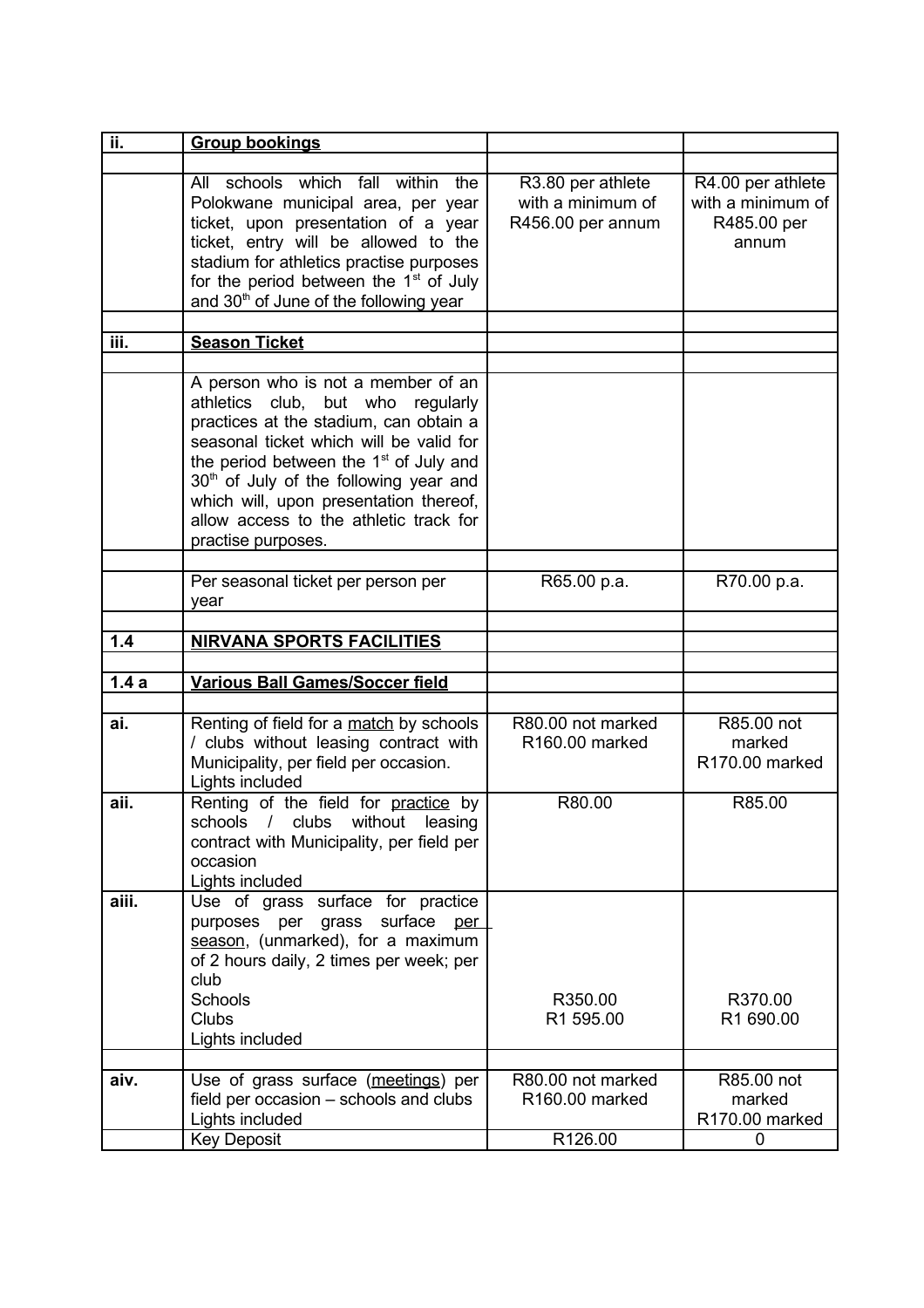| 1.4 <sub>b</sub> | <b>Cricket Field</b>                                                                                                                                                                      |                    |                      |
|------------------|-------------------------------------------------------------------------------------------------------------------------------------------------------------------------------------------|--------------------|----------------------|
|                  |                                                                                                                                                                                           |                    |                      |
| bi.              | Cricket pitch per game                                                                                                                                                                    | R130.00            | R138.00              |
| bii.             | Synthetic pitch per game                                                                                                                                                                  | R65.00             | R70.00               |
| biii.            | Practice nets per net per occasion                                                                                                                                                        | R33.00             | R35.00               |
| biv.             | Hire of clubhouse per occasion                                                                                                                                                            | R395.00            | R420.00              |
|                  | Deposit                                                                                                                                                                                   | R660.00            | R700.00              |
|                  | <b>Key Deposit</b>                                                                                                                                                                        | R126.00            | 0                    |
|                  |                                                                                                                                                                                           |                    |                      |
| 1.4c             | <b>Tennis courts</b>                                                                                                                                                                      |                    |                      |
|                  |                                                                                                                                                                                           |                    |                      |
| ci.              | Renting of court for a match by<br>schools / clubs without leasing<br>contract per court per occasion<br>Lights included                                                                  | R80.00             | R85.00               |
| cii.             | Renting of court for practice by                                                                                                                                                          | R45.00             | R48.00               |
|                  | clubs<br>schools<br>$\frac{1}{2}$<br>without<br>leasing<br>contract per court per occasion<br>Lights included                                                                             |                    |                      |
| ciii.            | Use of all-weather court surface for<br>practice purposes per all-weather<br>court per season for a maximum of 2<br>hours daily, 2 times per week, per club                               |                    |                      |
|                  | Schools                                                                                                                                                                                   | R350.00            | R371.00              |
|                  | <b>Clubs</b>                                                                                                                                                                              | R790.00            | R837.00              |
|                  | Lights included                                                                                                                                                                           |                    |                      |
| civ.             | Use of all-weather surface (meetings)<br>per court per occasion - schools and<br>clubs<br>Lights included                                                                                 | R80.00             | R85.00               |
| CV.              | Per individual - non members<br>(2)<br>hours)<br>Lights included                                                                                                                          | R3.80              | R4.00                |
|                  | <b>Key Deposit</b>                                                                                                                                                                        | R126.00            | 0                    |
|                  |                                                                                                                                                                                           |                    |                      |
| 1.4 <sub>d</sub> | <b>Action soccer (all weather court)</b>                                                                                                                                                  |                    |                      |
|                  |                                                                                                                                                                                           |                    |                      |
| di.              | Renting of soccer court for a match by<br>clubs<br>without<br>schools<br>$\sqrt{2}$<br>leasing<br>contract per court per occasion<br>Lights included                                      | R80.00             | R85.00               |
| dii.             | Renting of soccer court for practice<br>purposes by schools / clubs without<br>leasing contract per court per occasion<br>Lights included                                                 | R45.00             | R48.00               |
| diii.            | Use of all-weather court surface for<br>practice purposes per<br>all-weather<br>surface per season for a maximum of<br>2 hours daily, 2 times a week, per club<br>Schools<br><b>Clubs</b> | R350.00<br>R950.00 | R371.00<br>R1 007.00 |
|                  | Lights included                                                                                                                                                                           |                    |                      |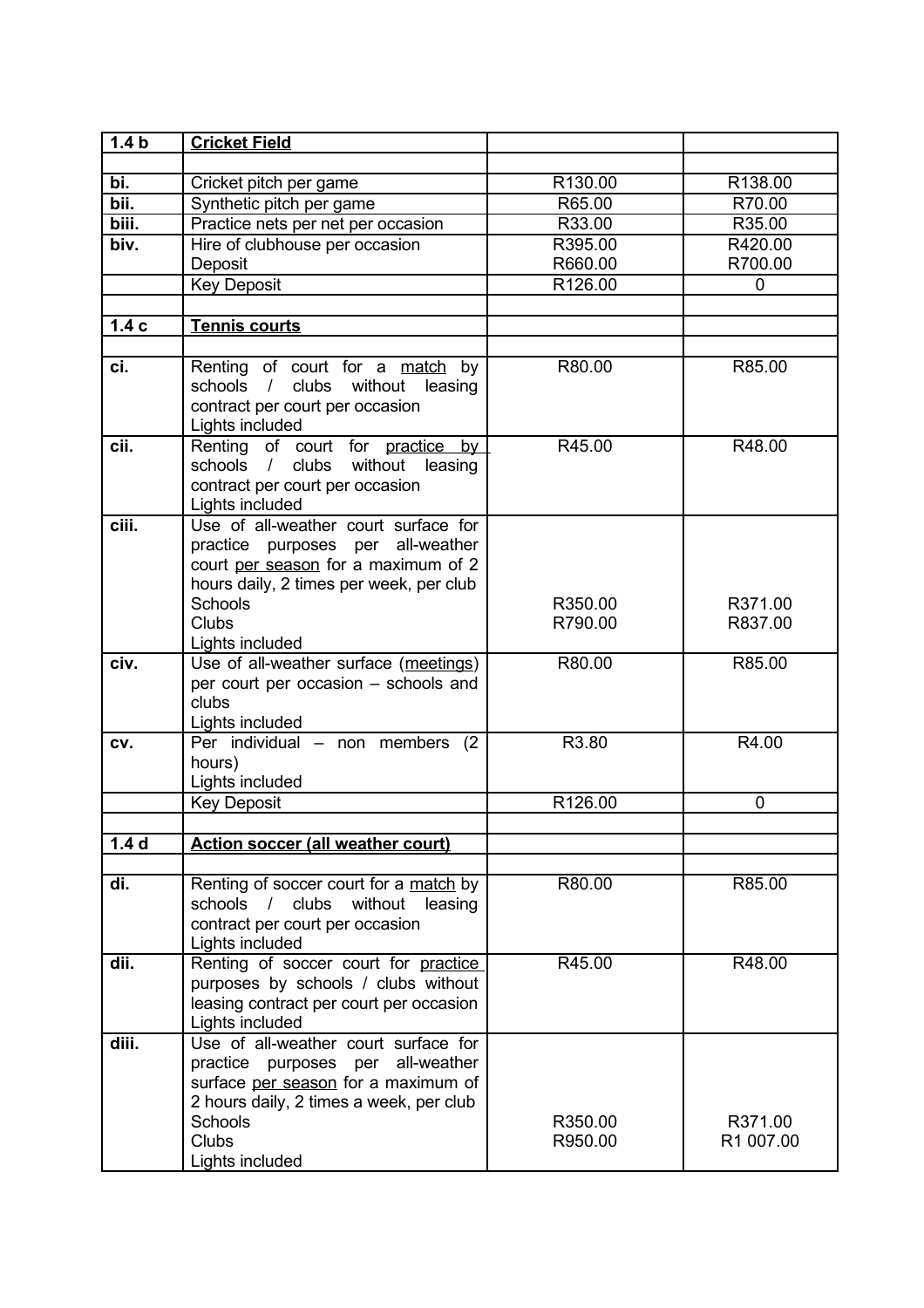| R85.00           |
|------------------|
|                  |
|                  |
|                  |
| R48.00           |
|                  |
|                  |
|                  |
|                  |
|                  |
|                  |
|                  |
| R371.00          |
| R1 007.00        |
|                  |
| R85.00           |
|                  |
|                  |
|                  |
|                  |
|                  |
|                  |
| R21.00           |
|                  |
| R134.00          |
|                  |
|                  |
| 15 % of the gate |
| takings with a   |
| minimum of       |
| R1272.00         |
|                  |
|                  |
| 2000.00          |
| R10 000.00       |
|                  |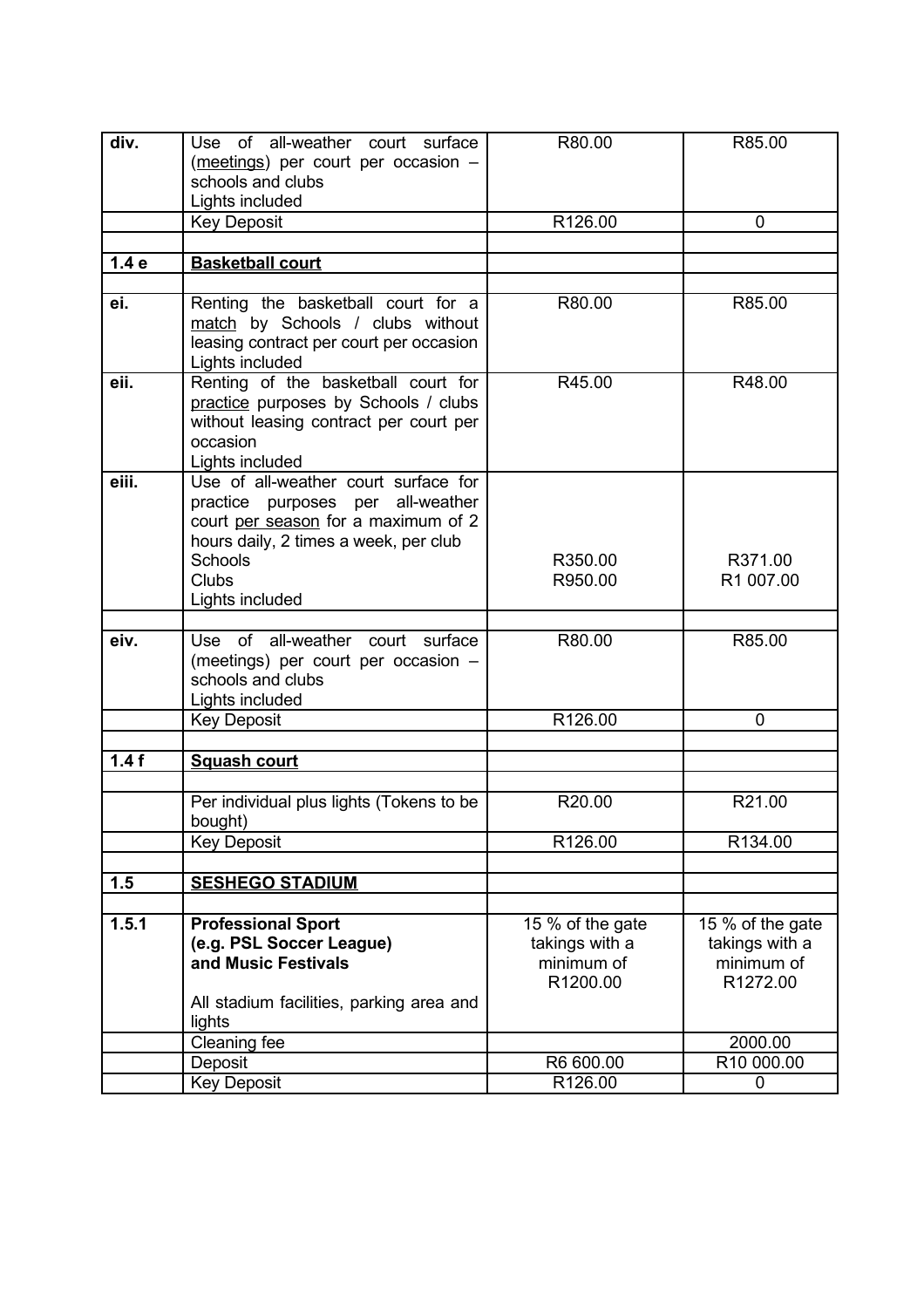| 1.5.2   | <b>Amateur sports</b>                      |                      |                 |
|---------|--------------------------------------------|----------------------|-----------------|
| 1.5.2a  | <b>Ball games (Rugby, hockey and</b>       |                      |                 |
|         | amateur soccer)                            |                      |                 |
|         |                                            |                      |                 |
|         | Practice $-2$ hours (practice lights       | R80.00               | R85.00          |
|         | included) - Amateur                        |                      |                 |
|         | Practice - 2 hours (practice lights        | R <sub>158.00</sub>  | R168.00         |
|         | included) - Professional                   |                      |                 |
|         |                                            |                      |                 |
|         | <b>Matches</b>                             |                      |                 |
|         |                                            |                      |                 |
|         | Deposit                                    | R790.00              | R837.00         |
|         | Morning 07:00 - 12:00 (marking             | R165.00              | R175.00         |
|         | included)                                  |                      |                 |
|         | Afternoon 12:00 - 18:00 (marking           | R165.00              | R175.00         |
|         | included)                                  |                      |                 |
|         | All day 07:00 - 18:00 (marking             | R330.00              | R350.00         |
|         | included)                                  |                      |                 |
|         | Evening After 18:00 - 23:00                | R80.00 per hour      | R85.00 per hour |
|         | Facilities and lights included             | minimum of R160.00   | minimum of      |
|         | (Marking of field not included)            |                      | R170.00         |
|         | <b>Key Deposit</b>                         | R126.00              | 0               |
|         |                                            |                      |                 |
| 1.5.2 b | <b>Athletics meetings</b>                  |                      |                 |
|         |                                            |                      |                 |
|         | Deposit on athletics equipment             | R790.00              | R837.00         |
|         | Morning 07:00 - 12:00<br>(marking          | R165.00              | R175.00         |
|         | included)                                  |                      |                 |
|         | Afternoon 12:00 - 18:00 (marking           | R165.00              | R175.00         |
|         | included)                                  |                      |                 |
|         | All day 07:00 - 18:00<br>(marking          | R330.00              | R350.00         |
|         | included)                                  |                      |                 |
|         | Evening After 18:00 - 23:00                | R80.00 per hour      | R85.00 per hour |
|         | Facilities and lights included             | minimum of R160.00   | minimum of      |
|         | (Marking of track not included)            |                      | R170.00         |
|         | <b>Key Deposit</b>                         | R126.00              | $\Omega$        |
|         |                                            |                      |                 |
| 1.5.2c  | <b>Meetings</b>                            |                      |                 |
|         | <b>Occasions</b><br>cultural<br>such<br>as |                      |                 |
|         | festivals,<br>meetings,<br>church          |                      |                 |
|         | gatherings, military parades, drum         |                      |                 |
|         | majorettes etc.                            |                      |                 |
|         |                                            |                      |                 |
|         | Deposit                                    | R1 580.00            | R1 675.00       |
|         | Morning 07:00 - 12:00                      | R240.00              | R255.00         |
|         | Afternoon 12:00 - 18:00                    | R240.00              | R255.00         |
|         | All day 07:00 - 18:00                      | R475.00              | R504.00         |
|         | Evening After 18:00 - 23:00                | R80.00 per hour with | R85.00 per hour |
|         | Facilities and lights included             | minimum of R160.00   | with minimum of |
|         |                                            |                      | R170.00         |
|         | <b>Key Deposit</b>                         | R126.00              | $\overline{0}$  |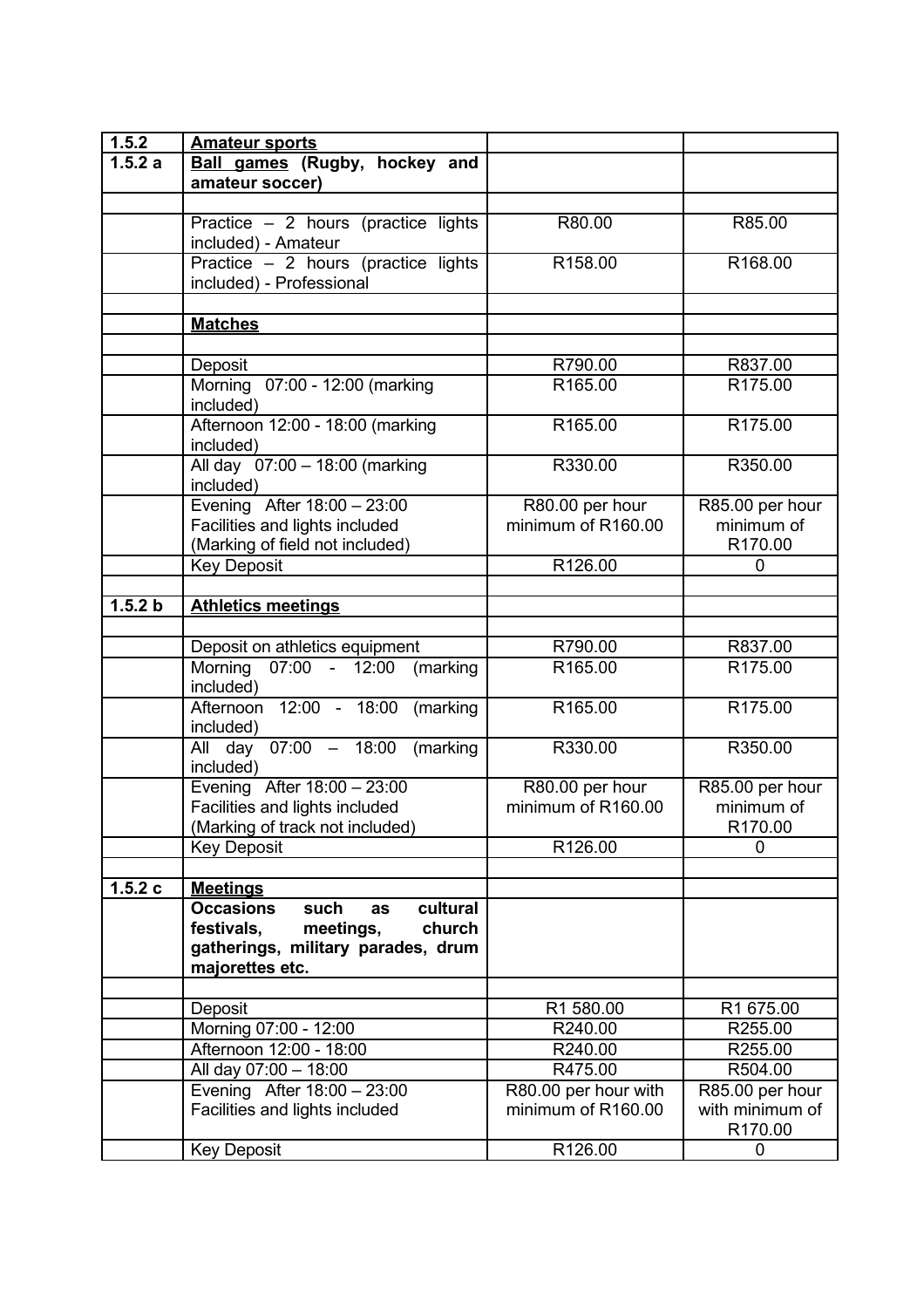| 1.5.2 d | <b>Athletics Practice</b>                                                                                                                                                                                                                                                                                                                                                  |                                                        |                                                        |
|---------|----------------------------------------------------------------------------------------------------------------------------------------------------------------------------------------------------------------------------------------------------------------------------------------------------------------------------------------------------------------------------|--------------------------------------------------------|--------------------------------------------------------|
|         |                                                                                                                                                                                                                                                                                                                                                                            |                                                        |                                                        |
| j,      | Practice session of 2 hours                                                                                                                                                                                                                                                                                                                                                | R5.00 per athlete                                      | R5.30 per athlete                                      |
| ii.     | Group bookings                                                                                                                                                                                                                                                                                                                                                             |                                                        |                                                        |
|         |                                                                                                                                                                                                                                                                                                                                                                            |                                                        |                                                        |
|         | schools which fall within<br>All<br>the<br>Polokwane municipal area, per year<br>ticket, upon presentation of a year<br>ticket, entry will be allowed to the<br>stadium for athletics purposes for the<br>period between the 1 <sup>st</sup> of July and 30 <sup>th</sup><br>of June of the following year                                                                 | R3.80 per athlete with<br>a minimum of R456.00<br>p.a. | R4.00 per athlete<br>with a minimum of<br>R485.00 p.a. |
|         |                                                                                                                                                                                                                                                                                                                                                                            |                                                        |                                                        |
| iii.    | Season Ticket                                                                                                                                                                                                                                                                                                                                                              |                                                        |                                                        |
|         | A person who is not a member of an<br>athletics club but who<br>regularly<br>practises at the stadium, can obtain a<br>seasonal ticket which will be valid for<br>the period between the $1st$ of July and<br>30 <sup>th</sup> of July of the following year and<br>which will, upon presentation thereof,<br>allow access to the athletic track for<br>practise purposes. |                                                        |                                                        |
|         | Per seasonal ticket per person per<br>year                                                                                                                                                                                                                                                                                                                                 | R67.00 p.a.                                            | R71.00 p.a.                                            |
|         |                                                                                                                                                                                                                                                                                                                                                                            |                                                        |                                                        |
| 1.6     | <b>SESHEGO SPORT COMPLEX</b>                                                                                                                                                                                                                                                                                                                                               |                                                        |                                                        |
| 1.6a    | <b>Netball courts</b>                                                                                                                                                                                                                                                                                                                                                      |                                                        |                                                        |
|         |                                                                                                                                                                                                                                                                                                                                                                            |                                                        |                                                        |
| ai.     | Rental of court for match by schools /<br>clubs without leasing contract with the<br>Municipality, per court per occasion<br>Lights included                                                                                                                                                                                                                               | R65.00                                                 | R70.00                                                 |
| aii.    | Rental of the court for practice<br>purposes by schools / clubs without<br>leasing contract per court per occasion<br>Lights included                                                                                                                                                                                                                                      | R33.00                                                 | R35.00                                                 |
| aiii.   | Use of all-weather court surface<br>for practice purposes<br>per season for a maximum of 2                                                                                                                                                                                                                                                                                 |                                                        |                                                        |
|         | hours daily, 2 times a week, per<br>club                                                                                                                                                                                                                                                                                                                                   |                                                        |                                                        |
|         | Schools<br>Clubs<br>Lights included                                                                                                                                                                                                                                                                                                                                        | R240.00<br>R950.00                                     | R255.00<br>R1 007.00                                   |
| aiv.    | Use of all-weather surface (meetings)<br>per court per occasion - schools and<br>clubs<br>Lights included                                                                                                                                                                                                                                                                  | R65.00                                                 | R70.00                                                 |
|         | <b>Key Deposit</b>                                                                                                                                                                                                                                                                                                                                                         | R126.00                                                | $\mathbf 0$                                            |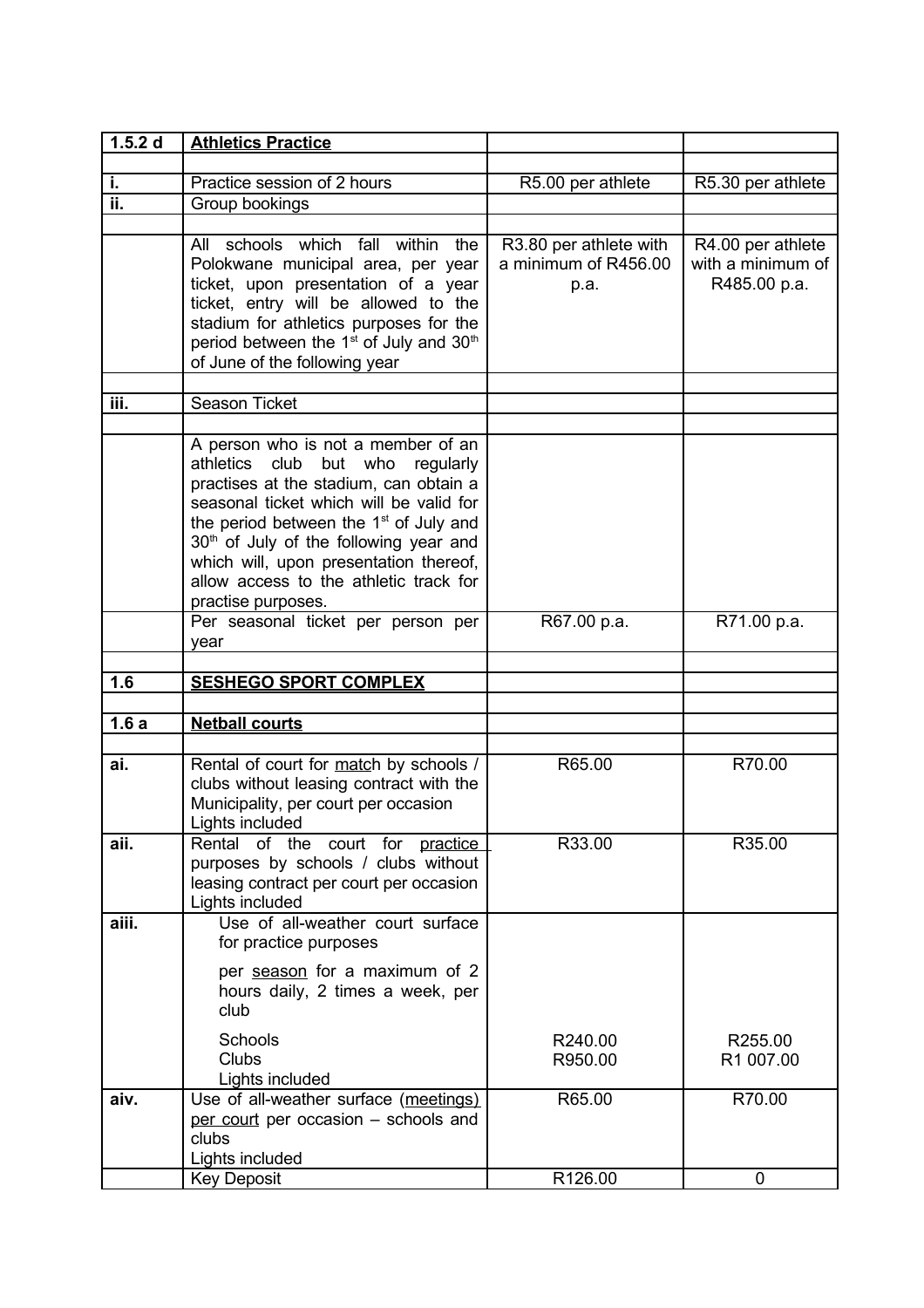| 1.6 <sub>b</sub> | <b>Basketball court</b>                                                                                                                                                                                           |                    |                          |
|------------------|-------------------------------------------------------------------------------------------------------------------------------------------------------------------------------------------------------------------|--------------------|--------------------------|
|                  |                                                                                                                                                                                                                   |                    |                          |
| bi.              | Rental of court for match by schools /<br>clubs without leasing contract per<br>court per occasion<br>Lights included                                                                                             | R65.00             | R70.00                   |
| bii.             | Rental of the court for practice<br>purposes by schools / clubs without<br>leasing contract per court per occasion<br>Lights included                                                                             | R33.00             | R35.00                   |
| biii.            | Use of all-weather court surface for<br>practice purposes per all-weather<br>court per season for a maximum of 2<br>hours daily, 2 times a week; per club<br>Schools [lights included]<br>Clubs [lights included] | R240.00<br>R950.00 | R255.00<br>R1 007.00     |
| biv.             | Use of all-weather surface (meetings)<br>per court per occasion - schools and<br>clubs<br>Lights included                                                                                                         | R65.00             | R70.00                   |
|                  | <b>Key Deposit</b>                                                                                                                                                                                                | R126.00            | 0                        |
|                  |                                                                                                                                                                                                                   |                    |                          |
| 1.6c             | <b>Volleyball courts</b>                                                                                                                                                                                          |                    |                          |
|                  |                                                                                                                                                                                                                   |                    |                          |
| ci.              | Rental of court for matches by schools<br>/ clubs without leasing contract per<br>court per occasion<br>Lights included                                                                                           | R65.00             | R70.00                   |
| cii.             | Rental of the court for practice by<br>schools / clubs without leasing<br>contract per court per occasion<br>Lights included                                                                                      | R33.00             | R35.00                   |
| ciii.            | Use of all-weather court surface for<br>practice purposes per<br>all-weather<br>surface per season for a maximum of<br>2 hours daily, 2 times a week (Lights<br>included), per club<br>Schools<br><b>Clubs</b>    | R240.00<br>R950.00 | R255.00<br>R1 007.00     |
| civ.             | Use of all-weather surface (meetings)<br>per court per occasion - schools and<br>clubs<br>Lights included                                                                                                         | R65.00             | R70.00                   |
|                  | <b>Key Deposit</b>                                                                                                                                                                                                | R126.00            | 0                        |
|                  |                                                                                                                                                                                                                   |                    |                          |
| 1.6 <sub>d</sub> | B - Soccer field (grass) and Zone 6<br>soccer fields                                                                                                                                                              |                    |                          |
| di.              |                                                                                                                                                                                                                   | R67.00 not marked  | R71.00 not               |
|                  | Rental of field for match by schools /<br>clubs without leasing contract per field<br>per occasion<br>Lights included                                                                                             | R134.00 marked     | marked R142.00<br>marked |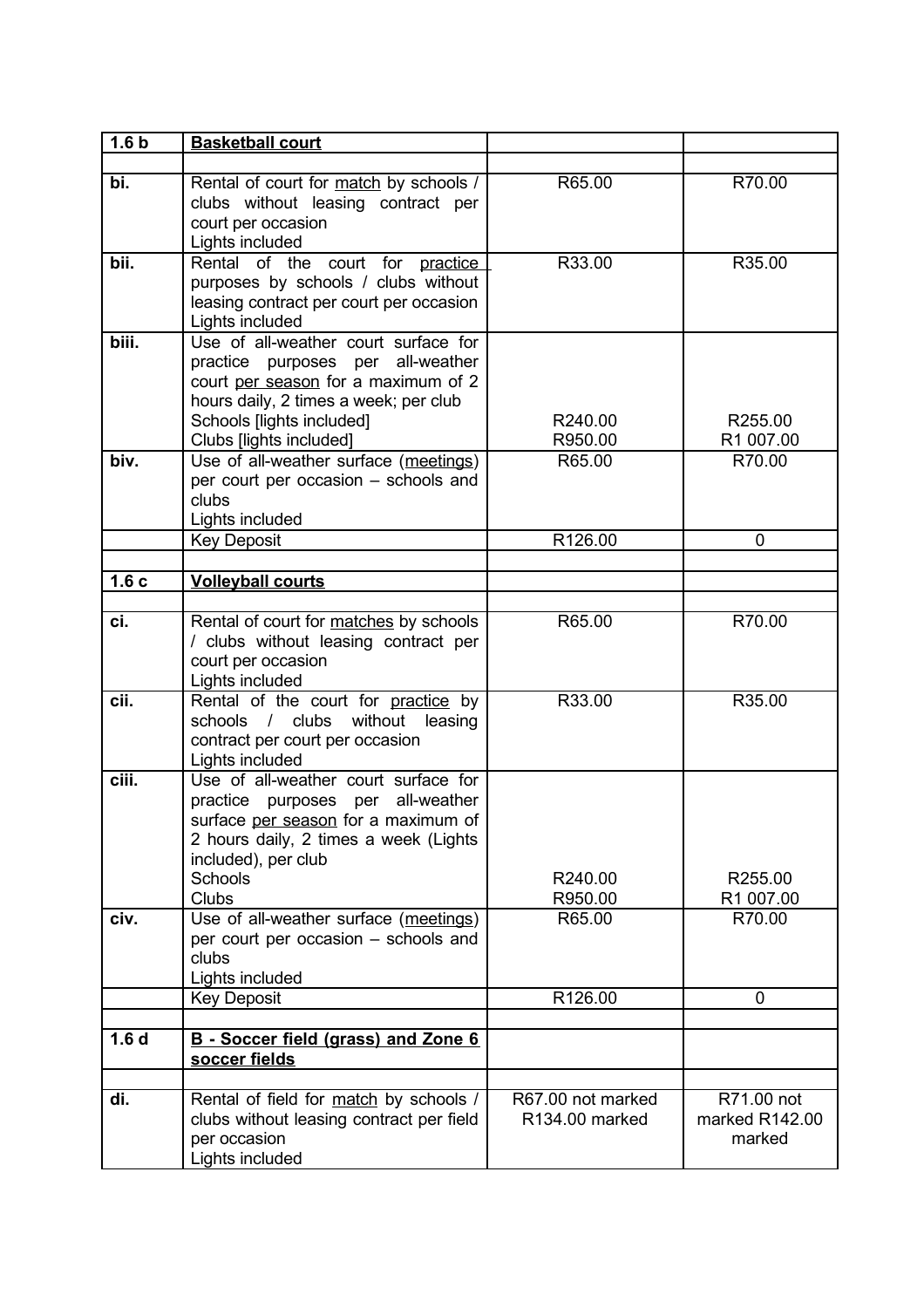| dii.             | Rental of the field for practice by<br>schools / clubs without leasing<br>contract per field per occasion                                                                               | R67.00 not marked<br>R134.00 marked            | R71.00 not<br>marked<br>R142.00 marked      |
|------------------|-----------------------------------------------------------------------------------------------------------------------------------------------------------------------------------------|------------------------------------------------|---------------------------------------------|
| diii.            | Lights included<br>Use of grass surface for practice<br>purposes per grass surface<br>per<br>season (unmarked), for a maximum of<br>2 hours daily, 2 times a week, per club             |                                                |                                             |
|                  | <b>Schools</b><br><b>Clubs</b><br>Lights included                                                                                                                                       | R240.00<br>R1 580.00                           | R255.00<br>R1 675.00                        |
| div.             | Use of grass surface (meetings) per<br>field per occasion - schools and clubs<br>Lights included                                                                                        | R67.00 not marked<br>R134.00 marked<br>R126.00 | R71.00 not<br>marked<br>R142.00 marked<br>0 |
|                  | <b>Key Deposit</b>                                                                                                                                                                      |                                                |                                             |
| 1.6 <sub>e</sub> | <b>Softball court</b>                                                                                                                                                                   |                                                |                                             |
|                  |                                                                                                                                                                                         |                                                |                                             |
| ei.              | Rental of the field for matches by<br>/ clubs<br>without<br>schools<br>leasing<br>contract with the Municipality per court<br>per occasion<br>Lights included                           | R67.00 not marked<br>R134.00 marked            | R71.00 not<br>marked<br>R142.00 marked      |
| Eii.             | Rental of the field for practice by<br>schools / clubs without leasing<br>contract per court per occasion<br>Lights included                                                            | R33.00                                         | R35.00                                      |
| eiii.            | Use of grass surface for practice<br>purposes per grass surface per<br>season for a maximum of 2 hours<br>daily, 2 times a week; per club<br>Schools<br><b>Clubs</b><br>Lights included | R240.00<br>R1 580.00                           | R255.00<br>R1 675.00                        |
| eiv.             | Use of all-weather surface (meetings)<br>per court per occasion - schools and<br>clubs<br>Lights included                                                                               | R67.00 not marked<br>R134.00 marked            | R71.00 not<br>marked<br>R142.00 marked      |
|                  | <b>Key Deposit</b>                                                                                                                                                                      | R126.00                                        | $\mathbf 0$                                 |
|                  |                                                                                                                                                                                         |                                                |                                             |
| 1.6f             | Tennis courts                                                                                                                                                                           |                                                |                                             |
|                  |                                                                                                                                                                                         |                                                |                                             |
| fi.              | Rental of court for matches by<br>Schools / clubs without<br>leasing<br>contract per court per occasion<br>Lights included                                                              | R65.00                                         | R70.00                                      |
| fii.             | Rental of the court for practice by<br>Schools / clubs without leasing<br>contract per court per occasion<br>Lights included                                                            | R33.00                                         | R35.00                                      |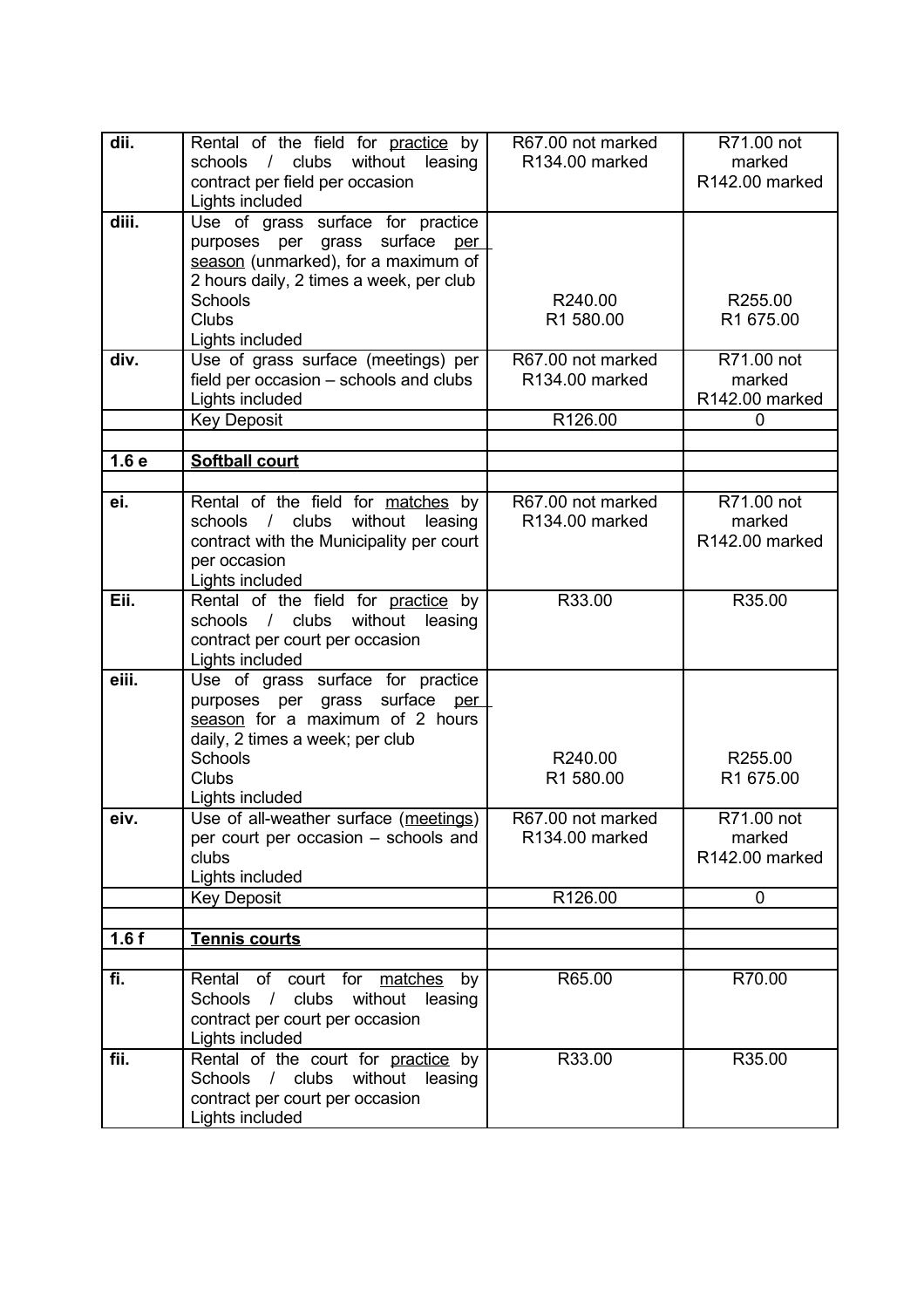| fiii.            | Use of all-weather court surface for  |                        |                        |
|------------------|---------------------------------------|------------------------|------------------------|
|                  | practice purposes per all-weather     |                        |                        |
|                  | court per season for a maximum of 2   |                        |                        |
|                  | hours daily, 2 times a week; per club |                        |                        |
|                  | Schools                               | R240.00                | R255.00                |
|                  | <b>Clubs</b>                          | R950.00                | R1 007.00              |
|                  | Lights included                       |                        |                        |
| fiv.             | Use of all-weather surface (meetings) | R65.00                 | R70.00                 |
|                  | per court per occasion - schools and  |                        |                        |
|                  | clubs                                 |                        |                        |
|                  |                                       |                        |                        |
|                  | Lights included                       |                        |                        |
| fv.              | Per individual - non members (2)      | R5.00                  | R5.30                  |
|                  | hours)                                |                        |                        |
|                  | Lights included                       |                        |                        |
|                  | <b>Key Deposit</b>                    | R126.00                | 0                      |
| 1.6 <sub>g</sub> | <b>Cricket Practice Nets</b>          |                        |                        |
|                  |                                       |                        |                        |
|                  | Hire of practice nets per occasion    | R25.00                 | R26.50                 |
|                  |                                       |                        |                        |
| 1.6h             | <b>Other</b>                          |                        |                        |
|                  |                                       |                        |                        |
|                  | Clubhouse rental for sport meetings   | R20.00                 | R22.00                 |
|                  | Clubhouse rental for functions        | R65.00                 | R70.00                 |
|                  | Deposit                               | R200.00                | R225.00                |
|                  | <b>Key Deposit</b>                    | R126.00                | 0                      |
|                  |                                       |                        |                        |
| 1.7              | <b>NGOAKO RAMATHLODI INDOOR</b>       |                        |                        |
|                  | <b>CENTRE</b>                         |                        |                        |
|                  |                                       |                        |                        |
| 1.7a             | <b>Sport Events:</b>                  |                        |                        |
|                  | Rental                                | <b>Approved tariff</b> | <b>Approved tariff</b> |
|                  |                                       | from 1/07/2010         | from 1/07/2011         |
| 1                | International sports event            | R5 695.00 per day      | R6 036.00 per day      |
|                  | Deposit                               | R5 695.00 per          | R6 036.00 per          |
|                  |                                       | booking                | booking                |
| $\boldsymbol{2}$ | National sports event                 | R4 270.00 per day      | R4 526.00 per day      |
|                  |                                       |                        |                        |
|                  |                                       |                        |                        |
|                  | Deposit                               | R4 270.00 per          | R4 526.00 per          |
|                  |                                       | booking                | booking                |
| 3                | Provincial sports event               | R2 850.00 per day      | R3 020.00 per day      |
|                  | Deposit                               | R2 850.00 per          | R3 020.00 per          |
|                  |                                       | booking                | booking                |
| 4                | Club sports event                     | R710.00 per day        | R753.00 per day        |
|                  | Deposit                               | R710.00 per booking    | R753.00 per            |
|                  | <b>Key Deposit</b>                    | R126.00                | booking<br>0           |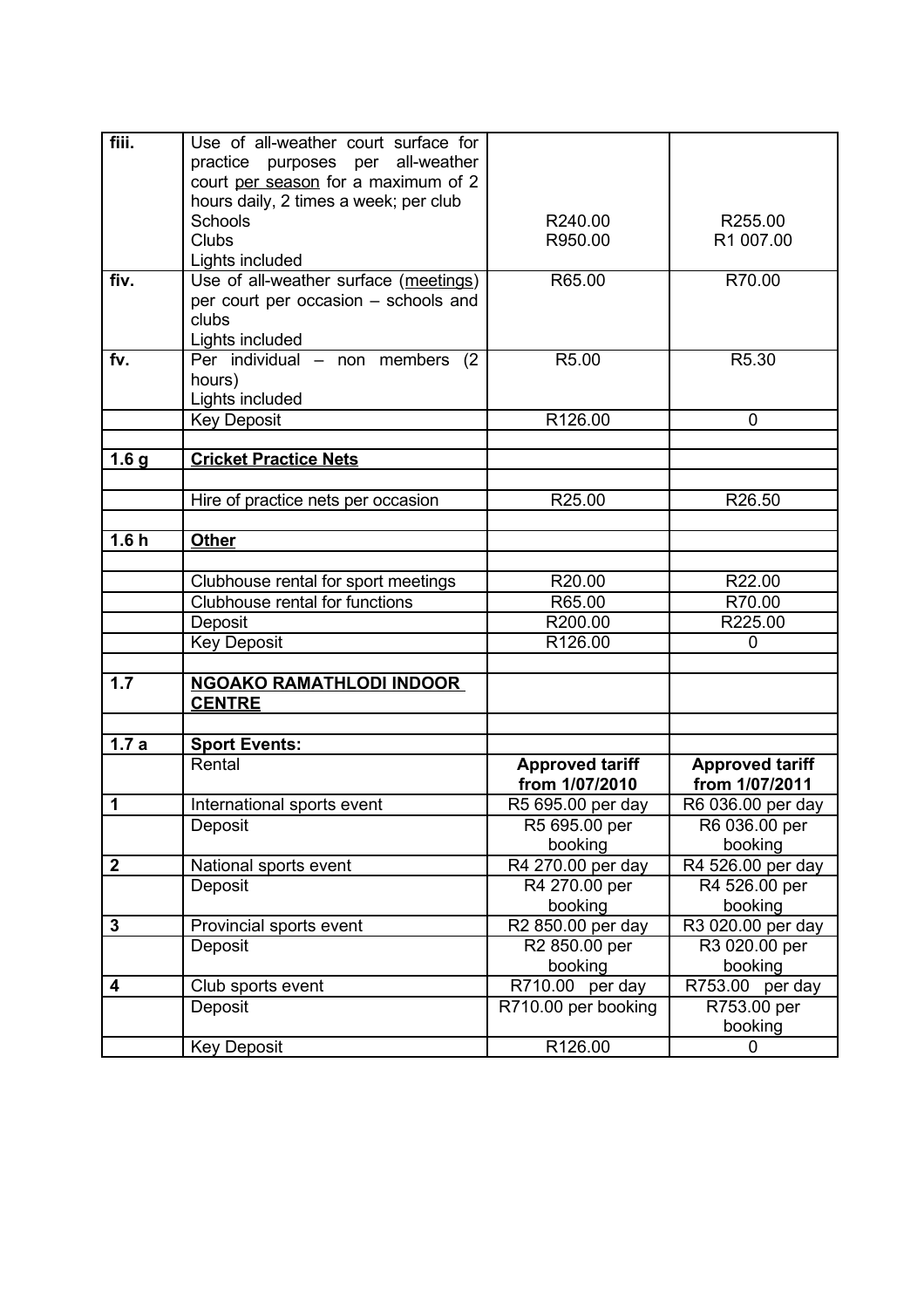| 1.7 <sub>b</sub> | <b>Sport training</b>                           |                                        |                              |
|------------------|-------------------------------------------------|----------------------------------------|------------------------------|
|                  | <b>Monday</b><br><b>Thursdays</b><br>only<br>to |                                        |                              |
|                  | maximum of 3 hours per week                     |                                        |                              |
| 1                | <b>National sports code</b>                     | R475.00 morning                        | R504.00 morning              |
|                  |                                                 | $(08:00 - 13:00)$                      | $(08:00 - 13:00)$            |
|                  |                                                 | R475.00 afternoon                      | R504.00                      |
|                  |                                                 | $(13:00 - 18:00)$                      | afternoon (13:00             |
|                  |                                                 |                                        | $-18:00$                     |
|                  |                                                 | R475.00 evening                        | R504.00 evening              |
|                  |                                                 | $(18:00 - 22:00)$                      | $(18:00 - 22:00)$            |
|                  | Deposit                                         | R475.00 per booking                    | R2 850.00 per                |
|                  |                                                 |                                        | booking                      |
| $\mathbf{2}$     |                                                 |                                        | R376.00 morning              |
|                  | <b>Provincial sports code</b>                   | R475.00 morning                        |                              |
|                  |                                                 | $(08:00 - 13:00)$<br>R475.00 afternoon | $(08:00 - 13:00)$<br>R376.00 |
|                  |                                                 |                                        |                              |
|                  |                                                 | $(13:00 - 18:00)$                      | afternoon (13:00             |
|                  |                                                 |                                        | $-18:00$                     |
|                  |                                                 | R475.00 evening                        | R376.00 evening              |
|                  |                                                 | $(18:00 - 22:00)$                      | $(18:00 - 22:00)$            |
|                  | Deposit                                         | R475.00 per booking                    | R710.00 per                  |
|                  |                                                 |                                        | booking                      |
| $\overline{2}$   | Club level (all codes)                          | R355.00 morning                        | R180.00 morning              |
|                  |                                                 | $(08:00 - 13:00)$                      | $(08:00 - 13:00)$            |
|                  |                                                 | R355.00 afternoon                      | R <sub>180.00</sub>          |
|                  |                                                 | $(13:00 - 18:00)$                      | afternoon (13:00             |
|                  |                                                 |                                        | $-18:00$                     |
|                  |                                                 | R355.00 evening                        | R180.00 evening              |
|                  |                                                 | $(18:00 - 22:00)$                      | $(18:00 - 22:00)$            |
|                  | Deposit                                         | R355.00 per booking                    | R710.00.00 per               |
|                  |                                                 |                                        | booking                      |
| 3                |                                                 |                                        |                              |
|                  | <b>Schools (all codes)</b>                      | R118.00 morning<br>$(08:00 - 13:00)$   | R125.00 morning              |
|                  |                                                 | R118.00 afternoon                      | $(08:00 - 13:00)$<br>R118.00 |
|                  |                                                 | $(13:00 - 18:00)$                      | afternoon (13:00             |
|                  |                                                 |                                        | $-18:00$                     |
|                  |                                                 | R118.00 evening                        | R125.00 evening              |
|                  |                                                 | $(18:00 - 22:00)$                      | $(18:00 - 22:00)$            |
|                  | Deposit                                         | R118.00 per booking                    | R710.00 per                  |
|                  |                                                 |                                        | booking                      |
|                  | <b>Key Deposit</b>                              | R126.00                                | 0                            |
|                  |                                                 |                                        |                              |
| 1.7.c            | Church services, cultural events,               |                                        |                              |
|                  | schools, weddings, funerals<br>and              |                                        |                              |
|                  | meetings etc                                    |                                        |                              |
|                  | Rental                                          |                                        |                              |
| 1                | The use of the Indoor sport centre by           | R1190.00 per day                       | R1260.00 per day             |
|                  | individuals,<br>schools, sport<br>clubs,        |                                        |                              |
|                  | NGO's<br>other<br>and<br>cultural               |                                        |                              |
|                  | organisations, per day                          |                                        |                              |
|                  | Deposit                                         | R1190.00                               | R1260.00                     |
|                  |                                                 |                                        |                              |
| $\mathbf{2}$     | The use of the Indoor sport centre by           | R1780.00 per day                       | R <sub>2</sub> 850.00 per    |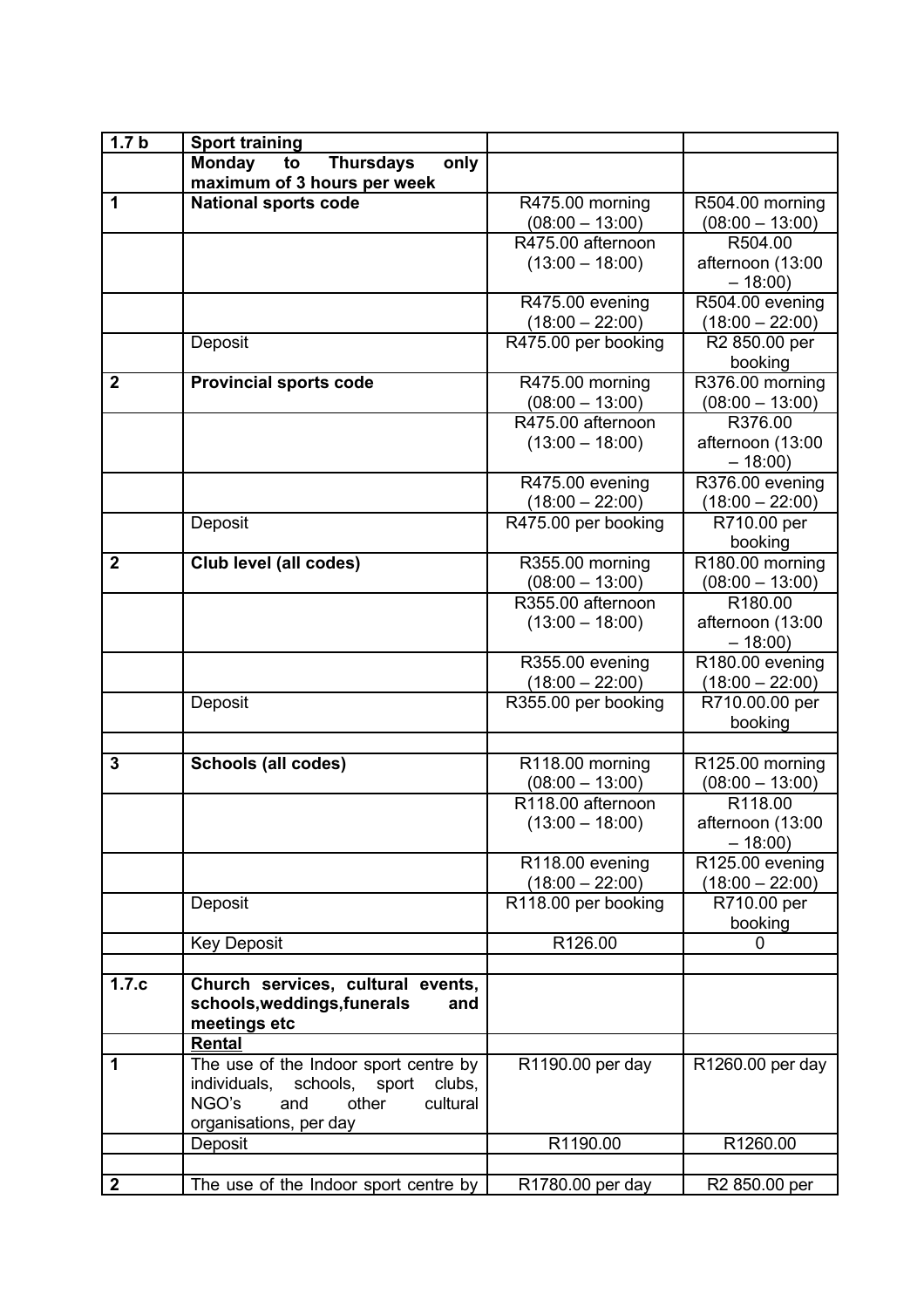|                  | Government Organisations and other                                                                                                                      |                                                 | day                                    |
|------------------|---------------------------------------------------------------------------------------------------------------------------------------------------------|-------------------------------------------------|----------------------------------------|
|                  | organisations, per day                                                                                                                                  |                                                 |                                        |
|                  | Deposit                                                                                                                                                 | R1780.00                                        | R2 850.00                              |
|                  |                                                                                                                                                         |                                                 |                                        |
| 3                | The use of the Indoor sport centre by<br>Business, per day                                                                                              | R2478.00 per day                                | R4 270.00 per<br>day                   |
|                  | Deposit                                                                                                                                                 | R2478.00                                        | R4 270.00                              |
|                  |                                                                                                                                                         |                                                 |                                        |
|                  | Key deposit                                                                                                                                             | R126.00                                         | 0                                      |
| 1.7 <sub>d</sub> | <b>Exhibitions</b>                                                                                                                                      |                                                 |                                        |
|                  | Rental                                                                                                                                                  |                                                 |                                        |
| 1                | Week days (Monday to Thursday)                                                                                                                          | R5 695.00 per day                               | R6 036.00 per<br>day                   |
|                  | Deposit                                                                                                                                                 | R5 695.00 per booking                           | R6 036.00 per<br>booking               |
| $\mathbf{2}$     | Weekend<br>(Friday, Saturday<br>and<br>Sunday)                                                                                                          | R7 120.00 per day                               | R7 547.00 per<br>day                   |
|                  | Deposit                                                                                                                                                 | R7 120.00 per booking                           | R7 547.00 per<br>booking               |
|                  | <b>Key Deposit</b>                                                                                                                                      | R126.00                                         | 0                                      |
| 1.7 <sub>e</sub> | <b>Events</b><br>where<br>entrance<br>fee<br>is<br>charged                                                                                              |                                                 |                                        |
|                  | Rental                                                                                                                                                  |                                                 |                                        |
|                  | 15% of the ticket sales<br>with<br>a<br>minimum of                                                                                                      | R9 500.00                                       | R2 850.00.00                           |
|                  | Deposit                                                                                                                                                 | R9 500.00                                       | R2 850.00.00                           |
|                  | Key deposit                                                                                                                                             | R126.00                                         | 0                                      |
|                  |                                                                                                                                                         |                                                 |                                        |
| 1.8              | <b>WESTENBURG</b><br><b>SPORTS</b><br><b>FACILITES</b>                                                                                                  |                                                 |                                        |
|                  |                                                                                                                                                         |                                                 |                                        |
| 1.8a             | Various ball games - Soccer field<br>(Stadium)                                                                                                          |                                                 |                                        |
|                  |                                                                                                                                                         |                                                 |                                        |
| ai.              | Renting of field for a match by<br>Schools / clubs without leasing<br>contract at Municipality per field per<br>occasion. Lights included               | R80.00 not marked<br>R <sub>160.00</sub> marked | R85.00 not<br>marked<br>R170.00 marked |
| aii.             | Renting of the field for practice by<br>Schools / clubs without<br>leasing<br>contract at the Municipality per field<br>per occasion<br>Lights included | R80.00                                          | R85.00                                 |
| aiii.            | Use of grass surface for practice<br>purposes per grass surface per<br>season - schools and clubs<br>Lights included                                    | R350.00                                         | R371.00                                |
|                  |                                                                                                                                                         |                                                 |                                        |
| aiv.             | Use of grass surface (meetings) per<br>field per occasion – schools and clubs                                                                           | R80.00 not marked<br>R160.00 marked             | R85.00 not<br>marked<br>R170.00 marked |
|                  |                                                                                                                                                         |                                                 |                                        |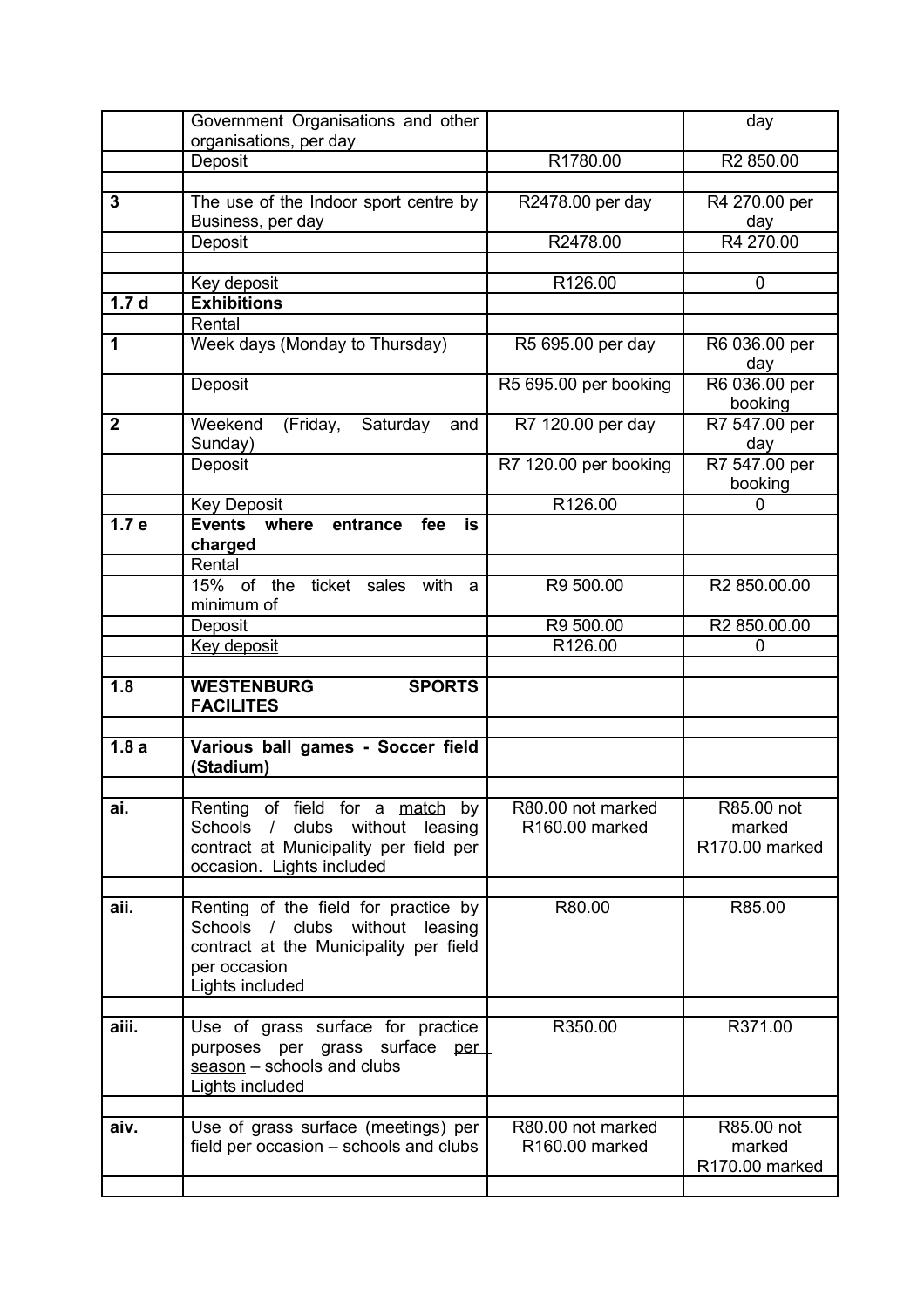| av.              | Practise $-2$ hours (practice lights                                        | R80.00              | R85.00      |
|------------------|-----------------------------------------------------------------------------|---------------------|-------------|
|                  | included) - Amateur                                                         |                     |             |
| avi.             | Practise - 2 hours (practice lights                                         | R <sub>158.00</sub> | R170.00     |
|                  | included) - Professional                                                    |                     |             |
|                  | <b>Key Deposit</b>                                                          | R126.00             | 0           |
| 1.8 <sub>b</sub> | <b>Netball courts</b>                                                       |                     |             |
| bi.              | Renting of court for a match by                                             | R80.00              | R85.00      |
|                  | schools / clubs without<br>leasing<br>contract with Municipality, per court |                     |             |
|                  | per occasion<br>Lights included                                             |                     |             |
| bii.             | Renting of the court for practice by                                        | R45.00              | R48.00      |
|                  | schools / clubs without<br>leasing                                          |                     |             |
|                  | contract with Municipality, per court                                       |                     |             |
|                  | per occasion<br>Lights included                                             |                     |             |
| biii.            | Use of all-weather court surface for                                        |                     |             |
|                  | practice purposes per all-weather                                           |                     |             |
|                  | court per season for a maximum of 2                                         |                     |             |
|                  | hours daily, 2 times a week;                                                |                     |             |
|                  | Schools                                                                     | R350.00             | R371.00     |
|                  | <b>Clubs</b>                                                                | R950.00             | R1 007.00   |
| biv.             | Lights included<br>Use of all-weather surface (meetings)                    | R80.00              | R85.00      |
|                  | per court per occasion - schools and                                        |                     |             |
|                  | clubs                                                                       |                     |             |
|                  | Lights included                                                             |                     |             |
| bv.              | Per individual - non members                                                | R5.00               | R5.30       |
|                  | Lights included<br>2 Hours                                                  |                     |             |
|                  | <b>Key Deposit</b>                                                          | R126.00             | $\mathbf 0$ |
|                  |                                                                             |                     |             |
| 1.8 <sub>c</sub> | <b>Tennis courts</b>                                                        |                     |             |
|                  |                                                                             |                     |             |
| ci.              | Renting of court for a match by<br>Schools / clubs without leasing          | R80.00              | R85.00      |
|                  | contract with Municipality, per court                                       |                     |             |
|                  | per occasion                                                                |                     |             |
|                  | Lights included                                                             |                     |             |
| cii.             | Renting of the court for practice by                                        | R45.00              | R48.00      |
|                  | without<br>Schools / clubs<br>leasing                                       |                     |             |
|                  | contract with Municipality, per court<br>per occasion                       |                     |             |
|                  | Lights included                                                             |                     |             |
|                  |                                                                             |                     |             |
| ciii.            | Use of all-weather court surface for                                        |                     |             |
|                  | practice purposes per all-weather                                           |                     |             |
|                  | court per season for a maximum of 2                                         |                     |             |
|                  | hours daily, 2 times a week, per club<br>Schools                            | R350.00             | R371.00     |
|                  | <b>Clubs</b>                                                                | R790.00             | R1 007.00   |
|                  | Lights included                                                             |                     |             |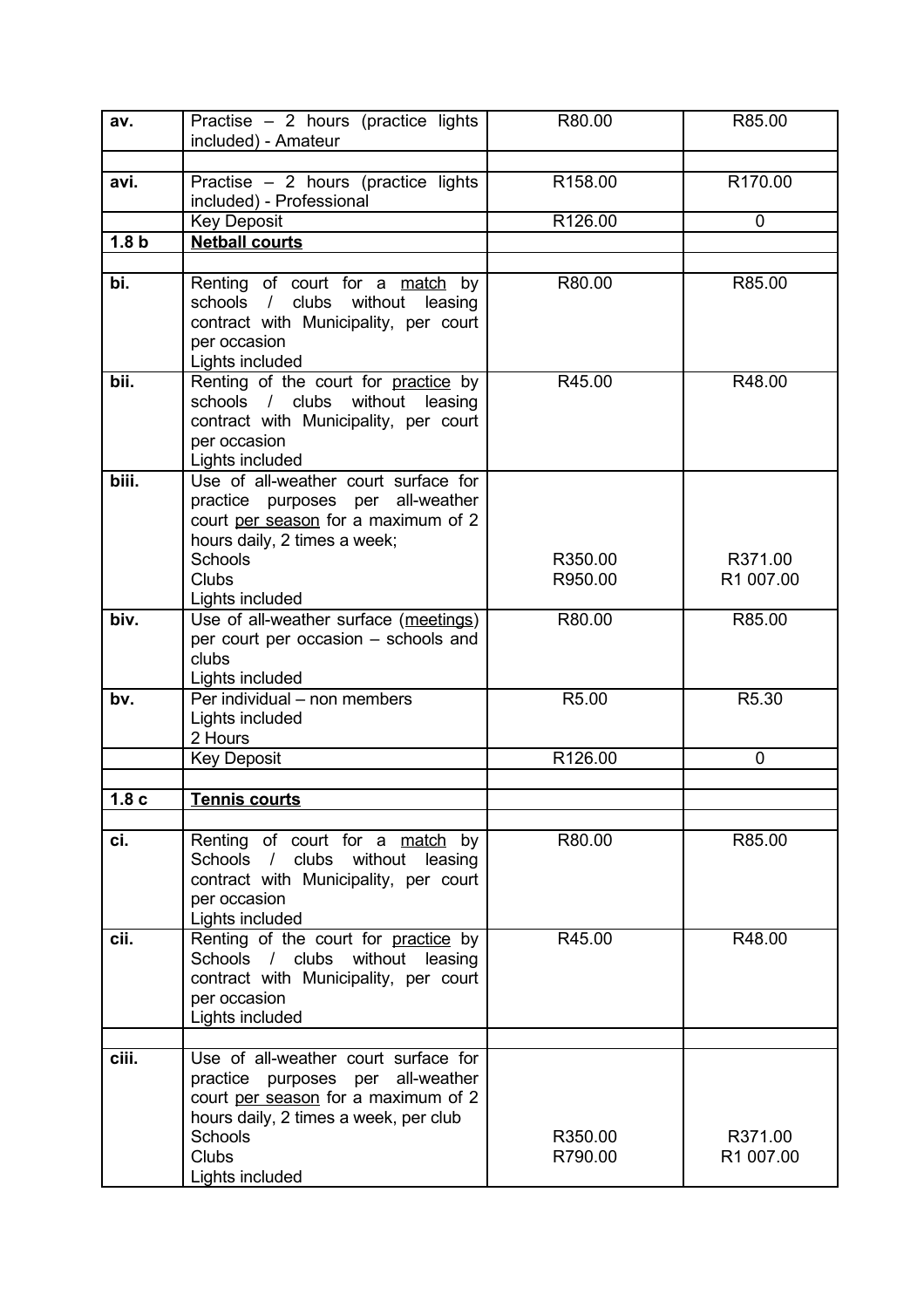|                  | Use of all-weather surface (meetings)    | R80.00            | R85.00         |
|------------------|------------------------------------------|-------------------|----------------|
|                  | per court per occasion - schools and     |                   |                |
|                  | clubs                                    |                   |                |
|                  | Lights included                          |                   |                |
|                  | Per individual $-$ non members<br>(2)    | R5.00             | R5.00          |
|                  | hours)                                   |                   |                |
|                  | Lights included                          |                   |                |
|                  | <b>Key Deposit</b>                       | R126.00           | 0              |
|                  |                                          |                   |                |
| 1.9              | <b>GA-MANAMELA</b><br><b>SPORTING</b>    |                   |                |
|                  | <b>COMPLEX</b>                           |                   |                |
|                  |                                          |                   |                |
| 1.9a             | <b>Athletics meetings</b>                |                   |                |
|                  | $07:00 - 12:00$<br>Morning<br>(marking   | R130.00           | R140.00        |
|                  | included                                 |                   |                |
|                  | Afternoon $12:00 - 18:00$ (marking       | R130.00           | R140.00        |
|                  | included)                                |                   |                |
|                  | All day 7:00 - 18:00 (marking included   | R264.00           | R280.00        |
|                  | Deposit                                  | R264.00           | R280.00        |
|                  | <b>Key Deposit</b>                       | R126.00           | 0              |
|                  |                                          |                   |                |
| 1.9 <sub>b</sub> | Soccer / Other ball games                |                   |                |
| bi.              | Rental of field for match by schools /   | R53.00 not marked | R56.00 not     |
|                  | clubs without leasing contract per field | R106.00 marked    | marked R112.00 |
|                  | per occasion                             |                   | marked         |
| bii.             | Rental of the field for practice by      | R53.00 not marked | R56.00 not     |
|                  | schools / clubs without<br>leasing       |                   | marked         |
|                  | contract per field per occasion          | R106.00 marked    | R112.00 marked |
| biii.            | Use of gravel surface for practice       |                   |                |
|                  | purposes per grass surface per           |                   |                |
|                  | season (unmarked), for a maximum of      |                   |                |
|                  | 2 hours daily, 2 times a week, per club  |                   |                |
|                  | Schools                                  | R200.00           | R212.00        |
|                  | <b>Clubs</b>                             | R645.00           | R683.00        |
| biv.             | Use of gravel surface (meetings) per     | R53.00 not marked | R56.00 not     |
|                  | field per occasion – schools and clubs   | R106.00 marked    | marked         |
|                  |                                          |                   | R112.00 marked |
|                  | <b>Key Deposit</b>                       | R126.00           | 0              |
|                  |                                          |                   |                |
| 1.9c             | <b>Tennis courts</b>                     |                   |                |
|                  |                                          |                   |                |
| ci.              | Rental of court for matches by           | R65.00            | R70.00         |
|                  | Schools / clubs without leasing          |                   |                |
|                  | contract per court per occasion          |                   |                |
| cii.             | Rental of the court for practice by      | R33.00            | R35.00         |
|                  | Schools / clubs without leasing          |                   |                |
|                  | contract per court per occasion          |                   |                |
| ciii.            | Use of all-weather court surface for     |                   |                |
|                  | practice purposes per all-weather        |                   |                |
|                  | court per season for a maximum of 2      |                   |                |
|                  | hours daily, 2 times a week; per club    |                   |                |
|                  | Schools                                  | R236.00           | R250.00        |
|                  | Clubs                                    | R950.00           | R1 007.00      |
| civ.             | Use of all-weather surface (meetings)    | R65.00            | R70.00         |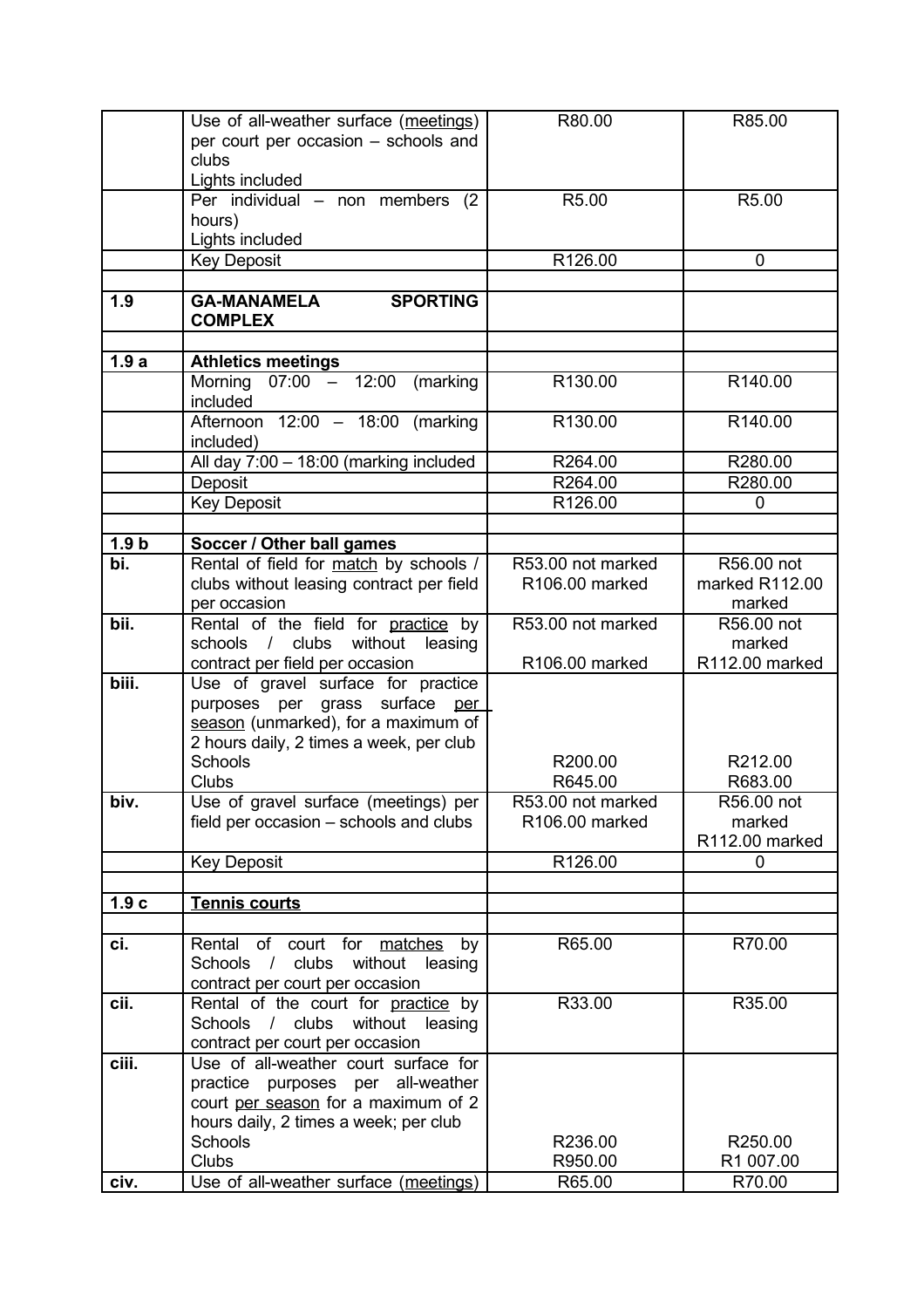|                  | per court per occasion - schools and<br>clubs                                                                                                                                                                                                   |                    |                      |
|------------------|-------------------------------------------------------------------------------------------------------------------------------------------------------------------------------------------------------------------------------------------------|--------------------|----------------------|
| CV.              | Per individual - non members (2<br>hours)                                                                                                                                                                                                       | R5.00              | R5.30                |
|                  | <b>Key Deposit</b>                                                                                                                                                                                                                              | R126.00            | 0                    |
|                  |                                                                                                                                                                                                                                                 |                    |                      |
| 1.9 <sub>d</sub> | <b>Netball courts</b>                                                                                                                                                                                                                           |                    |                      |
|                  |                                                                                                                                                                                                                                                 |                    |                      |
| di.              | Renting of court for a match by<br>schools / clubs without leasing<br>contract with Municipality, per court<br>per occasion                                                                                                                     | R65.00             | R70.00               |
| dii.             | Renting of the court for practice by<br>schools / clubs without leasing<br>contract with Municipality, per court<br>per occasion                                                                                                                | R33.00             | R35.00               |
| diii.            | Use of all-weather court surface for<br>practice purposes per all-weather<br>court per season for a maximum of 2<br>hours daily, 2 times a week; per club<br>Schools<br>Clubs                                                                   | R236.00<br>R950.00 | R250.00<br>R1 007.00 |
| div.             | Use of all-weather surface (meetings)                                                                                                                                                                                                           | R65.00             | R70.00               |
|                  | per court per occasion - schools and                                                                                                                                                                                                            |                    |                      |
|                  | clubs                                                                                                                                                                                                                                           |                    |                      |
|                  |                                                                                                                                                                                                                                                 |                    |                      |
|                  | <b>Key Deposit</b>                                                                                                                                                                                                                              | R126.00            | $\Omega$             |
|                  |                                                                                                                                                                                                                                                 |                    |                      |
| 1.10             | <b>SWIMMING POOLS</b>                                                                                                                                                                                                                           |                    |                      |
|                  |                                                                                                                                                                                                                                                 |                    |                      |
| 1.10.1           | <b>Entrance Fees</b>                                                                                                                                                                                                                            |                    |                      |
| a.               | Non-residents and residents who do<br>not have seasonal tickets, per person<br>per swimming session                                                                                                                                             | R7.60              | R8.00                |
|                  |                                                                                                                                                                                                                                                 |                    |                      |
| b.               | A resident can buy a seasonal ticket<br>which seasonal ticket on presentation<br>allows the holder thereof entry to any<br>municipal swimming pool during a<br>swimming season or part thereof                                                  |                    |                      |
| 1.10.2           | <b>Seasonal tickets</b>                                                                                                                                                                                                                         |                    |                      |
|                  | The period of validity of the seasonal<br>ticket is the period during which the<br>swimming pool is open to the public as<br>stipulated by the Council in Clause 2<br>(a) of the Council swimming pool<br>regulations. (1 September - 30 April) |                    | R212.00              |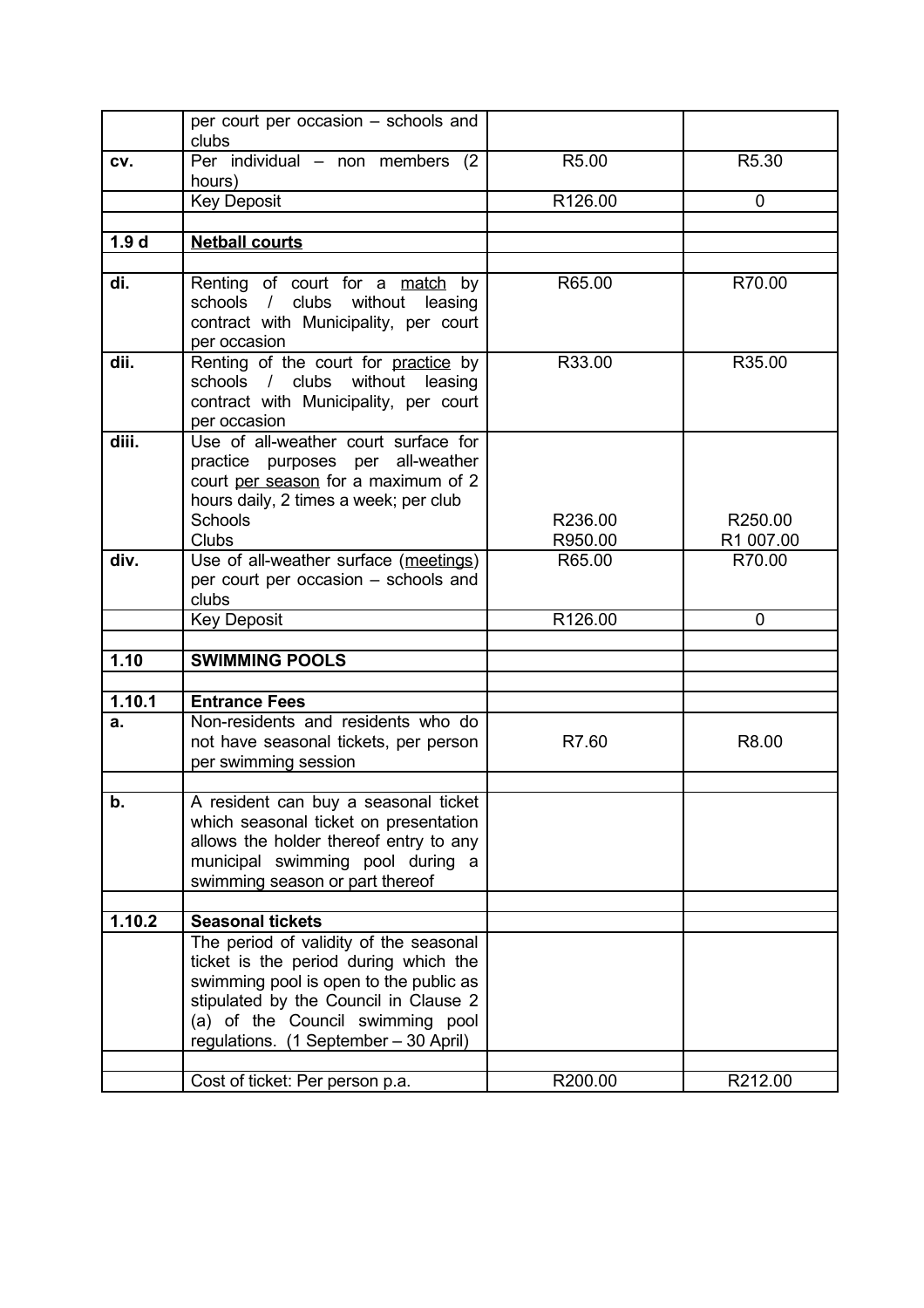| 1.10.3 | <b>Group Reservations</b>                                                                                                                                                                                                                                                                                           |                                                |                                                   |
|--------|---------------------------------------------------------------------------------------------------------------------------------------------------------------------------------------------------------------------------------------------------------------------------------------------------------------------|------------------------------------------------|---------------------------------------------------|
|        | schools and<br>All<br>pre-schools<br>in.<br>within<br>the<br>municipal<br>Polokwane<br>boundaries of Polokwane, may buy a<br>seasonal ticket, which would ensure<br>entrance to the swimming pool during<br>the period from the 1 <sup>st</sup> of September to<br>30 <sup>th</sup> of April of the following year. |                                                |                                                   |
|        | Cost per year ticket - per institution                                                                                                                                                                                                                                                                              | R7.60 per child with a<br>minimum of R1 070.00 | R8.00 per child<br>with a minimum of<br>R1 120.00 |
| 1.10.4 | USE OF SWIMMING POOLS BY<br><b>SPORTS CLUBS</b>                                                                                                                                                                                                                                                                     |                                                |                                                   |
|        |                                                                                                                                                                                                                                                                                                                     |                                                |                                                   |
| a.     | For practice purpose by an amateur<br>swimming club per swimming season<br>per lane per annum                                                                                                                                                                                                                       | R527.00                                        | R558.00                                           |
| b.     | Swimming instruction per instructor<br>per lane per annum                                                                                                                                                                                                                                                           | R527.00                                        | R558.00                                           |
| C.     | Rental of the diving-pool by a diving-<br>instructor for<br>the<br>purposes<br>of<br>presenting a diving-course, per diver,<br>per day.                                                                                                                                                                             | R14.00 per diver per<br>day                    | R15.00 per diver<br>per day                       |
| d.     | Rental of the swimming pool area for<br>swimming galas by the Pietersburg<br>Swimming Club and schools per gala                                                                                                                                                                                                     | R330.00                                        | R350.00                                           |
| е.     | Parking Areas per day per occasion                                                                                                                                                                                                                                                                                  | R330.00                                        | R350.00                                           |
|        | <b>Key Deposit</b>                                                                                                                                                                                                                                                                                                  | R126.00                                        | 0                                                 |

## **c. TARIFFS FOR DEVELOPMENT CLINICS (AGE GROUP 6 – 19 YEARS)**

| Ci | <b>FOR</b><br><b>CLUBS</b><br><b>WHO</b><br>DO<br><b>DEVELOPMENT</b>             |            |            |
|----|----------------------------------------------------------------------------------|------------|------------|
|    |                                                                                  |            |            |
|    | All grass surfaces except Cricket<br>fields                                      |            |            |
|    | Surfaces such as:<br>Soccer, rugby, softball, hockey, etc.                       |            |            |
|    |                                                                                  |            |            |
|    | Per age group per year                                                           | R395.00 pa | R420.00 pa |
|    |                                                                                  |            |            |
|    | <b>For cricket fields</b>                                                        |            |            |
|    |                                                                                  |            |            |
|    | Per age group per year                                                           | R575.00 pa | R610.00 pa |
|    |                                                                                  |            |            |
|    | All weather surfaces                                                             |            |            |
|    | Surfaces such as:<br>Netball, volleyball, korfball, ring tennis,<br>tennis, etc. |            |            |
|    |                                                                                  |            |            |
|    | Per age group per year                                                           | R290.00 pa | R310.00 pa |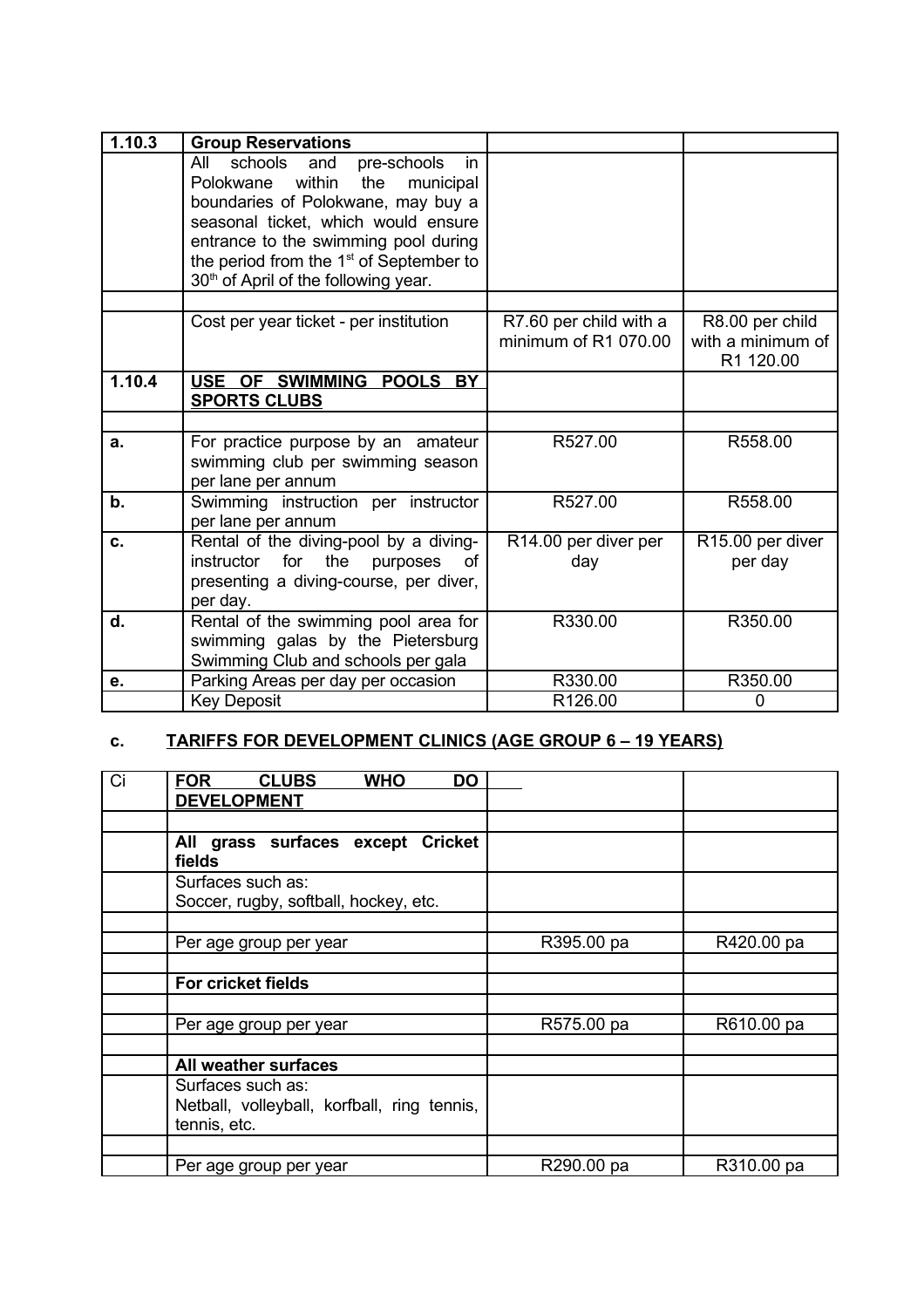|      | <b>Swimming pools</b>                       |            |                   |
|------|---------------------------------------------|------------|-------------------|
|      | Per age group per year                      | R236.00 pa | R250.00 pa        |
| Cii  | Clubs/individuals<br>which<br>charge<br>for |            | R180.00 per child |
|      | development                                 |            | pa                |
| Ciii | <b>PRIVATE ORGANISATIONS /</b>              |            |                   |
|      | <b>INDIVIDUALS</b>                          |            |                   |
|      |                                             |            |                   |
|      | <b>Cricket Facilities</b>                   |            |                   |
|      | Cricket pitch per occasion                  | R130.00    | R140.00           |
|      | Synthetic cricket pitch per occasion        | R65.00     | R70.00            |
|      | Cricket practice nets per net per           | R45.00     | R50.00            |
|      | occasion                                    |            |                   |
|      | Concrete cricket practice wicket per        | R660.00    | R700.00           |
|      | wicket per year                             |            |                   |
|      |                                             |            |                   |
|      | <b>All Weather Surfaces</b>                 |            |                   |
|      |                                             |            |                   |
|      | Surfaces such as:                           | R80.00     | R85.00            |
|      | Netball, volleyball, korfball, ring tennis, |            |                   |
|      | tennis, etc. per occasion                   |            |                   |
|      | (games / practice)                          |            |                   |
|      |                                             |            |                   |
|      | <b>Grass Surfaces</b>                       |            |                   |
|      |                                             |            |                   |
|      | Surfaces such as:                           |            |                   |
|      | Soccer, rugby, softball, hockey, etc.       |            |                   |
|      | Unmarked per occasion                       | R80.00     | R85.00            |
|      | (game / practice)                           |            |                   |
|      | Marked per occasion                         | R165.00    | R170.00           |
|      | (game / practice)                           |            |                   |
|      | <b>Swimming Pools</b>                       |            |                   |
|      | For practice purposes per lane per          | R33.00     | R35.00            |
|      | occasions                                   |            |                   |

### **SHOWGROUND**

| 1. | The leasing of the oval track to host<br>an event including ticket offices,<br>kitchen, kiosk, beer garden, two sets<br>of toilets and commentary box per 24<br>hours. |                        |                       |
|----|------------------------------------------------------------------------------------------------------------------------------------------------------------------------|------------------------|-----------------------|
|    | Category $A =$ individuals schools, sport                                                                                                                              | R <sub>2</sub> 465.00  | R <sub>2</sub> 610.00 |
|    | clubs, NGO's                                                                                                                                                           | (VAT Included)         | (VAT Included)        |
|    | And other cultural organisations                                                                                                                                       |                        |                       |
|    | Category $B = Gover$ nment and other                                                                                                                                   | R3 830.00              | R4 060.00             |
|    | organisations                                                                                                                                                          | (VAT Included)         | (VAT Included)        |
|    | Category C = Businesses                                                                                                                                                | R5475.00               | R5 800.00             |
|    |                                                                                                                                                                        | (VAT Included)         | (VAT Included)        |
|    | Deposit payable by Category A, B C -<br>users:                                                                                                                         | R3 450.00              | R3 660.00             |
|    | <b>Key Deposit</b>                                                                                                                                                     | R126.00                | R134.00               |
|    | Practice on oval track                                                                                                                                                 | R63.00 per car for two | R70.00 per car for    |
|    |                                                                                                                                                                        | hours                  | two hours             |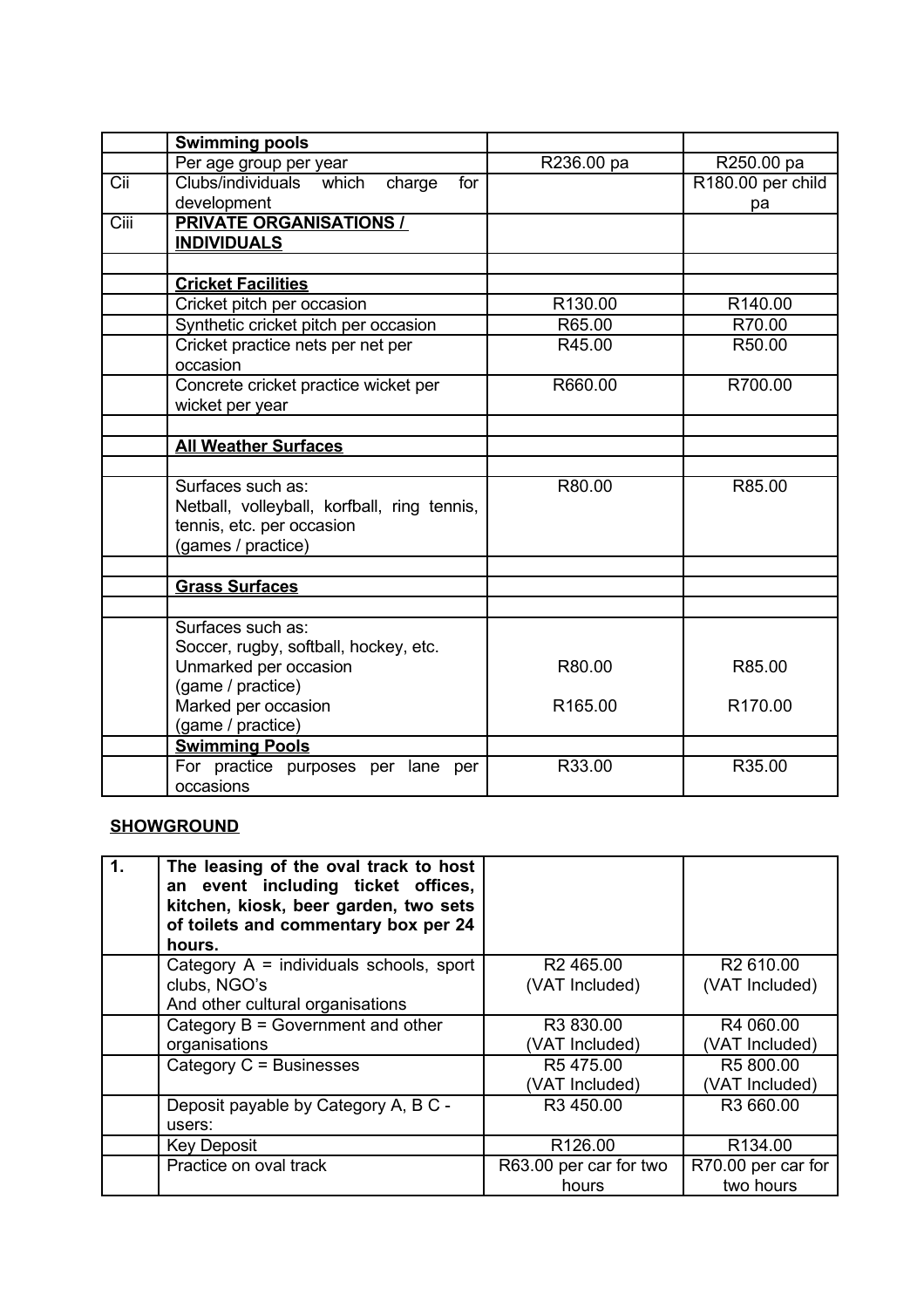| 2. | The leasing of a hall to host an event<br>including ticket offices, kiosk, beer<br>garden, toilets (main block) per 24<br>hours per hall:                                         |                                                                             |                                                                                |
|----|-----------------------------------------------------------------------------------------------------------------------------------------------------------------------------------|-----------------------------------------------------------------------------|--------------------------------------------------------------------------------|
|    | Category $A =$ individuals schools, sport<br>clubs, NGO's<br>And other cultural organisations                                                                                     | R2 530.00<br>(VAT Included)                                                 | R <sub>2</sub> 680.00<br>(VAT Included)                                        |
|    | Category $B = Gover$ nment and other<br>organisations                                                                                                                             | R2 530.00<br>(VAT Included)                                                 | R2 680.00<br>(VAT Included)                                                    |
|    | Category C = Businesses                                                                                                                                                           | R3 600.00<br>(VAT Included)                                                 | R3 820.00<br>(VAT Included)                                                    |
|    | Deposit payable by Category A, B C -<br>users:                                                                                                                                    | R1 400.00                                                                   | R1 480.00                                                                      |
|    | <b>Key Deposit</b>                                                                                                                                                                | R126.00                                                                     | 0                                                                              |
| 3. | The leasing of the arena to host a<br>musical<br>festival,<br>including<br>ticket<br>offices, kitchen, kiosk, beer garden,<br>toilet facilities, commentary boxes per<br>24 hour: |                                                                             |                                                                                |
|    | Category $A =$ individuals schools, sport<br>NGO's<br>and<br>cultural<br>clubs,<br>other<br>organisations                                                                         | 15% of the gate taking<br>with a minimum of<br>R4 500.00<br>(VAT Included)  | 15% of the gate<br>taking with a<br>minimum of<br>R4 770.00<br>(VAT Included)  |
|    | Category $B = Gover$ nment and other<br>organisations                                                                                                                             | 15% of the gate taking<br>with a minimum of<br>R7 000.00<br>(VAT Included)  | 15% of the gate<br>taking with a<br>minimum of<br>R7 420.00<br>(VAT Included)  |
|    | Category C = Businesses                                                                                                                                                           | 15% of the gate taking<br>with a minimum of<br>R10 000.00<br>(VAT Included) | 15% of the gate<br>taking with a<br>minimum of<br>R10 600.00<br>(VAT Included) |
|    | Deposit payable by Category A, B C -<br>users:                                                                                                                                    | R7 000.00                                                                   | R7 420.00                                                                      |
|    | <b>Key Deposit</b>                                                                                                                                                                | R126.00                                                                     | 0                                                                              |
|    | The use of 3 phase power per hour:                                                                                                                                                |                                                                             |                                                                                |
|    | Category $A =$ individuals schools, sport<br>clubs, NGO's<br>And other cultural organisations                                                                                     | R20.00 per hour<br>(VAT Included)                                           | R21.00 per hour<br>(VAT Included)                                              |
|    | Category $B = Gover$ nment and other<br>organisations                                                                                                                             | R28.00 per hour<br>(VAT Included)                                           | R30.00 per hour<br>(VAT Included)                                              |
|    | Category C = Businesses                                                                                                                                                           | R47.00 per hour<br>(VAT Included)                                           | R50.00 per hour<br>(VAT Included)                                              |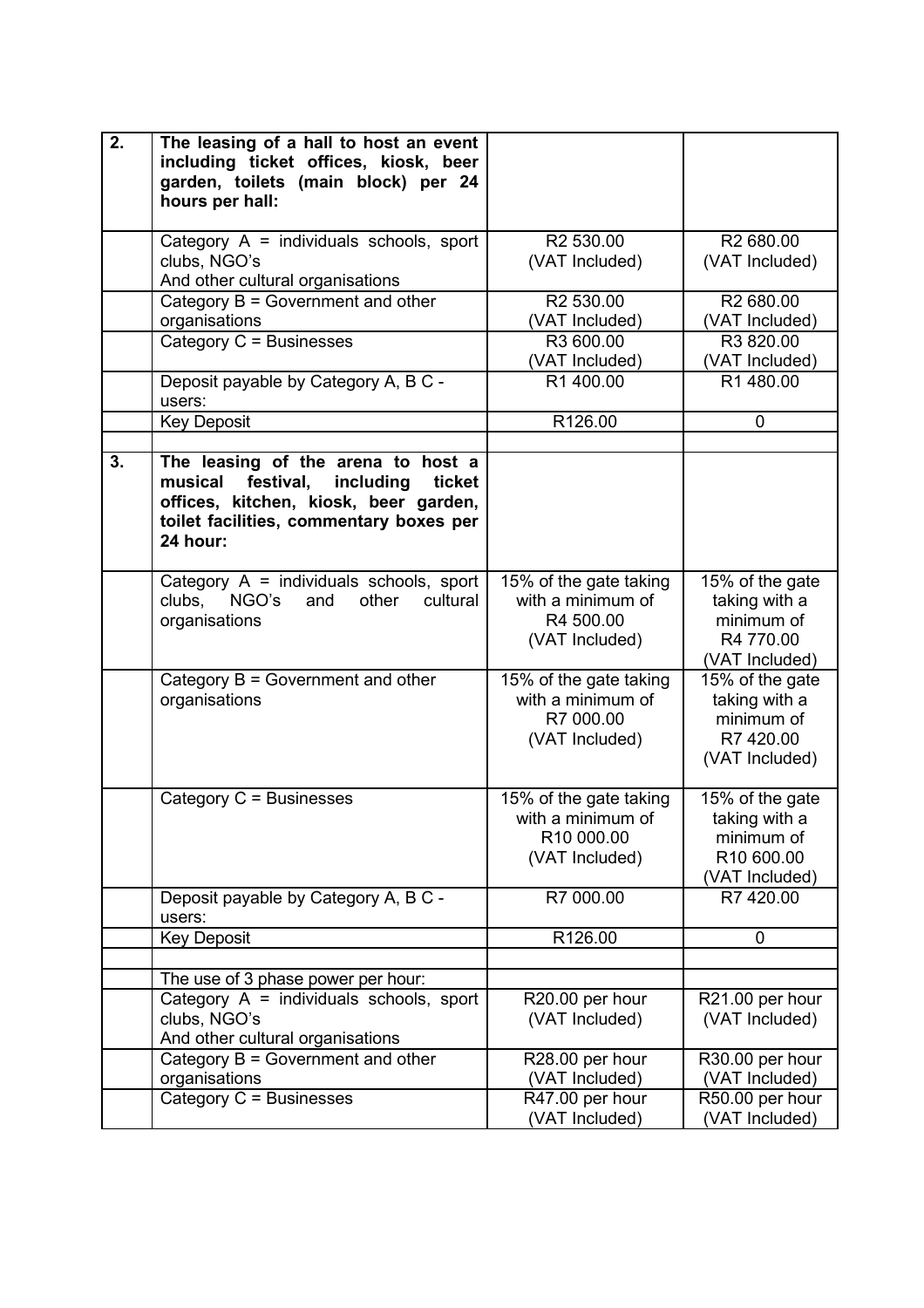|                           | <b>Additional Fees</b>                                                                                                                                             |                                                                        |                                                                             |
|---------------------------|--------------------------------------------------------------------------------------------------------------------------------------------------------------------|------------------------------------------------------------------------|-----------------------------------------------------------------------------|
|                           |                                                                                                                                                                    |                                                                        |                                                                             |
|                           | The following fees are payable if the<br>Council has to clean the toilet facilities<br>and surrounding area during an event<br>mentioned in 1,2 or 3 per 24 hours: | Weekdays and<br>Saturdays/<br>Sundays                                  | Weekdays and<br>Saturdays/<br>Sundays                                       |
|                           |                                                                                                                                                                    |                                                                        |                                                                             |
|                           | Category $A =$ individuals schools, sport<br>clubs, NGO's<br>And other cultural organisations                                                                      | R475.00<br>Weekdays<br>R625.00 Saturdays/<br>Sundays<br>(VAT Included) | R504.00<br>Weekdays<br>R663.00<br>Saturdays/<br>Sundays<br>(VAT Included)   |
|                           | Category $B = Gover$ nment and other<br>organisations                                                                                                              | R700.00 Weekdays<br>R915.00 Saturdays/<br>Sundays<br>(VAT Included)    | R742.00<br>Weekdays<br>R970.00<br>Saturdays/<br>Sundays<br>(VAT Included)   |
|                           | Category C = Businesses                                                                                                                                            | R940.00 Weekdays<br>R1230.00 Saturdays/<br>Sundays<br>(VAT Included)   | R1000.00<br>Weekdays<br>R1300.00<br>Saturdays/<br>Sundays<br>(VAT Included) |
|                           |                                                                                                                                                                    |                                                                        |                                                                             |
| $\overline{\mathbf{4}}$ . | The lease of all the facilities at the<br>showground to host the annual show.                                                                                      |                                                                        |                                                                             |
|                           | Category C = Businesses                                                                                                                                            | R67 900.00<br>(VAT Included)                                           | R72 000.00<br>(VAT Included)                                                |
|                           | Deposit halls                                                                                                                                                      | R20 600.00                                                             | R21 850.00                                                                  |
|                           | Deposit water consumption<br>Deposit electricity consumption                                                                                                       | R13 600.00<br>R31 700.00                                               | R14 420.00<br>R33 600.00                                                    |
|                           | During the duration of the show, the<br>organiser will be responsible for the<br>following:                                                                        |                                                                        |                                                                             |
|                           | Cleaning of the site, halls, toilets, and<br>stables. All the rubbish to be put in the<br>skip containers provided by the Council.                                 |                                                                        |                                                                             |
|                           | Toilet paper and cleaning material for<br>toilets, as well as refuse bags to collect<br>rubbish.                                                                   |                                                                        |                                                                             |
|                           |                                                                                                                                                                    |                                                                        |                                                                             |
|                           | Own security.<br><b>Key Deposit</b>                                                                                                                                | R126.00                                                                | 0                                                                           |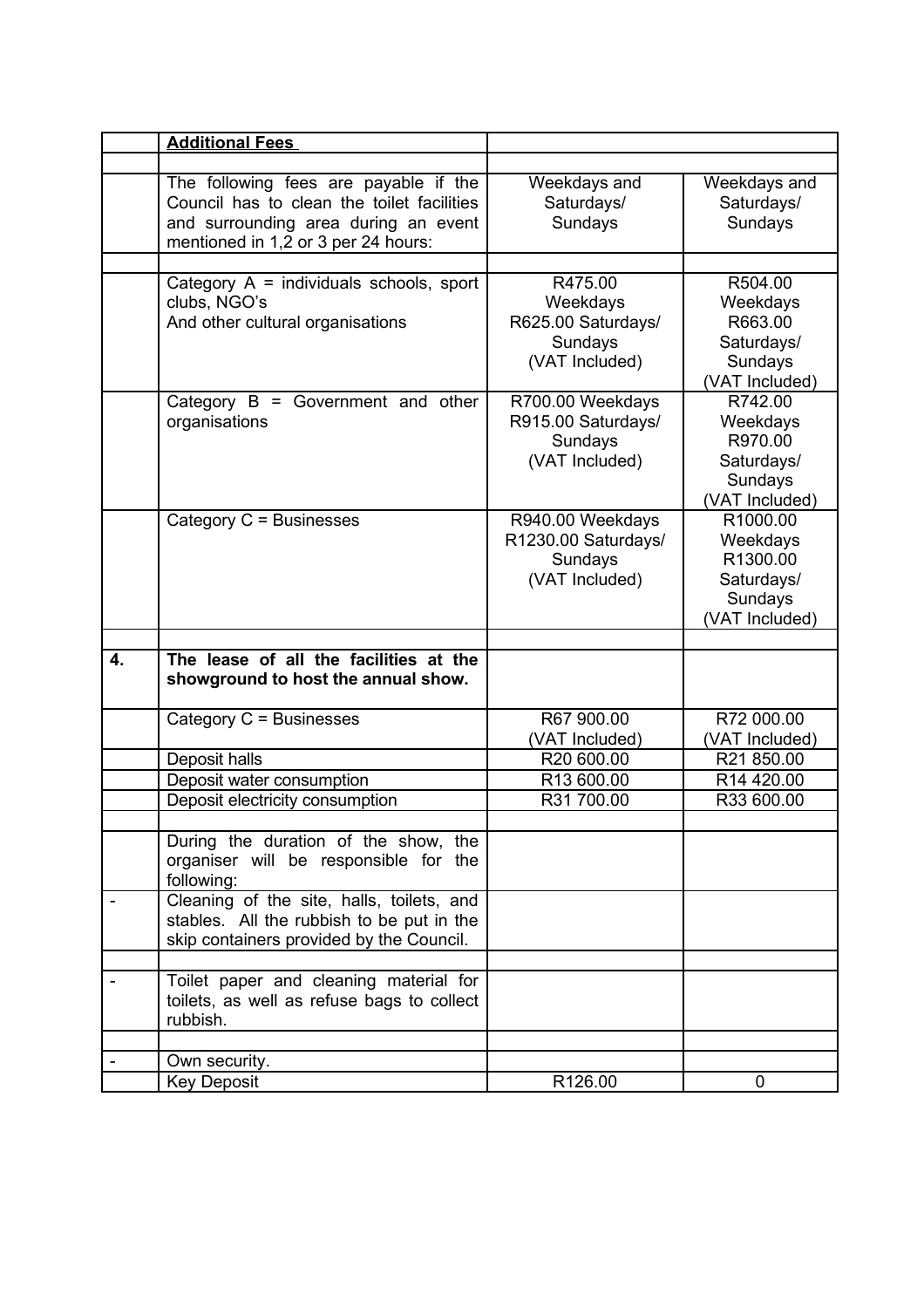# **OCCASIONAL LEASING OF FACILITIES**

| 1. | <b>Flea markets</b>                                                                                                    |         |         |
|----|------------------------------------------------------------------------------------------------------------------------|---------|---------|
|    |                                                                                                                        |         |         |
|    | Sport facilities.<br>The following conditions will be                                                                  |         |         |
|    | applicable:                                                                                                            |         |         |
|    |                                                                                                                        |         |         |
|    | Time duration, 07:00 - 22:00;                                                                                          |         |         |
|    | Area of 500 square metres to be leased;                                                                                |         |         |
|    |                                                                                                                        |         |         |
|    | Should the area not have toilet facilities<br>the organiser must make provision for<br>toilets, electricity and water; |         |         |
|    | The organisers is responsible for the<br>removal of refuse from the area;                                              |         |         |
|    | Lease tariff per day;                                                                                                  | R700.00 | R742.00 |
|    | Deposit per occasion.                                                                                                  | R790.00 | R840.00 |
|    |                                                                                                                        |         |         |
| 2. | <b>Art markets</b>                                                                                                     |         |         |
|    | Sport facilities situated in Nirvana,<br>Westenburg and Seshego;                                                       |         |         |
|    | The following conditions will be<br>applicable:                                                                        |         |         |
|    | No foodstuffs / vegetables may be sold<br>here;                                                                        |         |         |
|    | Maximum duration, 5 days;                                                                                              |         |         |
|    | Exhibitors must provide their own toilet<br>facilities if not available;                                               |         |         |
|    | Area of 50 square meters to be leased;                                                                                 |         |         |
|    | Rental tariff, per day.                                                                                                | R40.00  | R42.00  |
| 3. | <b>Circus or amusement park area</b>                                                                                   |         |         |
|    |                                                                                                                        |         |         |
| a. | For the first two days - per day or part<br>thereof                                                                    | R700.00 | R742.00 |
| b. | Thereafter - per day or part of a day                                                                                  | R350.00 | R371.00 |
|    | General                                                                                                                |         |         |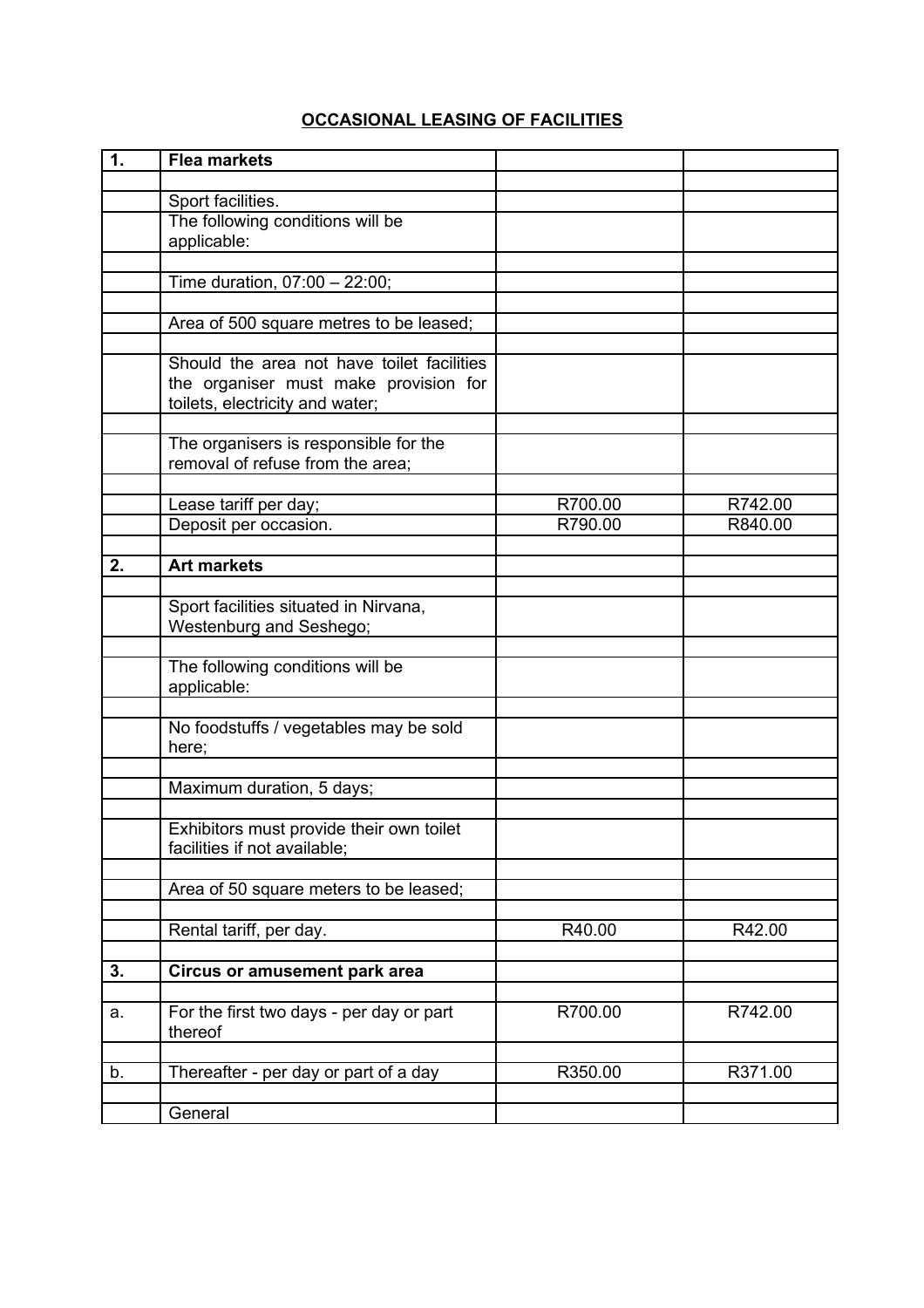| Should electricity be required<br>Deposit                                                                                                                   | R630.00 | R668.00 |
|-------------------------------------------------------------------------------------------------------------------------------------------------------------|---------|---------|
| Consumption for water is paid at the<br>approved tariffs for the current financial<br>vear.                                                                 |         |         |
|                                                                                                                                                             |         |         |
| Provision of services i.e. mowing lawns,<br>water supply and rubbish removal are<br>included in the tariffs, named in 3a and 3b<br>(Circus amusement areas) |         |         |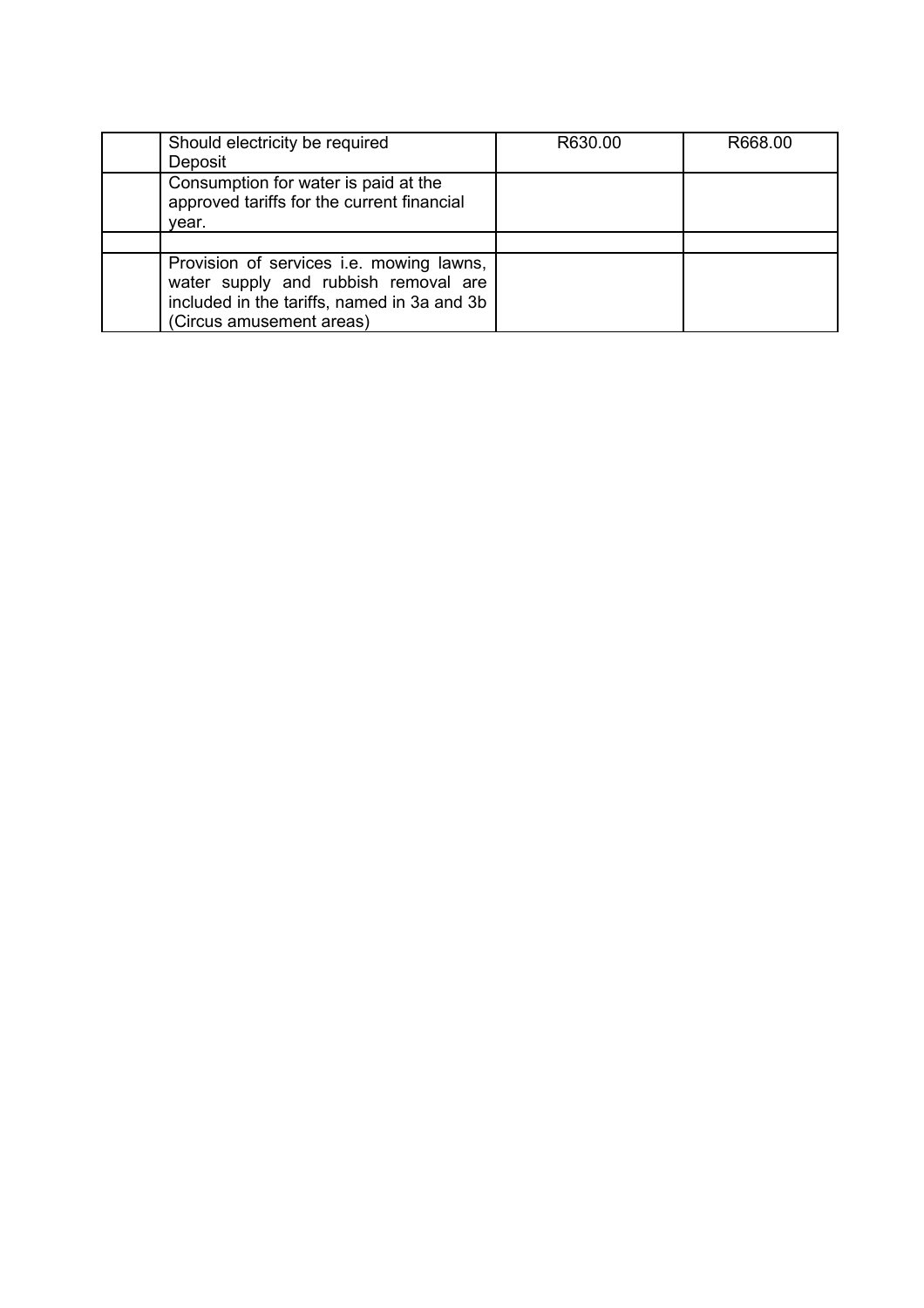### **SCHEDULE 7:**

#### **TARIFFS PAYABLE I.R.O. CEMETERIES, TOWN LANDS, GRAZING, GRASS, RENTAL OF LAND ON OCCASIONAL BASIS, NURSERY – DECORATIONS, PARKS, AREAS FOR FLEA MARKETS, AREAS FOR ART MARKETS, STALLS AT PUBLIC MUNICIPAL FUNCTIONS, GAME RESERVE & CARAVAN PARK, BIRD SANCTUARY, WEIGHBRIDGE AT WELTEVREDEN LANDFILL SITE: 2011/12**

The determined tariffs are as follows:

#### **ENVIRONMENTAL AND WASTE MANAGEMENT SBU**

| $\mathbf 1$  | <b>CEMETERIES</b>                                                                                                                        |                                              |                                              |                                              |                                              |
|--------------|------------------------------------------------------------------------------------------------------------------------------------------|----------------------------------------------|----------------------------------------------|----------------------------------------------|----------------------------------------------|
|              | 1.1<br><b>DAHL STREET CEMETERY</b>                                                                                                       | <b>Approved tariff from</b><br>1/07/2010     |                                              | <b>Approved tariff from</b><br>1/07/2011     |                                              |
|              |                                                                                                                                          | <b>Resident</b>                              | <b>Non</b><br><b>Resident</b>                | <b>Resident</b>                              | <b>Non</b><br><b>Resident</b>                |
| a)           | Purchase of a grave for immediate<br>use for such cases as mentioned<br>in Clause 19 (1) (a), (b) and (c):<br>Adult grave<br>Child grave | No more<br>applicable<br>in this<br>cemetery | No more<br>applicable<br>in this<br>cemetery | No more<br>applicable<br>in this<br>cemetery | No more<br>applicable<br>in this<br>cemetery |
| b)           | <b>Opening of graves</b>                                                                                                                 |                                              |                                              |                                              |                                              |
|              | Adult grave<br>Child grave<br>Cremated ashes burial                                                                                      | R439.00<br>R297.00<br>R107.00                | R878.00<br>R594.00<br>R107.00                | R465.00<br>R315.00<br>R113.00                | R930.00<br>R630.00<br>R226.00                |
| $\mathbf{c}$ | For enlarging a grave                                                                                                                    |                                              |                                              |                                              |                                              |
|              | Per 0,25 sq.m or part thereof                                                                                                            | R226.00                                      | R452.00                                      | R240.00                                      | R480.00                                      |
| d)           | <b>Wall of remembrance</b>                                                                                                               |                                              |                                              |                                              |                                              |
|              | For the approval of affixing a plate to<br>a niche on the wall of remembrance                                                            | R83.00                                       | R83.00                                       | R88.00                                       | R88.00                                       |
| e)           | <b>Tombstone approvals</b>                                                                                                               |                                              |                                              |                                              |                                              |
|              | Single tombstone approval<br>Double tombstone approval                                                                                   | R83.00<br>R166.00                            | R83.00<br>R166.00                            | R88.00<br>R176.00                            | R88.00<br>R176.00                            |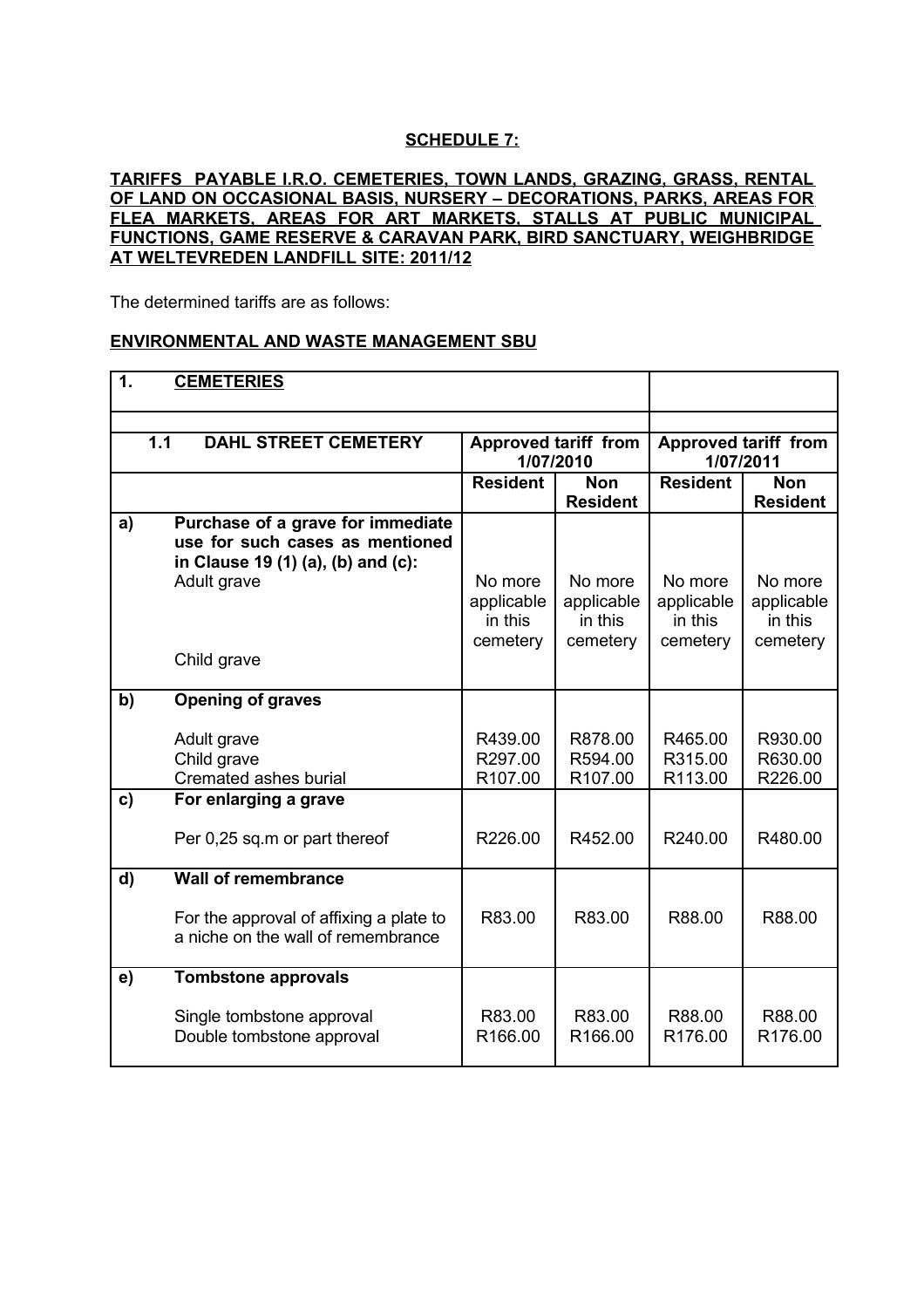| 1.2          | POLOKWANE,<br><b>SESHEGO,</b>                                          | <b>Resident</b>    | <b>Non</b>                  | <b>Resident</b>    | <b>Non</b>                  |
|--------------|------------------------------------------------------------------------|--------------------|-----------------------------|--------------------|-----------------------------|
|              | <b>SEBAYENG</b><br><b>MANKWENG,</b><br><b>CEMETERIES</b>               |                    | resident                    |                    | resident                    |
|              |                                                                        |                    |                             |                    |                             |
| a)           | <b>Purchase</b><br>of<br>for<br>$\mathbf a$<br>grave                   |                    |                             |                    |                             |
|              | immediate use in cases such as<br>mentioned in Clause 19 (1), (a), (b) |                    |                             |                    |                             |
|              | (c)<br>of<br>the<br>Pietersburg<br>and                                 |                    |                             |                    |                             |
|              | <b>Municiplaity: Cemetery By-Laws</b>                                  |                    |                             |                    |                             |
|              | Adult grave                                                            | R213.00            | R426.00                     | R226.00            | R452.00                     |
|              | Child grave                                                            | R130.00            | R260.00                     | R138.00            | R276.00                     |
|              | Cremated ashes burial                                                  | R107.00            | R <sub>107.00</sub>         | R113.00            | R226.00                     |
| b)           | <b>Opening of graves</b>                                               |                    |                             |                    |                             |
|              |                                                                        |                    |                             |                    |                             |
|              | Adult grave                                                            | R314.00<br>R236.00 | R628.00                     | R333.00<br>R250.00 | R666.00                     |
|              | Child grave                                                            |                    | R472.00                     |                    | R500.00                     |
| $\mathbf{c}$ | For enlarging a grave:                                                 |                    |                             |                    |                             |
|              | Per 0,25 sq.m or part thereof                                          | R166.00            | R332.00                     | R176.00            | R352.00                     |
|              |                                                                        |                    |                             |                    |                             |
| d)           | <b>Tombstone approvals</b>                                             |                    |                             |                    |                             |
|              | Single tombstone approval                                              | R65.00             | R65.00                      | R70.00             | R70.00                      |
|              | Double tombstone approval                                              | R130.00            | R130.00                     | R140.00            | R140.00                     |
| 1.3          | <b>CHURCH STREET SOUTH</b>                                             |                    | <b>Approved tariff from</b> |                    | <b>Approved tariff from</b> |
|              | <b>CEMETERY</b>                                                        |                    | 1/07/2010                   | 1/07/2011          |                             |
|              |                                                                        | <b>Resident</b>    | <b>Non</b><br>resident      | <b>Resident</b>    | <b>Non</b><br>resident      |
| a)           | Purchase of a grave for immediate                                      |                    |                             |                    |                             |
|              | use in cases such as mentioned in                                      |                    |                             |                    |                             |
|              | Clause 19 (1), (a), (b) and (c)<br>Adult grave                         | R290.00            | R580.00                     | R307.00            | R614.00                     |
|              | Child grave                                                            | R190.00            | R380.00                     | R201.00            | R402.00                     |
|              | Cremated ashes burial                                                  | R107.00            | R107.00                     | R113.00            | R226.00                     |
| b)           | <b>Opening of graves</b>                                               |                    |                             |                    |                             |
|              | Adult grave<br>Child grave                                             | R427.00<br>R297.00 | R854.00<br>R594.00          | R453.00<br>R315.00 | R906.00<br>R630.00          |
|              |                                                                        |                    |                             |                    |                             |
| $\mathbf{c}$ | For enlarging a grave:                                                 |                    |                             |                    |                             |
|              | Per 0,25 sq.m or part thereof                                          | R219.00            | R438.00                     | R232.00            | R464.00                     |
| d)           | <b>Tombstone approvals</b>                                             |                    |                             |                    |                             |
|              | Single tombstone approval                                              | R83.00             | R83.00                      | R88.00             | R88.00                      |
|              | Double tombstone approval                                              | R166.00            | R166.00                     | R176.00            | R176.00                     |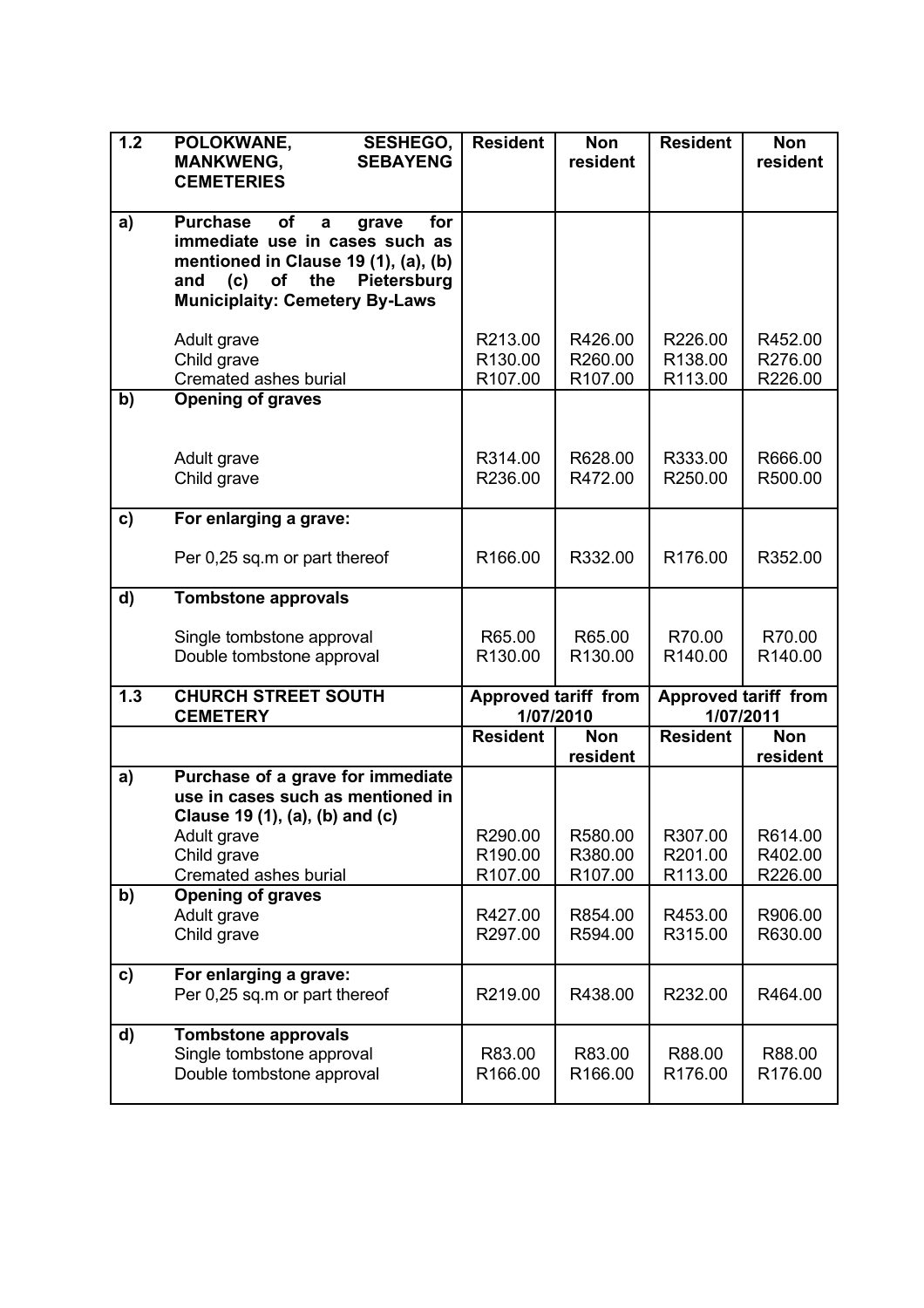| 2.    | <b>TOWN LANDS</b>                                                                                                                                                                                                                                                                                                                                                                                                                                                                                                                                                    | <b>Approved tariff</b><br>from 1/07/2009 | <b>Approved tariff</b><br>from 1/07/2011 |
|-------|----------------------------------------------------------------------------------------------------------------------------------------------------------------------------------------------------------------------------------------------------------------------------------------------------------------------------------------------------------------------------------------------------------------------------------------------------------------------------------------------------------------------------------------------------------------------|------------------------------------------|------------------------------------------|
|       |                                                                                                                                                                                                                                                                                                                                                                                                                                                                                                                                                                      |                                          |                                          |
| 2.1   | <b>GRAZING</b><br>Tariff structure based on carrying capacity of<br>camp and relevant lease agreement. - Per<br>large stock unit per month                                                                                                                                                                                                                                                                                                                                                                                                                           | R43.00                                   | R46.00                                   |
| 2.2   | <b>GRASS</b>                                                                                                                                                                                                                                                                                                                                                                                                                                                                                                                                                         |                                          |                                          |
|       | Grass, per bundles with a diameter of 15cm<br>per bundle                                                                                                                                                                                                                                                                                                                                                                                                                                                                                                             | R5.00                                    | R <sub>5.30</sub>                        |
| 2.3   | <b>RENTAL OF LAND ON AN OCCASIONAL</b><br><b>BASIS</b><br>(Circus and amusement park)<br>For the occasional rental of land on which to<br>pitch tents, erect structures and/or park<br>vehicles on the natural land surface and for<br>which no foundations or permanent hard<br>floors are erected.<br>Per day or part of a day<br>Areas:<br>Seshego Zone 7 Open area next to<br><b>Police Station</b><br>Open area next to Peter Mokaba<br>Stadium<br>Nirvana - Open area next to Nirvana<br><b>Community Hall</b><br>Nirvana Open area next to Nirvana<br>Stadium | R380.00                                  | R403.00                                  |
| 2.3.1 | <b>General</b><br>Should electricity be required -<br><b>Contact Electrical Department at Municipal</b><br>Offices, Burger Centre, Landdros Mare<br>Street.<br>Consumption is paid at the stipulated tariffs.<br>Provision of services i.e. mowing lawns,<br>water supply and rubbish removal are<br>included in the tariffs, named in 2.3                                                                                                                                                                                                                           |                                          |                                          |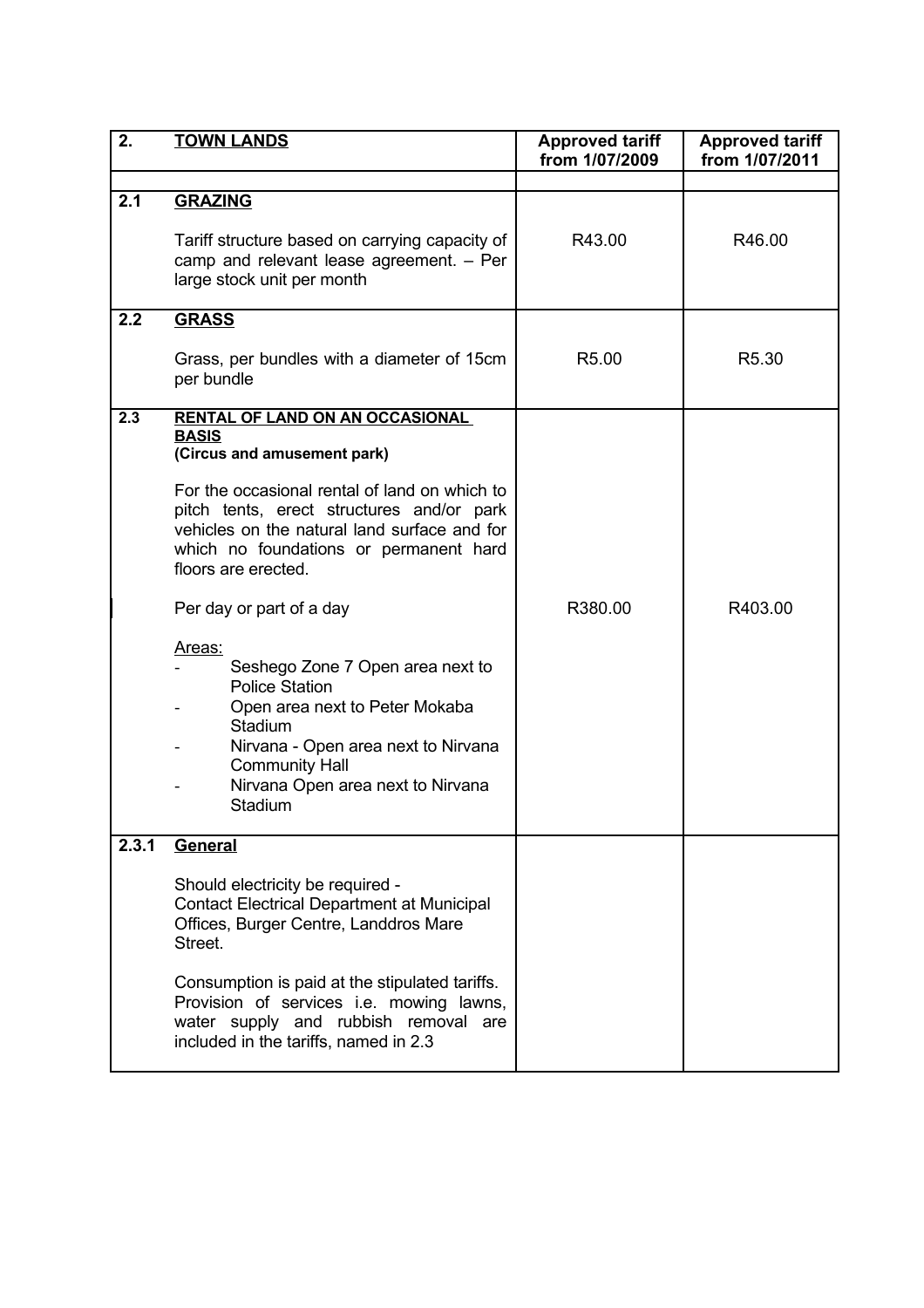| 3.  | <b>NURSERY - DECORATIONS</b>                                                                                                                            | <b>Approved tariff</b><br>from 1/07/2010 | <b>Approved tariff</b><br>from 1/07/2011 |
|-----|---------------------------------------------------------------------------------------------------------------------------------------------------------|------------------------------------------|------------------------------------------|
|     |                                                                                                                                                         |                                          |                                          |
| 3.1 | Decoration consisting of 5 large, 25 medium<br>and 300 small plants                                                                                     | R2635.00                                 | R2793.00                                 |
|     | The provision of a fountain extra at 3.1<br>Deposit                                                                                                     | R202.00<br>R628.00                       | R214.00<br>R666.00                       |
| 3.2 | For the provision of decoration at the<br>stadium during athletics meetings, namely<br>the rostrum and 10 plant containers in the<br>Oom Koos Smit Hall | R470.00                                  | R498.00                                  |
| 3.3 | The provision of 15 plant containers                                                                                                                    | R658.00                                  | R697.00                                  |
| 3.4 | Provision of plants individually                                                                                                                        |                                          |                                          |
| a)  | Small (per plant)                                                                                                                                       | R <sub>19.00</sub>                       | R20.00                                   |
| b)  | Medium (per plant)                                                                                                                                      | R38.00                                   | R40.00                                   |
| c)  | Large (per plant)                                                                                                                                       | R76.00                                   | R80.00                                   |
|     | Deposit                                                                                                                                                 | R630.00                                  | R668.00                                  |
| 3.5 | Decorations remaining longer than one day<br>- per day extra                                                                                            | R150.00                                  | R160.00                                  |
| 3.5 | General                                                                                                                                                 |                                          |                                          |
|     | Plant decorations should be booked 14<br>days in advance and full payment must be<br>received 5 days in advance.                                        |                                          |                                          |
| 3.6 | Removal of trees on sidewalks                                                                                                                           |                                          |                                          |
|     | Removal per tree                                                                                                                                        | R1067.00                                 | R1130.00                                 |

| 4.  | <b>PARKS</b>                                                             | <b>Approved tariff</b><br>from 1/07/2010 | <b>Approved tariff</b><br>from 1/07/2011 |
|-----|--------------------------------------------------------------------------|------------------------------------------|------------------------------------------|
|     |                                                                          |                                          |                                          |
| 4.1 | <b>AREAS FOR AD HOC CHURCH</b><br><b>SERVICES AND OPEN-AIR FUNCTIONS</b> |                                          |                                          |
| ٠   | MacDonald street Park (Park 6149 Flora<br>Park)                          |                                          |                                          |
|     | River area to the West of Dahl street<br>cemetery                        |                                          |                                          |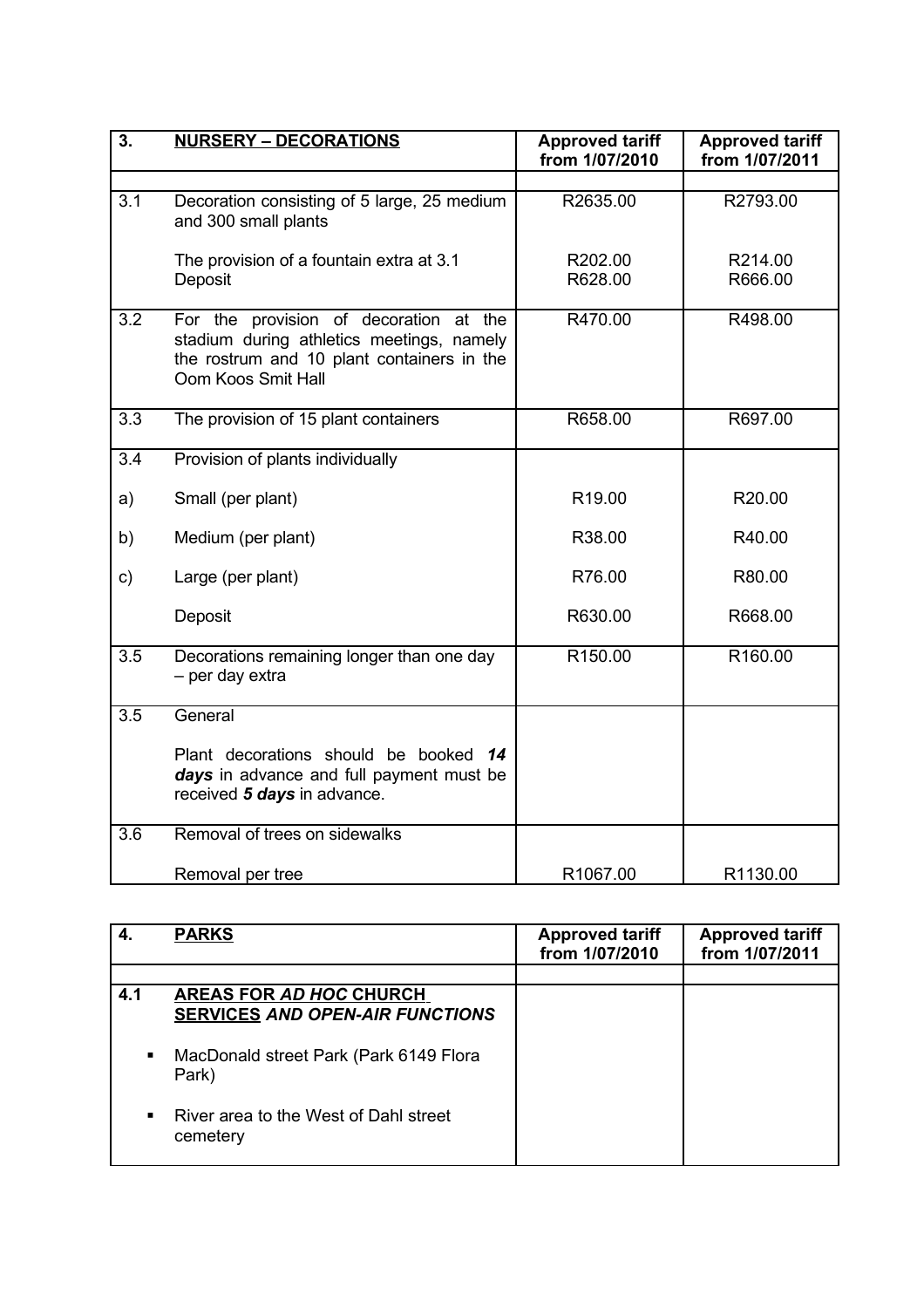| ٠              | <b>Westenburg Park</b>                                                                                   |           |           |
|----------------|----------------------------------------------------------------------------------------------------------|-----------|-----------|
| ٠              | RDP Area - Westenburg                                                                                    |           |           |
| ٠              | Nirvana Park                                                                                             |           |           |
| ٠              | Zone 1, 2, 3, 4, 5, 7 and Zone 8 Parks,<br>Seshego                                                       |           |           |
| ٠              | Penina Park                                                                                              |           |           |
| п              | Annadale Park                                                                                            |           |           |
| п              | Mankweng Park                                                                                            |           |           |
| $\blacksquare$ | Sebayeng Park                                                                                            |           |           |
|                | The following conditions will be applicable:                                                             |           |           |
| a)             | Maximum of 5 days permitted.                                                                             |           |           |
| b)             | Maximum surface of 500 square metres.                                                                    |           |           |
| $\mathsf{c})$  | No group may use an area / park more than one<br>time per six months for a church service.               |           |           |
| d)             | Only church services for church groups,<br>weddings and funerals will be allowed. NO<br>AFTER FUNCTIONS. |           |           |
| e)             | No activities after 21:00.                                                                               |           |           |
| f)             | The organisers must provide their own toilets,<br>water and electricity and must also clean the<br>area. |           |           |
| g)             | The activities are limited to an 85-decibel sound<br>level.                                              |           |           |
|                | <b>Tariff per day</b>                                                                                    | R200.00   | R212.00   |
|                | <b>Deposit per occasion</b>                                                                              | R1 250.00 | R1 325.00 |
| 4.2            | <b>AREAS FOR FLEA MARKETS</b>                                                                            |           |           |
| ٠              | Park situated in Marshall Street (Flora Park<br>Dam)                                                     |           |           |
| $\blacksquare$ | City Plaza                                                                                               |           |           |
|                |                                                                                                          |           |           |
| ٠              | Kobie van Zyl Park                                                                                       |           |           |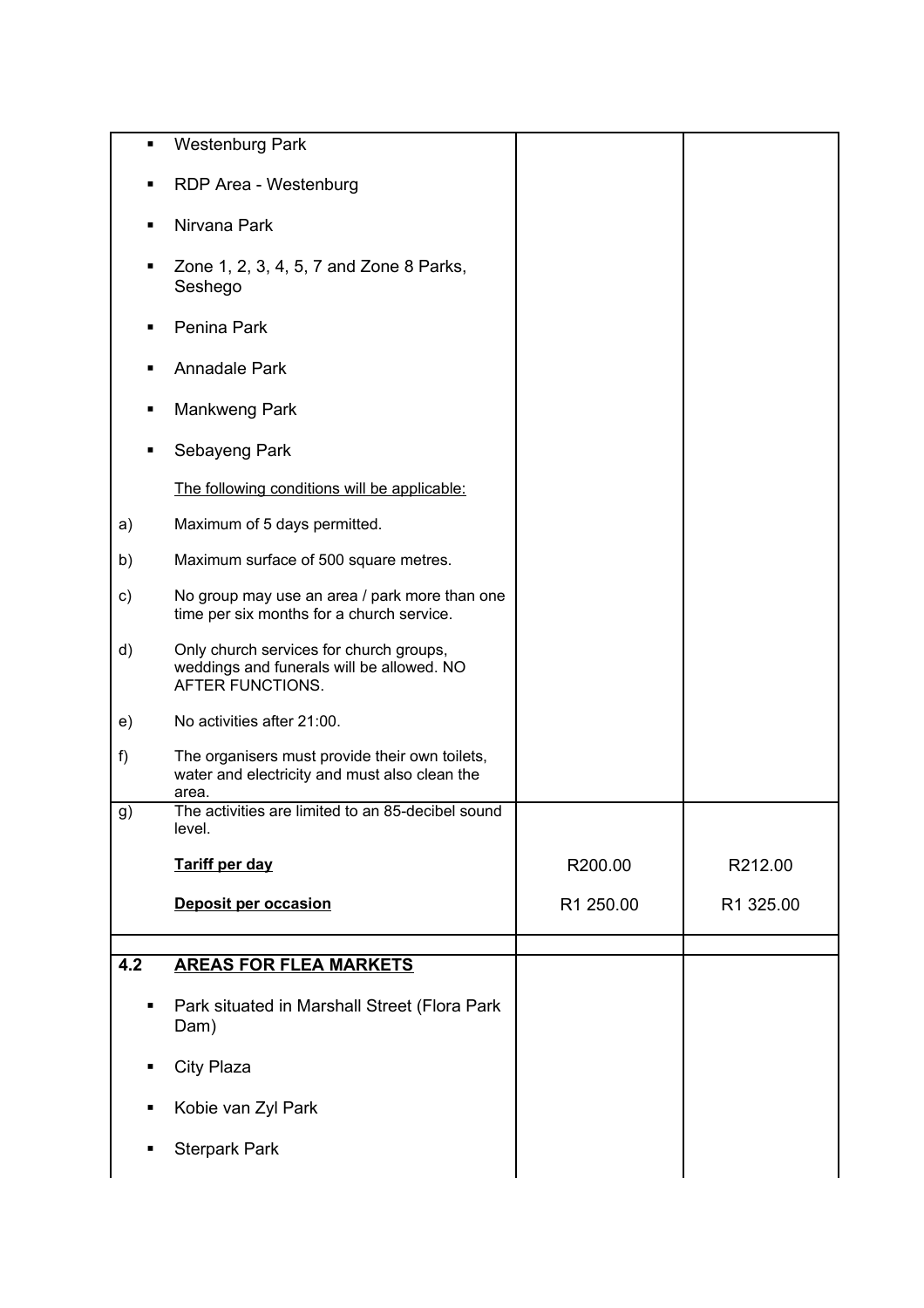| п |  |
|---|--|
|   |  |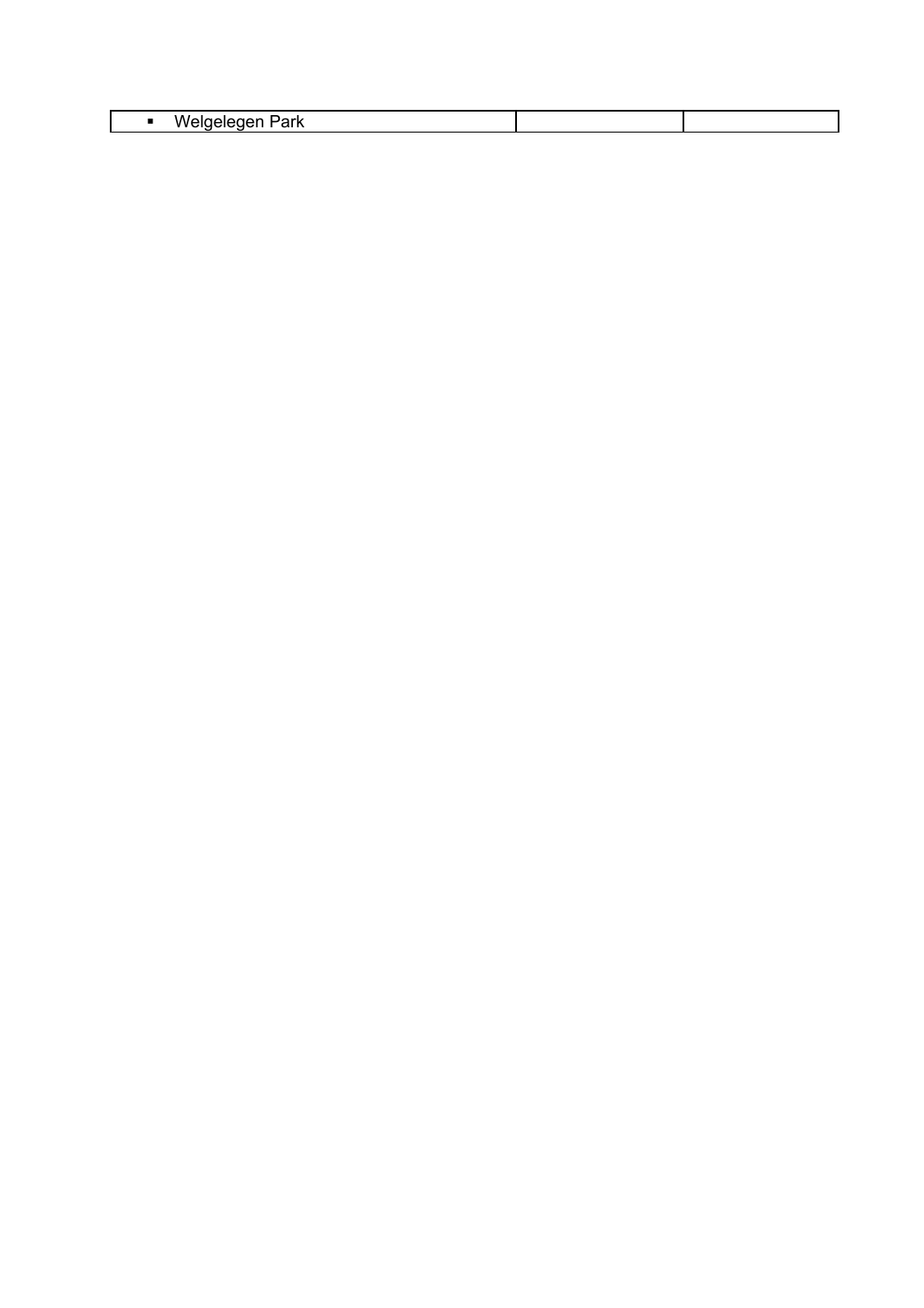| $\blacksquare$                  | Savannah Park                                                                                                                                                                                                                                                                      |         |         |
|---------------------------------|------------------------------------------------------------------------------------------------------------------------------------------------------------------------------------------------------------------------------------------------------------------------------------|---------|---------|
| п                               | <b>Grimm Street Park</b>                                                                                                                                                                                                                                                           |         |         |
|                                 | <b>Tzaneen Park</b>                                                                                                                                                                                                                                                                |         |         |
| $\blacksquare$                  | Penina Park                                                                                                                                                                                                                                                                        |         |         |
|                                 | <b>Annadale Park</b>                                                                                                                                                                                                                                                               |         |         |
|                                 | Nirvana Park                                                                                                                                                                                                                                                                       |         |         |
| п                               | <b>Westenburg Park</b>                                                                                                                                                                                                                                                             |         |         |
| $\blacksquare$                  | Zone 1, 2, 3, 4, 5, 7 and Zone 8 Parks,<br>Seshego                                                                                                                                                                                                                                 |         |         |
|                                 | The following conditions will be applicable:                                                                                                                                                                                                                                       |         |         |
| a)<br>b)<br>$\mathsf{c})$<br>d) | Time duration, $07:00 - 22:00$ ;<br>Area of 500 square metres to be leased;<br>Should the area not have toilet facilities the<br>organiser must make provision for toilets,<br>electricity and water;<br>The organisers is responsible for the<br>removal of refuse from the area; |         |         |
|                                 | <b>Tariff per day</b>                                                                                                                                                                                                                                                              | R665.00 | R705.00 |
|                                 | <b>Deposit per occasion</b>                                                                                                                                                                                                                                                        | R630.00 | R668.00 |

|                |                                                                                          | <b>Approved tariff</b><br>from 1/07/2010 | <b>Approved tariff</b><br>from 1/07/2011 |
|----------------|------------------------------------------------------------------------------------------|------------------------------------------|------------------------------------------|
| 4.3            | <b>AREAS FOR ART MARKETS</b>                                                             |                                          |                                          |
| ٠              | Northern section of the park situated on the<br>corner of Thabo Mbeki and Burger Street; |                                          |                                          |
| ٠              | Park situated in Marshall Street (Flora Park<br>Dam)                                     |                                          |                                          |
| ٠              | City Plaza                                                                               |                                          |                                          |
| $\blacksquare$ | Kobie van Zyl Park                                                                       |                                          |                                          |
| ٠              | <b>Sterpark Park</b>                                                                     |                                          |                                          |
| ٠              | Welgelegen Park                                                                          |                                          |                                          |
| ٠              | Savannah Park                                                                            |                                          |                                          |
| ٠              | <b>Grimm Street Park</b>                                                                 |                                          |                                          |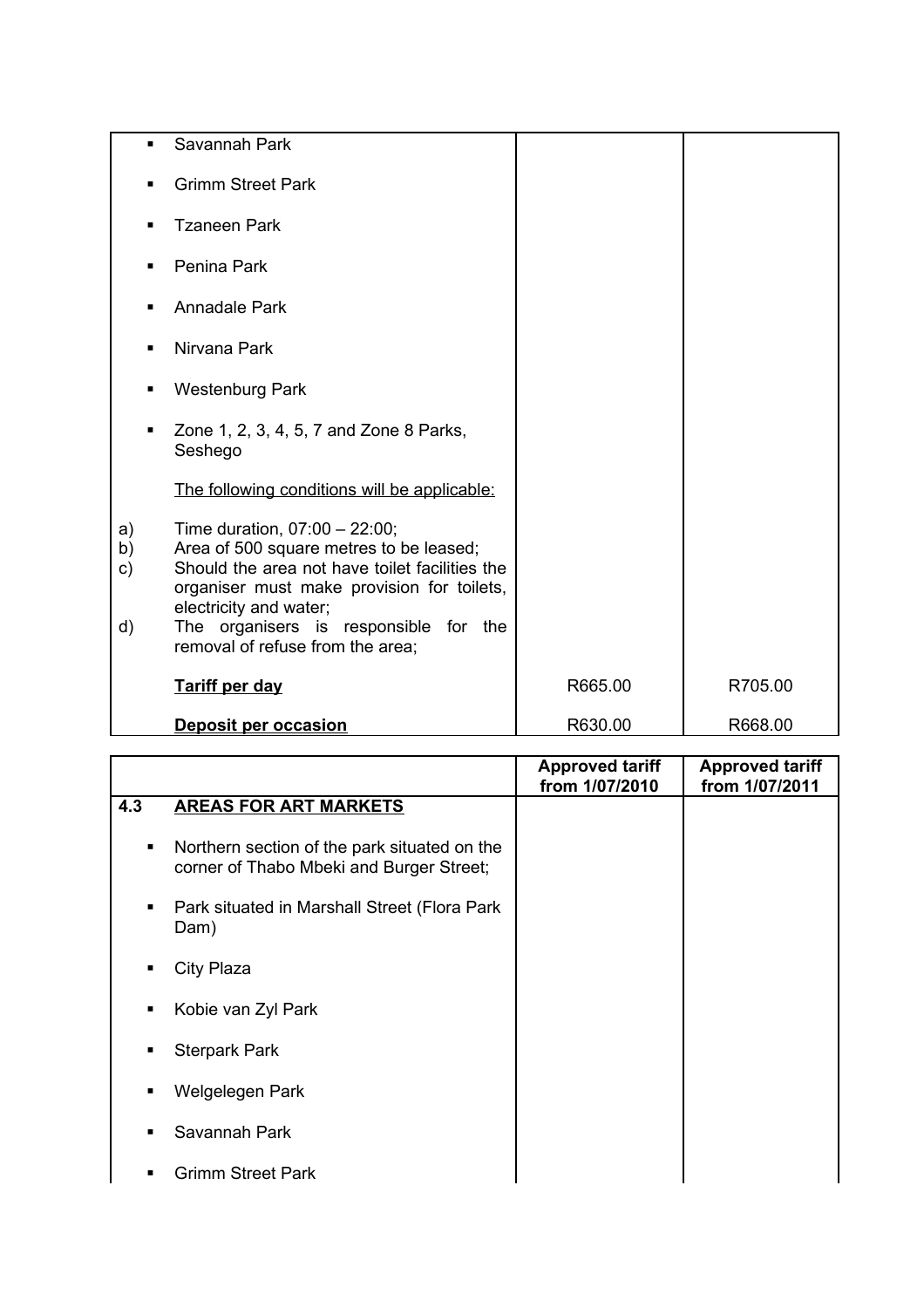| $-$ T-anos $-$<br>.וـ. – ר<br><b>яі в</b><br>∠aı<br>- |  |
|-------------------------------------------------------|--|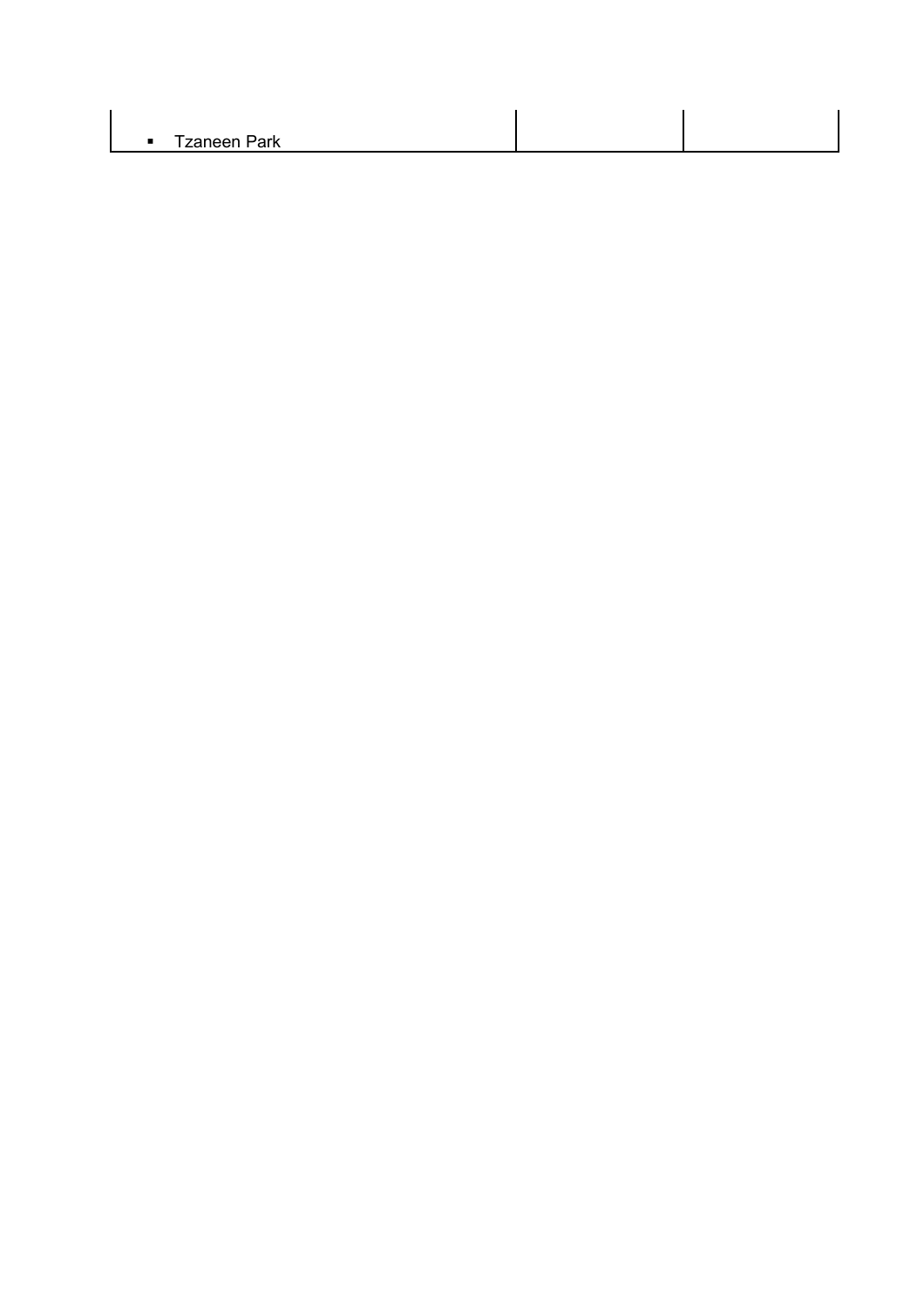| $\blacksquare$ | Penina Park                                                               |        |        |
|----------------|---------------------------------------------------------------------------|--------|--------|
| $\blacksquare$ | Annadale Park                                                             |        |        |
| ٠              | Nirvana Park                                                              |        |        |
| $\blacksquare$ | <b>Westenburg Park</b>                                                    |        |        |
| ٠              | Zone 1, 2, 3, 4, 5, 7 and Zone 8 Parks,<br>Seshego                        |        |        |
|                | The following conditions will be applicable:                              |        |        |
| i)             | No foodstuffs / vegetables may be sold<br>here;                           |        |        |
| ii)            | Maximum duration, 5 days;                                                 |        |        |
| iii)           | Exhibitions must provide their own toilet<br>facilities if not available; |        |        |
| iv)            | Area of 50 square meters to be leased;                                    |        |        |
| V)             | <b>Rental tariff per day</b>                                              | R43.00 | R45.00 |
| 4.4            | <b>STALLS AT PUBLIC MUNICIPAL</b><br><b>FUNCTIONS</b>                     |        |        |
|                | Per stall per day                                                         | R78.00 | R83.00 |

| 5.  | <b>GAME RESERVE / CARAVAN PARK</b>                                                                                                                                                                  | <b>Approved tariff</b><br>from 1/07/2010 | <b>Approved tariff</b><br>from 1/07/2011 |
|-----|-----------------------------------------------------------------------------------------------------------------------------------------------------------------------------------------------------|------------------------------------------|------------------------------------------|
| 5.1 | <b>ENTRANCE</b>                                                                                                                                                                                     |                                          |                                          |
| a)  | Per vehicle                                                                                                                                                                                         | R24.00                                   | R <sub>25.00</sub>                       |
|     | Per adult in vehicle                                                                                                                                                                                | R <sub>16.00</sub>                       | R <sub>17.00</sub>                       |
|     | Per person under the age of 18 in vehicle                                                                                                                                                           | R <sub>12.00</sub>                       | R <sub>13.00</sub>                       |
|     | <b>Entrance permit</b><br>A person may obtain a permit allowing<br>entrance to the facility. The validity of the<br>permit being from the $1st$ of July to $30th$ of<br>June of the following year. | R315.00                                  | R334.00                                  |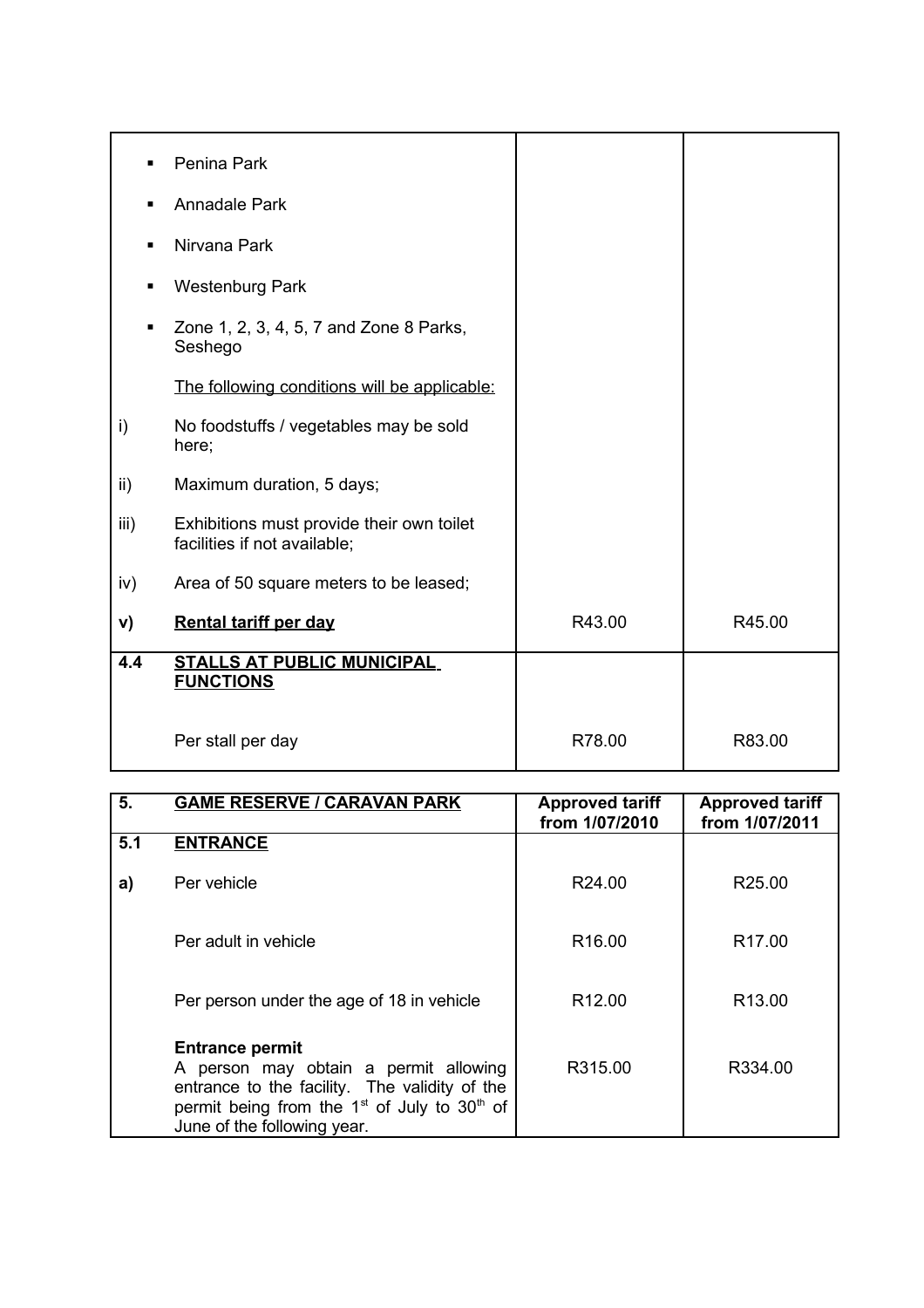| b)    | Persons entering the area on foot:<br>(Minimum 2 – maximum 20 per group)<br><b>Adults</b> | R16.00                                   | R <sub>17.00</sub>                       |
|-------|-------------------------------------------------------------------------------------------|------------------------------------------|------------------------------------------|
|       |                                                                                           |                                          |                                          |
|       | Children under the age of 18                                                              | R <sub>12.00</sub>                       | R <sub>13.00</sub>                       |
| C)    | <b>Entering the Game Reserve by horse</b><br>Per person with a maximum of 4 persons       | R22.00                                   | R23.00                                   |
|       |                                                                                           |                                          |                                          |
| d)    | <b>Entering the Game Reserve by bicycle</b><br>Per person with a minimum of 2 persons     | R22.00                                   | R23.00                                   |
|       |                                                                                           |                                          |                                          |
| e)    | <b>Guided walk of 4 hours</b><br>Per person over the age of 18 years                      | R45.00                                   | R48.00                                   |
|       | Per person under the age of 18 years                                                      | R <sub>25.00</sub>                       | R27.00                                   |
|       |                                                                                           |                                          |                                          |
| f)    | <b>School bus trips</b>                                                                   |                                          |                                          |
|       | Per school bus / visit                                                                    | R95.00                                   | R100.00                                  |
|       |                                                                                           |                                          |                                          |
| g)    | <b>Group bookings</b><br>schools and<br>All<br>nursery schools<br>in                      |                                          |                                          |
|       | Polokwane as well as old age Homes and                                                    |                                          |                                          |
|       | Organisations<br>which<br>include<br>Youth<br>Voortrekkers, Boy's Scouts, Girl Guide and  |                                          |                                          |
|       | church youth groups within the municipal                                                  |                                          |                                          |
|       | boundaries of Polokwane, may attain a year<br>ticket and on presentation thereof may gain |                                          |                                          |
|       | access to the facility for the period as from                                             |                                          |                                          |
|       | the $1st$ of July until $30th$ of June of the                                             |                                          |                                          |
|       | following year.<br>Cost of year-ticket per institution                                    | R438.00                                  | R464.00                                  |
|       |                                                                                           |                                          |                                          |
| 5.    | <b>ACCOMMODATION</b>                                                                      | <b>Approved tariff</b><br>from 1/07/2010 | <b>Approved tariff</b><br>from 1/07/2011 |
| 5.2   | <b>CARAVAN PARK</b>                                                                       |                                          |                                          |
| 5.2.1 | <b>Caravans</b>                                                                           |                                          |                                          |
|       | Caravan stands per night (12m x 12m in<br>size)                                           | R125.00                                  | R133.00                                  |

R95.00 R100.00

**5.2.2 Usage of caravan park by members of**

a) For a CSA member, when presenting his / her membership card when reserving a

campsite, per night.

**the Caravan Club of Southern Africa and Pensioners (Caravan or tent campsites)**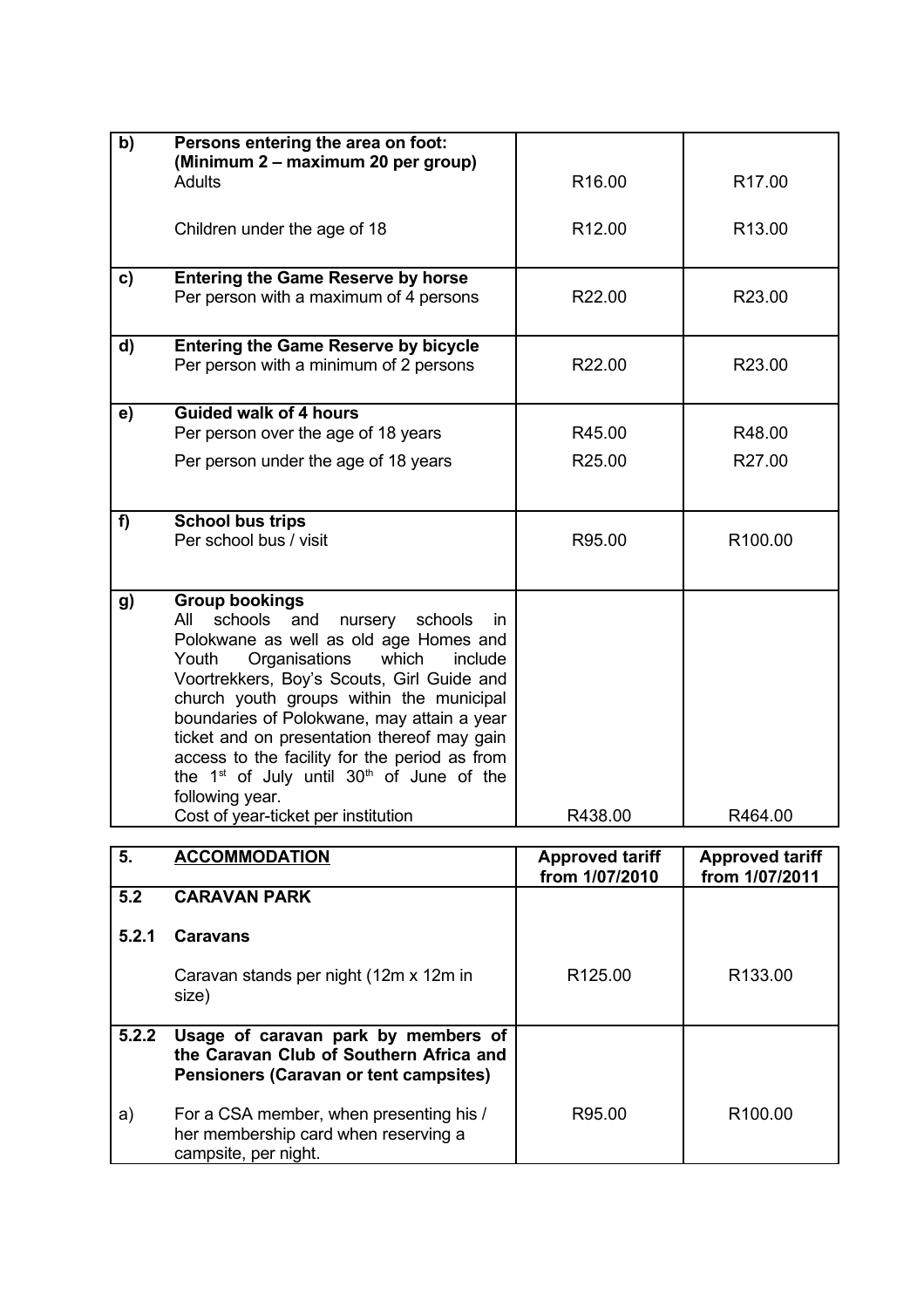| b)  | Group reservations arranged by CSA, per<br>caravan site, per night                                                                                                                                                                         | R95.00   | R100.00  |
|-----|--------------------------------------------------------------------------------------------------------------------------------------------------------------------------------------------------------------------------------------------|----------|----------|
| C)  | Pensioners, presenting their pension card<br>when making a reservation, per caravan<br>site, per night                                                                                                                                     | R95.00   | R100.00  |
| 5.3 | <b>TENT CAMPING SITES</b>                                                                                                                                                                                                                  |          |          |
|     | Tent camping site per site per night (12m x<br>12m in size)<br>Only 6 persons per tent is allowed                                                                                                                                          | R125.00  | R133.00  |
| 5.4 | <b>RONDAVELS</b>                                                                                                                                                                                                                           |          |          |
| a)  | Per 2 bed rondavel per 24 hour period or<br>part thereof                                                                                                                                                                                   | R278.00  | R295.00  |
| b)  | Per 4 bed rondavel per 24 hour period or<br>part thereof                                                                                                                                                                                   | R350.00  | R371.00  |
| C)  | Per 6 bed rondavel per 24 hour or part<br>thereof                                                                                                                                                                                          | R505.00  | R535.00  |
| d)  | Reservation and breakage deposit per<br>rondavel                                                                                                                                                                                           | R190.00  | R200.00  |
| e)  | An amount of R200-00 will be forfeited<br>should a reservation not be cancelled 5 days<br>in advance or a rondavel not be utilised, for<br>whatever reason.<br>Rondavels must be evacuated not later than<br>09:00 on the day of departure | R190.00  | R200.00  |
| f)  | Hiring of mattress<br>Per mattress per night                                                                                                                                                                                               | R43.00   | R4500    |
| g)  | 2-bed<br>rondavel<br><b>One</b><br>for<br>emergency<br>accommodation for Council employees only,<br>per month.<br>(maximum 2 persons for maximum of 30<br>days)                                                                            | R1380.00 | R1463.00 |
| 5.5 | <b>WASHING AND DRYING EQUIPMENT</b>                                                                                                                                                                                                        |          |          |
|     | Use of washing machine, per cycle                                                                                                                                                                                                          | R25.00   | R27.00   |
|     | Use of tumble dryer, per cycle                                                                                                                                                                                                             | R25.00   | R27.00   |
|     |                                                                                                                                                                                                                                            |          |          |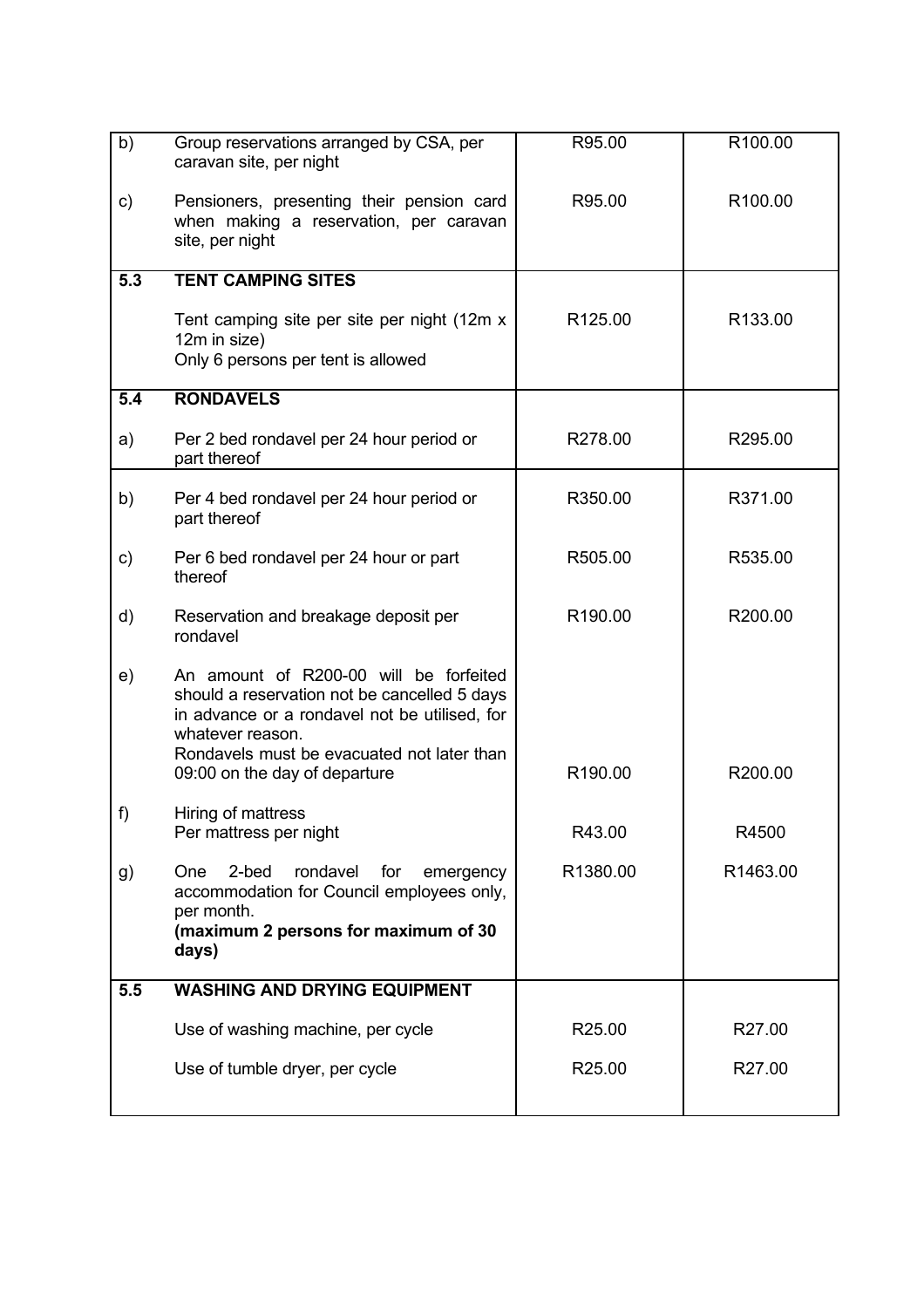| 5.6  | <b>WOOD SALES</b>                                                          | <b>Approved tariff</b><br>from 1/07/2010 | <b>Approved tariff</b><br>from 1/07/2011 |
|------|----------------------------------------------------------------------------|------------------------------------------|------------------------------------------|
| a)   | Per 8 kg bundles                                                           | R <sub>15.00</sub>                       | R <sub>17.00</sub>                       |
| b)   | Per bakkie load                                                            | R314.00                                  | R333.00                                  |
|      |                                                                            |                                          |                                          |
| 5.7  | <b>KUDU HOUSE</b>                                                          |                                          |                                          |
|      | Can accommodate 20 people                                                  |                                          |                                          |
|      | Reservation and breakage deposit                                           | R313.00                                  | R332.00                                  |
|      | Per 24 hour or part thereof:                                               |                                          |                                          |
|      | maximum of 6 persons                                                       | R628.00                                  | R664.00                                  |
|      | thereafter per person per night                                            | R65.00                                   | R69.00                                   |
| 5.8  | <b>DRIES ABRAHAMSE LAPA</b><br>$(09:00 - 24:00)$                           |                                          |                                          |
|      | Can accommodate 100 people                                                 |                                          |                                          |
|      | Reservation and breakage deposit                                           | R505.00                                  | R535.00                                  |
|      | Lease tariff per day                                                       | R563.00                                  | R597.00                                  |
| 5.9  | <b>LEASING OF COLD STORAGE</b>                                             |                                          |                                          |
|      | <b>FACILITIES</b>                                                          |                                          |                                          |
|      | Per carcass per day                                                        | R43.00                                   | R45.00                                   |
| 5.10 | <b>NIGHT DRIVES</b>                                                        |                                          |                                          |
| a)   | Per person over the age of 18                                              | R65.00                                   | R70.00                                   |
| b)   | Per person under the age of 18<br>accompanied by parents or legal guardian | R43.00                                   | R45.00                                   |
| c)   | Presentation of nature lectures for private<br>groups                      |                                          |                                          |
|      | Per person                                                                 | R130.00                                  | R138.00                                  |
| d)   | Presentation of one-day nature courses<br>Per person                       | R <sub>150.00</sub>                      | R <sub>159.00</sub>                      |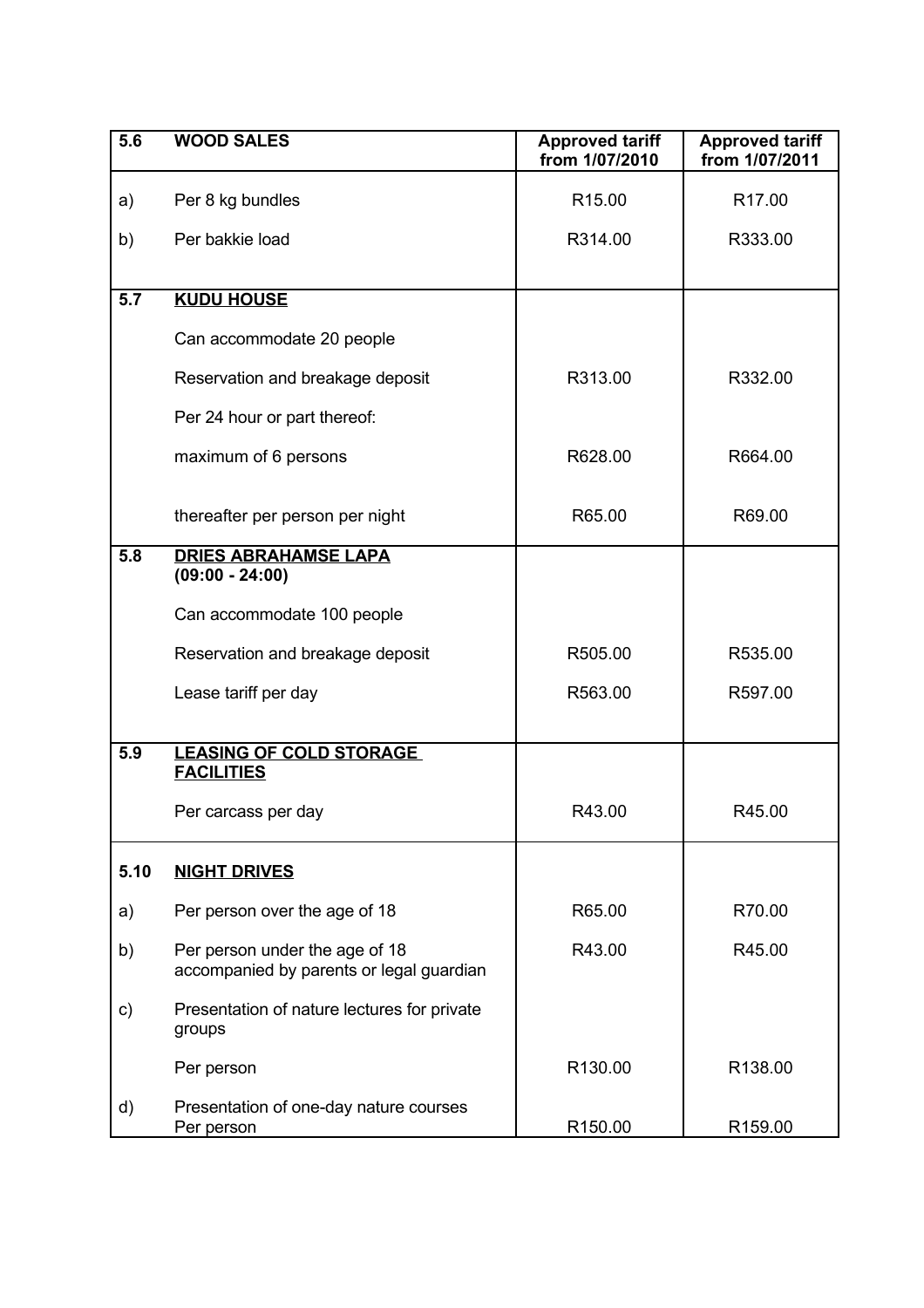| 6.  | <b>BIRD SANCTUARY</b>                                                                                                                                                                                                                                                                                                                                                                             | <b>Approved tariff</b><br>from 1/07/2010 | <b>Approved tariff</b><br>from 1/07/2011 |
|-----|---------------------------------------------------------------------------------------------------------------------------------------------------------------------------------------------------------------------------------------------------------------------------------------------------------------------------------------------------------------------------------------------------|------------------------------------------|------------------------------------------|
| 6.1 | <b>ENTRANCE</b><br>Only vehicles occupied by the aged or<br>permitted<br>disabled<br>persons<br>be<br>may<br>entrance.                                                                                                                                                                                                                                                                            |                                          |                                          |
| a)  | Per vehicle                                                                                                                                                                                                                                                                                                                                                                                       | R24.00                                   | R <sub>25.00</sub>                       |
| b)  | Persons entering the facility on foot:                                                                                                                                                                                                                                                                                                                                                            |                                          |                                          |
|     | Per adult                                                                                                                                                                                                                                                                                                                                                                                         | R <sub>16.00</sub>                       | R <sub>17.00</sub>                       |
|     | Per child under the age of 18 years                                                                                                                                                                                                                                                                                                                                                               | R <sub>12.00</sub>                       | R <sub>13.00</sub>                       |
| C)  | School bus trips - Per school bus / visit                                                                                                                                                                                                                                                                                                                                                         | R95.00                                   | R <sub>100.00</sub>                      |
| 6.2 | <b>GROUP RESERVATIONS</b>                                                                                                                                                                                                                                                                                                                                                                         |                                          |                                          |
|     | All schools and nursery schools within the<br>Polokwane municipal boundaries as well as<br>the old age homes, youth organisations that<br>include the Voortrekkers, Boys Scouts, Girl<br>Guides and church youth groups, may<br>purchase a yearly ticket, on presentation<br>gain access to the bird sanctuary for a<br>period from the $1st$ of July to $30th$ of June of<br>the following year. |                                          |                                          |
|     | Cost of a yearly ticket per institution                                                                                                                                                                                                                                                                                                                                                           | R438.00                                  | R464.00                                  |
|     | <b>LEASING OF THE LAPAS</b>                                                                                                                                                                                                                                                                                                                                                                       |                                          |                                          |
| 6.3 | <b>BARN OWL LAPA (NONNETJIES-UIL</b><br><b>LAPA)</b><br>$(07:00 - 19:00)$<br>Can accommodate 50 persons                                                                                                                                                                                                                                                                                           |                                          |                                          |
|     | Deposit                                                                                                                                                                                                                                                                                                                                                                                           | R125.00                                  | R <sub>133.00</sub>                      |
|     | Lease tariff per day                                                                                                                                                                                                                                                                                                                                                                              | R250.00                                  | R266.00                                  |
| 6.4 | <b>FISH EAGLE LAPA (VISAREND LAPA)</b><br>$(09:00 - 24:00)$<br>Can accommodate 150 persons                                                                                                                                                                                                                                                                                                        |                                          |                                          |
|     | Deposit                                                                                                                                                                                                                                                                                                                                                                                           | R500.00                                  | R530.00                                  |
|     | Lease tariff per day                                                                                                                                                                                                                                                                                                                                                                              | R625.00                                  | R663.00                                  |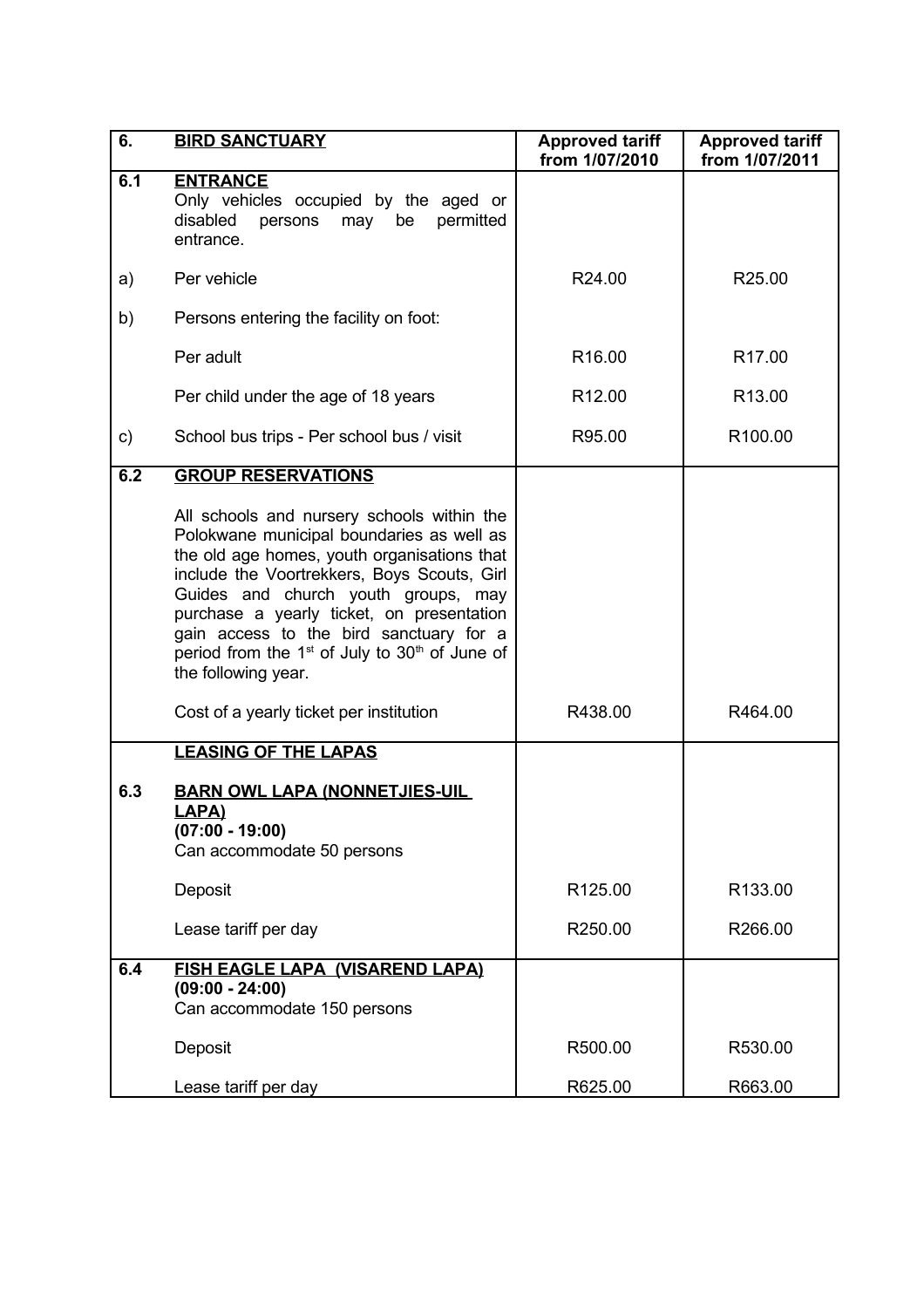| 6.5           | <b>GENERAL</b>                                                                          |                                    |                                    |
|---------------|-----------------------------------------------------------------------------------------|------------------------------------|------------------------------------|
| a)            | Presentation of nature lectures for private<br>groups                                   |                                    |                                    |
|               | Per person                                                                              | R38.00                             | R40.00                             |
| b)            | Wood sales                                                                              |                                    |                                    |
|               | Per 8 kg bundles                                                                        | R <sub>15.00</sub>                 | R <sub>16.00</sub>                 |
| $\mathsf{c})$ | Presentation of one-day nature courses                                                  |                                    |                                    |
|               | Per person                                                                              | R <sub>150.00</sub>                | R <sub>159.00</sub>                |
| $\mathsf{d}$  | Selling of game/ trophy and carcass                                                     | On tender to the<br>highest bidder | On tender to the<br>highest bidder |
| e)            | οf<br>tractor-drawn<br>(own<br>Lease<br>scraper<br>transport and excluding the tractor) | R250.00 per day                    | R265.00 per day                    |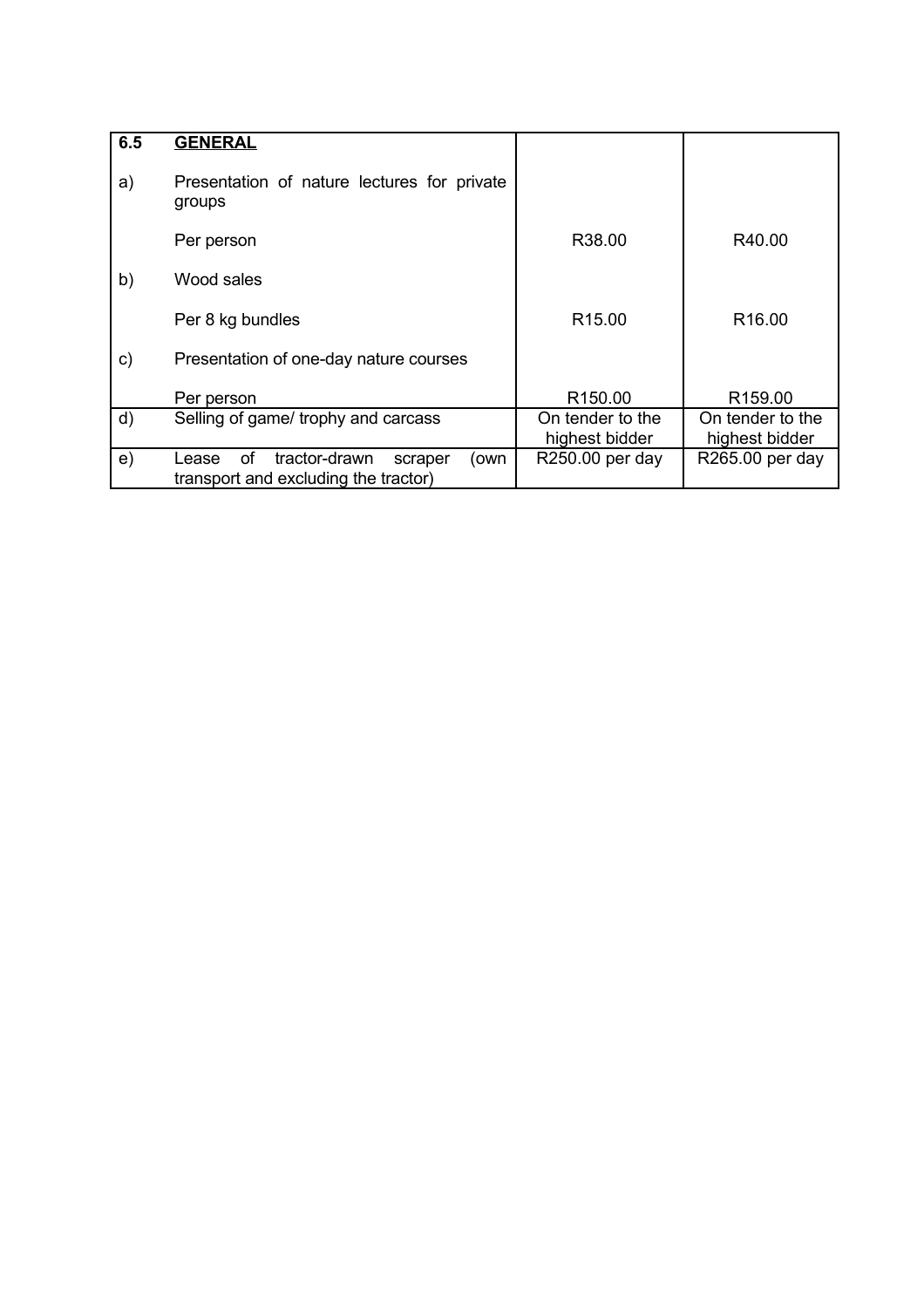### **SCHEDULE 8:**

#### **TARIFFS PAYABLE I.R.O. FIRE FIGHTING COURSES, DELIVERY OF FIRE, RESCUE AND SPECIAL SERVICES RENDERED: 2011/12**

The determined tariffs are as follows:

#### **COMMUNITY SAFETY SBU**

#### **FIRE SERVICES**

Tariffs for Courses

| <b>Course</b>                  | <b>Approved tariff from</b> | <b>Approved tariff from</b> |
|--------------------------------|-----------------------------|-----------------------------|
|                                | 1/07/2010                   | 1/07/2011                   |
| Fire Fighter 1                 | R3 292.00                   | R3 490.00                   |
| Fire Fighter 2                 | R1 318.00                   | R1400.00                    |
| <b>Hazmat Awareness</b>        | R462.00                     | R490.00                     |
| <b>Hazmat Operations</b>       | R724.00                     | R770.00                     |
| Dangerous goods transportation | R462.00                     | R490.00                     |
| First Aid level 1              | R594.00                     | R630.00                     |
| First Aid level 2              | R594.00                     | R630.00                     |
| First Aid level 3              | R724.00                     | R770.00                     |
| <b>Extinguisher course</b>     | R202.00                     | R215.00                     |
| Elementary course              | R594.00                     | R630.00                     |

Tariffs for Delivery of Fire, Rescue and Special Services Rendered

|                   | <b>Service</b>             | <b>Approved tariff from</b><br>1/07/2010 | <b>Approved tariff from</b><br>1/07/2011 |
|-------------------|----------------------------|------------------------------------------|------------------------------------------|
| 1. Call out fees: |                            |                                          |                                          |
|                   | <b>Hydraulic Platform</b>  | R202.00                                  | R215.00                                  |
|                   | Heavy Duty Pump            | R130.00                                  | R140.00                                  |
|                   | Medium Duty Pump           | R 107.00                                 | R 115.00                                 |
|                   | Light Duty Pump            | R 85.00                                  | R 90.00                                  |
|                   | <b>Rescue Tender</b>       | R 112.00                                 | R 120.00                                 |
|                   | <b>Water Tender</b>        | R 95.00                                  | R 100.00                                 |
|                   | Service Vehicle            | R 100.00                                 | R 110.00                                 |
|                   | <b>Mobile Control Unit</b> | R130.00                                  | R140.00                                  |

| 2. Service fees<br>hour or<br>per<br>part thereof: |                           | <b>Approved tariff from</b><br>1/07/2010 | <b>Approved tariff from</b><br>1/07/2011 |
|----------------------------------------------------|---------------------------|------------------------------------------|------------------------------------------|
|                                                    | <b>Hydraulic Platform</b> | R <sub>130.00</sub>                      | R140.00                                  |
|                                                    | Heavy Duty Pump           | R 100.00                                 | R 110.00                                 |
|                                                    | <b>Medium Duty Pump</b>   | R 80.00                                  | R 85.00                                  |
|                                                    | Light Duty Pump           | R 66.00                                  | R 70.00                                  |
|                                                    | Rescue Tender             | R 80.00                                  | R 85.00                                  |
|                                                    | <b>Water Tender</b>       | R 92.00                                  | R 100.00                                 |
|                                                    | Service Vehicle           | R40.00                                   | R 45.00                                  |
|                                                    | Mobile Control Unit       | R 119.00                                 | R 130.00                                 |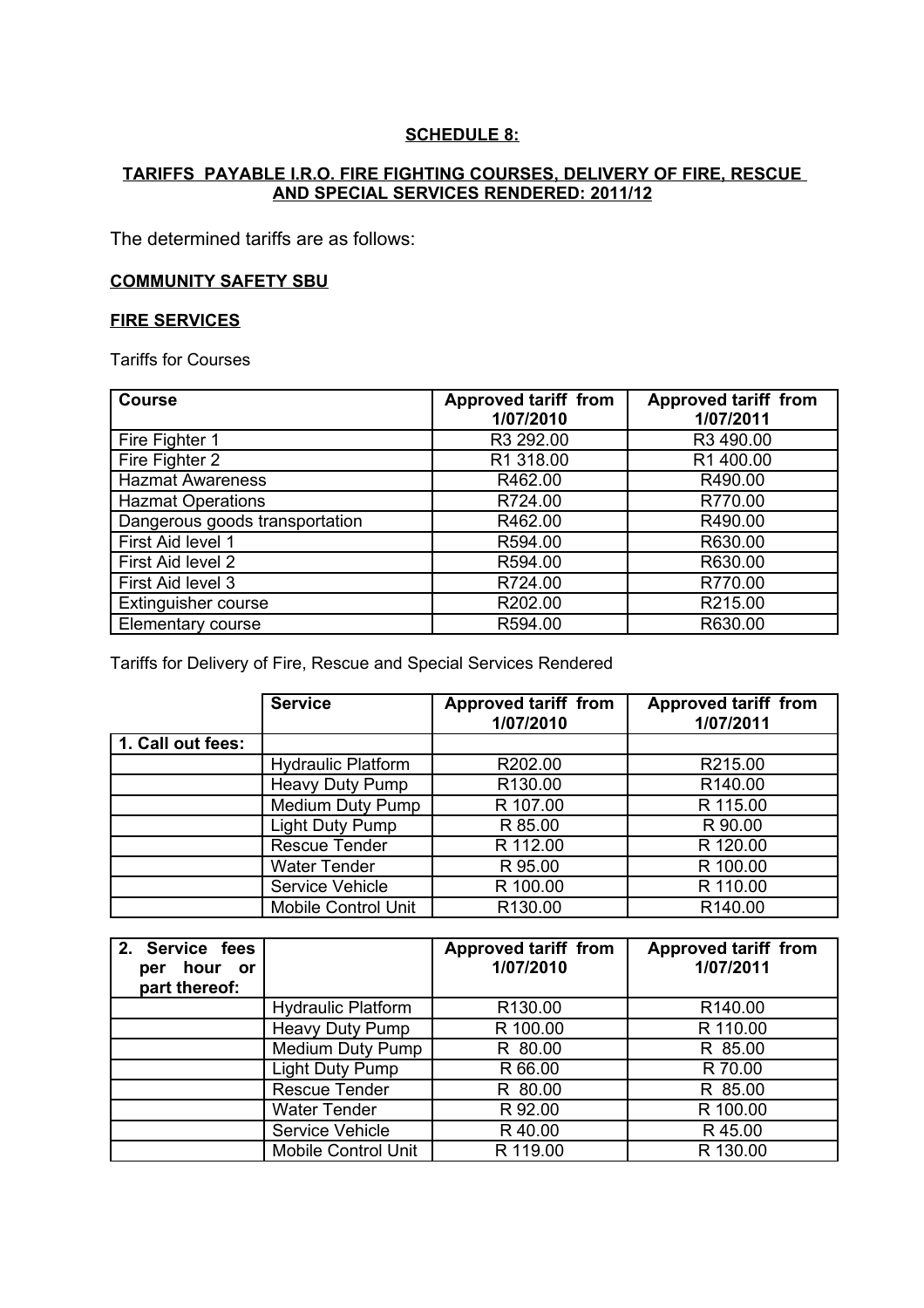|               | Officer                  | R40.00       | R 45.00      |
|---------------|--------------------------|--------------|--------------|
|               | Fire Fighter             | R 40.00      | R 45.00      |
|               |                          |              |              |
| 3. Travelling |                          |              |              |
|               | <b>Within Municipal</b>  | R4.00 per KM | R4.25 per KM |
|               | boundaries               |              |              |
|               | <b>Outside Municipal</b> | R8.00 per KM | R8.50 per KM |
|               | boundaries               |              |              |

# **Tariffs for Flammable Liquid Registrations**

| Spray rooms registrations                  | R239.00  | R255.00             |
|--------------------------------------------|----------|---------------------|
| Dry Cleaners                               | R239.00  | R <sub>255.00</sub> |
| <b>Bulk depot</b>                          | R528.00  | R560.00             |
| Inflammable liquid < 2500 L                | R188.00  | R200.00             |
| Inflammable liquid 2501-5000               | R210.00  | R225.00             |
| Inflammable liquid 5001-25000              | R225.00  | R240.00             |
| Inflammable liquid 25001 >                 | R329.00  | R350.00             |
|                                            |          |                     |
| <b>Fines</b>                               |          |                     |
| For transgressing activities as stipulated |          |                     |
| in the Fire Brigade Act                    |          |                     |
| 1 <sup>st</sup> transgression              | R281.00  | R300.00             |
| $2nd$ transgression                        | R562.00  | R600.00             |
| Thereafter                                 | R1686.00 | R1800.00            |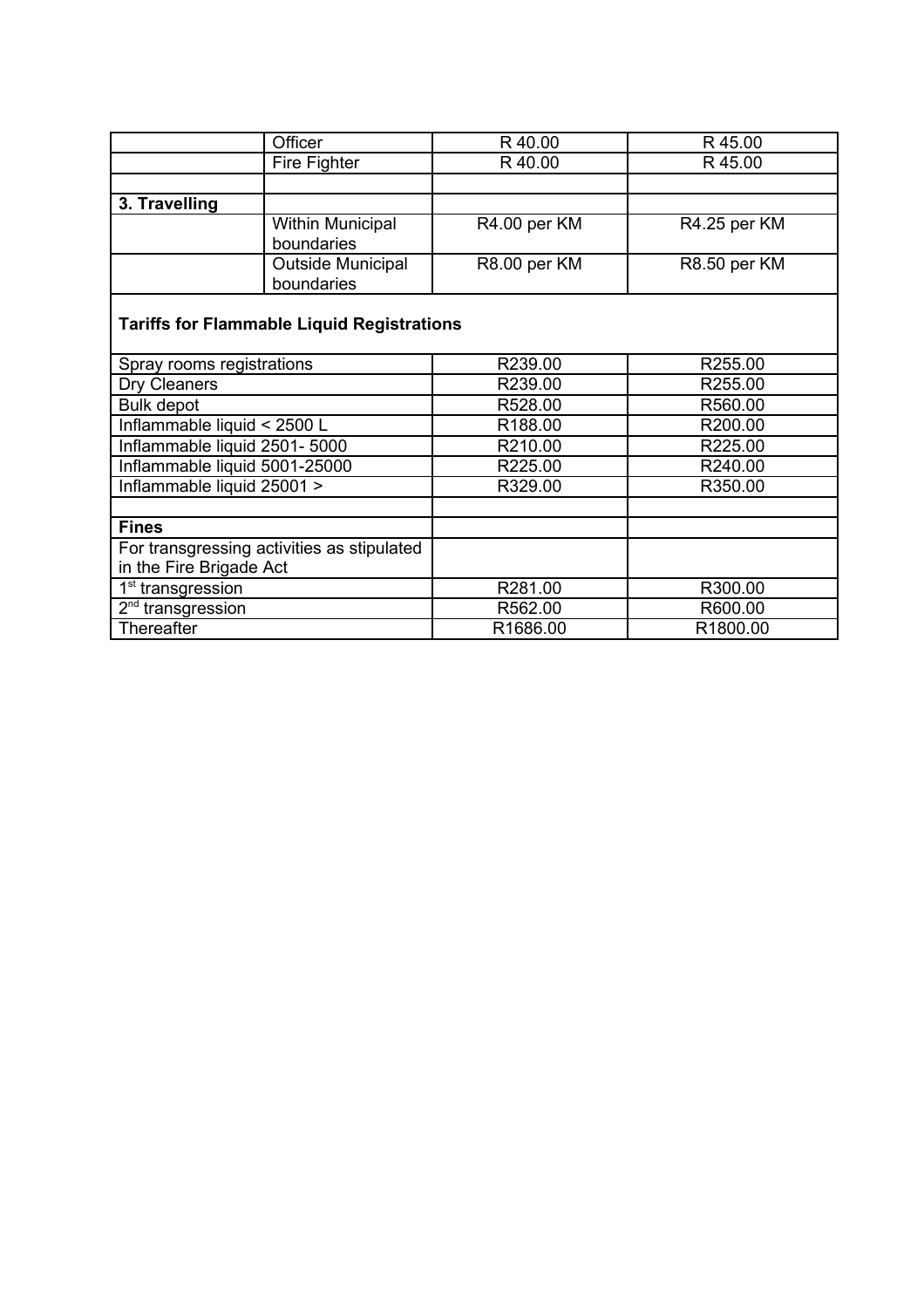## **SCHEDULE 9:**

## **TARIFFS PAYABLE I.R.O. TRAFFIC & LICENSING FEES, TRAFFIC ESCORT SERVICES, MOTOR AND ANIMAL POUND FEES AND OTHER GENERAL CHARGES: 2011/12**

The determined tariffs are as follows:

## **TRAFFIC AND LICENCES SBU**

|               | <b>Services Rendered</b>                      | Approved tariff                  | <b>Approved tariff</b>               |
|---------------|-----------------------------------------------|----------------------------------|--------------------------------------|
|               |                                               | from 1/07/2010                   | from 1/07/2011                       |
| $\mathbf 1$ . | <b>Traffic Fees</b>                           |                                  | Tariffs will remain as determined by |
|               |                                               | the Provincial Dept of Transport |                                      |
| 2.            | <b>License Fees</b>                           |                                  | Tariffs will remain as determined by |
|               |                                               |                                  | the Provincial Dept of Transport     |
|               | The tariffs includes but are not limited to:  | (NATIS)                          |                                      |
|               | <b>Traffic fines</b>                          |                                  |                                      |
|               | Duplicate public motor vehicle clearance      |                                  |                                      |
|               | receipt                                       |                                  |                                      |
|               | Duplicate public motor vehicle                |                                  |                                      |
|               | clearance certificate (disc)                  |                                  |                                      |
|               | Furnishing of information<br>٠                |                                  |                                      |
|               | <b>Instructor Certificates</b>                |                                  |                                      |
|               |                                               |                                  |                                      |
|               | Application and issue of drivers license<br>٠ |                                  |                                      |
|               | Application and issue of roadworthy           |                                  |                                      |
|               | Certificates                                  |                                  |                                      |
|               |                                               |                                  |                                      |
| 3.            | <b>Traffic Escort Services</b>                |                                  |                                      |
|               | <b>Funerals</b>                               | R324.00                          | R345.00                              |
|               | (Deposit) Sporting Activities                 | R753.00                          | R800.00                              |
|               | <b>Sporting Activities</b>                    | R688.00 +                        | R730.00 +                            |
|               |                                               | R250.00 per                      | R265.00 per hour                     |
|               |                                               | hour                             |                                      |
|               | Abnormal Load                                 | R324.00                          | R345.00                              |
|               | Any other event                               | R650.00                          | R690.00                              |
|               |                                               |                                  |                                      |
| 4.            | Motor vehicle pound fees                      |                                  |                                      |
|               |                                               |                                  |                                      |

The following tariffs will be applicable after impoundment of a vehicle and proof of ownership shall be required before releasing the vehicle from the pound.

| 4.1 | <b>Pounding fees</b>                              |                    |                     |
|-----|---------------------------------------------------|--------------------|---------------------|
|     | For the first 8 hours per vehicle:                | Free               | of   Free of charge |
|     |                                                   | charge             |                     |
|     | For the next 16 hours up to 24 hours: Release fee | 560.00             | 595.00              |
|     | per vehicle                                       |                    |                     |
|     | For every hour after 24 hours: Release fee per    |                    |                     |
|     | vehicle                                           |                    |                     |
|     | Light motor vehicle                               | R <sub>12.00</sub> | R <sub>13.00</sub>  |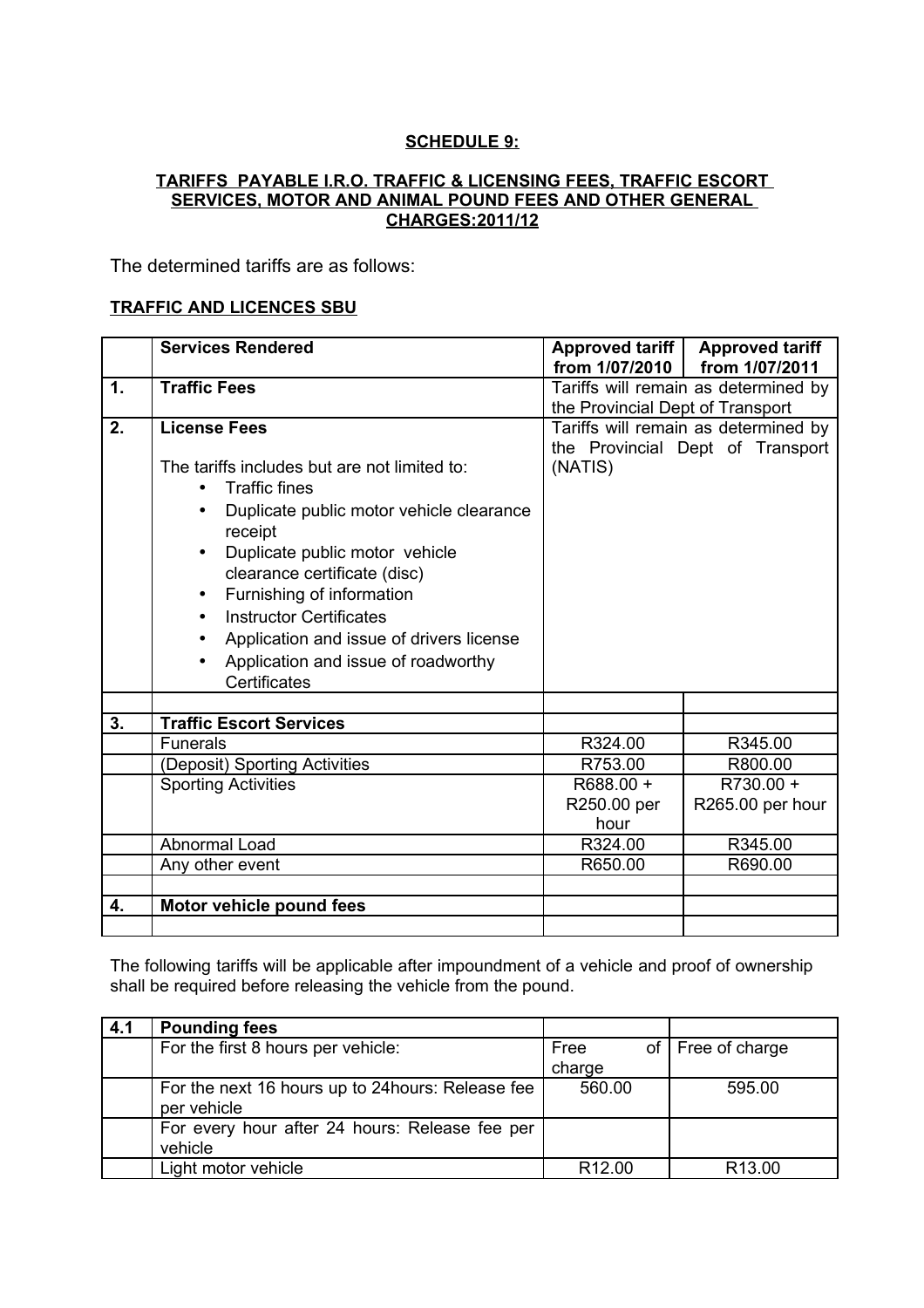|     | Light delivery vehicle                                                | R23.00             | R25.00              |
|-----|-----------------------------------------------------------------------|--------------------|---------------------|
|     | <b>Minibus</b>                                                        | R56.00             | R60.00              |
|     | <b>Midibus</b>                                                        | R78.00             | R83.00              |
|     | <b>Bus</b>                                                            | R111.00            | R118.00             |
|     | <b>Bus train</b>                                                      | R167.00            | R <sub>177.00</sub> |
|     | <b>Truck</b>                                                          | R145.00            | R154.00             |
|     | Half truck                                                            | R123.00            | R130.00             |
|     |                                                                       |                    |                     |
| 5.  | <b>Animal pound fees</b>                                              |                    |                     |
| 5.1 | <b>Pound fees</b>                                                     |                    |                     |
|     | Bovine animals                                                        |                    |                     |
|     | Large stock per head per day                                          | R56.00             | R59.00              |
|     | Small stock per head per day                                          | R34.00             | R36.00              |
|     |                                                                       |                    |                     |
| 5.2 | <b>Tending fees</b>                                                   |                    |                     |
|     | Large stock per head per day                                          | R23.00             | R25.00              |
|     | Small stock per head per day                                          | R <sub>12.00</sub> | R13.00              |
|     |                                                                       |                    |                     |
| 5.3 | Fees for dipping, dressing and treating                               |                    |                     |
|     | Large stock per head per day                                          |                    |                     |
|     | Dipping or spraying                                                   | R6.50              | R6.90               |
|     | <b>Dressing</b>                                                       | R4.50              | R4.80               |
|     | Inoculating                                                           | R6.50              | R6.90               |
|     | Medicine                                                              | Actual cost +      | Actual cost + 20%   |
|     |                                                                       | 20%                |                     |
|     | Small stock per head per day                                          |                    |                     |
|     | Dipping or spraying                                                   | R4.50              | R4.80               |
|     | <b>Dressing</b>                                                       | R <sub>3.50</sub>  | R3.70               |
|     | Inoculating                                                           | R3.50              | R3.70               |
|     | Medicine                                                              | Actual cost +      | Actual cost + 20%   |
|     |                                                                       | 20%                |                     |
|     |                                                                       |                    |                     |
|     |                                                                       |                    |                     |
|     |                                                                       |                    |                     |
| 5.4 | <b>Trespass fees</b>                                                  |                    |                     |
|     | Large stock per head per day                                          |                    |                     |
|     | On fenced land                                                        | R34.00             | R36.00              |
|     | On unfenced land                                                      | R23.00             | R25.00              |
|     | On grazing land                                                       | R56.00             | R59.00              |
|     | Small stock per head per day                                          |                    |                     |
|     | On fenced land                                                        | R23.00             | R25.00              |
|     | On unfenced land                                                      | R34.00             | R36.00              |
|     | On grazing land                                                       | R34.00             | R36.00              |
|     |                                                                       |                    |                     |
| 5.5 | <b>Transport fee</b>                                                  |                    |                     |
|     | Will be determined by the distance the animal (s)                     | Distance x AA      | Distance x AA Rate  |
|     | shall be transported up to its destination.                           | Rate               |                     |
|     |                                                                       |                    |                     |
| 6.  | <b>Advertisement fees</b>                                             |                    |                     |
|     | Posters: per poster per day                                           | R3.50              | R3.70               |
|     | Banners: per banner per 21 days                                       | R111.00            | R118.00             |
|     | Pamphlets per 1000                                                    | R23.00             | R25.00              |
|     | Trailers: per trailer per month<br>Estate agents: per agent per month | R224.00<br>R335.00 | R237.00<br>R355.00  |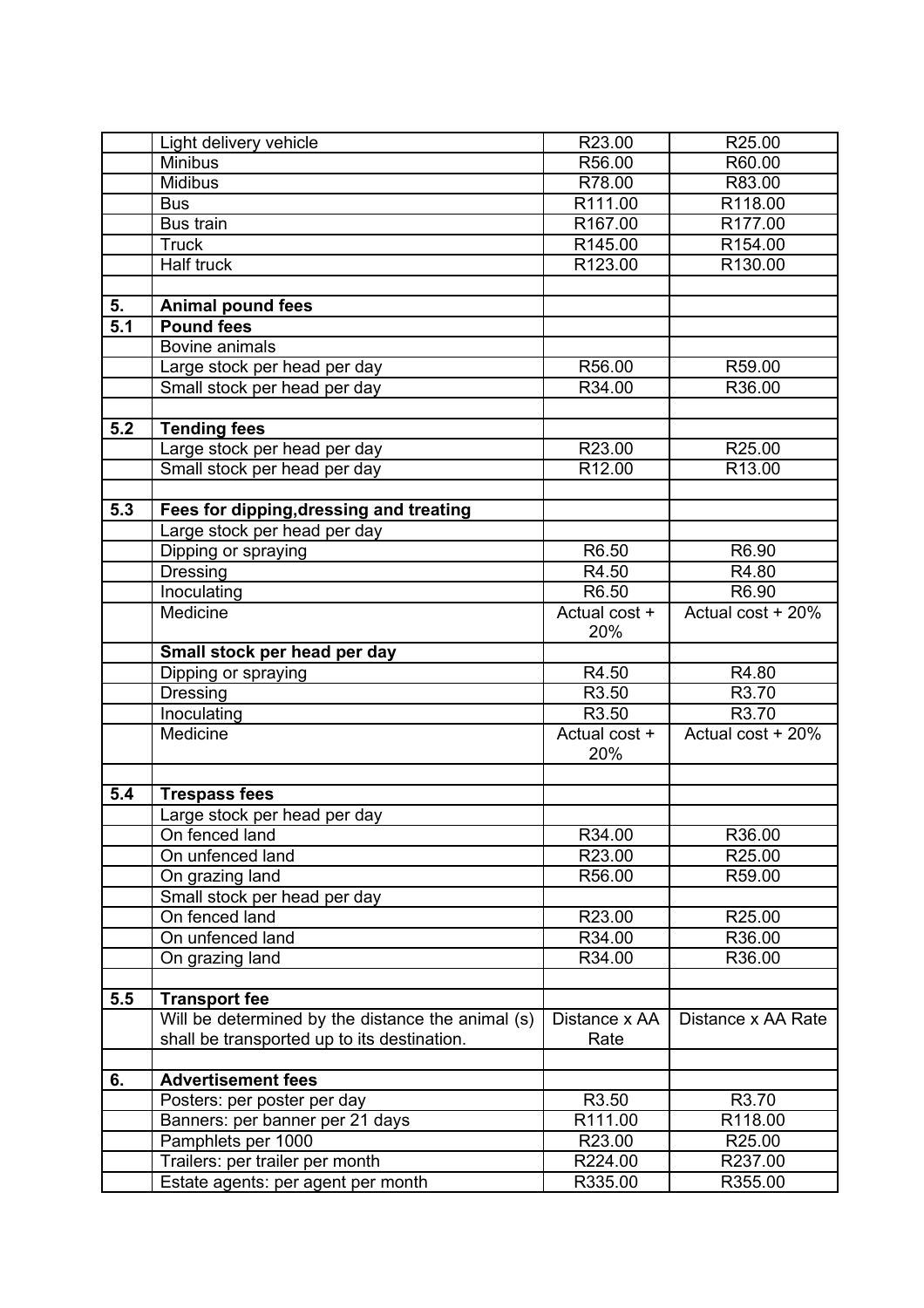| <b>General charges</b>                         |                   |                   |
|------------------------------------------------|-------------------|-------------------|
| Accident Reports: per report                   | R <sub>6.50</sub> | R <sub>6.90</sub> |
| Rent of Auditorium per day                     | R265.00           | R280.00           |
| Law enforcement training per person per course | R560.00           | R595.00           |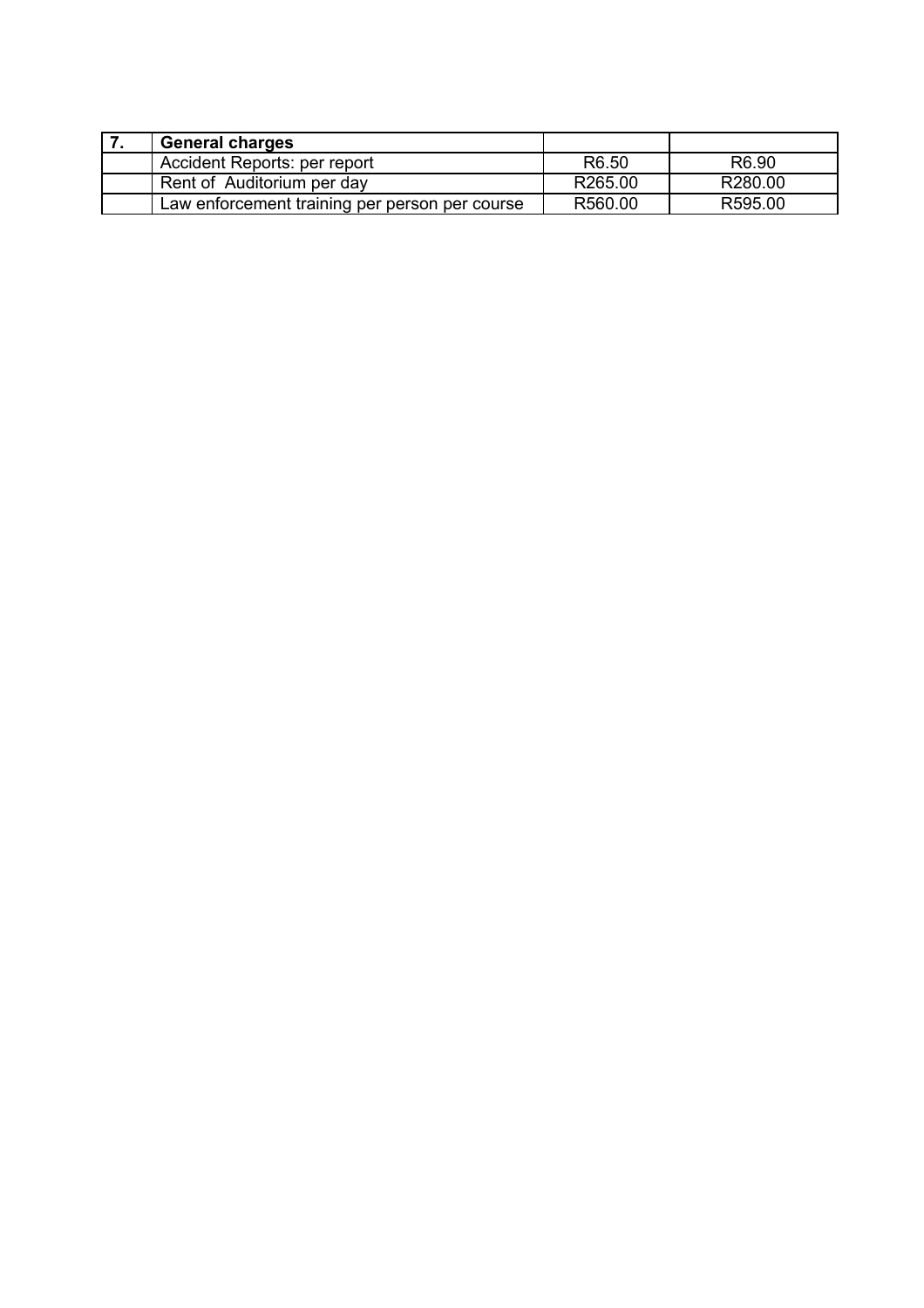## **SCHEDULE 10:**

#### **TARIFFS PAYABLE I.R.O. DANIE HOUGH CULTURE CENTRE FACILITIES, ALL ACTIVITIES ROOMS, BAKONE MALAPA OPEN AIR MUSEUM ENTRANCE FEES & CONFERENCE & "BOMA" FACILITIES& LIBRARIES: 2011/12**

The determined tariffs are as follows:

#### **CULTURAL SERVICES SBU**

#### **DANIE HOUGH CULTURE CENTRE FACILITIES**

#### **AUDITORIUM**

| <b>Services Rendered</b>   | <b>Approved tariff</b><br>from 1/07/2010 | <b>Approved tariff</b><br>from 1/07/2011 |
|----------------------------|------------------------------------------|------------------------------------------|
| Rent - Standard Day Tariff |                                          |                                          |
| Monday - Thursday          | R595.00                                  | R630.00                                  |
| Friday                     | R790.00                                  | R840.00                                  |
| Saturday                   | R790.00                                  | R840.00                                  |
|                            |                                          |                                          |
| Deposit                    | R560.00                                  | R600.00                                  |

## **AUDIO – VISUAL EQUIPMENT**

| Overhead       | projector, | television, | video                 | cassette              | R <sub>125</sub> -00 | R <sub>133</sub> -00 |
|----------------|------------|-------------|-----------------------|-----------------------|----------------------|----------------------|
| recorder, etc. |            |             |                       |                       |                      |                      |
| Data Projector |            |             | R <sub>1250</sub> -00 | R <sub>1325</sub> -00 |                      |                      |

#### **KITCHEN/ FOYER FOR CATERING**

| Rent - Standard Day Tariff |         |         |
|----------------------------|---------|---------|
| Monday - Saturday          | R400.00 | R425.00 |
|                            |         |         |
| Deposit                    | R265-00 | R280-00 |

## **FOYER FOR EXHIBITIONS**

| Rent - Standard Day Tariff |         |                     |
|----------------------------|---------|---------------------|
| Monday - Saturday          | R400.00 | R425.00             |
|                            |         |                     |
| Deposit                    | R265.00 | R <sub>280.00</sub> |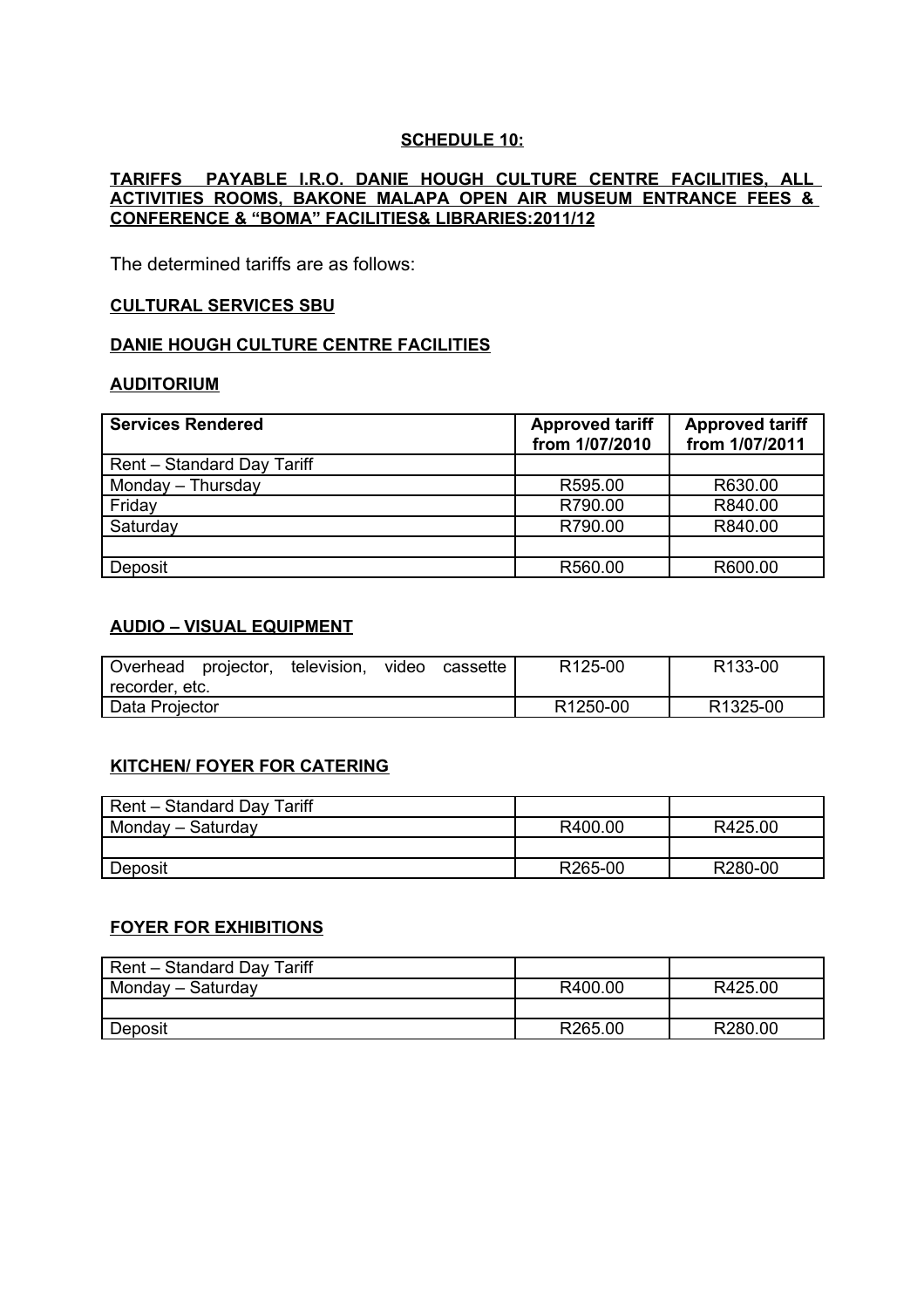# **ALL ACTIVITIES ROOMS**

| Rent - Standard Day Tariff |         |         |
|----------------------------|---------|---------|
| Monday – Saturday          | R400.00 | R425.00 |
| Deposit                    | R265.00 | R280.00 |

## **BAKONE MALAPA CONFERENCE AND 'BOMA' FACILITIES**

| ' Rent                                      |         |         |
|---------------------------------------------|---------|---------|
| Monday – Thursday per day during office hrs | R285.00 | R302.00 |
| $(8:00 - 16:30)$                            |         |         |
| Friday – Sunday and after 16:30 weekdays    | R380.00 | R403.00 |

## **BAKONE MALAPA ENTRANCE FEES**

| lulls  | $\overline{a}$ | 0C   |
|--------|----------------|------|
| ∼~     | --             | ∩ר   |
| ∩hila… | $\sim$         | nn   |
| r≏r    | --             | ָ הר |

## **LIBRARY FEES**

| 1.    | <b>MEMBERSHIP FEES</b>                                                                                                                              |                                          |                                          |
|-------|-----------------------------------------------------------------------------------------------------------------------------------------------------|------------------------------------------|------------------------------------------|
|       |                                                                                                                                                     | <b>Approved tariff</b><br>from 1/07/2010 | <b>Approved tariff</b><br>from 1/07/2011 |
| 1.1   | <b>Deposit</b>                                                                                                                                      |                                          |                                          |
|       |                                                                                                                                                     |                                          |                                          |
|       | For any person/family without a current<br>Municipal account at the Polokwane<br>Municipality.                                                      | R112.00                                  | R120.00                                  |
|       |                                                                                                                                                     |                                          |                                          |
| 1.2   | <b>Membership fees</b>                                                                                                                              |                                          |                                          |
|       |                                                                                                                                                     |                                          |                                          |
|       | Per adult, per year                                                                                                                                 | R 56.00                                  | R 60.00                                  |
|       | Per child, per year                                                                                                                                 | R 28.00                                  | R 30.00                                  |
|       |                                                                                                                                                     |                                          |                                          |
| 1.2.1 | Membership fees and deposit are payable in<br>advance. Membership is valid for a<br>period of 12 months from the date of<br>application or renewal. |                                          |                                          |
| 1.2.2 | No refund of membership fees will be made<br>early<br>cancellation<br>of<br>the<br>at<br>membership.                                                |                                          |                                          |
| 1.2.3 | Pensioners above 65 or persons receiving a<br>social pension are condoned from<br>membership fees, if sufficient proof is<br>submitted.             |                                          |                                          |
| 1.2.4 | Pensioners without a current municipal<br>account, will pay the<br>prescribed<br>deposit.                                                           |                                          |                                          |
|       |                                                                                                                                                     |                                          |                                          |
| 2.    | <b>USER FEES (payable in advance)</b>                                                                                                               |                                          |                                          |
|       |                                                                                                                                                     |                                          |                                          |
| (i)   | Inter-library loan, per book request                                                                                                                | R 45.00                                  | R 48.00                                  |
|       | Inter-library loan, photocopies as per SAIS                                                                                                         |                                          |                                          |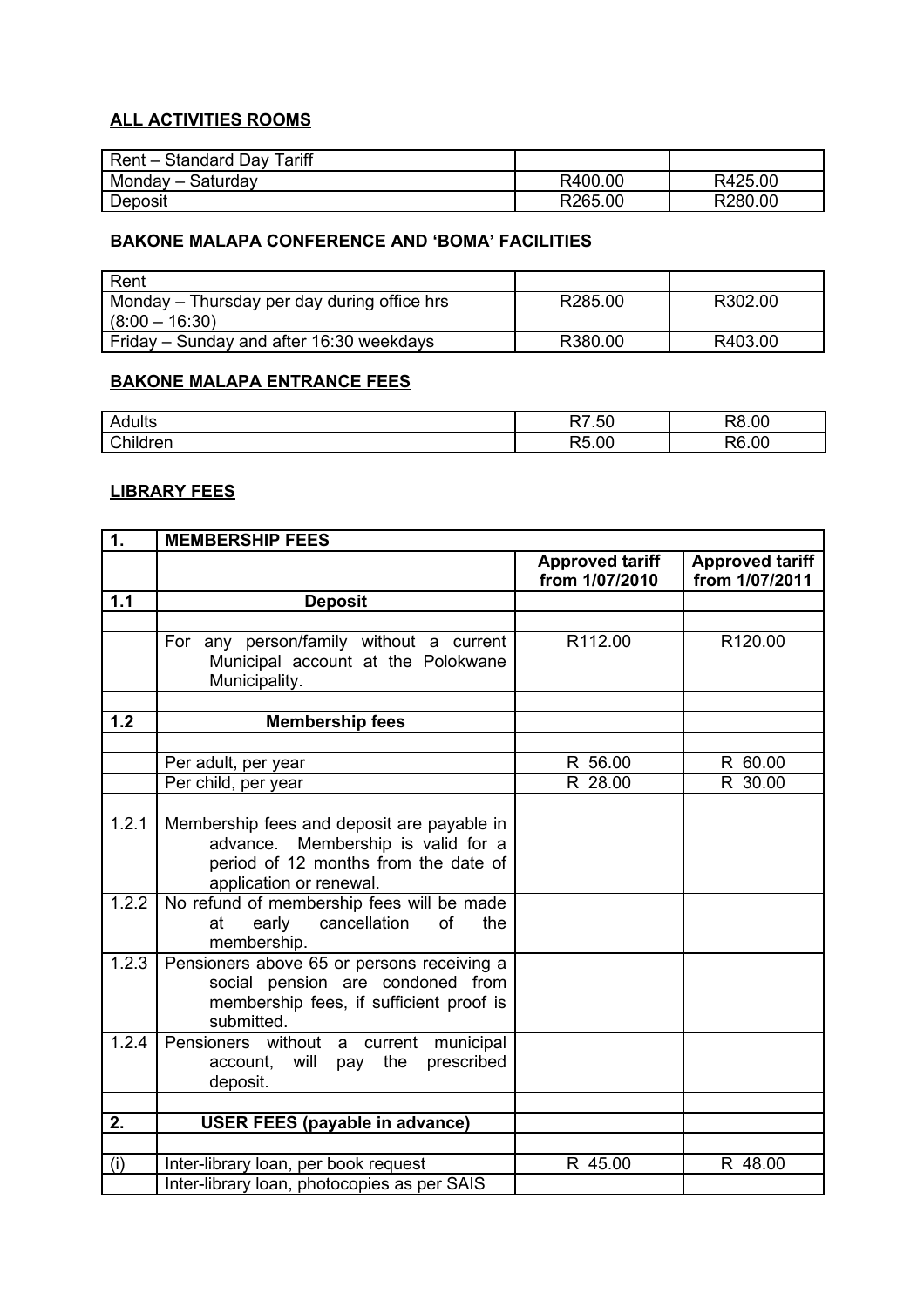| . .<br>_______ |  |  |
|----------------|--|--|
|----------------|--|--|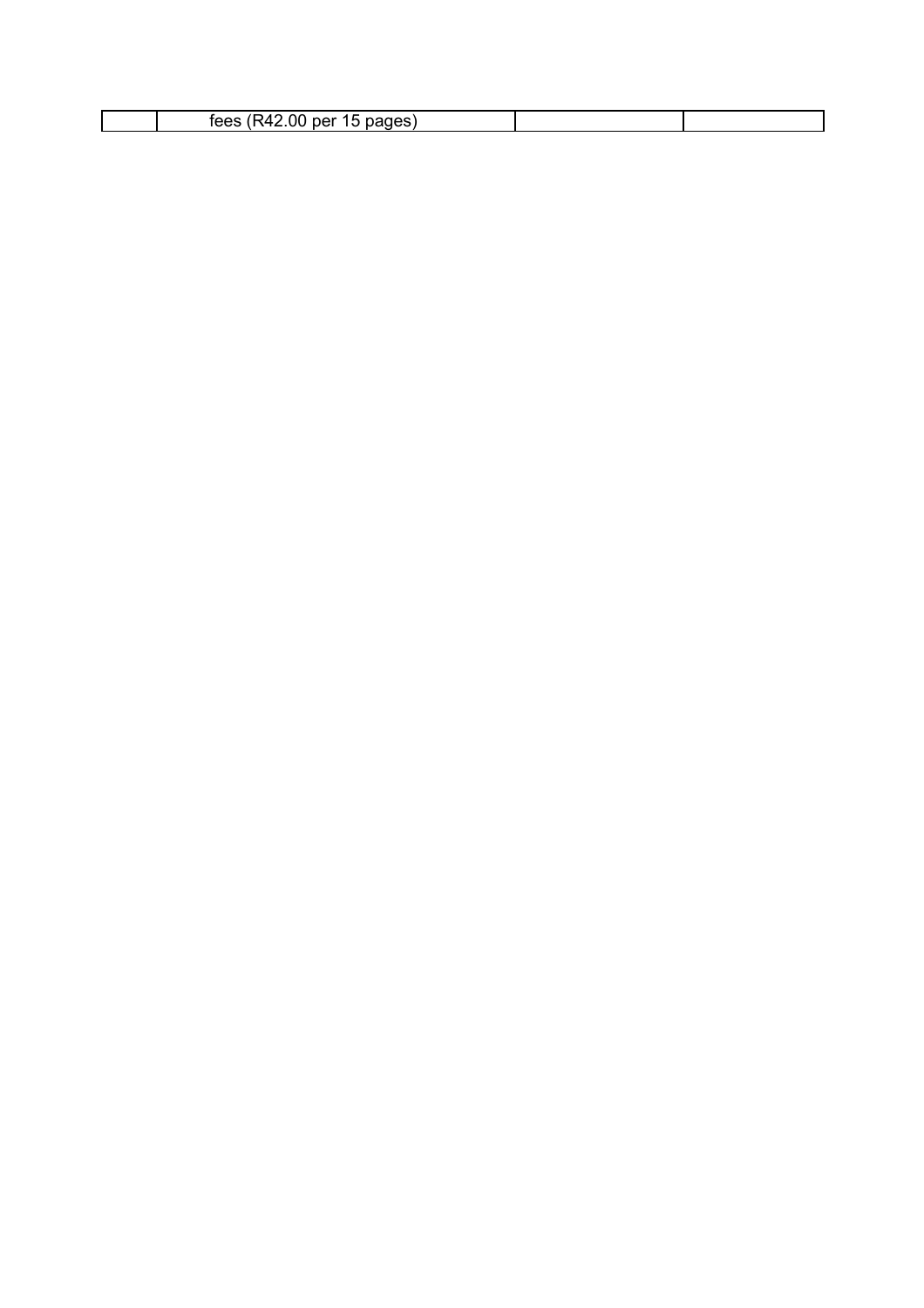| (ii)   | Special request, per request                                                                                                                             | R.<br>7.50             | R<br>8.00              |
|--------|----------------------------------------------------------------------------------------------------------------------------------------------------------|------------------------|------------------------|
| (iii)  | Compact discs, per loan                                                                                                                                  | 4.50<br>R              | 5.00<br>R              |
| (iv)   | Video/DVD, per loan                                                                                                                                      | 9.50<br>R              | 10.00<br>R             |
| (v)    | Books on tape, per loan                                                                                                                                  | R 11.50                | R 12.00                |
| (vi)   | <b>Blindlib</b>                                                                                                                                          | Free                   | Free                   |
| (vii)  | Photocopies A4, each<br>Photocopies A3, each                                                                                                             | 1.00<br>R<br>2.00<br>R | 1.00<br>R<br>2.00<br>R |
|        | Colour (when available)                                                                                                                                  | 5.00<br>R              | 5.00<br>R              |
| (viii) | Printouts (database/internet), as (vii)                                                                                                                  |                        |                        |
| 3.     | <b>FINES</b>                                                                                                                                             |                        |                        |
| (i)    | Per overdue book, per week or part thereof                                                                                                               | 2.00<br>R              | R<br>3.00              |
| (ii)   | Per overdue record/compact disc/art print/<br>video per week or part thereof                                                                             | 3.00<br>R.             | 4.00<br>R.             |
| (iii)  | Loss of plastic cover, per cover                                                                                                                         | R 5.50                 | R 6.00                 |
| (iv)   | Reference/Study Collection, per item, per<br>day                                                                                                         | R 2.00                 | R 3.00                 |
| (v)    | Replacement of membership card                                                                                                                           | R 17.00                | R 18.00                |
| 4.     | ADMINISTRATION COSTS REGARDING<br><b>RECOVERY</b><br><b>THE</b><br><b>OF</b><br><b>OVERDUE/LOST/DAMAGED</b><br><b>LIBRARY MATERIAL</b>                   |                        |                        |
| (i)    | Reminder (Letter/e-mail/SMS)                                                                                                                             | R 4.50                 | R 5.00                 |
| (ii)   | Registered letter                                                                                                                                        | R 19.00                | R 20.00                |
| (iii)  | Placement on Municipal service account                                                                                                                   | R44.50                 | R47.00                 |
| (iv)   | Further action : (ii) and (iii) plus real<br>expenses incurred                                                                                           |                        |                        |
| 6.     | <b>LOST/DAMAGED</b><br><b>BOOKS/</b><br><b>OTHER</b><br><b>LIBRARY MATERIAL</b>                                                                          |                        |                        |
| (i)    | Replace at current publisher/trade price                                                                                                                 |                        |                        |
| (ii)   | If publishers prices are not obtainable e.g.<br>book out of print, replace at average<br>replacement value for<br>applicable<br>category as per Table 1: |                        |                        |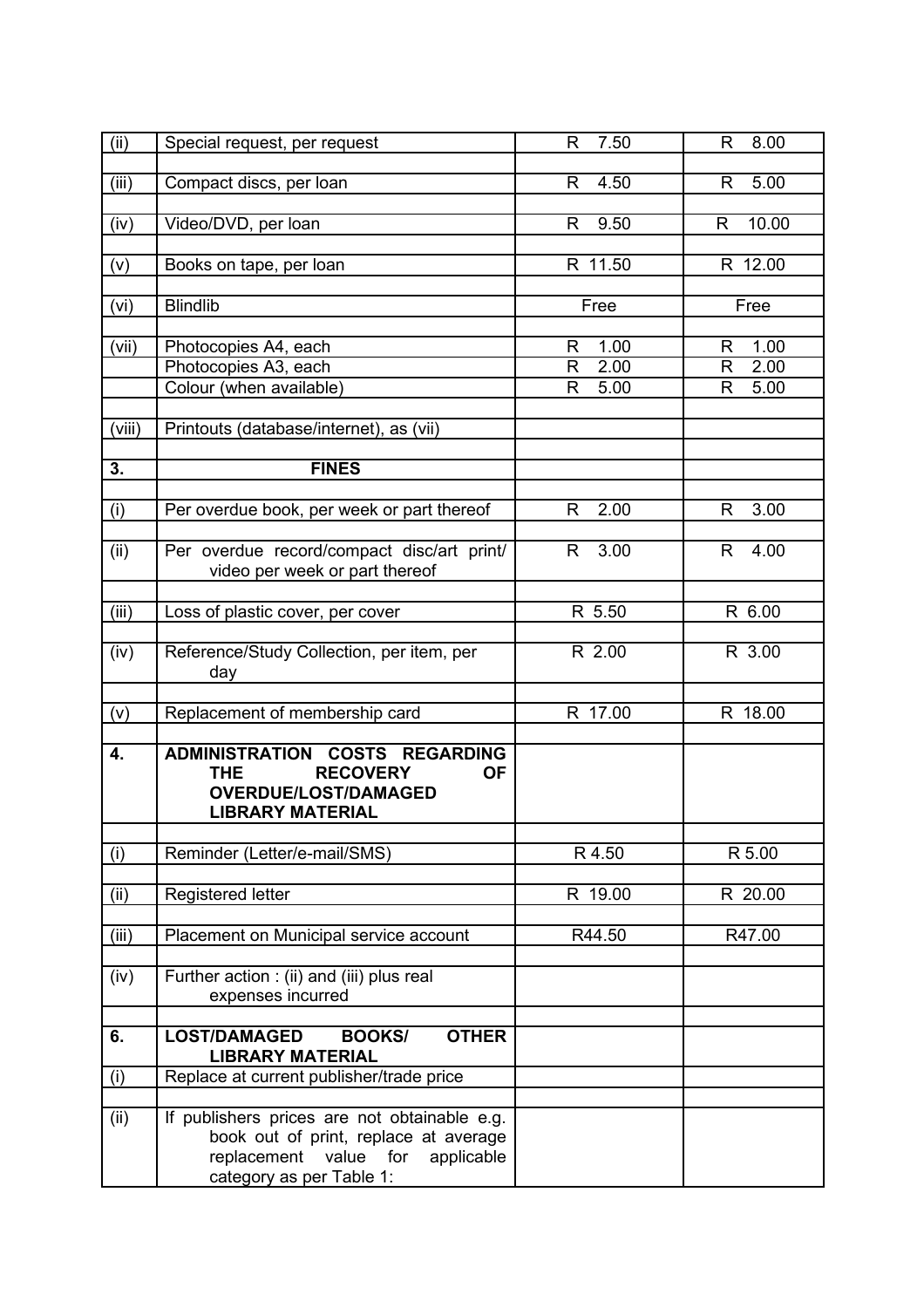| Table 1 - Average replacement value of books per category |                        |                        |  |
|-----------------------------------------------------------|------------------------|------------------------|--|
|                                                           |                        |                        |  |
| Category                                                  | <b>Approved tariff</b> | <b>Approved tariff</b> |  |
|                                                           | from 1/07/2010         | from 1/07/2011         |  |
| Vernacular                                                | R67.00                 | R71.00                 |  |
| <b>Afrikaans Fiction</b>                                  | R <sub>106.00</sub>    | R <sub>112.00</sub>    |  |
| <b>English Fiction</b>                                    | R <sub>206.50</sub>    | R219.00                |  |
| Non Fiction                                               | R251.00                | R266.00                |  |
| <b>Study Collection</b>                                   | R391.00                | R414.00                |  |
| Reference                                                 | R447.00                | R474.00                |  |
| <b>Junior Non Fiction</b>                                 | R 95.50                | R 101.00               |  |
| <b>Junior Fiction</b>                                     | R 95.50                | R 101.00               |  |
| <b>Toddlers' Books</b>                                    | R 84.00                | R 89.00                |  |
| <b>Compact Discs/DVD</b>                                  | R <sub>167.00</sub>    | R <sub>177.00</sub>    |  |
| Audio books                                               | R335.00                | R355.00                |  |
| CD-Rom                                                    | R <sub>133.50</sub>    | R <sub>142.00</sub>    |  |
| Videos                                                    | R <sub>112.50</sub>    | R119.00                |  |
| Newspapers & periodicals                                  | Publishers price plus  | Publishers price       |  |
|                                                           | R7.00 admin cost       | plus R8.00 admin       |  |
|                                                           |                        | cost                   |  |

# **INTERNET CAFE**

|                                                      | <b>Approved tariff</b><br>from 1/07/2010 | <b>Approved tariff</b><br>from 1/07/2011 |
|------------------------------------------------------|------------------------------------------|------------------------------------------|
| Browsing/downloads: per half-hour or part<br>thereof | R <sub>5.00</sub>                        | R <sub>5.00</sub>                        |
| Printing: A4 black & white                           | R <sub>1.00</sub>                        | R <sub>1.00</sub>                        |
| A4 colour                                            | R <sub>5.00</sub>                        | R5.00                                    |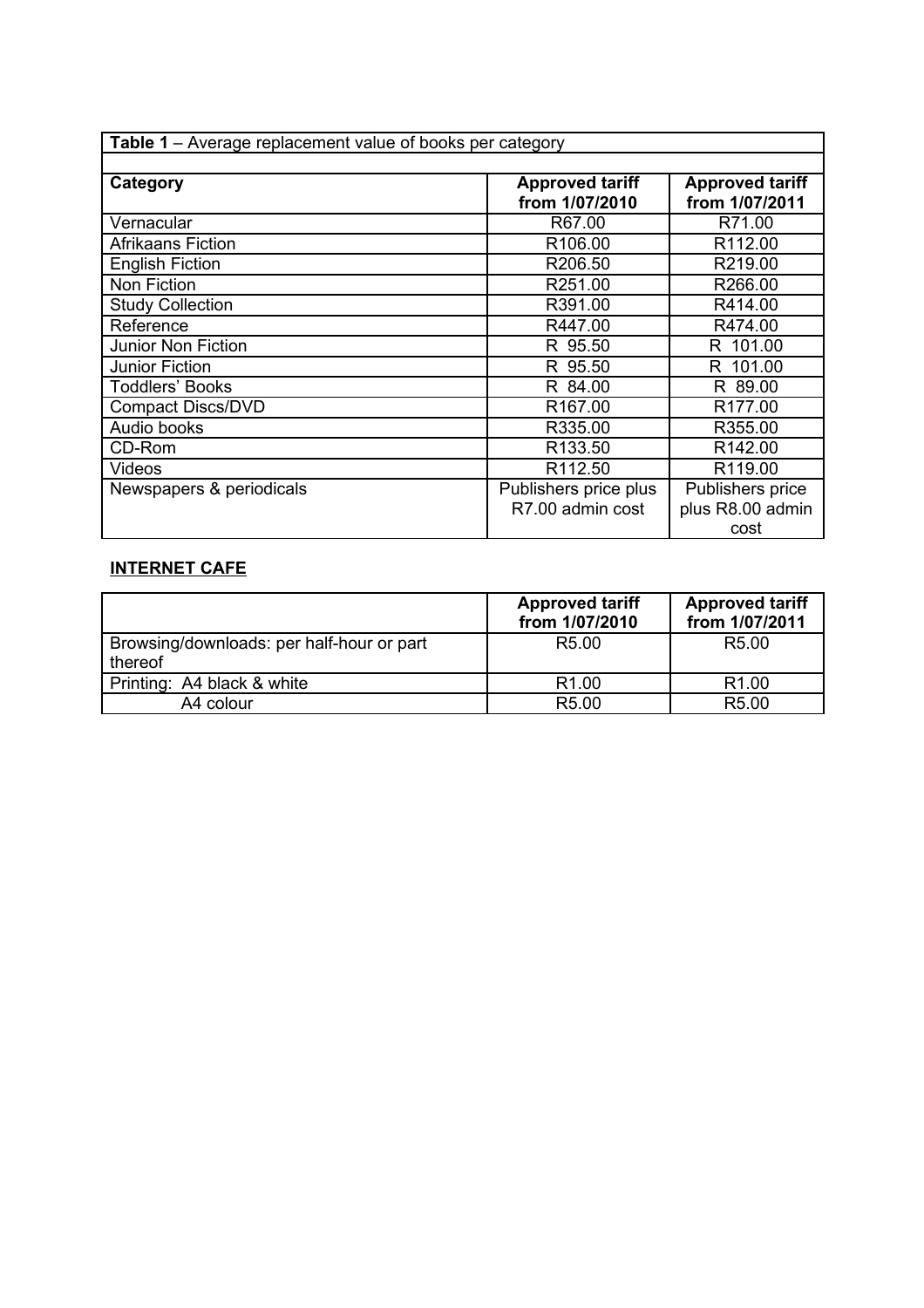#### **SCHEDULE 11:**

#### **TARIFFS PAYABLE I.R.O. TOWN PLANNING APPLICATIONS, ADVERTISING & INSPECTION FEES, FEES OTHER THAN ADVERTISING & INSPECTION FEES, FEES PAYABLE WHERE MUNICIPALITY'S INPUT REQUIRED ON APPLICATIONS, GENERAL REPRODUCTION OF DOCUMENTATION & MAPS:2011/12**

The determined tariffs are as follows:

#### **Directorate: Planning and Development**

#### **SPATIAL PLANNING AND LAND USE MANAGEMENT**

|     | Type of fee                                                                                                                                                                                                       | <b>Approved</b><br>tariff from<br>1/07/2010 | <b>Approved</b><br>tariff from<br>1/07/2011 |
|-----|-------------------------------------------------------------------------------------------------------------------------------------------------------------------------------------------------------------------|---------------------------------------------|---------------------------------------------|
|     | <b>Application for consent of Local Authority:</b>                                                                                                                                                                |                                             |                                             |
| (a) | Written consent i.t.o. -                                                                                                                                                                                          |                                             |                                             |
|     | (i)<br><b>Clause 22.1.1</b>                                                                                                                                                                                       | R119.00                                     | R126.00                                     |
|     | (ii)<br>Clauses 22.1.1(i) (Household Enterprise)                                                                                                                                                                  | R485.00                                     | R514.00                                     |
|     | (iii)<br>Clause 22.1.1(ii) (Spaza/kiosk)                                                                                                                                                                          | R119.00                                     | R126.00                                     |
|     | Clause 22.1.3; 22.1.4 and 22.1.7.<br>(iv)                                                                                                                                                                         | R43.00                                      | R46.00                                      |
|     | Clauses 22.1.5; 22.1.6; 22.1.8; 22.1.9.<br>(v)                                                                                                                                                                    | None                                        |                                             |
| (b) | Special consent i.t.o. -                                                                                                                                                                                          |                                             |                                             |
|     | (i)<br>Clause 21.1(a)(i) for Tavern and Household<br>Enterprise.                                                                                                                                                  | R485.00                                     | R514.00                                     |
|     | Clause 21.1(a)(i) for all other uses excluded<br>(ii)<br>uses mentioned in (i) above.                                                                                                                             | R1103.00                                    | R1169.00                                    |
|     | Clause 21.1(a)(ii) and (iii)<br>(iii)                                                                                                                                                                             | R119.00                                     | R126.00                                     |
| 2.  | Application for amendment of Town Planning<br><b>Sec</b><br>56(1)], which<br>include<br><b>Scheme</b><br>any<br>*application i.t.o. any other law where the<br>scheme is/can be ultimately amended. (See<br>note) | R2290.00                                    | R2427.00                                    |
| 3.  | Application for establishment of township [Sec                                                                                                                                                                    | R1892.00                                    | R2005.00                                    |
|     | 96(1)], which include any *application i.t.o. any                                                                                                                                                                 | plus R60.00                                 | plus R64.00                                 |
|     | other law where the scheme is/can be ultimately                                                                                                                                                                   | 100<br>per                                  | 100<br>per                                  |
|     | amended. (See note)                                                                                                                                                                                               | erven (roun-                                | erven (roun-                                |
|     |                                                                                                                                                                                                                   | ded off to                                  | off to<br>ded                               |
|     |                                                                                                                                                                                                                   | the nearest<br>100)                         | the<br>nearest<br>100)                      |
| 4.  | Application for extension of boundaries<br><b>of</b>                                                                                                                                                              | R1892.00                                    | R2005.00                                    |
|     | approved township [Sec 88(1)]                                                                                                                                                                                     | plus R60.00                                 | plus R64.00                                 |
|     |                                                                                                                                                                                                                   | 100<br>per                                  | 100<br>per                                  |
|     |                                                                                                                                                                                                                   | erven (roun-                                | erven (roun-                                |
|     |                                                                                                                                                                                                                   | off to<br>ded                               | off to<br>ded                               |
|     |                                                                                                                                                                                                                   | the<br>nearest<br>100)                      | the<br>nearest<br>100)                      |
|     |                                                                                                                                                                                                                   |                                             |                                             |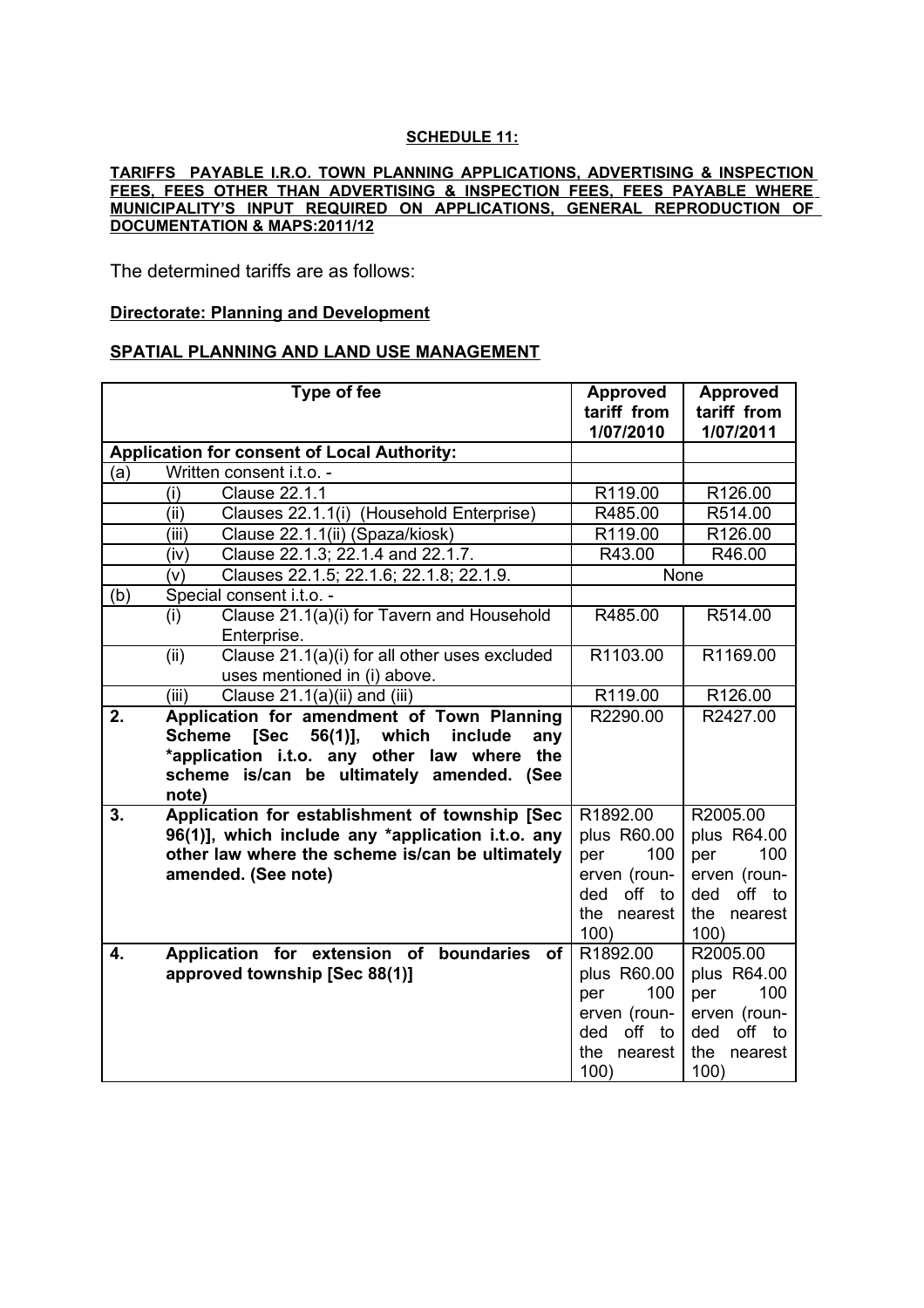| 5.  | <b>Application</b><br>consolidation: |              | for                                       | subdivision                                                                                                 | and/or |                                                                             |                                                                                                                                     |
|-----|--------------------------------------|--------------|-------------------------------------------|-------------------------------------------------------------------------------------------------------------|--------|-----------------------------------------------------------------------------|-------------------------------------------------------------------------------------------------------------------------------------|
|     | (a)                                  | (i)          |                                           | Subdivision of erf into 5 or lesser<br>portions [Sec $92(1)(a)$ ]                                           |        | R485.00                                                                     | R514.00                                                                                                                             |
|     |                                      | (ii)         |                                           | Subdivision of erf in more than 5                                                                           |        | R485.00                                                                     | R514.00                                                                                                                             |
|     |                                      |              |                                           | portions [Sec $92(1)(b)$ ]                                                                                  |        | plus R15.00                                                                 | plus R16.00                                                                                                                         |
|     |                                      |              |                                           |                                                                                                             |        | per portion                                                                 | per portion                                                                                                                         |
|     | (b)                                  |              |                                           | Consolidation of erven [Sec 92(1)(b)]                                                                       |        | R80.00                                                                      | R85.00                                                                                                                              |
| 6.  |                                      |              |                                           | Preparation of Town Planning Scheme by local<br>authority i.r.o. establishment of township:                 |        |                                                                             |                                                                                                                                     |
|     | (i)                                  |              |                                           | by Local Authority [Sec 125(3)]                                                                             |        | R1697.00<br>R8.00<br>plus<br>per erf for<br>each erf in<br>the<br>township. | R1800.00<br>R9.00<br>plus<br>per erf for<br>each erf in<br>the<br>township.                                                         |
|     | (ii)                                 |              |                                           | if applicant prepare document [Sec 125(3)]                                                                  |        |                                                                             | None                                                                                                                                |
|     |                                      |              |                                           |                                                                                                             |        |                                                                             |                                                                                                                                     |
| 7.  | <b>Sec 961</b>                       |              |                                           | Application for Council's reasons [Sec 57(3) and<br>with regard to applications as contemplated in          |        | R286.00                                                                     | R303.00                                                                                                                             |
|     | prescribed in Part A hereof to:      |              |                                           | The following fees shall be paid in addition to the fees                                                    |        |                                                                             |                                                                                                                                     |
| (a) | in:                                  |              |                                           | If the Local Authority gives notice of an application                                                       |        |                                                                             |                                                                                                                                     |
|     |                                      |              |                                           |                                                                                                             |        |                                                                             |                                                                                                                                     |
|     | (i)                                  |              | the Provincial Gazette                    |                                                                                                             |        | R1272.00<br>per<br>notice                                                   | R1348.00<br>per<br>notice                                                                                                           |
|     | (ii)                                 | a news paper |                                           |                                                                                                             |        | R2374.00<br>per<br>notice                                                   | R2516.00<br>per<br>notice                                                                                                           |
| (b) |                                      |              | relates and conducts a hearing.           | If the Local Authority or a committee of the Local<br>Authority inspects the property to which an applicant |        | well<br>as<br>regard.                                                       | The costs incurred by the<br>municipality in respect of<br>the records of proceeding<br>other<br>as<br>administration costs in this |
|     |                                      |              |                                           | A. Fees other than advertising and inspection fees                                                          |        |                                                                             |                                                                                                                                     |
| 1.  |                                      |              | Application for division [Sec 6(1)]:      |                                                                                                             |        |                                                                             |                                                                                                                                     |
|     | (a)                                  |              | in 5 of lesser portions                   |                                                                                                             |        | R321.00                                                                     | R340.00                                                                                                                             |
|     | (b)                                  |              | in more than 5 portions                   |                                                                                                             |        | R321.00<br>plus R15.00<br>per portion                                       | R340.00<br>plus R16.00<br>per portion                                                                                               |
|     |                                      |              | <b>B. Advertising and Inspection fees</b> |                                                                                                             |        |                                                                             |                                                                                                                                     |
| 2.  |                                      |              | Application for reasons.                  |                                                                                                             |        | R286.00                                                                     | R303.00                                                                                                                             |
|     |                                      |              |                                           | The following fees shall be paid in addition to the<br>fees prescribed in Part A hereof to:                 |        |                                                                             |                                                                                                                                     |
|     | (a)                                  |              | application in:                           | If the Local Authority gives notice of an                                                                   |        |                                                                             |                                                                                                                                     |
|     |                                      | (i)          |                                           | the Provincial Gazette                                                                                      |        | R1272.00<br>per<br>notice                                                   | R1348.00<br>per<br>notice                                                                                                           |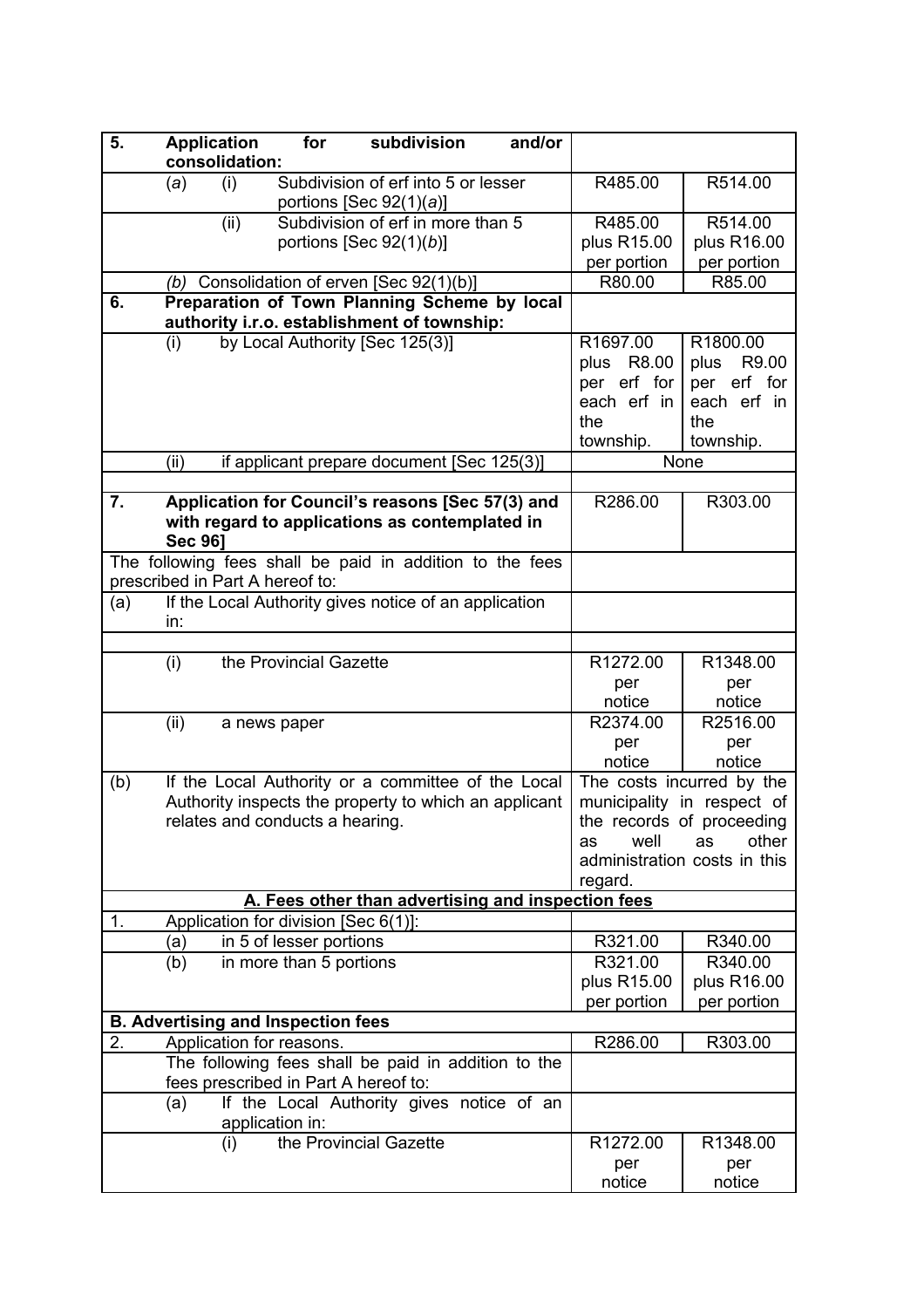|     | (ii)<br>a newspaper                                                                                                                                                                                                                | R2374.00              | R2516.00                                   |
|-----|------------------------------------------------------------------------------------------------------------------------------------------------------------------------------------------------------------------------------------|-----------------------|--------------------------------------------|
|     |                                                                                                                                                                                                                                    | per                   | per                                        |
|     |                                                                                                                                                                                                                                    | notice                | notice                                     |
| (b) | If the Local Authority or a committee of the The costs incurred by the<br>Local Authority inspects the property to municipality in respect of<br>which an applicant relates and conducts a   the records of proceeding<br>hearing: | well<br>as<br>regard. | other<br>as<br>administration costs in his |

*FEES PAYBALE WHERE THE MUNICIPALITY'S INPUT AND/OR COMMENTS ARE REQUIRED ON APPLICATIONS IN ITS AREA OF JURISDICTION FOR ANY LAND USE CHANGE, ANY CONSENT, PERMIT, PERMISSION I.T.O. TITLE DEED, ANY LAND DEVELOPMENT APPLICATION TO BE GRANTED BY ANY CONTROLLING AUTHORITY OTHER THAN THE MUNICIPALITY.* 

|                |                                                                                                                                                                                                                                         | <b>Approved tariff</b><br>from 1/07/2010                                                                                                                   | <b>Approved tariff</b><br>from 1/07/2011                                                                                                                               |
|----------------|-----------------------------------------------------------------------------------------------------------------------------------------------------------------------------------------------------------------------------------------|------------------------------------------------------------------------------------------------------------------------------------------------------------|------------------------------------------------------------------------------------------------------------------------------------------------------------------------|
| 1 <sub>1</sub> | Applications for change in land use,<br>any consent or permit to be granted by<br>any other controlling authority, any<br>permission i.t.o. the Title Deed, any<br>land development application for:                                    |                                                                                                                                                            |                                                                                                                                                                        |
| 1.1            | Application for second dwelling unit<br>where Title Deed permits such consent                                                                                                                                                           | R 119.00                                                                                                                                                   | R 126.00                                                                                                                                                               |
| 1.2            | Application<br>for<br>any<br>household<br>enterprise conducted from dwelling<br>unit similar to "Household Enterprise"<br>contemplated<br>in<br>the<br>Polokwane/Perskebult Town Planning<br>Scheme, 2007.                              | R480.00                                                                                                                                                    | R 509.00                                                                                                                                                               |
| 1.3            | Application<br>kiosk<br>for<br>spaza<br>or<br>"Spaza"<br>conducted<br>similar<br>to<br>contemplated<br>in<br>the<br>Polokwane/Perskebult Town Planning<br>Scheme, 2007 and/or application for a<br>shop restricted to 200m <sup>2</sup> | R 119.00                                                                                                                                                   | R 126.00                                                                                                                                                               |
| 1.4            | kiosk<br>Application<br>for<br>tavern<br><b>or</b><br>"Tavern"<br>conducted<br>similar<br>to<br>contemplated<br>in<br>the<br>Polokwane/Perskebult Town Planning<br>Scheme, 2007.                                                        | R480.00                                                                                                                                                    | R 509.00                                                                                                                                                               |
| 1.5            | for<br>Applications<br>guests<br>houses,<br>overnight accommodation and/or any<br>game lodge, hotel, conference facility,<br>place of amusement, private club,<br>restaurant, recreation facility.                                      | R 2290.00 up to a<br>building<br>total<br>floor<br>area of 300m <sup>2</sup> plus<br>R 119.00 for every<br>additional 50m <sup>2</sup> or<br>part thereof. | R 2427.00 up to a<br>total building floor<br>of<br>300m <sup>2</sup><br>area<br>plus R 126.00 for<br>every<br>additional<br>50 <sup>m²</sup><br>or<br>part<br>thereof. |
| 1.6            | Applications for place of instruction,<br>of<br>public worship<br>(church),<br>place<br>charitable institution, clinic.                                                                                                                 | R119.00                                                                                                                                                    | R126.00                                                                                                                                                                |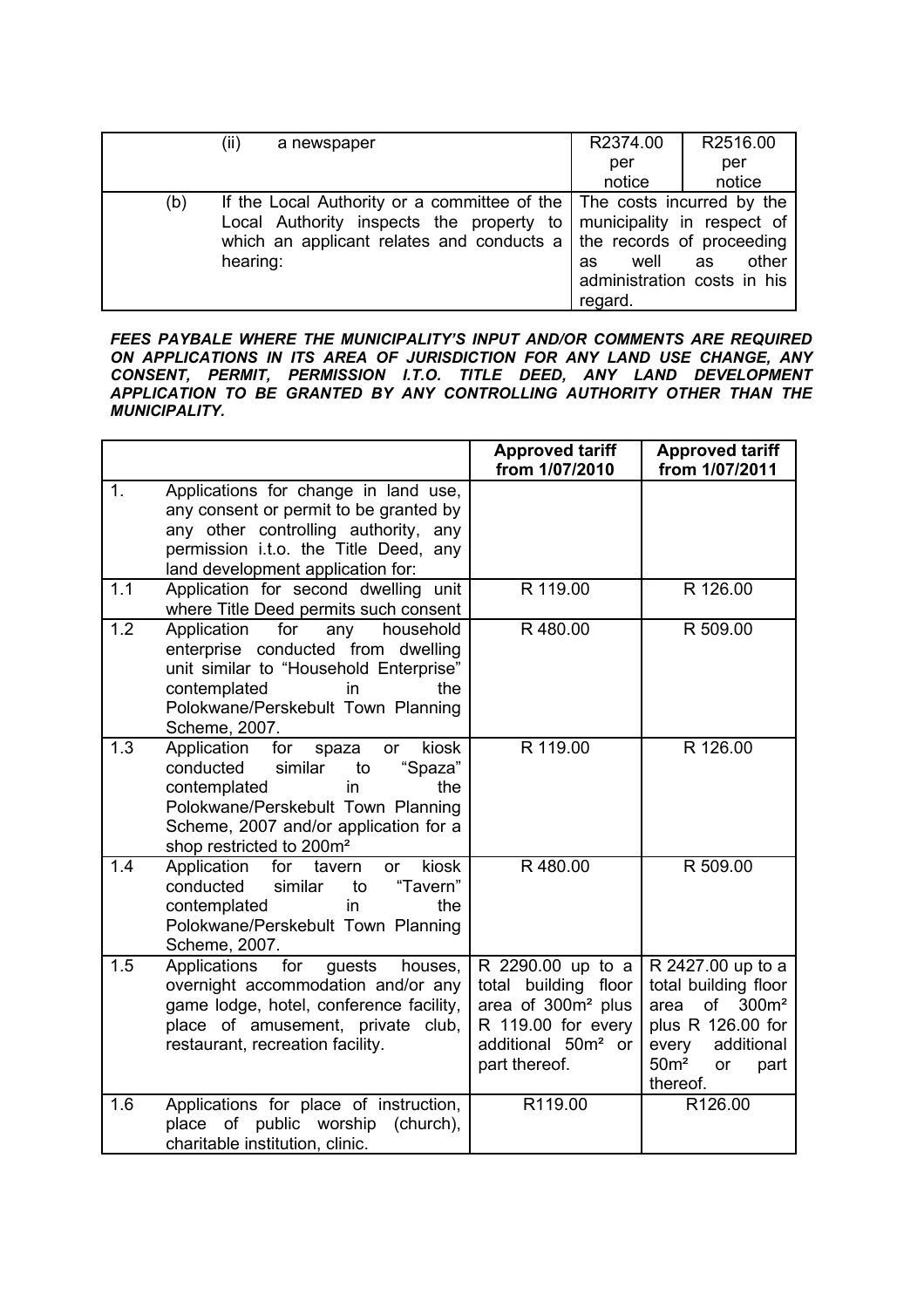| 1.7 | All<br>other<br>uses excluding<br>uses<br>contemplated in 1.1 to 1.6 above,<br>which may include uses such as shops<br>exceeding 200m <sup>2</sup> , service industries,<br>filling station, public garage, offices,<br>warehouse and commercial<br>use.<br>institution, medical consulting rooms &<br>offices<br>other<br>than<br>household<br>enterprise, scrap yard, panel beating<br>and industrial uses. | R 2290.00 up to a<br>total building floor<br>area of $300m^2$ plus<br>R 439.00 for every<br>additional $50m^2$ or<br>part thereof. | R 2427.00 up to a<br>total building floor<br>of $300m^2$<br>area<br>plus R 465.00 for<br>additional<br>every<br>50 <sup>m²</sup><br>or<br>part<br>thereof. |
|-----|---------------------------------------------------------------------------------------------------------------------------------------------------------------------------------------------------------------------------------------------------------------------------------------------------------------------------------------------------------------------------------------------------------------|------------------------------------------------------------------------------------------------------------------------------------|------------------------------------------------------------------------------------------------------------------------------------------------------------|
| 2.  | Subdivision of land to be granted by<br>any other controlling authority other<br>than the municipality, any permission<br>the Title Deed,<br>i.t.o.<br>any<br>land<br>development application<br>into<br>the<br>following portions:                                                                                                                                                                           |                                                                                                                                    |                                                                                                                                                            |
| 2.1 | 3 or lesser portions                                                                                                                                                                                                                                                                                                                                                                                          | R480.00                                                                                                                            | R509.00                                                                                                                                                    |
| 2.2 | More than 3 portions                                                                                                                                                                                                                                                                                                                                                                                          | R480.00 plus<br>R <sub>15.00</sub> per portion                                                                                     | R509.00 plus<br>R16.00 per<br>portion                                                                                                                      |
|     |                                                                                                                                                                                                                                                                                                                                                                                                               |                                                                                                                                    |                                                                                                                                                            |
| 3.  | Consolidation of land to be granted by<br>any other controlling authority, any<br>permission i.t.o. the Title Deed, any<br>land development application                                                                                                                                                                                                                                                       | R80.00                                                                                                                             | R85.00                                                                                                                                                     |

## *GENERAL REPRODUCTION OF DOCUMENTATION AND MAPS AND PROVISION OF INFORMATION I.R.O. TOWN PLANNING MATTERS.*

| 1.  | Zoning certificates per certificate;                                                                                                                               | R <sub>19.00</sub> | R <sub>20.00</sub> |
|-----|--------------------------------------------------------------------------------------------------------------------------------------------------------------------|--------------------|--------------------|
|     |                                                                                                                                                                    |                    |                    |
| 2.  | Town Planning Scheme (clauses):                                                                                                                                    |                    |                    |
| 2.1 | Colour copy                                                                                                                                                        | R272.00            | R288.00            |
| 2.2 | Black and white copy                                                                                                                                               | R65.00             | R70.00             |
|     |                                                                                                                                                                    |                    |                    |
| 3.  | Map 3's of sheets from the town<br>planning scheme (scheme maps) or<br>scheme clauses from Amendment<br>Scheme:                                                    |                    |                    |
| 3.1 | Per A0 sheet; 1: 2500 scale.                                                                                                                                       | R88.00             | R93.00             |
| 3.2 | Single extract from scheme maps with<br>regard to zoning on specific erf: Per A3<br>sheet or A4 sheet; smaller scale. (Also<br>for purposes of zoning certificate) | R34.00             | R36.00             |
| 3.3 | Scheme clauses from Amendment<br>Scheme or Annexure                                                                                                                | R <sub>15.00</sub> | R <sub>16.00</sub> |
|     |                                                                                                                                                                    |                    |                    |
| 4.  | Provision of erf measurements with<br>map by GIS draught office                                                                                                    | R <sub>19.00</sub> | R20.00             |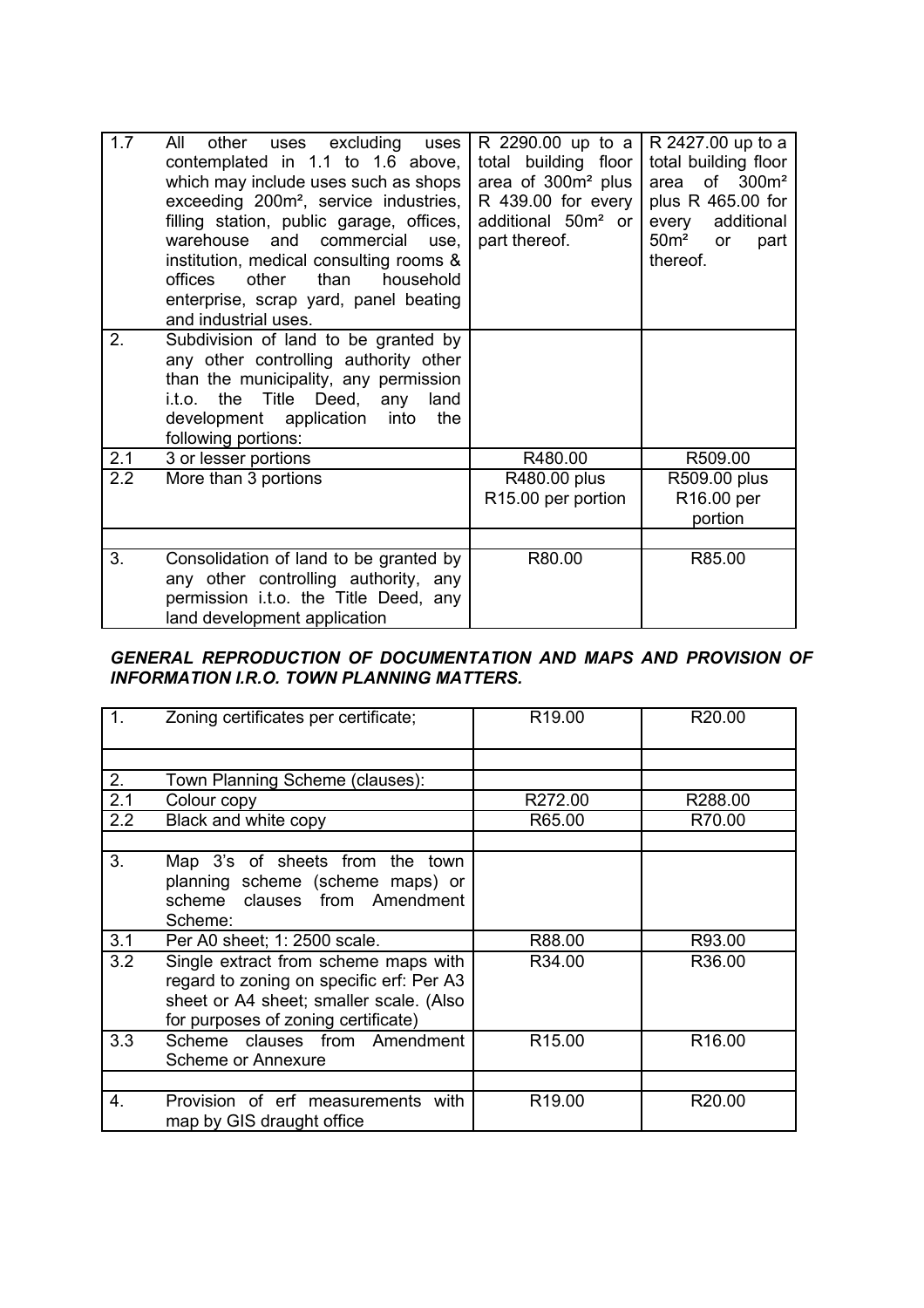| ' 5. | Other computer, paper cost and copies<br>are levied as determined by Council; |      |      |
|------|-------------------------------------------------------------------------------|------|------|
|      |                                                                               |      |      |
|      | Provision of application forms i.t.o.<br>town planning scheme:                | None | None |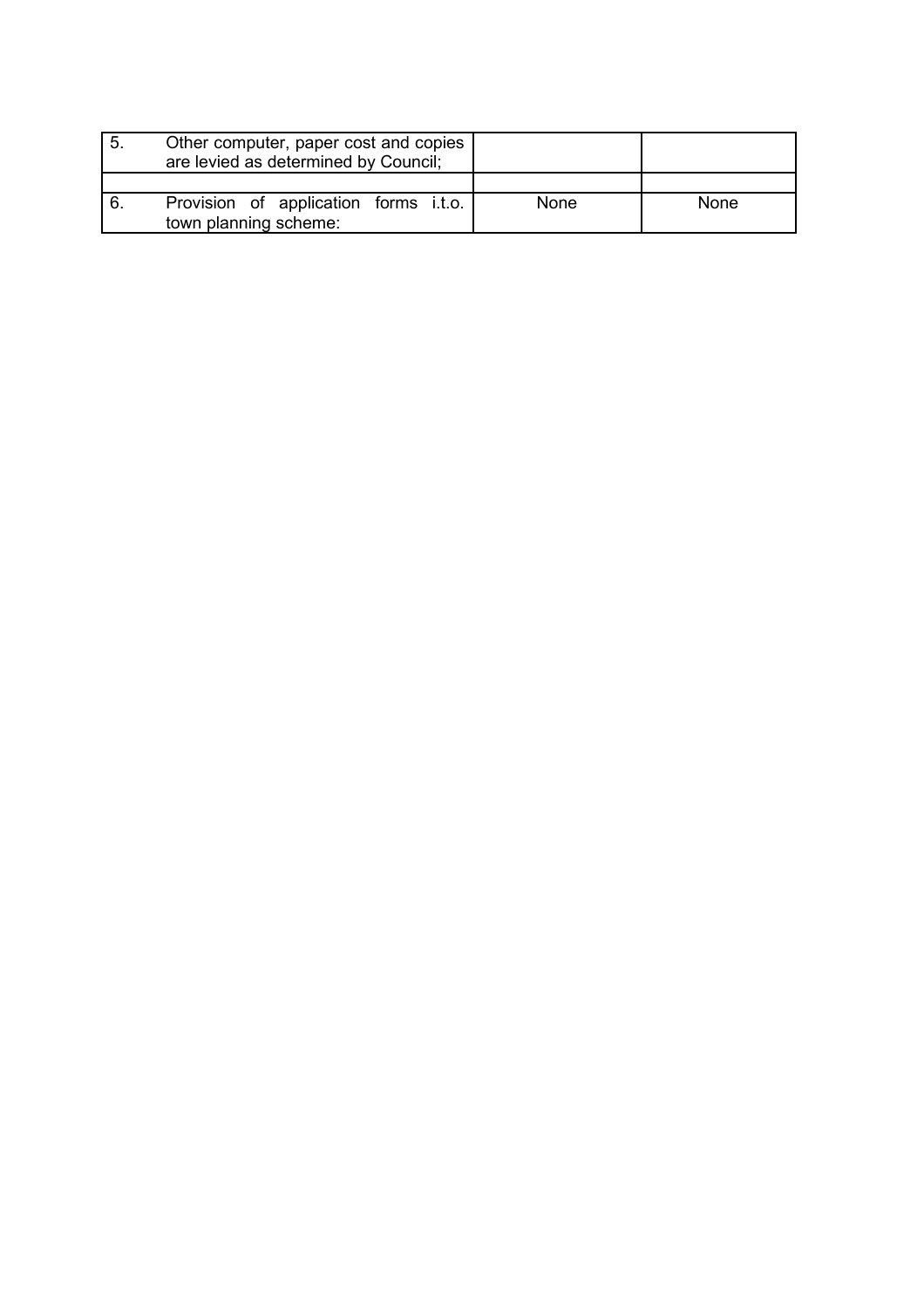## **SCHEDULE 12:**

## **TARIFFS PAYABLE I.R.O. BUILDING & STRUCTURAL PLANS, OCCUPATION CERTIFICATES, RE-INSPECTION FEES & PAVEMENT DEPOSITS: 2011/12**

The determined tariffs are as follows:

#### **Housing and Building Inspections**

|                       |                                         | <b>Approved tariff from</b> | <b>Approved tariff from</b> |
|-----------------------|-----------------------------------------|-----------------------------|-----------------------------|
|                       |                                         | 1/07/2010                   | 1/07/2011                   |
| $\mathbf{1}$ .        | Building plan fees                      | R8.50m2                     | R9.00m2                     |
|                       | per sq metre of the gross floor         |                             |                             |
|                       | area                                    |                             |                             |
|                       | Minimum<br>$\blacktriangleright$        | R850.00                     | R900.00                     |
|                       |                                         |                             |                             |
| 4.                    | Occupation certificate fees             | R63.50 per unit             | R67.00 per unit             |
| $\overline{5}$ .      | Re-Inspection fees                      | R125.00                     | R133.00                     |
| $\overline{6}$ .      | Pavement deposits                       | R6.5m2                      | R7.00m2                     |
|                       | R1-00 per sq metre                      |                             |                             |
|                       | $\triangleright$ minimum                | R650.00                     | R700.00                     |
|                       |                                         |                             |                             |
|                       |                                         |                             |                             |
|                       |                                         |                             |                             |
|                       | Maximum<br>$\blacktriangleright$        | R13 000.00                  | R <sub>14</sub> 000.00      |
|                       |                                         |                             |                             |
|                       | 7For the making or provision of plan    | 21.00                       | 22.00                       |
|                       | reproductions:                          |                             |                             |
|                       | Per A1 size (area) or any part thereof  |                             |                             |
|                       | 8For the furnishing of Information.     | R <sub>18.00</sub>          | R <sub>19.00</sub>          |
|                       | 8For a list of approved building plans, |                             |                             |
|                       | duplicates<br>copies,<br>or             |                             |                             |
|                       | reproductions of such list, per         |                             |                             |
|                       | list:                                   |                             |                             |
|                       |                                         |                             |                             |
| (ii)er mþnth          |                                         | R13.00                      | R14.00                      |
|                       |                                         |                             |                             |
| (i <b>P</b> er an num |                                         | R130.00                     | R140.00                     |
|                       |                                         |                             |                             |

**SCHEDULE 13:**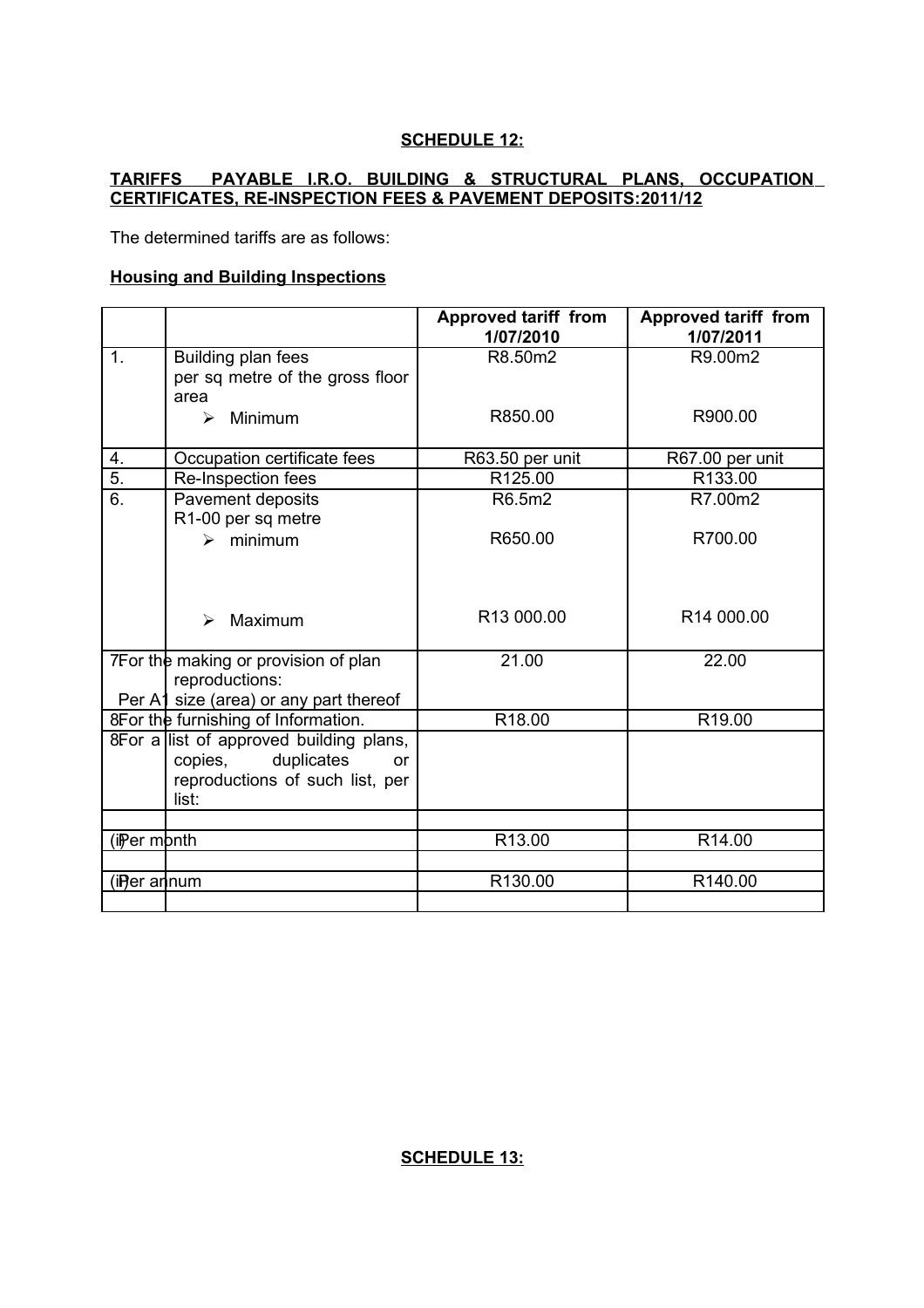## **TARIFFS PAYABLE BY HAWKERS FOR SELLING OF PRODUCTS AND OTHER ACTIVITIES:2011/12**

| <b>Products allowed</b>                                           | Areas                                                            | <b>Approved tariff from</b><br>1/07/2010 | <b>Approved tariff from</b><br>1/07/2011 |
|-------------------------------------------------------------------|------------------------------------------------------------------|------------------------------------------|------------------------------------------|
| Accessories: belts, bags,<br>products,<br>hair<br>Cosmetics, Toys | <b>A</b> ll<br>gloves,                                           |                                          | R150.00                                  |
| Herbal products                                                   | All                                                              |                                          | R100.00                                  |
| Newspapers/sweets                                                 | $\overline{All}$                                                 |                                          | R100.00                                  |
| Public<br>phones,<br>snacks                                       | airtime,<br>ÌАll                                                 |                                          | R100.00                                  |
| Fruits                                                            | All                                                              |                                          | R100.00                                  |
| Ice cream & cold rinks                                            | All                                                              |                                          | R100.00                                  |
| Grass brooms & wooden<br>steel<br>spoons,<br>scrubbing products   | <b>A</b> ll<br>wool,                                             |                                          | R100.00                                  |
| <b>Activities on Specialized areas</b>                            |                                                                  |                                          |                                          |
| Hair dresser                                                      | -Municipal infrastructure<br>Own<br>structure(non-<br>permanent) |                                          | R200.00<br>R150.00                       |
| Cooking                                                           | Municipal infrastructure<br>Own<br>structure(non-<br>permanent)  |                                          | R200.00<br>R150.00                       |
| Shoe repairs                                                      | Municipal infrastructure<br>Own<br>structure(non-<br>permanent)  |                                          | R150.00<br>R100.00                       |
| Fruits<br>Vegetables                                              | & Municipal infrastructure<br>Own<br>structure(non-              |                                          | R200.00                                  |
| Sandals<br><b>Tekkies</b>                                         | permanent)<br>& Municipal infrastructure                         |                                          | R150.00<br>R200.00                       |
| Bunny Chows, Own<br>boiled<br>bread                               | structure<br>egg, permanent)                                     | (non-                                    | R150.00                                  |
| Chicken<br>Own<br>Eggs(raw)                                       | structure(non-<br>permanent)                                     |                                          | R100.00                                  |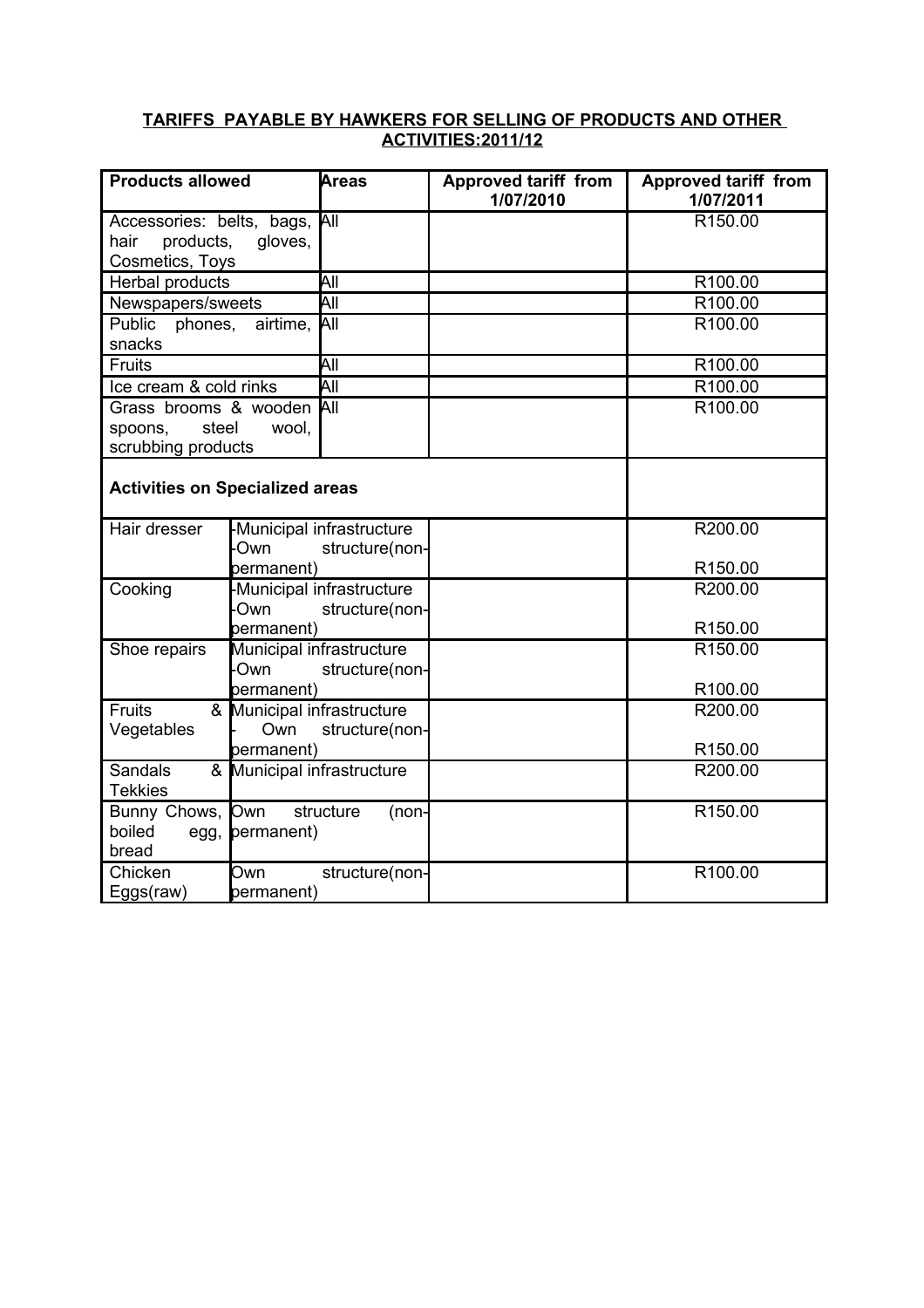#### **SCHEDULE 14:**

## **TARIFFS PAYABLE FOR THE ISSUING OF CERTIFICATES AND FURNISHING OF INFORMATION TO ANY PERSON OR INSTITUTION WITH THE EXCLUSION OF INFORMATION TO CENTRAL, PROVINCIAL AND LOCAL GOVERNMENT:2011/12**

|        |                                                                                                                                                                                           | Approved tariff from<br>1/07/2010 | <b>Approved tariff from</b><br>1/07/2011 |
|--------|-------------------------------------------------------------------------------------------------------------------------------------------------------------------------------------------|-----------------------------------|------------------------------------------|
|        | 1For any certificate for which no charges<br>are laid down in any Act,<br>ordinance or by-law applicable<br>to the council:                                                               |                                   |                                          |
|        |                                                                                                                                                                                           |                                   |                                          |
|        | (iiPer driginal, typed A4 page or part<br>thereof                                                                                                                                         | R24.00                            | R26.00                                   |
|        |                                                                                                                                                                                           |                                   |                                          |
| (iP)er | completed page of a copy,<br>reproduction or duplicate of a<br>pro forma certificate                                                                                                      | R13.00                            | R <sub>14.00</sub>                       |
|        | 2Fior the furnishing of information to the<br>same person or institution of a<br>maximum<br>of three<br>names,<br>addresses of persons or three<br>descriptions of properties, per<br>day | Free of charge                    | Free of charge                           |
|        |                                                                                                                                                                                           |                                   |                                          |
|        | (iii)hereafter for the furnishing<br>of<br>information to the same person<br>or institution of the name and<br>address of a person or the<br>description of a property                    | R <sub>18.00</sub>                | R <sub>19.00</sub>                       |
|        |                                                                                                                                                                                           |                                   |                                          |
|        | 3Inspection of, or the perusal of any<br>deed, document, sketch<br>or<br>diagram:                                                                                                         |                                   |                                          |
|        |                                                                                                                                                                                           |                                   |                                          |
|        | (if for the first hour                                                                                                                                                                    | Free of charge                    | Free of charge                           |
|        |                                                                                                                                                                                           |                                   |                                          |
|        | (ill)hereafter, per hour, or part of an hour                                                                                                                                              | R13.00                            | R14.00                                   |
|        | 4For endorsements on declaration of<br>forms,<br>purchasers<br>per<br>endorsement                                                                                                         | R8.00                             | R9.00                                    |
|        |                                                                                                                                                                                           |                                   |                                          |
|        | 5Fior the furnishing of information in order<br>to obtain a clearance certificate                                                                                                         | R18.00                            | R19.00                                   |
|        |                                                                                                                                                                                           |                                   |                                          |
| 5(ii)  | For the issuing of a clearance<br>certificate                                                                                                                                             | R24.00                            | R26.00                                   |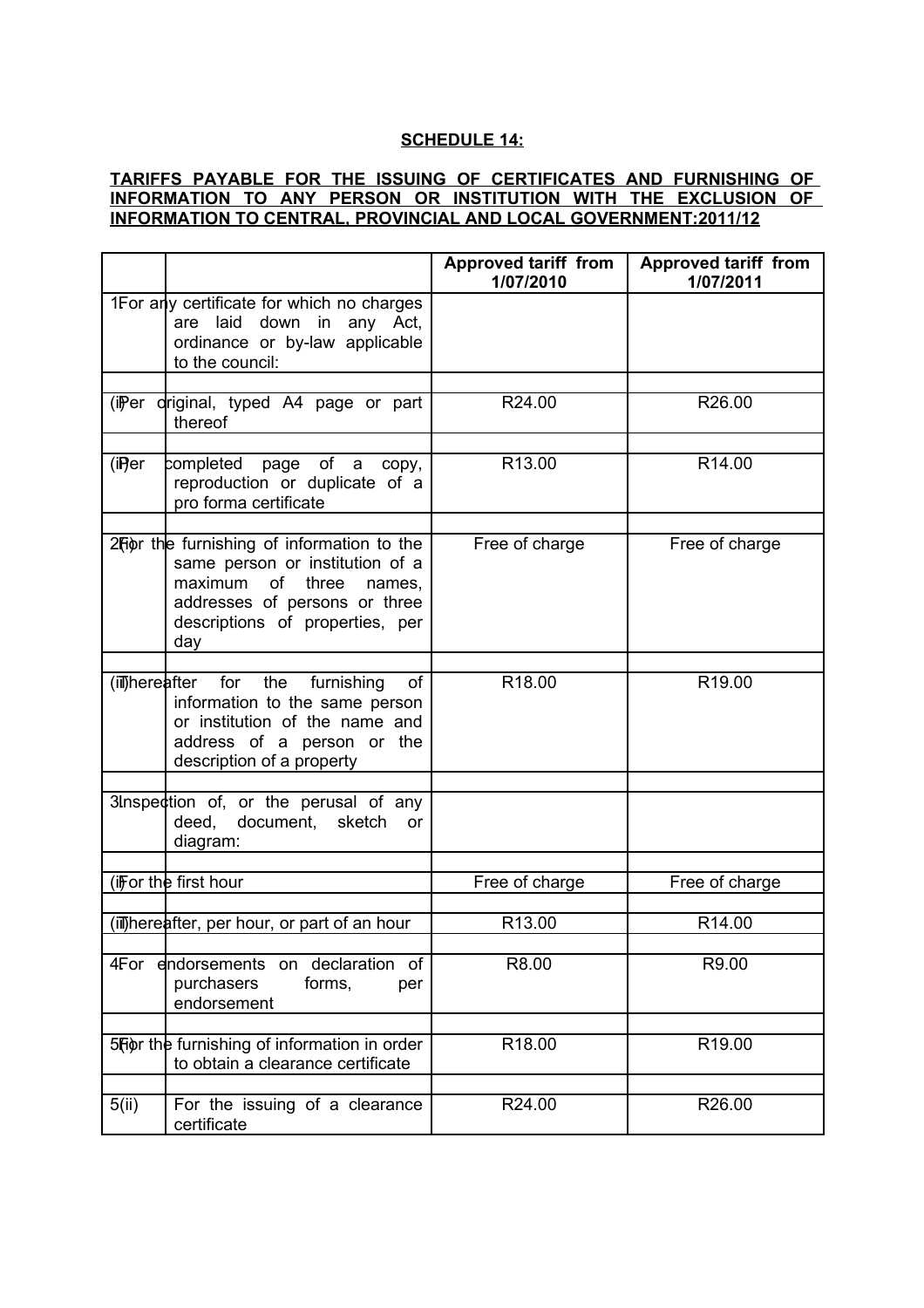| 6Fiør             | the continuous search or oral<br>furnishing of<br>information,<br>per hour or part thereof                                                                                                                            | R60.00         | R64.00         |
|-------------------|-----------------------------------------------------------------------------------------------------------------------------------------------------------------------------------------------------------------------|----------------|----------------|
| thered            | (iFor the furnishing of<br>information continuously searched for, if<br>supplied in writing,<br>per<br>A4<br>page or part                                                                                             | R24.00         | R26.00         |
| 7.                | For voter's roll:                                                                                                                                                                                                     |                |                |
| (1)               | Per main list:                                                                                                                                                                                                        |                |                |
|                   | Per main list $-$ printed                                                                                                                                                                                             | R236.00        | R250.00        |
|                   | Main list supplied per disc according to<br>Council's format                                                                                                                                                          | R196.00        | R208.00        |
| (ii)              | Per Ward:                                                                                                                                                                                                             |                |                |
|                   | Ward $list - printed$                                                                                                                                                                                                 | R60.00         | R64.00         |
|                   | 8For the retrieval of information stored on<br>computer and to supply such<br>information per disc.                                                                                                                   |                |                |
|                   | (iComputer costs per<br>15 minute day time or part thereof                                                                                                                                                            | R71.00         | R75.00         |
| (i <b>F</b> jor   | of<br>the writing and/or applying<br>computer programmes<br>to<br>retrieve specific information and<br>to supply such information per<br>disc: per half hour or part thereof                                          | R162.00        | R172.00        |
| 9.5               | For the making or furnishing of<br>reproductions<br>copies,<br>and<br>duplicates, excluding copies<br>of<br>not provided<br>for<br>plans<br>$\frac{1}{2}$<br>elsewhere per A4 size (area) or<br>part of any document: | R3.20          | R3.40          |
| 10 <sub>Dhe</sub> | provision of duplicate accounts<br>and/or<br>analysis<br>reports<br>οf<br>for<br>previous<br>accounts<br>the<br>purpose of settling such account                                                                      | Free of charge | Free of charge |